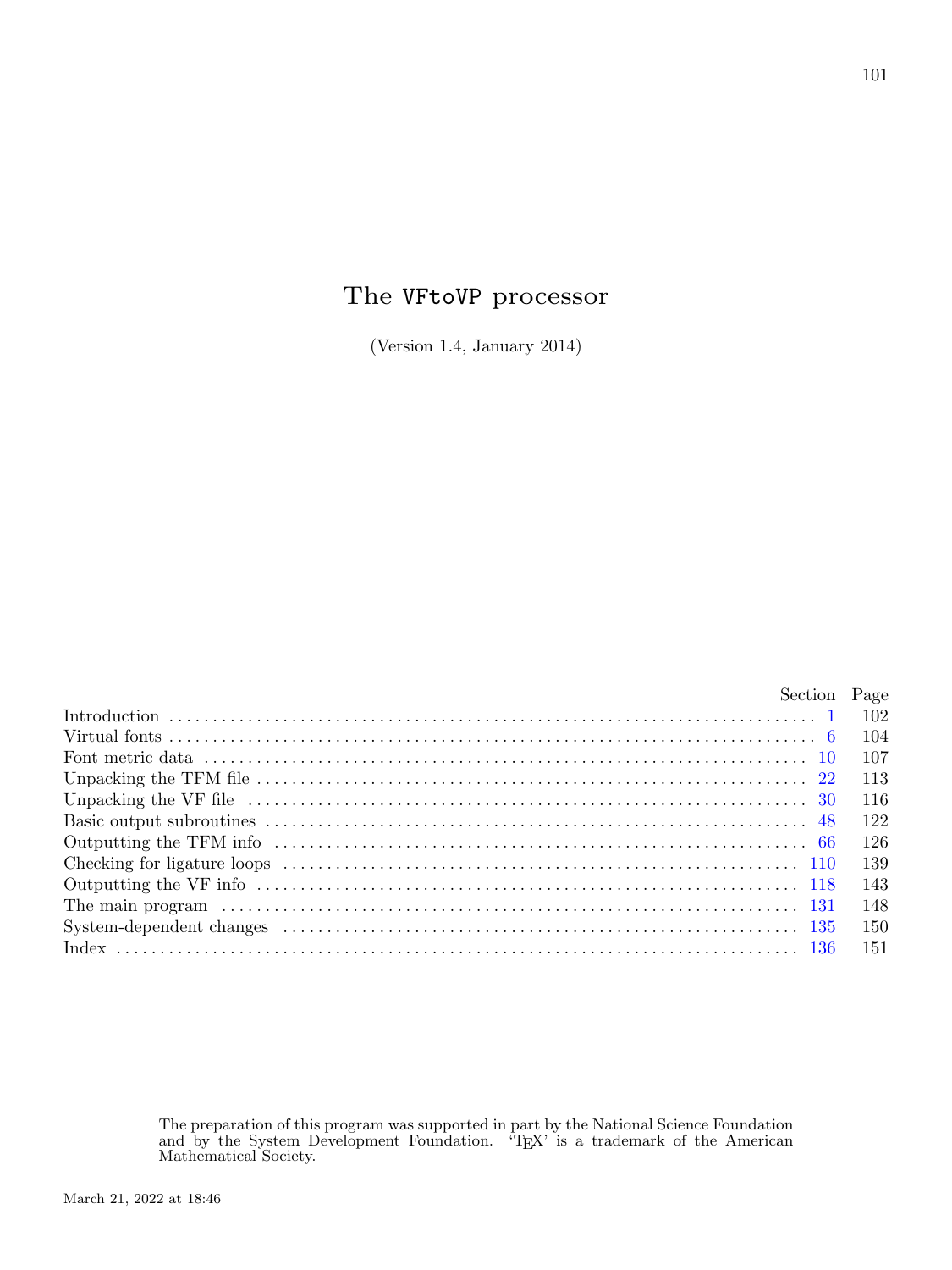<span id="page-1-0"></span>**1.** Introduction. The VFtoVP utility program converts a virtual font ("VF") file and its associated T<sub>E</sub>X font metric ("TFM") file into an equivalent virtual-property-list ("VPL") file. It also makes a thorough check of the given files, using algorithms that are essentially the same as those used by DVI device drivers and by TEX. Thus if TEX or a DVI driver complains that a TFM or VF file is "bad," this program will pinpoint the source or sources of badness. A VPL file output by this program can be edited with a normal text editor, and the result can be converted back to VF and TFM format using the companion program VPtoVF.

VFtoVP is an extended version of the program TFtoPL, which is part of the standard TEXware library. The idea of a virtual font was inspired by the work of David R. Fuchs who designed a similar set of conventions in 1984 while developing a device driver for ArborText, Inc. He wrote a somewhat similar program called AMFtoXPL.

The banner string defined here should be changed whenever VFtoVP gets modified.

define banner ≡ ´This is VFtoVP, Version 1.4´ { printed when the program starts }

2. This program is written entirely in standard Pascal, except that it occasionally has lower case letters in strings that are output. Such letters can be converted to upper case if necessary. The input is read from *vf* file and tfm file; the output is written on *vpl* file. Error messages and other remarks are written on the output file, which the user may choose to assign to the terminal if the system permits it.

The term *print* is used instead of *write* when this program writes on the *output* file, so that all such output can be easily deflected.

define  $print(\textbf{\#}) \equiv write(\textbf{\#})$ define  $print\_ln(F) \equiv write\_ln(F)$ program  $VFto VP (vf_{\textit{-}}file, tfm_{\textit{-}}file, vpl_{\textit{-}}file, output);$ label  $\langle$  Labels in the outer block 3 $\rangle$ const  $\langle$  Constants in the outer block 4 $\rangle$ type  $\langle$  Types in the outer block  $5 \rangle$  $5 \rangle$ var  $\langle$  Globals in the outer block  $\langle$  [7](#page-3-0)  $\rangle$ **procedure** *initialize*; {this procedure gets things started properly } var k: integer; { all-purpose index for initialization } begin  $print\_ln(banner)$ ;  $\langle$  Set initial values [11](#page-6-0)  $\rangle$ end;

**3.** If the program has to stop prematurely, it goes to the 'final\_end'.

define  $\text{final\_end} = 9999$  { label for the end of it all }

 $\langle$  Labels in the outer block  $3 \rangle \equiv$  $final$ . $end;$ 

This code is used in section 2.

4. The following parameters can be changed at compile time to extend or reduce VFtoVP's capacity.

 $\langle$  Constants in the outer block  $4 \rangle \equiv$ 

 $tfm_size = 30000;$  {maximum length of  $tfm$  data, in bytes}  $\textit{vf\_size} = 10000;$  {maximum length of  $\textit{vf}$  data, in bytes}  $max\_ fonts = 300;$  {maximum number of local fonts in the vf file}  $lig\_size = 5000; \{$  maximum length of  $lig\_kern$  program, in words {}  $hash\_size = 5003;$ 

{ preferably a prime number, a bit larger than the number of character pairs in lig/kern steps } name\_length = 50; { a file name shouldn't be longer than this }

 $max\_stack = 50;$  { maximum depth of DVI stack in character packets } This code is used in section 2.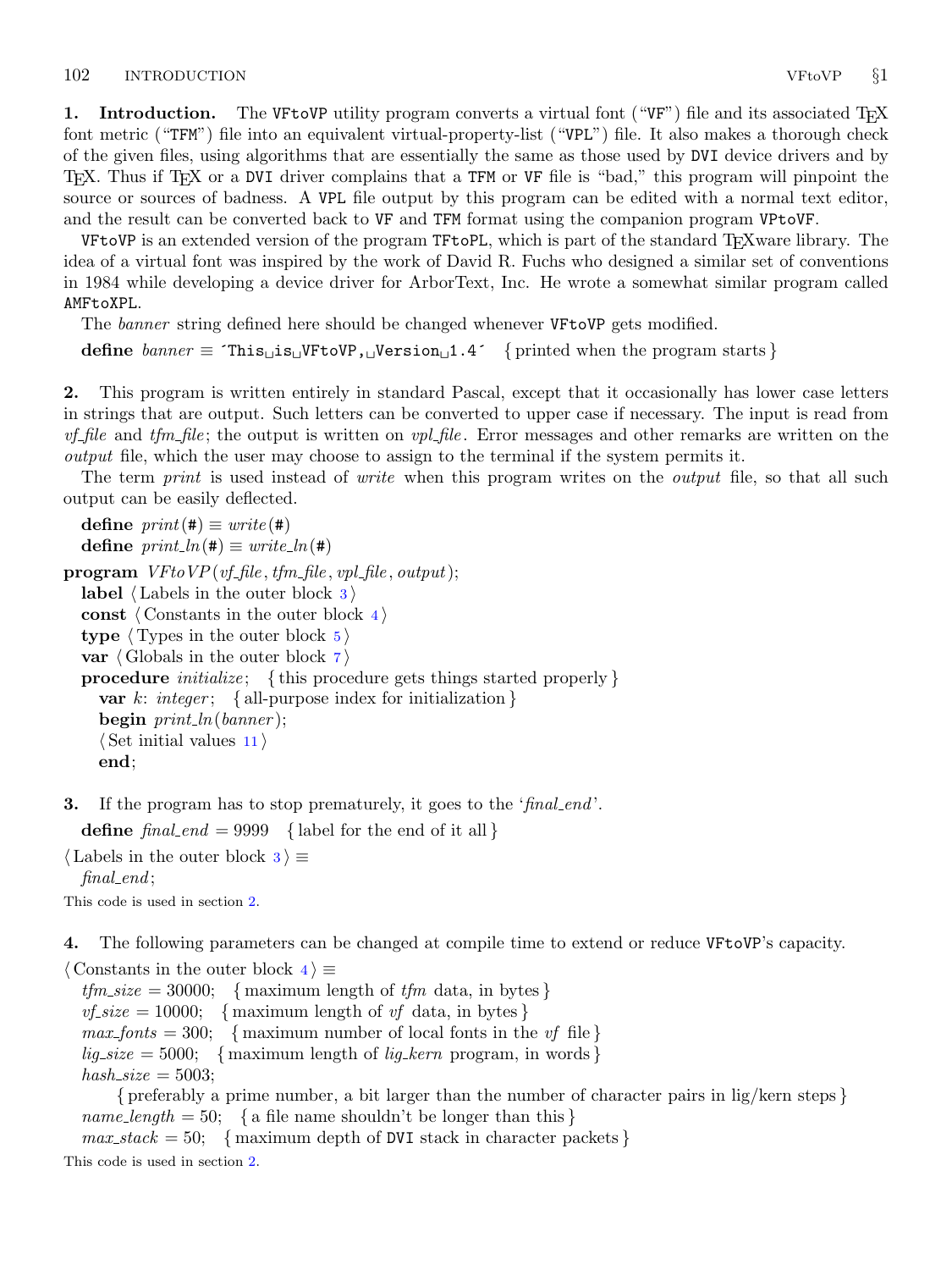<span id="page-2-0"></span>5. Here are some macros for common programming idioms.

define  $\text{incr}(\texttt{\#}) \equiv \texttt{\#} \leftarrow \texttt{\#} + 1$  {increase a variable by unity } define  $decr(\textbf{\#}) \equiv \textbf{\#} \leftarrow \textbf{\#} - 1$  { decrease a variable by unity } define  $do\_nothing \equiv \{$  empty statement  $\}$ define  $exit = 10$  {go here to leave a procedure} **define**  $not\_found = 45$  { go here when you've found nothing } define  $return \equiv$  goto  $exit \{ terminate a procedure call \}$ format  $return \equiv nil$ 

 $\langle$  Types in the outer block 5 $\rangle \equiv$  $byte = 0$ ... 255; {unsigned eight-bit quantity} See also section [22.](#page-12-0)

This code is used in section [2](#page-1-0).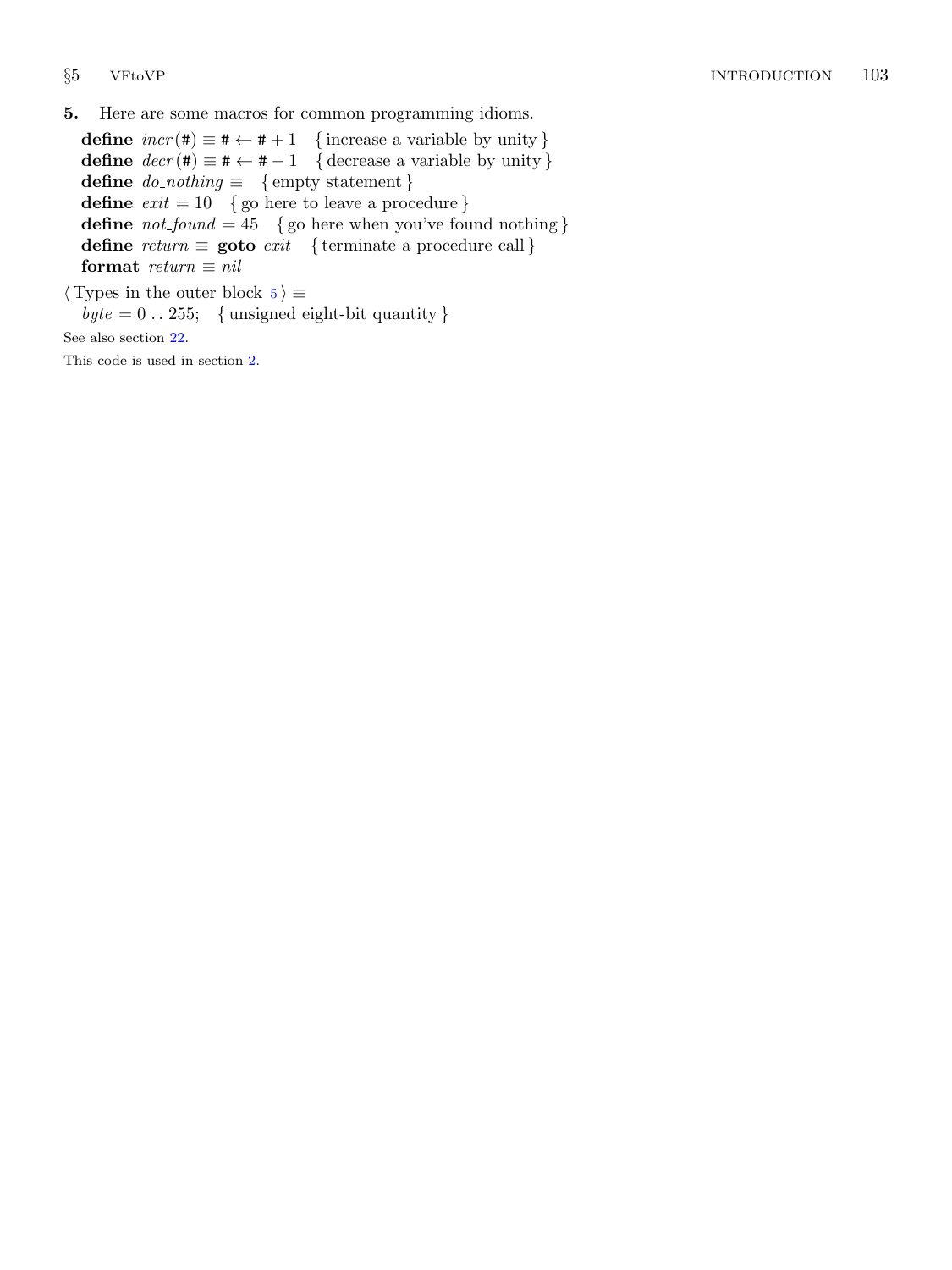<span id="page-3-0"></span>6. Virtual fonts. The idea behind VF files is that a general interface mechanism is needed to switch between the myriad font layouts provided by different suppliers of typesetting equipment. Without such a mechanism, people must go to great lengths writing inscrutable macros whenever they want to use typesetting conventions based on one font layout in connection with actual fonts that have another layout. This puts an extra burden on the typesetting system, interfering with the other things it needs to do (like kerning, hyphenation, and ligature formation).

These difficulties go away when we have a "virtual font," i.e., a font that exists in a logical sense but not a physical sense. A typesetting system like TEX can do its job without knowing where the actual characters come from; a device driver can then do its job by letting a VF file tell what actual characters correspond to the characters TEX imagined were present. The actual characters can be shifted and/or magnified and/or combined with other characters from many different fonts. A virtual font can even make use of characters from virtual fonts, including itself.

Virtual fonts also allow convenient character substitutions for proofreading purposes, when fonts designed for one output device are unavailable on another.

7. A VF file is organized as a stream of 8-bit bytes, using conventions borrowed from DVI and PK files. Thus, a device driver that knows about DVI and PK format will already contain most of the mechanisms necessary to process VF files. We shall assume that DVI format is understood; the conventions in the DVI documentation (see, for example,  $T_F X$ : The Program, part 31) are adopted here to define VF format.

A preamble appears at the beginning, followed by a sequence of character definitions, followed by a postamble. More precisely, the first byte of every VF file must be the first byte of the following "preamble command":

pre 247 i[1] k[1]  $x[k]$  cs [4] ds [4]. Here i is the identification byte of VF, currently 202. The string x is merely a comment, usually indicating the source of the VF file. Parameters  $cs$  and  $ds$  are respectively the check sum and the design size of the virtual font; they should match the first two words in the header of the TFM file, as described below.

After the pre command, the preamble continues with font definitions; every font needed to specify "actual" characters in later set char commands is defined here. The font definitions are exactly the same in VF files as they are in DVI files, except that the scaled size s is relative and the design size  $d$  is absolute:

fnt def1 243 k[1] c[4] s[4] d[4] a[1] l[1]  $n[a+l]$ . Define font k, where  $0 \le k < 256$ .

fnt def2 244 k[2] c[4] s[4] d[4] a[1] l[1] n[a + l]. Define font k, where  $0 \le k < 65536$ .

fnt\_def3 245 k[3] c[4] s[4] d[4] a[1] l[1] n[a + l]. Define font k, where  $0 \le k < 2^{24}$ .

 $fnt\_def4$  246 k[4] c[4] s[4] d[4] a[1] l[1]  $n[a+l]$ . Define font k, where  $-2^{31} \le k < 2^{31}$ .

These font numbers k are "local"; they have no relation to font numbers defined in the DVI file that uses this virtual font. The dimension s, which represents the scaled size of the local font being defined, is a fix word relative to the design size of the virtual font. Thus if the local font is to be used at the same size as the design size of the virtual font itself, s will be the integer value  $2^{20}$ . The value of s must be positive and less than  $2^{24}$  (thus less than 16 when considered as a fix word). The dimension d is a fix word in units of printer's points; hence it is identical to the design size found in the corresponding TFM file.

define  $id\_byte = 202$ 

 $\langle$  Globals in the outer block  $\langle$  7  $\rangle \equiv$ *vf*<sub>file</sub>: packed file of *byte*;

See also sections [10](#page-6-0), [12,](#page-6-0) [20](#page-11-0), [23](#page-12-0), [26,](#page-13-0) [29](#page-14-0), [30,](#page-15-0) [37,](#page-17-0) [42](#page-19-0), [49,](#page-21-0) [51,](#page-21-0) [54](#page-22-0), [67,](#page-25-0) [69](#page-25-0), [85](#page-30-0), [87,](#page-30-0) [111,](#page-38-0) and [123.](#page-43-0)

This code is used in section [2](#page-1-0).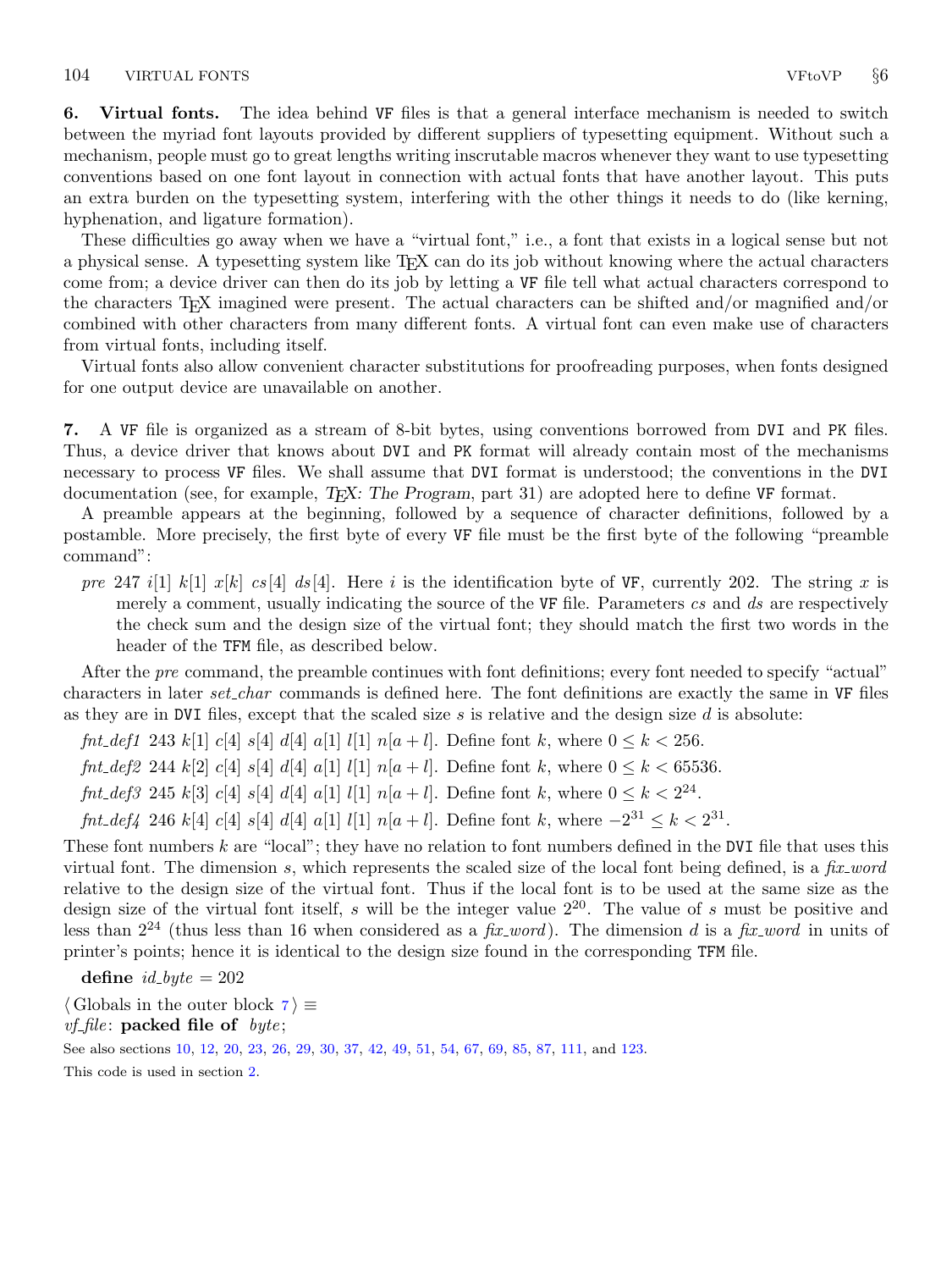<span id="page-4-0"></span>8. The preamble is followed by zero or more character packets, where each character packet begins with a byte that is  $\langle 243.$  Character packets have two formats, one long and one short:

long char 242 pl [4] cc [4] tfm [4] dvi [pl]. This long form specifies a virtual character in the general case.

short\_char0 .. short\_char241 pl[1] cc[1] tfm[3] dvi[pl]. This short form specifies a virtual character in the common case when  $0 \leq pl < 242$  and  $0 \leq cc < 256$  and  $0 \leq t/m < 2^{24}$ .

Here pl denotes the packet length following the  $tfm$  value; cc is the character code; and  $tfm$  is the character width copied from the TFM file for this virtual font. There should be at most one character packet having any given cc code.

The dvi bytes are a sequence of complete DVI commands, properly nested with respect to push and pop. All DVI operations are permitted except bop, eop, and commands with opcodes  $\geq$  243. Font selection commands ( $\int f$ nt num $\theta$  through  $\int f$ nt  $\mu$ ) must refer to fonts defined in the preamble.

Dimensions that appear in the DVI instructions are analogous to  $fix\_word$  quantities; i.e., they are integer multiples of  $2^{-20}$  times the design size of the virtual font. For example, if the virtual font has design size 10 pt, the DVI command to move down 5 pt would be a *down* instruction with parameter  $2^{19}$ . The virtual font itself might be used at a different size, say 12 pt; then that *down* instruction would move down 6 pt instead. Each dimension must be less than  $2^{24}$  in absolute value.

Device drivers processing VF files treat the sequences of *dvi* bytes as subroutines or macros, implicitly enclosing them with push and pop. Each subroutine begins with  $w = x = y = z = 0$ , and with current font f the number of the first-defined in the preamble (undefined if there's no such font). After the *dvi* commands have been performed, the h and v position registers of DVI format and the current font f are restored to their former values; then, if the subroutine has been invoked by a set-char or set command, h is increased by the TFM width (properly scaled)—just as if a simple character had been typeset.

**define**  $\text{long\_char} = 242$  { VF command for general character packet } define  $set_{char_0} = 0$  {DVI command to typeset character 0 and move right} define  $set1 = 128$  { typeset a character and move right } define  $set_{\text{rule}} = 132$  { typeset a rule and move right } define  $put1 = 133$  { typeset a character } define  $put\_rule = 137$  { typeset a rule } define  $nop = 138$  { no operation } define  $push = 141$  { save the current positions } define  $pop = 142$  { restore previous positions } define  $right1 = 143$  {move right} define  $w\theta = 147$  {move right by w} define  $w1 = 148$  {move right and set w } define  $x\theta = 152$  {move right by x} define  $x_1 = 153$  {move right and set x} define  $down1 = 157$  {move down } define  $y\theta = 161$  {move down by y} define  $y1 = 162$  {move down and set y} define  $z\theta = 166$  {move down by z} define  $z_1 = 167$  {move down and set z} define  $\text{Int}_\text{num\_0} = 171$  { set current font to 0 } define  $fnt1 = 235$  { set current font } define  $xxx1 = 239$  { extension to DVI primitives } define  $xxx_4 = 242$  { potentially long extension to DVI primitives } define  $fnt\_def1 = 243$  { define the meaning of a font number } define  $pre = 247$  { preamble } define  $post = 248$  { postamble beginning } define  $improper_DVI$  for  $VF \equiv 139, 140, 243, 244, 245, 246, 247, 248, 249, 250, 251, 252, 253, 254, 255$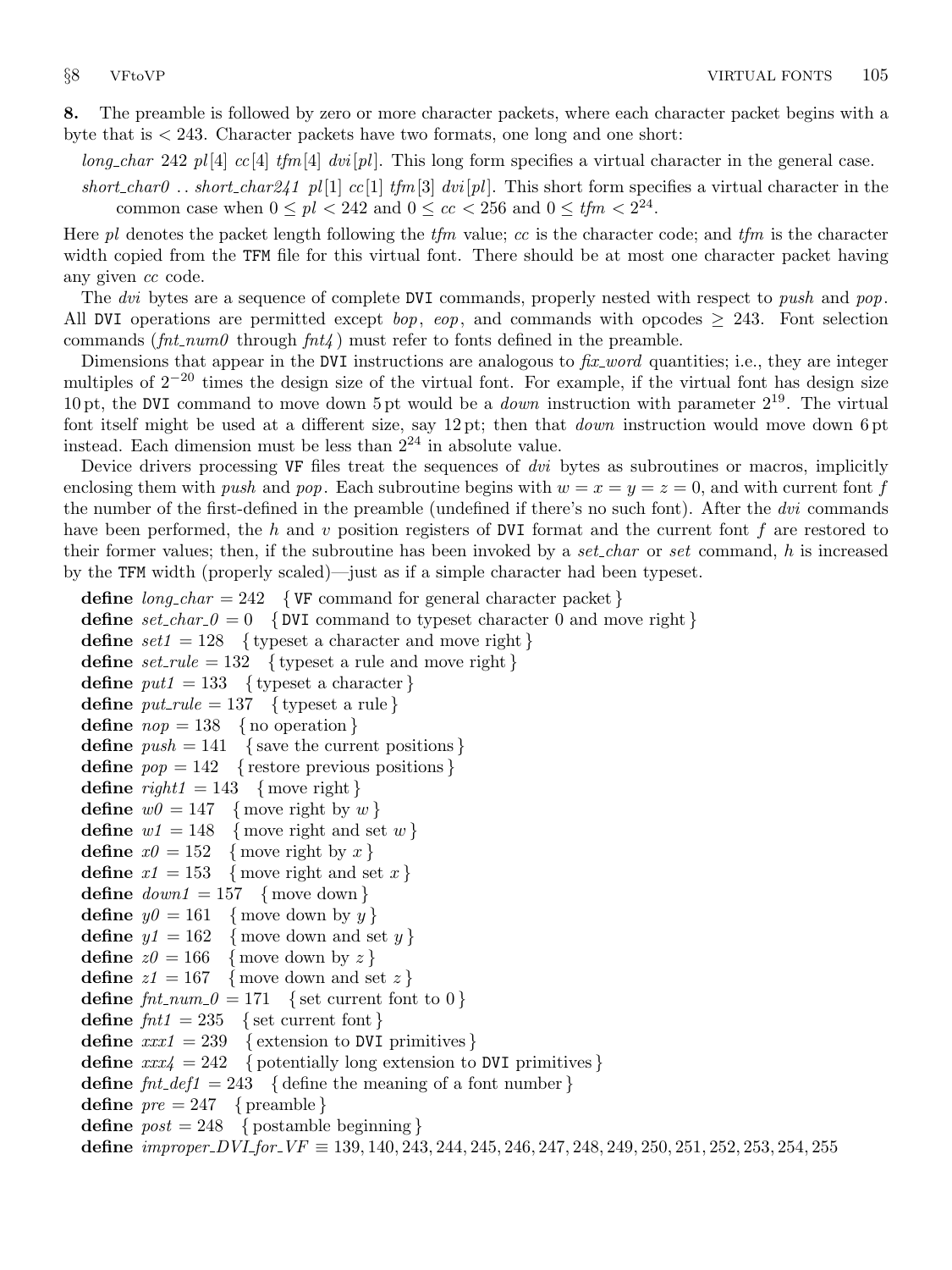## <span id="page-5-0"></span>106 VIRTUAL FONTS VFtoVP  $\S 9$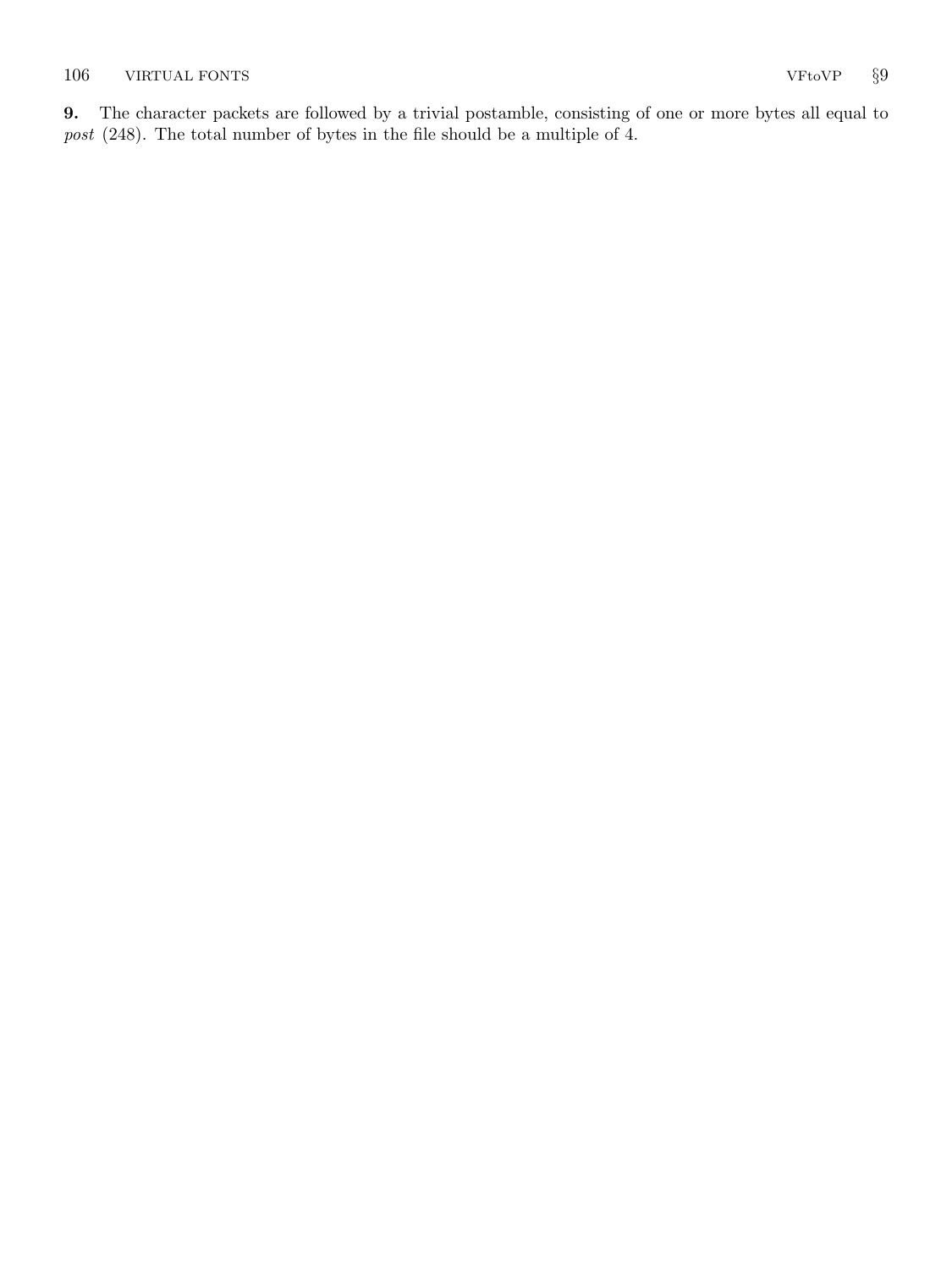<span id="page-6-0"></span>10. Font metric data. The idea behind TFM files is that typesetting routines like T<sub>F</sub>X need a compact way to store the relevant information about several dozen fonts, and computer centers need a compact way to store the relevant information about several hundred fonts. TFM files are compact, and most of the information they contain is highly relevant, so they provide a solution to the problem.

The information in a TFM file appears in a sequence of 8-bit bytes. Since the number of bytes is always a multiple of 4, we could also regard the file as a sequence of 32-bit words; but T<sub>E</sub>X uses the byte interpretation, and so does VFtoVP. Note that the bytes are considered to be unsigned numbers.

 $\langle$  Globals in the outer block  $\langle$  [7](#page-3-0)  $\rangle$  +=  $tfm$ -file: packed file of  $byte;$ 

11. On some systems you may have to do something special to read a packed file of bytes. For example, the following code didn't work when it was first tried at Stanford, because packed files have to be opened with a special switch setting on the Pascal that was used.

 $\langle$  Set initial values 11  $\rangle \equiv$  $reset(tfm\_file); reset(vf\_file);$ See also sections [21](#page-11-0), [43,](#page-19-0) [50](#page-21-0), [55](#page-22-0), [68,](#page-25-0) and [86.](#page-30-0) This code is used in section [2](#page-1-0).

12. The first 24 bytes (6 words) of a TFM file contain twelve 16-bit integers that give the lengths of the various subsequent portions of the file. These twelve integers are, in order:

> $lf =$  length of the entire file, in words;  $lh = \text{length of the header data}, \text{ in words};$  $bc =$  smallest character code in the font;  $ec =$  largest character code in the font;  $nw =$  number of words in the width table;  $nh =$  number of words in the height table;  $nd =$  number of words in the depth table;  $ni =$  number of words in the italic correction table;  $nl$  = number of words in the lig/kern table;  $nk =$  number of words in the kern table;  $ne =$  number of words in the extensible character table;  $np =$  number of font parameter words.

They are all nonnegative and less than  $2^{15}$ . We must have  $bc - 1 \leq ec \leq 255$ ,  $ne \leq 256$ , and

 $lf = 6 + lh + (ec - bc + 1) + nw + nh + nd + ni + nl + nk + ne + np.$ 

Note that a font may contain as many as 256 characters (if  $bc = 0$  and  $ec = 255$ ), and as few as 0 characters (if  $bc = ec + 1$ ).

Incidentally, when two or more 8-bit bytes are combined to form an integer of 16 or more bits, the most significant bytes appear first in the file. This is called BigEndian order.

 $\langle$  Globals in the outer block  $\langle$  [7](#page-3-0)  $\rangle$  +=

If,  $\mathit{lh}, \mathit{bc}, \mathit{ec}, \mathit{nw}, \mathit{nh}, \mathit{nd}, \mathit{ni}, \mathit{nl}, \mathit{nk}, \mathit{ne}, \mathit{np}: 0 \ldots \text{'}77777$ ; { subfile sizes }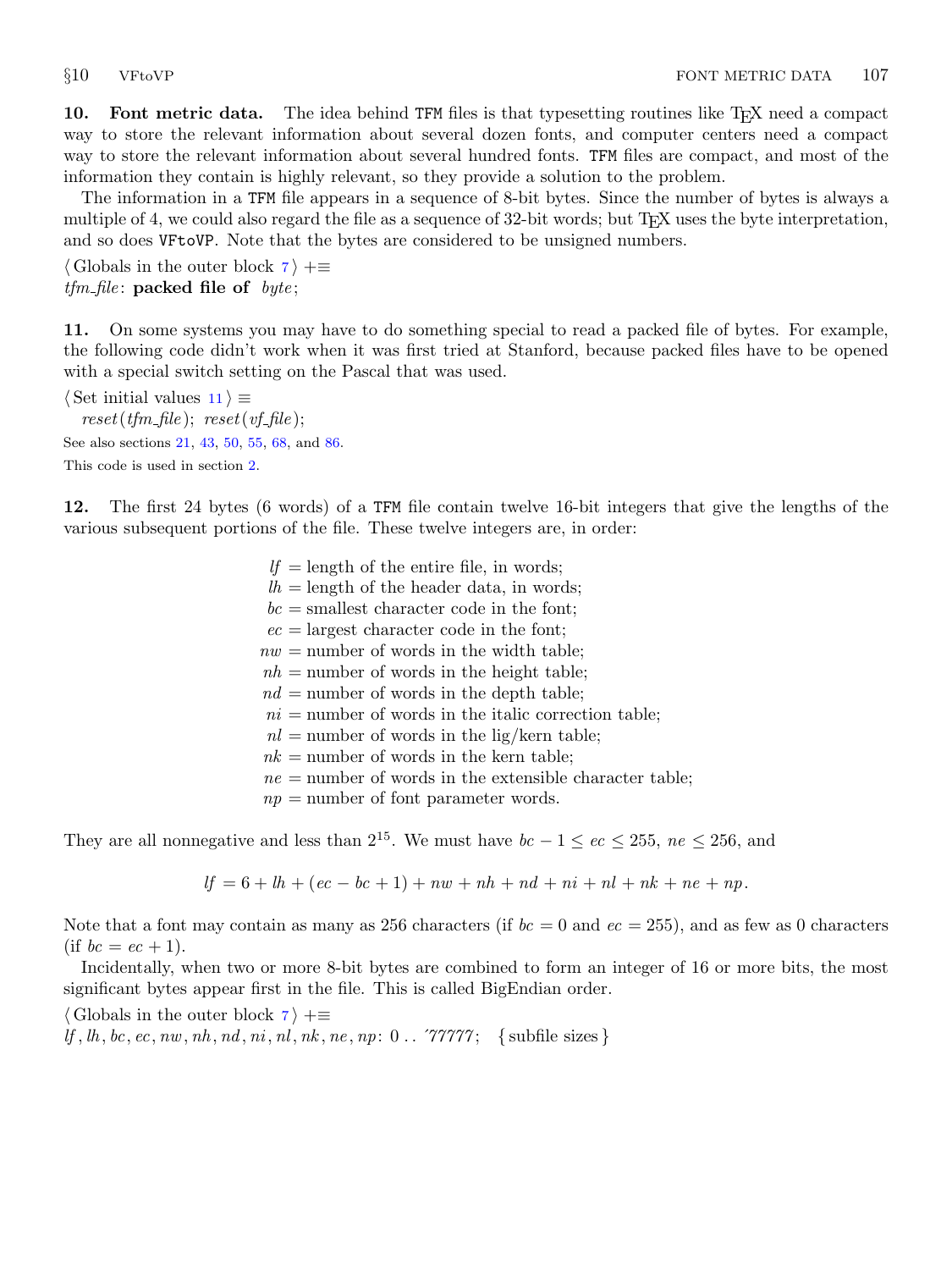<span id="page-7-0"></span>13. The rest of the TFM file may be regarded as a sequence of ten data arrays having the informal specification

\n- header: array 
$$
[0..th-1]
$$
 of stuff
\n- char.info: array  $[bc..ec]$  of char.info-word
\n- width: array  $[0..nw-1]$  of fix-word
\n- height: array  $[0..nh-1]$  of fix-word
\n- depth: array  $[0..nd-1]$  of fix-word
\n- title: array  $[0..ni-1]$  of fix-word
\n- itadic: array  $[0..ni-1]$  of fix-word
\n- big\_kern: array  $[0..nk-1]$  of fix-word
\n- extra: array  $[0..nk-1]$  of fix-word
\n- extra: array  $[0..ne-1]$  of extensible- recipe
\n- param: array  $[1..np]$  of fix-word
\n

The most important data type used here is a fix-word, which is a 32-bit representation of a binary fraction. A fix-word is a signed quantity, with the two's complement of the entire word used to represent negation. Of the 32 bits in a fix word, exactly 12 are to the left of the binary point; thus, the largest fix word value is  $2048 - 2^{-20}$ , and the smallest is  $-2048$ . We will see below, however, that all but one of the fix-word values will lie between −16 and +16.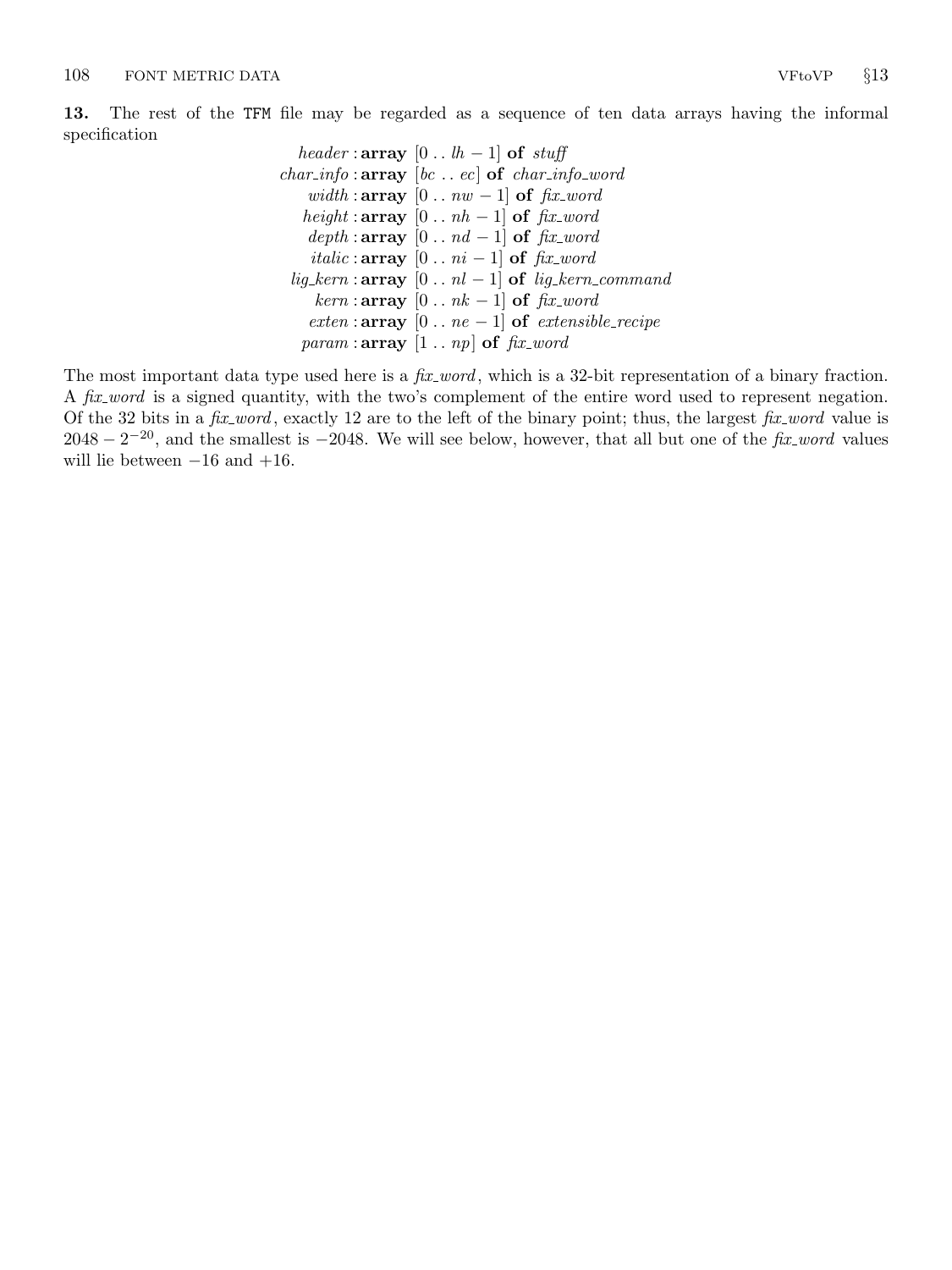<span id="page-8-0"></span>14. The first data array is a block of header information, which contains general facts about the font. The header must contain at least two words, and for TFM files to be used with Xerox printing software it must contain at least 18 words, allocated as described below. When different kinds of devices need to be interfaced, it may be necessary to add further words to the header block.

- header [0] is a 32-bit check sum that TEX will copy into the DVI output file whenever it uses the font. Later on when the DVI file is printed, possibly on another computer, the actual font that gets used is supposed to have a check sum that agrees with the one in the TFM file used by T<sub>F</sub>X. In this way, users will be warned about potential incompatibilities. (However, if the check sum is zero in either the font file or the TFM file, no check is made.) The actual relation between this check sum and the rest of the TFM file is not important; the check sum is simply an identification number with the property that incompatible fonts almost always have distinct check sums.
- header [1] is a fix-word containing the design size of the font, in units of T<sub>E</sub>X points (7227 T<sub>E</sub>X points = 254 cm). This number must be at least 1.0; it is fairly arbitrary, but usually the design size is 10.0 for a "10 point" font, i.e., a font that was designed to look best at a 10-point size, whatever that really means. When a T<sub>E</sub>X user asks for a font 'at  $\delta$  pt', the effect is to override the design size and replace it by  $\delta$ , and to multiply the x and y coordinates of the points in the font image by a factor of  $\delta$  divided by the design size. All other dimensions in the TFM file are fix word numbers in design-size units. Thus, for example, the value of  $param[6]$ , one em or **\quad**, is often the  $fix\_word$ value  $2^{20} = 1.0$ , since many fonts have a design size equal to one em. The other dimensions must be less than 16 design-size units in absolute value; thus, header [1] and param [1] are the only fix word entries in the whole TFM file whose first byte might be something besides 0 or 255.
- header  $[2 \dots 11]$ , if present, contains 40 bytes that identify the character coding scheme. The first byte, which must be between 0 and 39, is the number of subsequent ASCII bytes actually relevant in this string, which is intended to specify what character-code-to-symbol convention is present in the font. Examples are ASCII for standard ASCII, TeX text for fonts like cmr10 and cmti9, TeX math extension for cmex10, XEROX text for Xerox fonts, GRAPHIC for special-purpose nonalphabetic fonts, UNSPECIFIED for the default case when there is no information. Parentheses should not appear in this name. (Such a string is said to be in BCPL format.)
- $header[12.. 16]$ , if present, contains 20 bytes that name the font family (e.g., CMR or HELVETICA), in BCPL format. This field is also known as the "font identifier."
- header [17], if present, contains a first byte called the *seven bit safe flag*, then two bytes that are ignored, and a fourth byte called the face . If the value of the fourth byte is less than 18, it has the following interpretation as a "weight, slope, and expansion": Add 0 or 2 or 4 (for medium or bold or light) to 0 or 1 (for roman or italic) to 0 or 6 or 12 (for regular or condensed or extended). For example, 13 is  $0+1+12$ , so it represents medium italic extended. A three-letter code (e.g., MIE) can be used for such face data.
- header [18]. whatever] might also be present; the individual words are simply called header [18], header [19], etc., at the moment.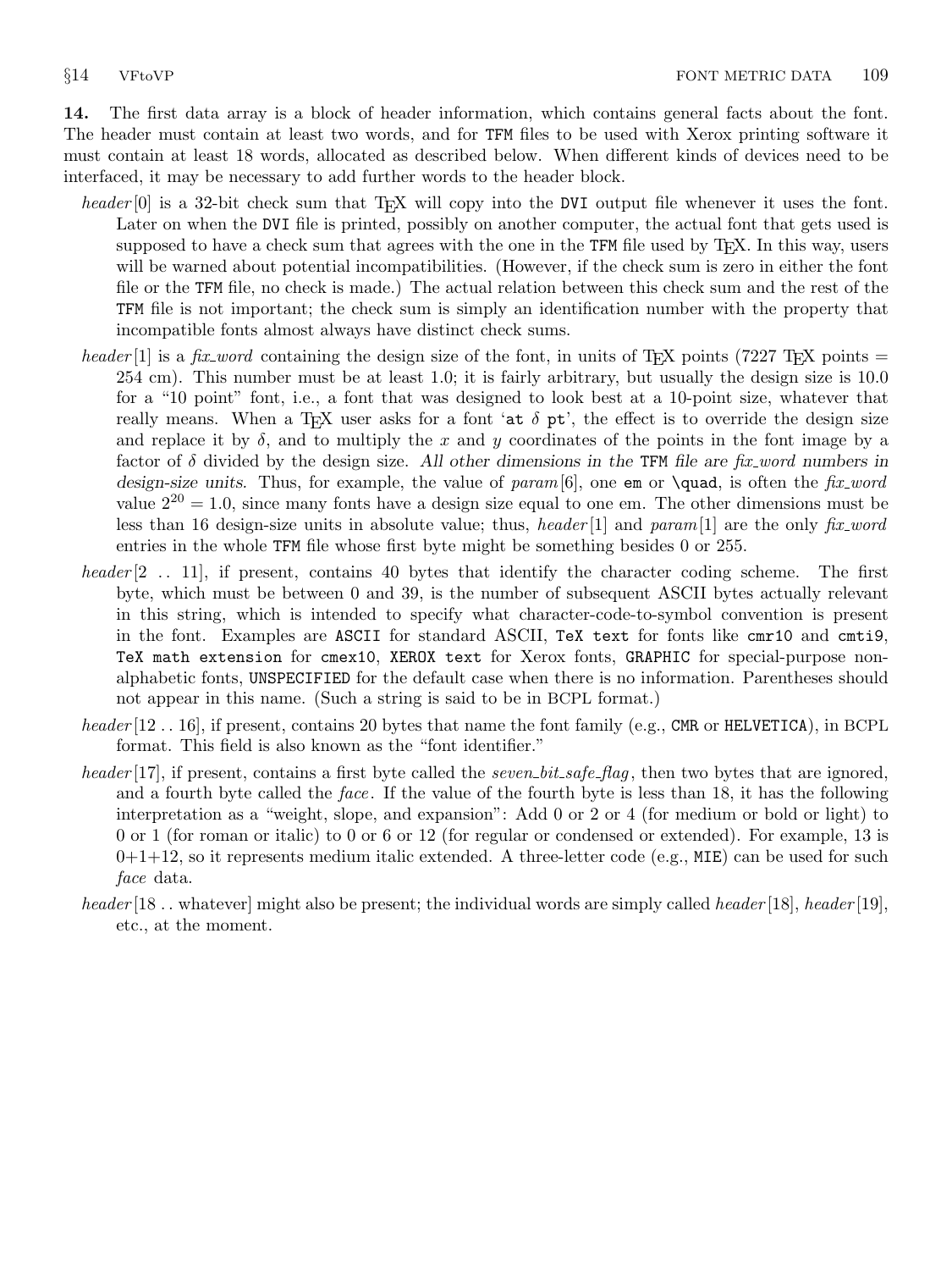<span id="page-9-0"></span>15. Next comes the *char-info* array, which contains one *char-info-word* per character. Each *char-info-word* contains six fields packed into four bytes as follows.

first byte:  $width\_index$  (8 bits) second byte: *height\_index* (4 bits) times 16, plus *depth\_index* (4 bits) third byte: *italic\_index* (6 bits) times 4, plus tag  $(2 \text{ bits})$ fourth byte: remainder (8 bits)

The actual width of a character is *width*  $[width\_index]$ , in design-size units; this is a device for compressing information, since many characters have the same width. Since it is quite common for many characters to have the same height, depth, or italic correction, the TFM format imposes a limit of 16 different heights, 16 different depths, and 64 different italic corrections.

Incidentally, the relation width  $[0] = height[0] = depth[0] = italic[0] = 0$  should always hold, so that an index of zero implies a value of zero. The *width index* should never be zero unless the character does not exist in the font, since a character is valid if and only if it lies between bc and ec and has a nonzero width-index.

16. The tag field in a *char-info-word* has four values that explain how to interpret the *remainder* field.

 $tag = 0$  (no\_tag) means that remainder is unused.

- $tag = 1$  (lig-tag) means that this character has a ligature/kerning program starting at lig-kern [remainder].
- $tag = 2$  (list\_tag) means that this character is part of a chain of characters of ascending sizes, and not the largest in the chain. The *remainder* field gives the character code of the next larger character.
- $tag = 3$  (ext\_tag) means that this character code represents an extensible character, i.e., a character that is built up of smaller pieces so that it can be made arbitrarily large. The pieces are specified in exten[remainder ].

**define**  $no\_tag = 0$  { vanilla character } define  $lig\_tag = 1$  { character has a ligature/kerning program } define  $list\_tag = 2$  { character has a successor in a charlist} define  $ext\_tag = 3$  { character is extensible }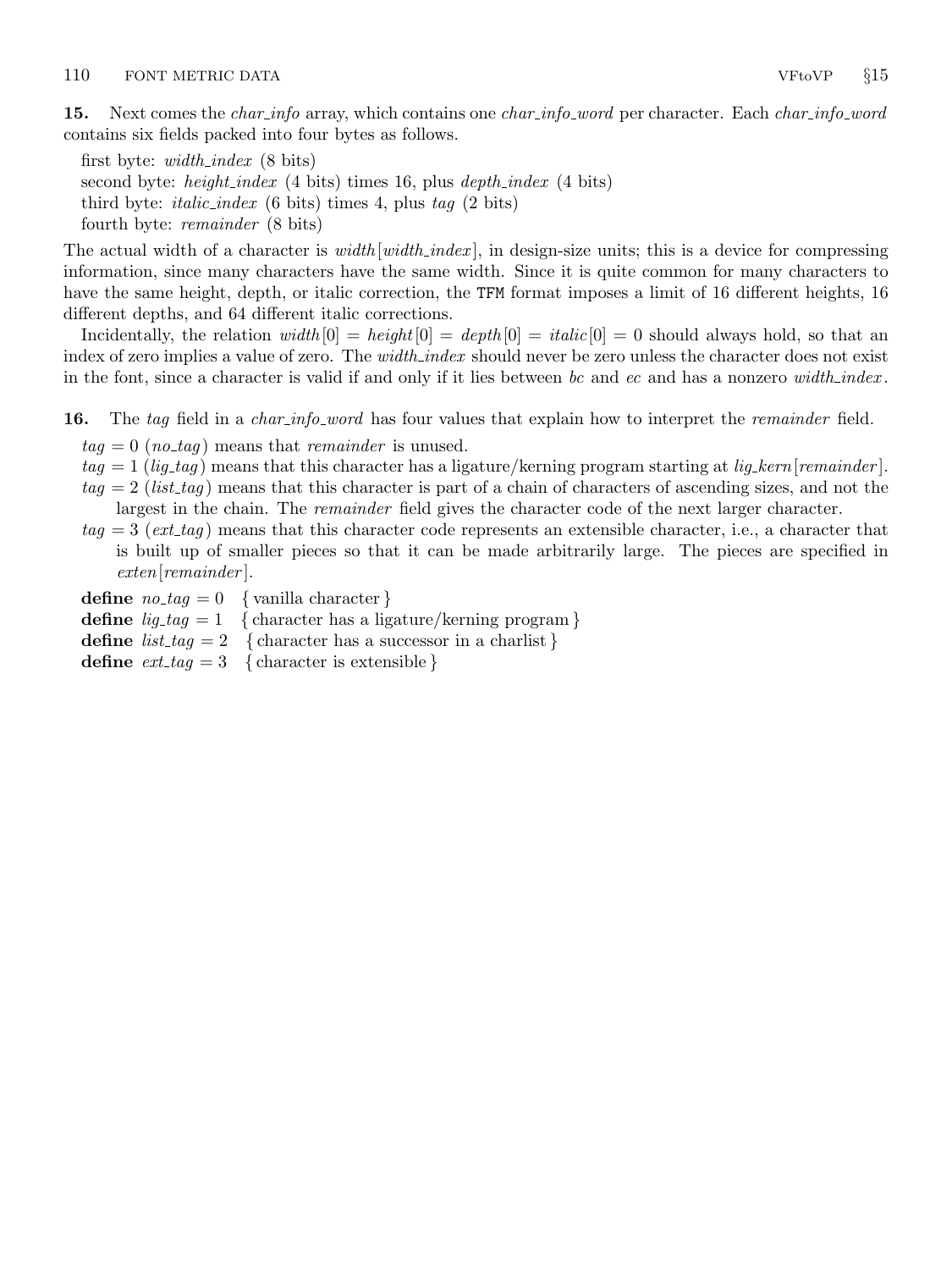<span id="page-10-0"></span>17. The *lig<sub>kern</sub>* array contains instructions in a simple programming language that explains what to do for special letter pairs. Each word is a *lig kern command* of four bytes.

first byte: *skip\_byte*, indicates that this is the final program step if the byte is 128 or more, otherwise the next step is obtained by skipping this number of intervening steps.

second byte: next char, "if next char follows the current character, then perform the operation and stop, otherwise continue."

third byte:  $op_bpt_e$ , indicates a ligature step if less than 128, a kern step otherwise.

fourth byte: *remainder*.

In a kern step, an additional space equal to  $\text{kern}[256 * (op\_byte - 128) + \text{remainder}]$  is inserted between the current character and *next char*. This amount is often negative, so that the characters are brought closer together by kerning; but it might be positive.

There are eight kinds of ligature steps, having  $op_b yte$  codes  $4a+2b+c$  where  $0 \le a \le b+c$  and  $0 \le b, c \le 1$ . The character whose code is *remainder* is inserted between the current character and *next* char; then the current character is deleted if  $b = 0$ , and next char is deleted if  $c = 0$ ; then we pass over a characters to reach the next current character (which may have a ligature/kerning program of its own).

Notice that if  $a = 0$  and  $b = 1$ , the current character is unchanged; if  $a = b$  and  $c = 1$ , the current character is changed but the next character is unchanged. VFtoVP will check to see that infinite loops are avoided.

If the very first instruction of the *lig<sub>kern</sub>* array has  $skip_b$  byte = 255, the next char byte is the so-called right boundary character of this font; the value of *next char* need not lie between bc and ec. If the very last instruction of the *lig<sub>kern</sub>* array has  $skip_b$  byte = 255, there is a special ligature/kerning program for a left boundary character, beginning at location 256 \*  $op\_byte + remainder$ . The interpretation is that T<sub>E</sub>X puts implicit boundary characters before and after each consecutive string of characters from the same font. These implicit characters do not appear in the output, but they can affect ligatures and kerning.

If the very first instruction of a character's *lig\_kern* program has  $skip_bpt \leq kp_b$  the program actually begins in location  $256 * op_{byte} + remainder$ . This feature allows access to large lig kern arrays, because the first instruction must otherwise appear in a location  $\leq$  255.

Any instruction with  $skip_bpt\ kip_byte > 128$  in the lig kern array must have  $256 * op_byte + remainder < n!$ . If such an instruction is encountered during normal program execution, it denotes an unconditional halt; no ligature command is performed.

**define**  $stop\_{flag} = 128$  { value indicating 'STOP' in a lig/kern program } **define** kern  $flag = 128$  { op code for a kern step }

18. Extensible characters are specified by an *extensible\_recipe*, which consists of four bytes called top,  $mid$ bot, and rep (in this order). These bytes are the character codes of individual pieces used to build up a large symbol. If  $top, mid, or bot are zero, they are not present in the built-up result. For example, an extensible$ vertical line is like an extensible bracket, except that the top and bottom pieces are missing.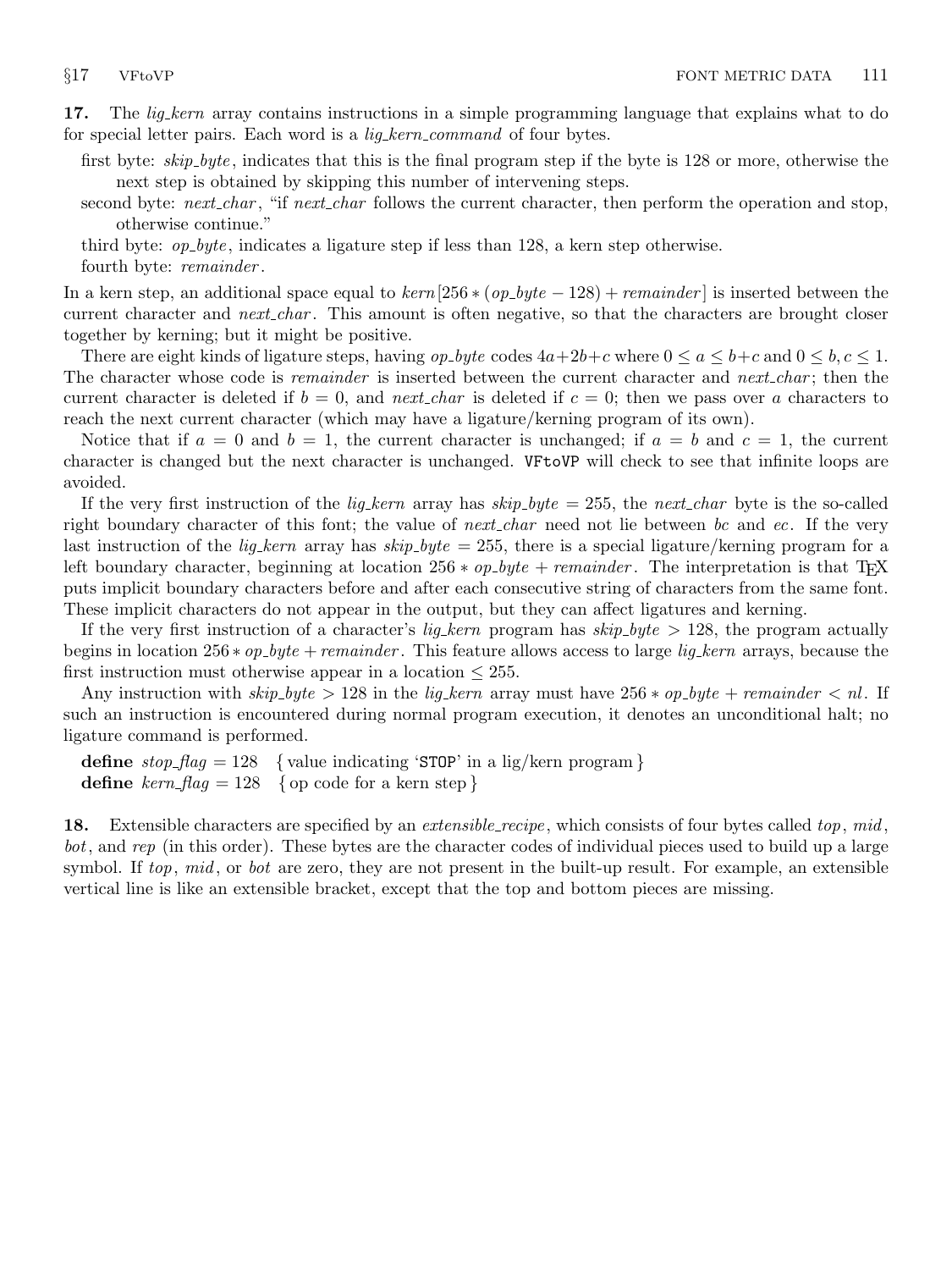- <span id="page-11-0"></span>19. The final portion of a TFM file is the *param* array, which is another sequence of  $fix\_word$  values.
	- $param[1] = slant$  is the amount of italic slant, which is used to help position accents. For example,  $slant = .25$  means that when you go up one unit, you also go  $.25$  units to the right. The slant is a pure number; it's the only *fix word* other than the design size itself that is not scaled by the design size.
	- param $[2] = space$  is the normal spacing between words in text. Note that character " $\Box$ " in the font need not have anything to do with blank spaces.
	- $param[3] = space\_stretch$  is the amount of glue stretching between words.
	- $param[4] = space\_shrink$  is the amount of glue shrinking between words.
	- $param[5] = x \nheight$  is the height of letters for which accents don't have to be raised or lowered.
	- $param[6] = quad$  is the size of one em in the font.
	- param $[7] = \text{extra-space}$  is the amount added to param $[2]$  at the ends of sentences.

When the character coding scheme is TeX math symbols, the font is supposed to have 15 additional parameters called num1, num2, num3, denom1, denom2, sup1, sup2, sup3, sub1, sub2, supdrop, subdrop,  $delim1$ ,  $delim2$ , and  $axis\_height$ , respectively. When the character coding scheme is TeX math extension, the font is supposed to have six additional parameters called *default\_rule\_thickness* and *big\_op\_spacing1* through  $big\_op\_spacing5$ .

20. So that is what TFM files hold. The next question is, "What about VPL files?" A complete answer to that question appears in the documentation of the companion program, VPtoVF, so it will not be repeated here. Suffice it to say that a VPL file is an ordinary Pascal text file, and that the output of VFtoVP uses only a subset of the possible constructions that might appear in a VPL file. Furthermore, hardly anybody really wants to look at the formal definition of VPL format, because it is almost self-explanatory when you see an example or two.

 $\langle$  Globals in the outer block  $\langle$  [7](#page-3-0)  $\rangle$  +=  $vpl$ -file: text;

21. (Set initial values  $11$ ) +≡  $rewrite(vpl\_file);$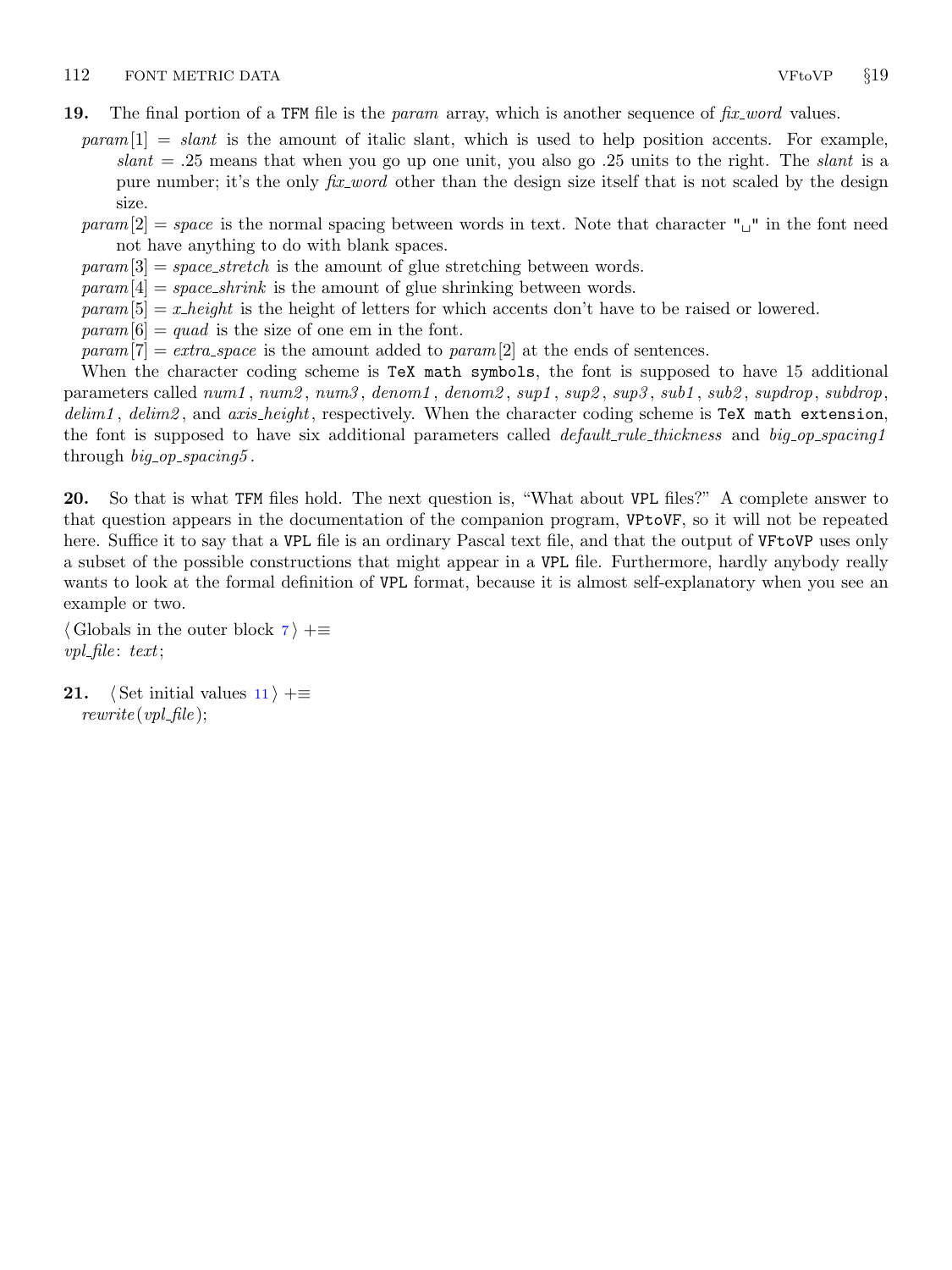<span id="page-12-0"></span>22. Unpacking the TFM file. The first thing VFtoVP does is read the entire  $tfm_{\perp}$  file into an array of bytes,  $tfm[0.. (4 * lf - 1)].$  $\langle$  Types in the outer block [5](#page-2-0)  $\rangle$  +≡  $index = 0$ ...  $tfm_size$ ; { address of a byte in  $tfm$  } 23.  $\langle$  Globals in the outer block [7](#page-3-0)  $\rangle$  +≡ tfm:  $array \ [-1000 \dots \text{tfm.size}]\$  of  $byte; \ \{the \text{TFM input data all goes here}\}\$ { the negative addresses avoid range checks for invalid characters } 24. The input may, of course, be all screwed up and not a TFM file at all. So we begin cautiously. define  $abort(\#) \equiv$ begin  $print\_ln(#);$  $print\_ln($  Sorry, but  $I_U$ can 't  $L_{Q}$ o on; are you sure this is a  $I$ FM?'); goto final end; end  $\langle$  Read the whole TFM file 24 $\rangle \equiv$  $read(tfm\_file, tfm[0]);$ if  $tfm[0] > 127$  then  $abort('The \text{ifirst\_byte\_of} \text{the\_input\_file\_exceeds\_127!'});$ if  $\text{eof}(tfm\text{-}file)$  then  $\text{abort}(\text{`The}\text{-}\text{input}\text{-}\text{file}\text{-}\text{is}\text{-}\text{only}\text{-}\text{one}\text{-}\text{byte}\text{-}\text{long!'});$ read (tfm\_file, tfm[1]);  $lf \leftarrow tfm[0] * 400 + tfm[1];$ if  $l f = 0$  then  $abort('The_U file_U claims_U to_U have_U length_U zero,_U but_U that 's_Uimpossible!');$ if  $4 * \{f - 1 > tfm\_size \text{ then } abort(\text{The\_file\_is\_bigger\_than\_I}\text{\_can\_handle}!');$ for  $tfm\_ptr \leftarrow 2$  to  $4 * If -1$  do begin if  $\text{eof}(t/m_{\text{th}})$  then  $\text{abort}($  The file  $\text{base}_\text{th}$  fewer bytes than it claims!  $\text{th}$ ;  $read(tfm_{\textit{m}}file, tfm_{\textit{m}}[tfm_{\textit{p}}tr]);$ end;

if  $\neg \textit{eof}$  (*tfm\_file*) then

```
begin <i>begining{}>1.5em\textwidth}{\textwidth} \begin{subarray}{c} \text{begin} \text{of} \end{subarray} \begin{subarray}{c} \text{of} \end{subarray} \begin{subarray}{c} \text{of} \end{subarray} \begin{subarray}{c} \text{of} \end{subarray} \begin{subarray}{c} \text{of} \end{subarray} \begin{subarray}{c} \text{of} \end{subarray} \begin{subarray}{c} \text{of} \end{subarray} \begin{subarray}{c} \text{of} \end{subarray} \begin{subarray}{c} \text{of} \end{subarray} \begin{subarray}{c} \text{of} \end{subarray} \begin{subarrayprint\_ln( 'but\_I' '11_{\cup}proceed_{\cup}as_{\cup}if_{\cup}it<sub>\cup</sub>weren' 't_{\cup}there. ');
end
```
This code is used in section [131.](#page-47-0)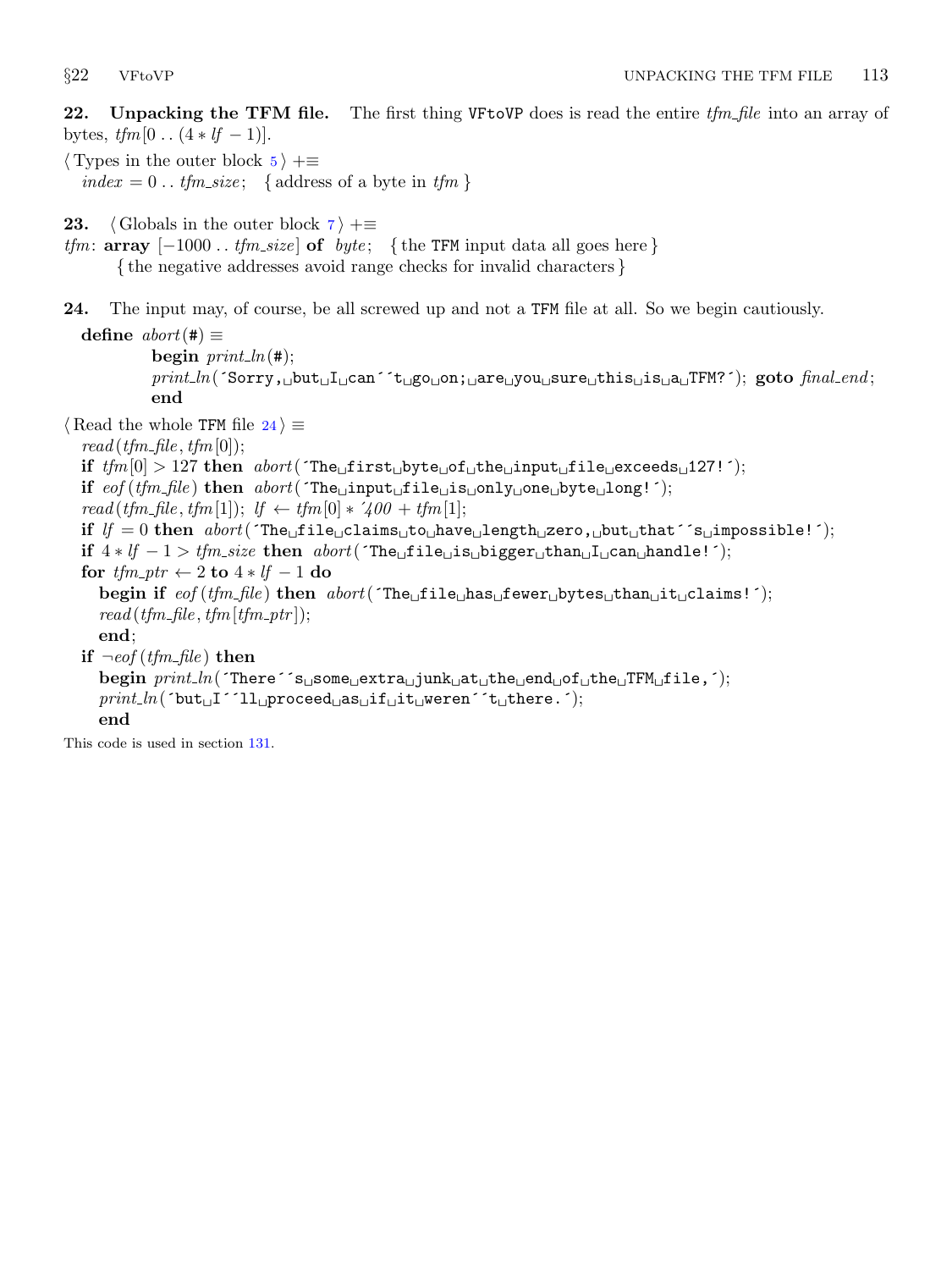<span id="page-13-0"></span>25. After the file has been read successfully, we look at the subfile sizes to see if they check out.

```
define eval\_two\_bytes (#) \equivbegin if tfm[fm\_ptr] > 127 then abort('One<sub>U</sub>of<sub>U</sub>the<sub>U</sub>subfile<sub>U</sub>size<sub>U</sub>is<sub>U</sub>negative!');\# \leftarrow \text{tfm}{[tfm\_ptr] * 400 + tfm}{[tfm\_ptr + 1]}; \text{tfm\_ptr} \leftarrow \text{tfm\_ptr + 2};end
```

```
\langle Set subfile sizes lh, bc, ..., np 25\rangle \equivbegin tfm\_ptr \leftarrow 2;eval\_two\_bytes(lh); \; eval\_two\_bytes(bc); \; eval\_two\_bytes(ec); \; eval\_two\_bytes(nh); \; eval\_two\_bytes(lh);eval\_two\_bytes(nd); \text{ } eval\_two\_bytes(ni); \text{ } eval\_two\_bytes(nl); \text{ } eval\_two\_bytes(nk); \text{ } eval\_two\_bytes(ne);eval\_two\_bytes(np);if lh < 2 then abort('The \text{[header] length} \text{[is} \text{[only]}, lh : 1, '!');if nl > lig\_size then abort('The\_lig/kern\_program\_is\_longer\_than\_I\_can\_handle'.if (bc > ec + 1) \vee (ec > 255) then
     abort('The <sub>U</sub> character <sub>U</sub>code<sub>U</sub>range<sub>U</sub>', bc : 1, ', . . , ec : 1, 'u is <sub>U</sub>illegal!');if (nw = 0) \vee (nh = 0) \vee (nd = 0) \vee (ni = 0) then
      abort('Incomplete\_\text{subfiles\_\text{f}or\_\text{c}character\_\text{d}imensions!');if ne > 256 then abort('There \sqcup are \sqcup', ne: 1, \sqcup \text{extension} \sqcup \text{recipes!'});if lf \neq 6 + lh + (ec - bc + 1) + nw + nh + nd + ni + nl + nk + ne + np then
     abort('Subfile\_sizes \_\text{don}^t_t_a, add \_\text{up\_to\_the\_stated \_\text{tot} \_\text{col}}');
  end
This code is used in section 131.
```
26. Once the input data successfully passes these basic checks, VFtoVP believes that it is a TFM file, and the conversion to VPL format will take place. Access to the various subfiles is facilitated by computing the following base addresses. For example, the *char-info* for character c will start in location  $4 * (char base + c)$ of the tfm array.

 $\langle$  Globals in the outer block [7](#page-3-0)  $\rangle$  +≡

```
char base , width base , height base , depth base , italic base , lig kern base , kern base , exten base , param base :
       integer; { base addresses for the subfiles }
```
27.  $\langle$  Compute the base addresses  $27 \rangle \equiv$ 

**begin** char base  $\leftarrow 6 + lh - bc$ ; width base  $\leftarrow char$  base + ec + 1; height base  $\leftarrow width$  base + nw; depth base ← height base + nh ; italic base ← depth base + nd ; lig kern base ← italic base + ni ;  $kern\_base \leftarrow lig\_kern\_base + nl; \text{ }exten\_base \leftarrow kern\_base + nk; \text{ }param\_base \leftarrow exten\_base + ne - 1;$ end

This code is used in section [131.](#page-47-0)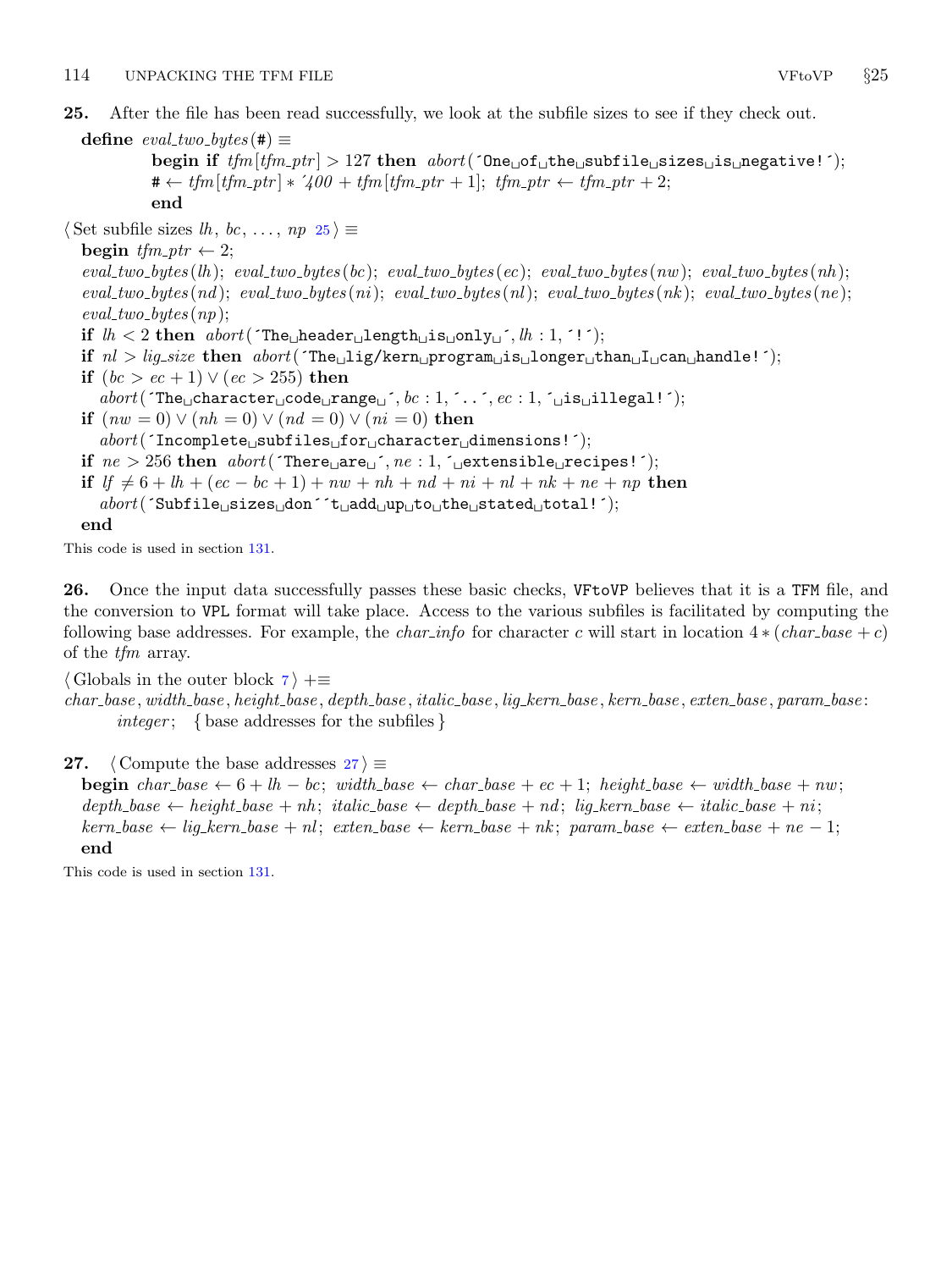<span id="page-14-0"></span>28. Of course we want to define macros that suppress the detail of how the font information is actually encoded. Each word will be referred to by the  $t/m$  index of its first byte. For example, if c is a character code between bc and ec, then  $tfm[char_info(c)]$  will be the first byte of its char info, i.e., the width index; furthermore width  $(c)$  will point to the fix-word for c's width.

```
define check\_sum = 24define design\_size = check\_sum + 4define scheme = design_size + 4define family = scheme + 40define random\_word = family + 20define char\_info(\#) \equiv 4 * (char\_base + \#)define width\_index (#) \equiv tfm[char\_info (#)]
define \text{nonexistent}(\textbf{\#}) \equiv ((\textbf{\#} < bc) \vee (\textbf{\#} > ec) \vee (\text{width}\_\text{index}(\textbf{\#}) = 0))define height\_index (#) \equiv (tfm[char\_info (#) + 1] div 16)
define depth\_index (#) \equiv (tfm[char\_info (#) + 1 mod 16)
define \text{ } italic\_index (\#) \equiv (\text{ } t\text{ }fn \text{ }[\text{ }char\_info(\#) + 2] \text{ div } 4)define tag (\#) \equiv (tfm[char\_info (\#) + 2] \mod 4)define reset\_tag (#) \equiv tfm \left[char\_info(\text{#}) + 2 \right] \leftarrow 4 * italic\_index(\text{#}) + no\_tagdefine remainder(\textbf{\#}) \equiv t/m[char\_info(\textbf{\#})+3]define width(\#) \equiv 4 * (width\_base + width\_index(\#))define height(\#) \equiv 4 * (height\_base + height\_index(\#))define depth(\#) \equiv 4 * (depth\_base + depth\_index(\#))define italic(\texttt{\#}) \equiv 4 * (italic\_base + italic\_index(\texttt{\#}))define exten(\textbf{\#}) \equiv 4 * (exten\_base + remainder(\textbf{\#}))define lig\_step(\#) \equiv 4 * (lig\_kern\_base + (\#))define \text{kern}(\textbf{\#}) \equiv 4 \cdot (\text{kern} - \text{base} + \textbf{\#}) { here # is an index, not a character }
define param(\#) \equiv 4 * (param\_base + \#) { likewise }
```
29. One of the things we would like to do is take cognizance of fonts whose character coding scheme is TeX math symbols or TeX math extension; we will set the  $font_type$  variable to one of the three choices vanilla, mathsy, or mathex.

define  $vanilla = 0$  { not a special scheme} define  $mathsy = 1$  {TeX math symbols scheme} define  $\textit{math} = 2$  {TeX math extension scheme}  $\langle$  Globals in the outer block [7](#page-3-0)  $\rangle$  +≡ font\_type: vanilla ... mathex; { is this font special? }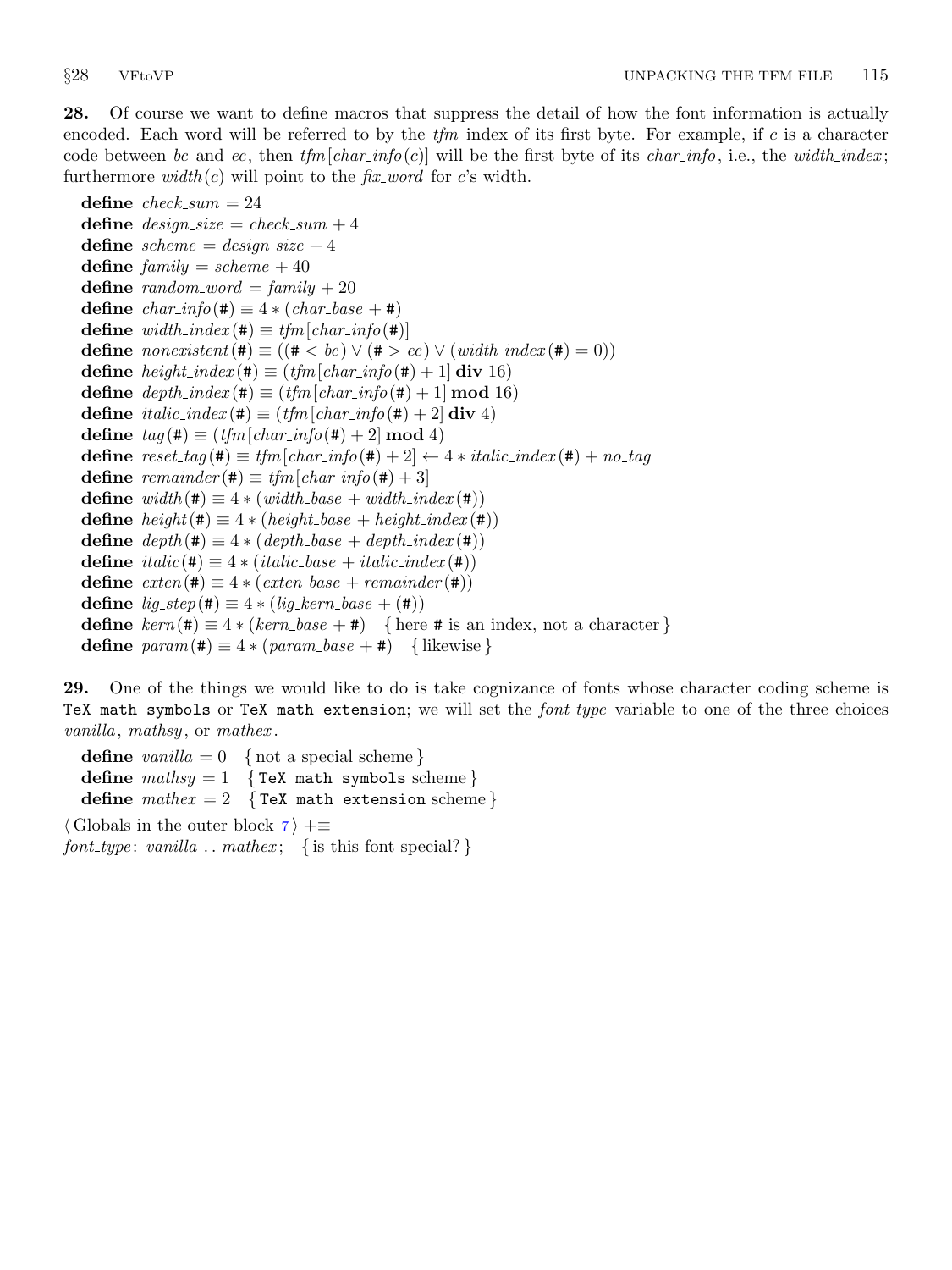<span id="page-15-0"></span>30. Unpacking the VF file. Once the TFM file has been brought into memory, VFtoVP completes the input phase by reading the VF information into another array of bytes. In this case we don't store all the data; we check the redundant bytes for consistency with their TFM counterparts, and we partially decode the packets.

 $\langle$  Globals in the outer block [7](#page-3-0)  $\rangle$  +≡ *vf* : **array**  $[0 \tcdot v \tcdot size]$  of *byte*; {the VF input data goes here } font\_number:  $array [0.. max_fonts]$  of  $integer; \{local font numbers\}$ font\_start, font\_chars:  $array$  [0 . max\_fonts] of 0 . vf\_size; {font info}  $font\_ptr: 0...max\_fonts; \{ number of local fonts\}$ packet\_start, packet\_end:  $array [byte]$  of  $0 \dots vf_size;$  {character packet boundaries} packet\_found: boolean; { at least one packet has appeared }  $temp\_byte: byte; count: integer;$  { registers for simple calculations } real dsize: real; { the design size, converted to floating point } pl: integer; { packet length } *vf\_ptr*:  $0 \ldots v$ *f\_size*; { first unused location in  $v f$  } *vf\_count: integer*; { number of bytes read from *vf\_file* }

31. Again we cautiously verify that we've been given decent data.

define  $read\_vf(\#) \equiv read(vf_{\neg}file, \#)$ define  $vf\_abort$ (#)  $\equiv$ begin  $\text{print\_ln}(\#); \text{ print\_ln}(\text{'Sory}, \text{but} \text{u} \text{u} \text{u} \text{c} \text{a}^*)$   $\text{true}_\text{u}$   $\text{true}_\text{u}$ this  $\text{u} \text{u} \text{u} \text{u} \text{v} \text{F}$ ?´);  $\gcd$  final\_end; end

 $\langle$  Read the whole VF file 31  $\rangle \equiv$ 

 $read\_vf$  (temp\_byte);

if  $temp\_byte \neq pre$  then  $vf\_abort(`The \bot first \bot byte \bot isn``t \bot `pre`':');$ 

 $\langle$  Read the preamble command [32](#page-16-0) $\rangle$ ;

 $\langle$  Read and store the font definitions and character packets  $33$ ;

 $\langle$  Read and verify the postamble [34](#page-17-0) $\rangle$ 

This code is used in section [131.](#page-47-0)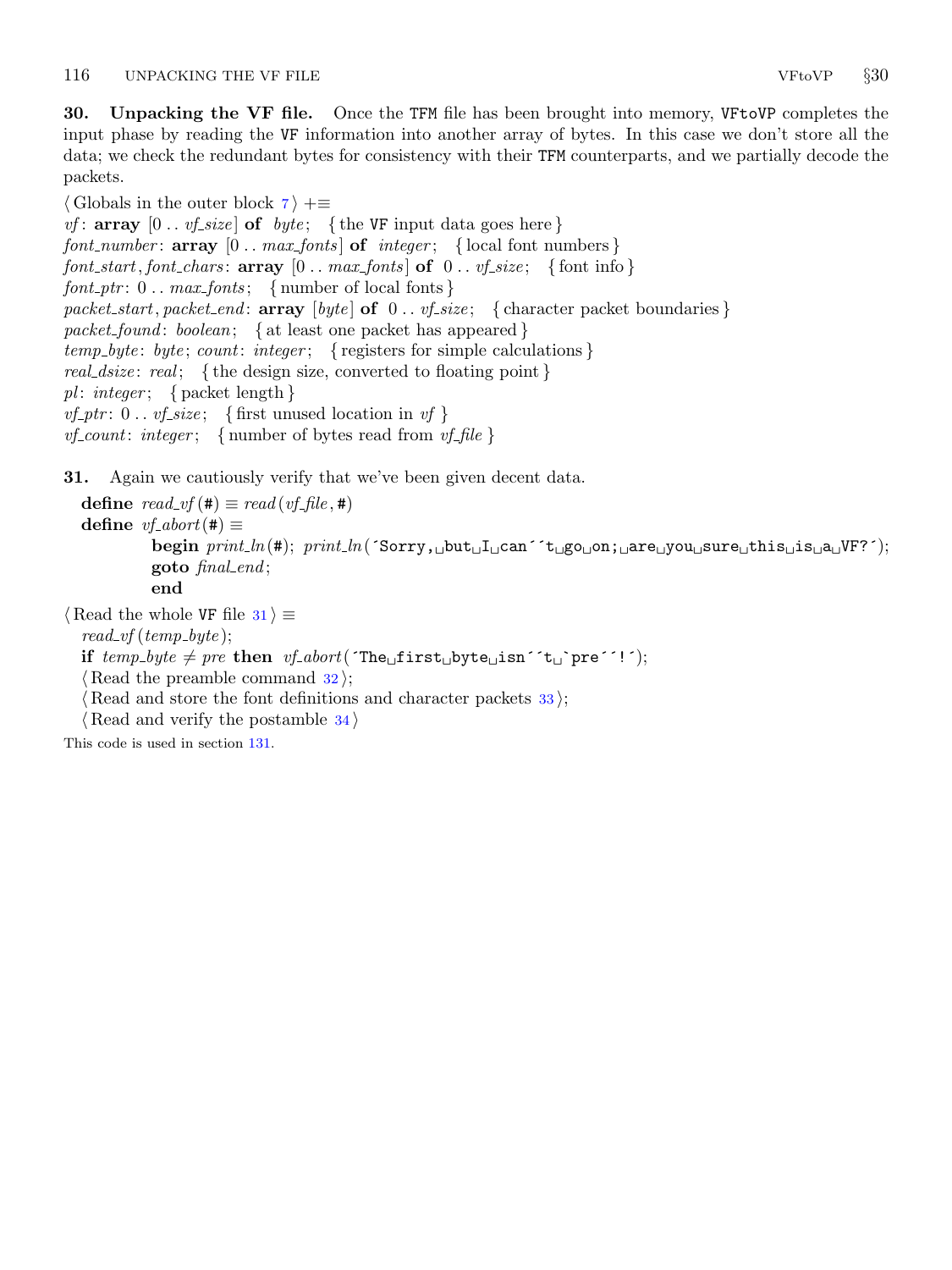<span id="page-16-0"></span>32. define  $vf\_store(\#) \equiv$ if  $v f_p t r + \# \geq v f_s$  is then  $v f_a$  abort ( $\text{The\_file\_is\_bigper\_than\_I}\_\text{can\_handle}$ !'); for  $k \leftarrow vf\_ptr$  to  $vf\_ptr$  + # - 1 do begin if  $\epsilon$  (*vf* file) then *vf* abort( $\tau$ he<sub>i i</sub>file ended prematurely! $\tau$ );  $read\_vf(vf[k])$ ; end;  $v f_{\mathcal{L}} count \leftarrow v f_{\mathcal{L}} count + \texttt{\#}; \ v f_{\mathcal{L}} pr \leftarrow v f_{\mathcal{L}} pr + \texttt{\#}$  $\langle$  Read the preamble command 32 $\rangle \equiv$ if  $eof (vf_{\text{-}}file)$  then  $vf_{\text{-}}abort$  (The input file is only one byte long! );  $read\_vf$  (temp\_byte); if  $temp\_byte \neq id\_byte$  then  $vf\_abort('Wrong \cup VFig \cup Version \cup number \cup in \cup second \cup byte)!$ ; if  $eof(vf_{\text{m}}/E)$  then  $v f_{\text{m}}/E$  (The input file is only two bytes long!);  $read\_vf$  (temp\_byte); {read the length of introductory comment}  $v f_{\mathit{count}} \leftarrow 11; \; v f_{\mathit{+}} \leftarrow 0; \; v f_{\mathit{-}} \text{store}(\text{temp\_byte});$ for  $k \leftarrow 0$  to  $\text{vf\_ptr} - 1$  do  $\text{print}(\text{xchr}[\text{vf}[k]]);$ print\_ln( $\ulcorner \_$ '); count  $\leftarrow 0$ ; for  $k \leftarrow 0$  to 7 do begin if  $\text{eof}(\text{vf}_\text{f} \text{file})$  then  $\text{vf}_\text{f} \text{abort}$  (The file ended prematurely! );  $read\_vf$  (temp\_byte); if  $temp\_byte = tfm[check\_sum + k]$  then  $incr(count);$ end;  $real\_dsize \leftarrow (((tfm[design\_size] * 256 + tfm[design\_size + 1]) * 256 + tfm[design\_size + 2]) * 256 +$  $t/m [design_size + 3])/'4000000;$ if count  $\neq 8$  then  $begin *beginimalg* from  $print\_ln($  'Check<sub>□</sub>sum<sub>□</sub> and/or<sub>□</sub> design<sub>□</sub> size<sub>□</sub> mismatch. ');$  $print\_ln($   $\texttt{Data}$   $\texttt{from}$   $\texttt{TFM}$   $\texttt{file}$   $\texttt{will}$   $\texttt{be}$  assumed correct.  $\texttt{'}$  ); end This code is used in section [31](#page-15-0). **33.**  $\langle$  Read and store the font definitions and character packets 33  $\rangle \equiv$ for  $k \leftarrow 0$  to 255 do packet\_start[k]  $\leftarrow$  vf\_size;  $font\_ptr \leftarrow 0; packet\_found \leftarrow false; font\_start[0] \leftarrow vf\_ptr;$ repeat if  $\epsilon$  *eof* (*vf*<sub>-file</sub>) then begin print ln(´File ended without a postamble!´); temp byte ← post; end else begin  $read\_vf$  (temp\_byte);  $incr(vf_count)$ ; if  $temp\_byte \neq post$  then if  $temp\_byte > long\_char$  then  $\langle Read \text{ and store a font definition } 35 \rangle$  $\langle Read \text{ and store a font definition } 35 \rangle$  $\langle Read \text{ and store a font definition } 35 \rangle$ else  $\langle$  Read and store a character packet [46](#page-20-0) $\rangle$ ; end;

until  $temp\_byte = post$ 

This code is used in section [31](#page-15-0).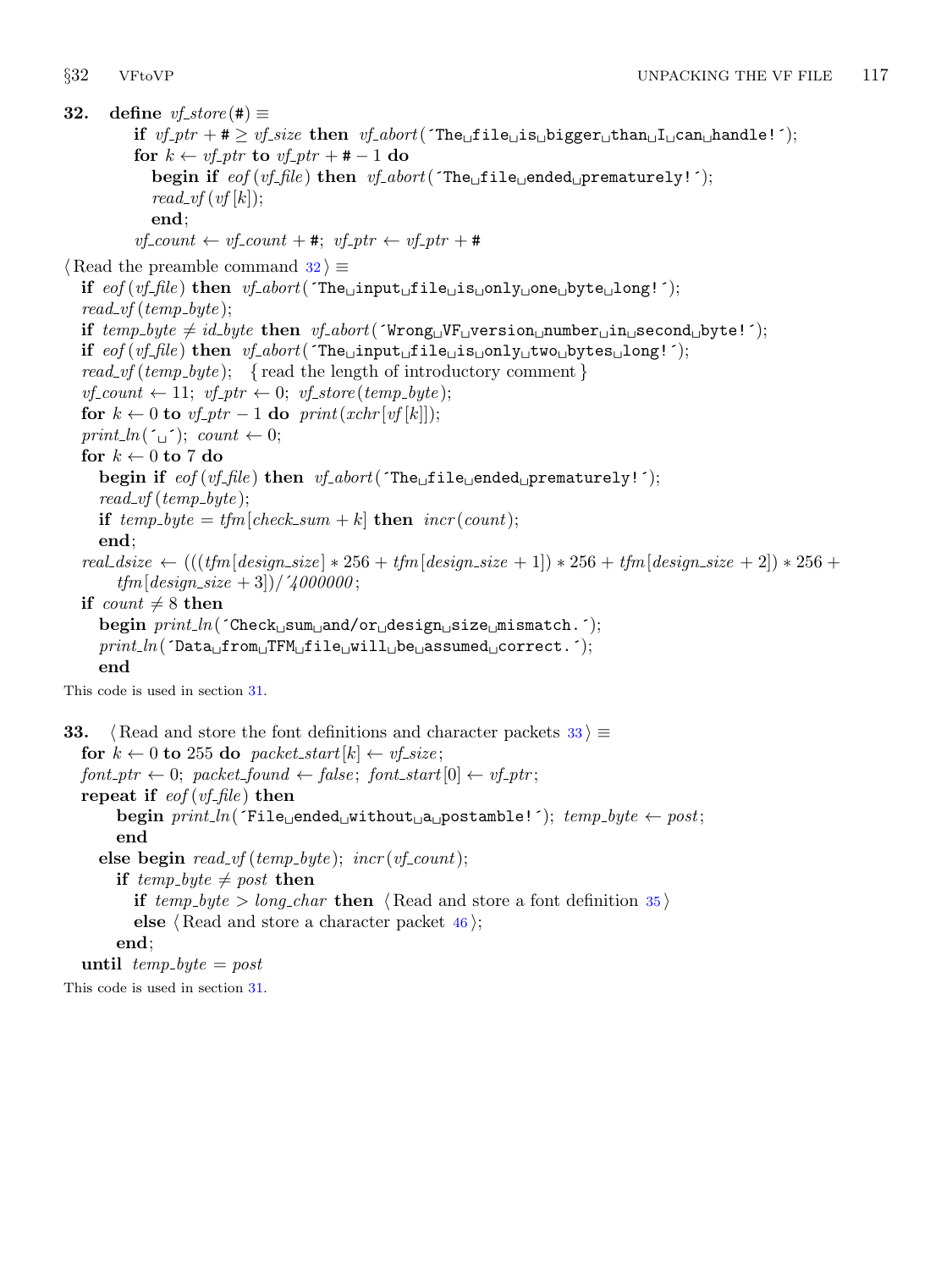<span id="page-17-0"></span>**34.**  $\langle$  Read and verify the postamble 34  $\rangle \equiv$ while  $temp\_byte = post) \wedge \neg eof(vf_{\neg}file)$  do begin  $read\_vf$  (temp\_byte);  $incr(vf\_count)$ ; end; if  $\neg\textit{eof}$  (*vf*-*file*) then  $begin *beginingcript*} rint\_ln(*$  There  $\leq$  s<sub>u</sub>some<sub>u</sub>extra<sub>u</sub> junk<sub>u</sub>at<sub>u</sub>the<sub>u</sub>end<sub>u</sub>of<sub>u</sub>the<sub>u</sub>VF<sub>u</sub>file.  $\leq$  );  $print\_ln($  ^I^ $^{\prime}$ ll proceed as if it weren  $^{\prime}$  t there.  $^{\prime})$ ; end;

if  $v f_{count} \mod 4 \neq 0$  then  $print ln('VF_U data_n not_U a_{num} ltiple_U of_U 4_l bytes')$ This code is used in section [31](#page-15-0).

**35.**  $\langle$  Read and store a font definition  $35 \rangle \equiv$ begin if  $packet\_found \vee (temp\_byte \geq pre)$  then  $v_{\text{J}-abort}$  (Illegal byte  $\text{I}$ ,  $temp\_byte : 1$ ,  $\text{I}_{\text{u}-text{obj}}$  of  $\text{I}_{\text{u}-text{object}}$   $\text{I}$ );  $font_number[font\_ptr] \leftarrow vf\_read(temp\_byte - fnt\_def1 + 1);$ if  $font\_ptr = max\_ fonts$  then  $vf\_abort($  [L<sub>u</sub>can<sup> $\le$ </sup>t<sub>u</sub>handle<sub>u</sub>that<sub>u</sub>many<sub>u</sub>fonts!  $\leq$ );  $v f_{\mathcal{I}} \text{ store } (14); \quad \{ c[4] \text{ s}[4] \text{ d}[4] \text{ a}[1] \text{ } l[1] \}$ if  $\text{tf}[vf_1ptr-10]>0$  then { s is negative or exceeds  $2^{24}-1$  }  $v f_4. a bort('Mapped_1 font_1 size_1 is_1 too_1 big!$ ;  $a \leftarrow vf [vf_ptr-2]; l \leftarrow vf [vf_ptr-1]; vf_store(a+l); \{ n[a+l] \}$  $\langle$  Print the name of the local font 36 $\rangle$ ; (Read the local font's TFM file and record the characters it contains  $39$ );  $incr (font\_ptr)$ ; font\_start[font\_ptr]  $\leftarrow vf\_ptr$ ; end

This code is used in section [33](#page-16-0).

36. The font area may need to be separated from the font name on some systems. Here we simply reproduce the font area and font name (with no space or punctuation between them).

 $\langle$  Print the name of the local font 36  $\rangle \equiv$  $print('MAPFONT<sub>''</sub>, font\_ptr : 1, '': '')$ ; for  $k \leftarrow$  font\_start [font\_ptr] + 14 to vf\_ptr - 1 do print(xchr[vf[k]]);  $k \leftarrow font\_start[font\_ptr] + 5;$  $print\_ln($   $\left(\frac{1}{2}at_1\right)$ ,  $\left(\left(\frac{1}{2}k\right) * 256 + \frac{vf}{k+1}\right) * 256 + \frac{vf}{k+2}$ )/ $\left(\frac{1}{2}000000\right) * real\_dsize : 2 : 2, \text{`pt`}$ This code is used in section 35.

37. Now we must read in another TFM file. But this time we needn't be so careful, because we merely want to discover which characters are present. The next few sections of the program are copied pretty much verbatim from DVItype, so that system-dependent modifications can be copied from existing software.

It turns out to be convenient to read four bytes at a time, when we are inputting from the local TFM files. The input goes into global variables  $b\theta$ ,  $b\theta$ ,  $b\theta$ , and  $b\theta$ , with  $b\theta$  getting the first byte and  $b\theta$  the fourth.

 $\langle$  Globals in the outer block [7](#page-3-0)  $\rangle$  +≡

a: integer; { length of the area/directory spec}

l: integer; { length of the font name proper }

cur name: packed array  $[1 \tldots \tname{name_length}]$  of char; { external name, with no lower case letters }  $b0, b1, b2, b3$ : byte; {four bytes input at once}

font  $\ln$ : 0...  $\gamma\gamma\gamma\gamma\gamma$ : { header length of current local font }

 $font\_bc, font\_ec: 0.$ . '77777; { character range of current local font }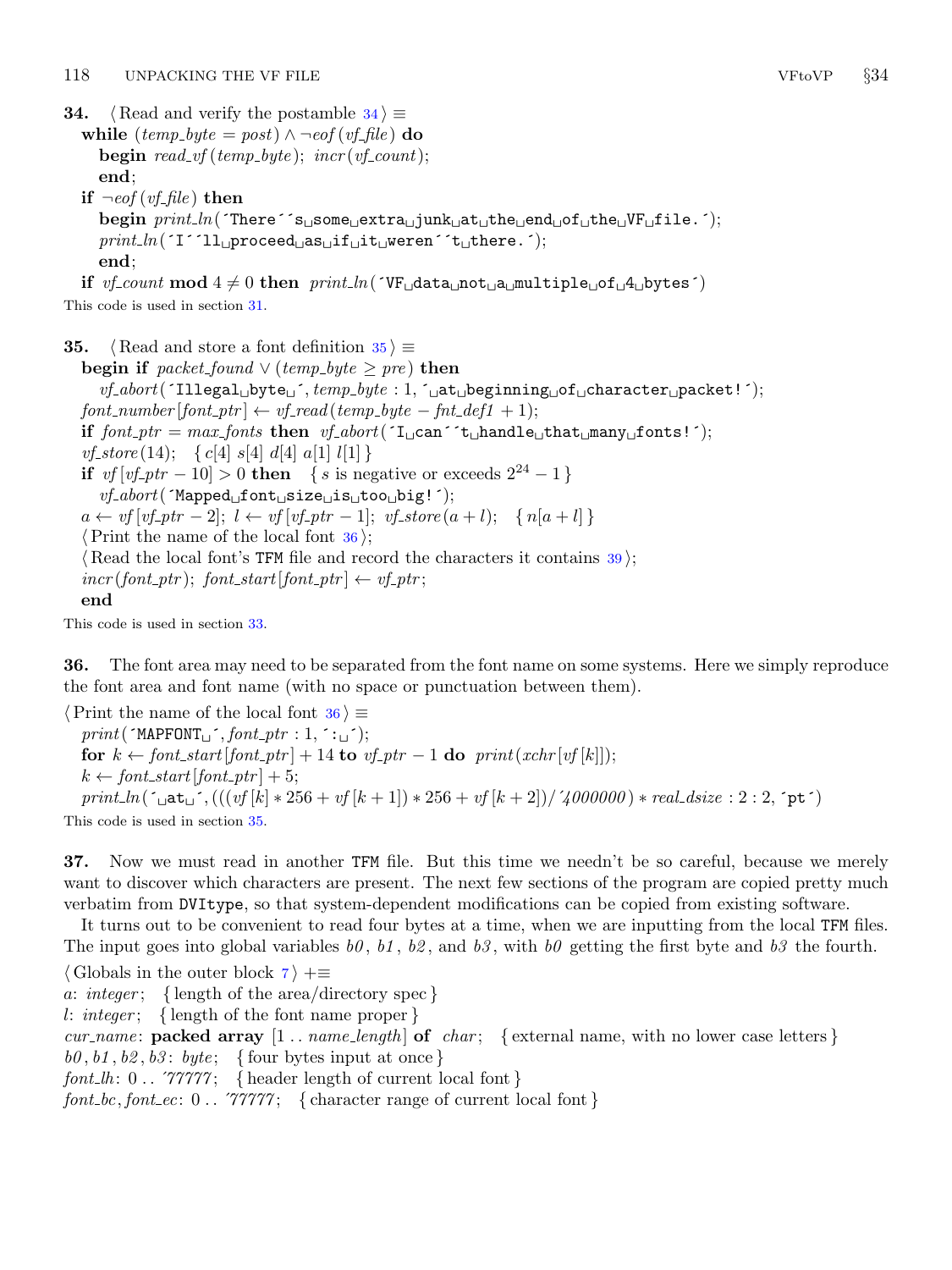<span id="page-18-0"></span>**38.** The read tfm word procedure sets b0 through b3 to the next four bytes in the current TFM file. define  $read\_tfm(\texttt{\#}) \equiv$ 

```
if eof (tfm_{\textit{m}} - file) then \# \leftarrow 0 else read(tfm_{\textit{m}} - file, \#)
```

```
procedure read\_tfm\_word;begin read_tfm(b0); read_tfm(b1); read_tfm(b2); read_tfm(b3);
 end;
```
39. We use the vf array to store a list of all valid characters in the local font, beginning at location  $font\_chars[f].$ 

 $\langle$  Read the local font's TFM file and record the characters it contains 39  $\rangle \equiv$ font\_chars [font\_ptr]  $\leftarrow vf\_ptr$ ; (Move font name into the *cur\_name* string [44](#page-19-0));  $reset(tfm\_file, cur_name);$ if  $eof(t/m_{\text{m}} - file)$  then  $print_{\text{m}}$ <sup>'</sup> --not<sub>ul</sub>loaded, TFM<sub>u</sub>file<sub>u</sub>can<sup>'</sup>t<sub>u</sub>be<sub>u</sub>opened!<sup>'</sup>) else begin  $font\_bc \leftarrow 0; font\_ec \leftarrow 256;$  {will cause error if not modified soon }  $read\_tfm\_word;$ if  $b2 < 128$  then **begin** font\_lh  $\leftarrow b2 * 256 + b3$ ; read\_tfm\_word; **if**  $(b0 < 128) ∧ (b2 < 128)$  then **begin** font bc  $\leftarrow b0 * 256 + b1$ ; font ec  $\leftarrow b2 * 256 + b3$ ; end; end; if  $font\_bc \leq font\_ec$  then if  $font\_ec > 255$  then  $print\_ln($  ---not<sub>⊔</sub>loaded, bad<sub>u</sub>TFM<sub>u</sub>file! ^) else begin for  $k \leftarrow 0$  to  $3 + font\_lh$  do begin read\_tfm\_word; if  $k = 4$  then  $\langle$  Check the check sum  $40$ ; if  $k = 5$  then  $\langle$  Check the design size [41](#page-19-0) $\rangle$ ; end; for  $k \leftarrow$  font bc to font ec do begin  $read\_tfm\_word$ ; if  $b0 > 0$  then { character k exists in the font} **begin**  $\mathit{vf}[\mathit{vf}\_ptr] \leftarrow k$ ;  $\mathit{incr}(\mathit{vf}\_ptr)$ ; if  $vf_{\perp}$   $yf_{\perp}$   $yf_{\perp}$   $size$  then  $vf_{\perp}$   $abort($   $\ulcorner$   $\ulcorner$   $\lceil$   $\lceil$   $\lceil$   $\lceil$   $\lceil$   $\lceil$   $\lceil$   $\lceil$   $\lceil$   $\lceil$   $\lceil$   $\lceil$   $\lceil$   $\lceil$   $\lceil$   $\lceil$   $\lceil$   $\lceil$   $\lceil$   $\lceil$   $\lceil$   $\lceil$   $\lceil$   $\lceil$   $\lceil$   $\lceil$ end; end; end; if  $eof(t/m_{\text{m}}$ file) then print ln(´---trouble is brewing, TFM file ended too soon! ´); end;  $\text{incr}(v f_{\text{-}} p t r)$  { leave space for character search later } This code is used in section [35](#page-17-0). 40. (Check the check sum  $40 \ge$ if  $b0 + b1 + b2 + b3 > 0$  then **if**  $(b0 ≠ vf [font\_start[font_ptr]]) \vee (b1 ≠ vf [font\_start[font_ptr] + 1]) \vee$  $(b2 \neq vf [font\_start [font\_ptr] + 2]) \vee (b3 \neq vf [font\_start [font\_ptr] + 3])$  then  $\Delta p$  begin  $\text{print\_ln}(\text{`Check\_sum\_in\_VF\_file\_being\_replaced\_by\_TFM\_check\_sum'});$  $\text{v}[font\_start[font\_ptr]] \leftarrow b0; \text{ v}[font\_start[font\_ptr] + 1] \leftarrow b1; \text{ v}[font\_start[font\_ptr] + 2] \leftarrow b2;$ vf  $[font\_start | font\_ptr] + 3] \leftarrow b3;$ end

This code is used in section 39.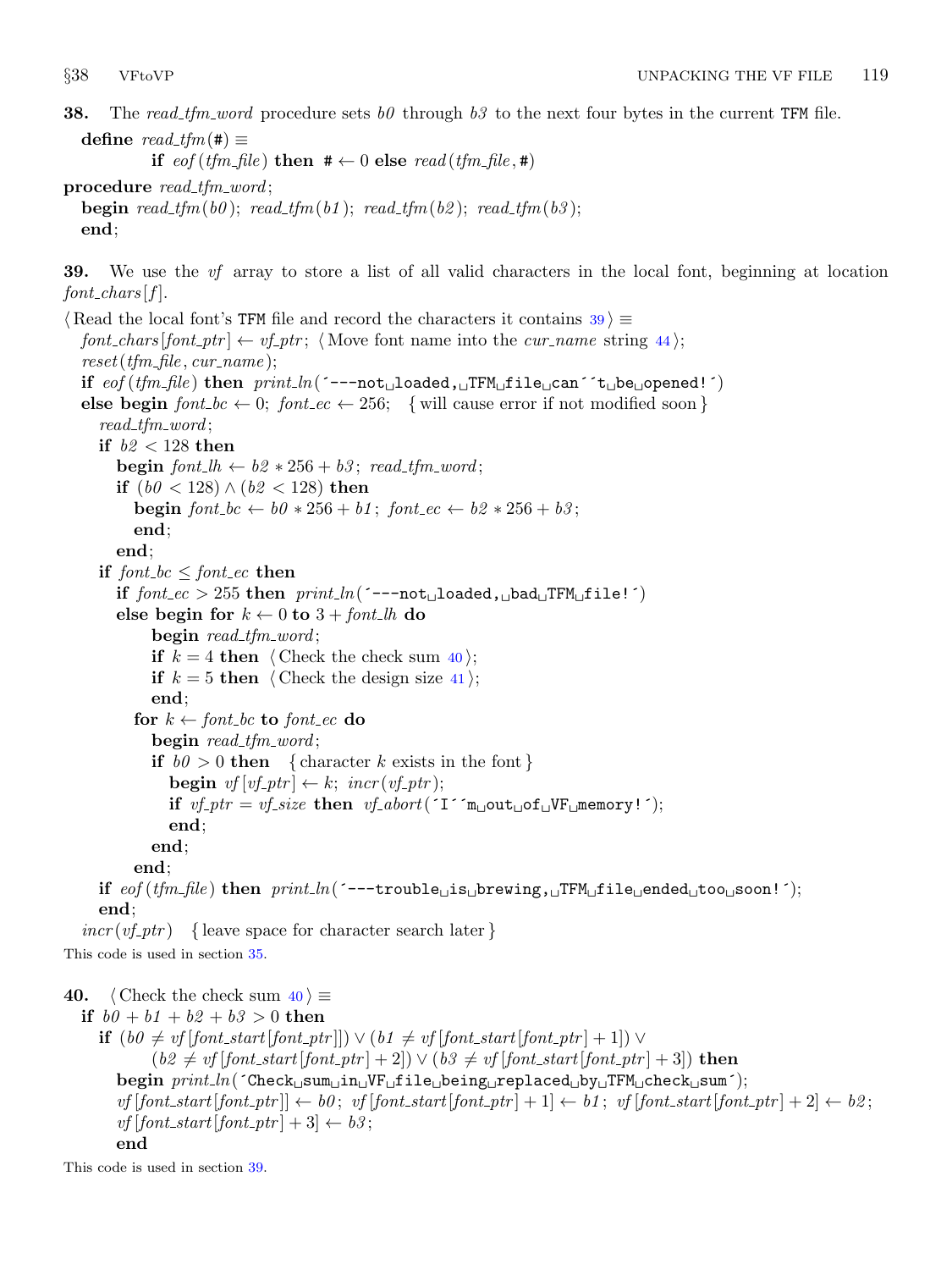<span id="page-19-0"></span>41. (Check the design size  $41$ )  $\equiv$ 

if  $(b0 \neq vf [font\_start[font\_ptr] + 8]) \vee (b1 \neq vf [font\_start[font\_ptr] + 9]) \vee$  $(b2 \neq v\text{f}$  [font\_start [font\_ptr] + 10])  $\vee$  (b3)  $\neq v\text{f}$  [font\_start [font\_ptr] + 11]) then begin  $print\_ln($  [Design size in VF file being replaced by TFM design size  $^{\circ}$ );  $v \cdot f$  [font\_start [font\_ptr] + 8]  $\leftarrow b0$ ;  $v \cdot f$  [font\_start [font\_ptr] + 9]  $\leftarrow b1$ ;  $v \cdot f$  [font\_start [font\_ptr] + 10]  $\leftarrow b2$ ;  $v f [font\_start[font\_ptr] + 11] \leftarrow b3;$ end

This code is used in section [39](#page-18-0).

42. If no font directory has been specified, DVI-reading software is supposed to use the default font directory, which is a system-dependent place where the standard fonts are kept. The string variable *default\_directory* contains the name of this area.

define  $default\_directory_name \equiv \text{`Textfonts:'} \{ change this to the correct name}$ define  $default\_directory\_name\_length = 9$  {change this to the correct length}

 $\langle$  Globals in the outer block  $\langle$  [7](#page-3-0)  $\rangle$  + $\equiv$  $default\_directory:$  packed array  $[1..*default\_directory_name\_length*]$  of *char*;

43. (Set initial values  $11$ ) +≡  $default\_directory \leftarrow default\_directory\_name;$ 

44. The string cur name is supposed to be set to the external name of the TFM file for the current font. This usually means that we need to prepend the name of the default directory, and to append the suffix '.TFM'. Furthermore, we change lower case letters to upper case, since  $cur_name$  is a Pascal string.

 $\langle$  Move font name into the *cur\_name* string  $44 \rangle \equiv$ for  $k \leftarrow 1$  to name\_length do cur\_name[k]  $\leftarrow \sim$ ; if  $a = 0$  then begin for  $k \leftarrow 1$  to default directory name length do cur name  $[k] \leftarrow default \cdot directory[k];$  $r \leftarrow default\_directory\_name\_length;$ end else  $r \leftarrow 0$ ; for  $k \leftarrow$  font\_start [font\_ptr] + 14 to vf\_ptr - 1 do begin  $\text{incr}(r)$ ; if  $r + 4 > name_length$  then  $vf\_abort('Font \text{if} \text{and} \text{not} \text{if} \text{or} \text{if} \text{or} \text{if} \text{or} \text{if} \text{or} \text{if} \text{or} \text{if} \text{or} \text{if} \text{or} \text{if} \text{or} \text{if} \text{or} \text{if} \text{or} \text{if} \text{or} \text{if} \text{or} \text{if} \text{or} \text{if} \text{or} \text{if} \text{or} \text{if} \text{or} \text{if} \text{or} \text{if} \text{or} \text$ if  $(vf[k] \geq "a") \wedge (vf[k] \leq "z")$  then  $cur_name[r] \leftarrow xchr[vf[k] - '40]$ else  $cur_name[r] \leftarrow xchr[vf[k]]$ ; end;  $cur_name[r+1] \leftarrow \therefore$ ;  $cur_name[r+2] \leftarrow \text{`T`;} cur_name[r+3] \leftarrow \text{`F`;} cur_name[r+4] \leftarrow \text{`M`}$ 

This code is used in section [39](#page-18-0).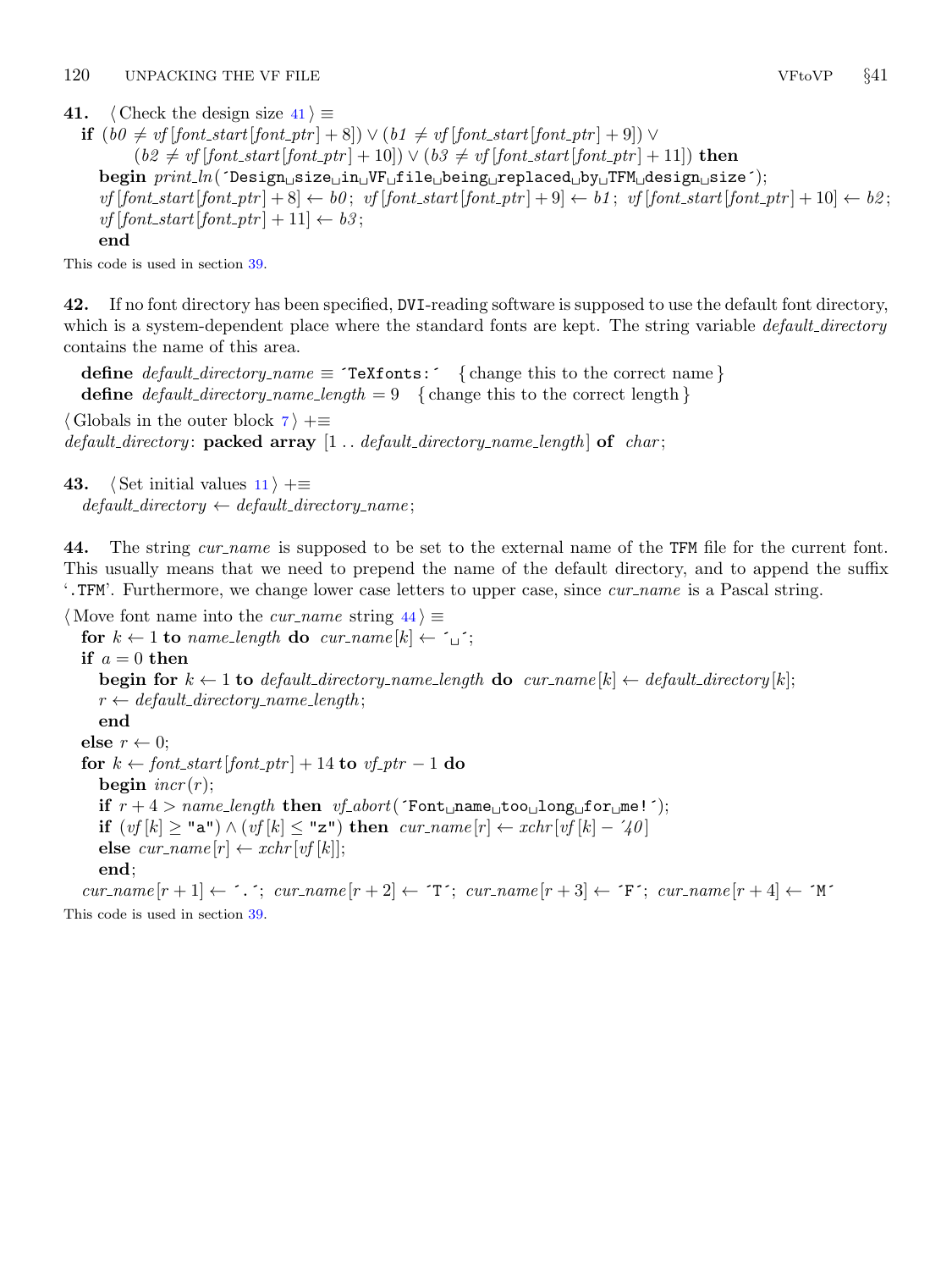<span id="page-20-0"></span>**45.** It's convenient to have a subroutine that reads a k-byte number from  $vf$ -file.

define  $get_v f(\#) \equiv$ if  $\operatorname{cof}(v f_{\text{-}} \operatorname{file})$  then  $\# \leftarrow 0$  else read\_vf(#) function  $\mathit{vf}\text{-}\mathit{read}(k:\mathit{integer})$ :  $\mathit{integer}; \ \{actually\ } 1 \leq k \leq 4\}$ var b: byte; {input byte} a: integer; { $\{$  accumulator } **begin**  $vf_{\text{count}} \leftarrow vf_{\text{count}} + k$ ;  $get_{\text{v}}(b)$ ;  $a \leftarrow b$ ; if  $k = 4$  then if  $b \ge 128$  then  $a \leftarrow a - 256$ ; { 4-byte numbers are signed } while  $k > 1$  do begin get\_vf(b);  $a \leftarrow 256 * a + b$ ; decr(k); end;  $v f_{\mathit{read}} \leftarrow a;$ end;

46. The VF format supports arbitrary 4-byte character codes, but VPL format presently does not. Therefore we give up if the character code is not between 0 and 255.

After more experience is gained with present-day VPL files, the best way to extend them to arbitrary character codes will become clear; the extensions to VFtoVP and VPtoVF should not be difficult.

 $\langle$  Read and store a character packet 46 $\rangle \equiv$ begin if  $temp\_byte = long\_char$  then **begin**  $pl \leftarrow vf\text{-}read(4); c \leftarrow vf\text{-}read(4); count \leftarrow vf\text{-}read(4); \{ pl[4] \cdot cc[4] \cdot tfm[4] \}$ end else begin  $pl \leftarrow temp_byte; c \leftarrow vf\_read(1); count \leftarrow vf\_read(3); \{ pl[1] \ cc[1] \ tfm[3] \}$ end; if nonexistent(c) then  $v_f\_abort($  Character  $\cdot$   $, c : 1, \cdot \cdot \cdot$  does not exist!  $\cdot$ ; if packet start  $|c| < \text{v}$  size then print ln (Discarding earlier packet for character  $\sim$  c: 1); if count  $\neq$  tfm width (c) then  $print\_ln($  Tncorrect<sub>1</sub>TFM<sub>1</sub>width<sub>11</sub>for<sub>11</sub>character<sub>11</sub>  $, c : 1,$   $\tilde{ }$ <sub>11</sub>in<sub>1</sub>VF<sub>11</sub>file<sup> $\tilde{ }$ </sup>); if  $pl < 0$  then  $vf\_abort($  Negative packet length!  $\cdot$ );  $packet\_start[c] \leftarrow vf\_ptr; \; vf\_store(pl); \; packet\_end[c] \leftarrow vf\_ptr-1; \; packet\_found \leftarrow true;$ end

This code is used in section [33](#page-16-0).

47. The preceding code requires a simple subroutine that evaluates TFM data.

```
function tfm_width(c:byte):integer;var a: integer; {\{ accumulator }
    k: index; {index into tfm }
  begin k \leftarrow width(c); {we assume that character c exists }
  a \leftarrow tfm[k];if a \ge 128 then a \leftarrow a - 256;
  tfm\_width \leftarrow ((256 * a + tfm[k + 1]) * 256 + tfm[k + 2]) * 256 + tfm[k + 3];end;
```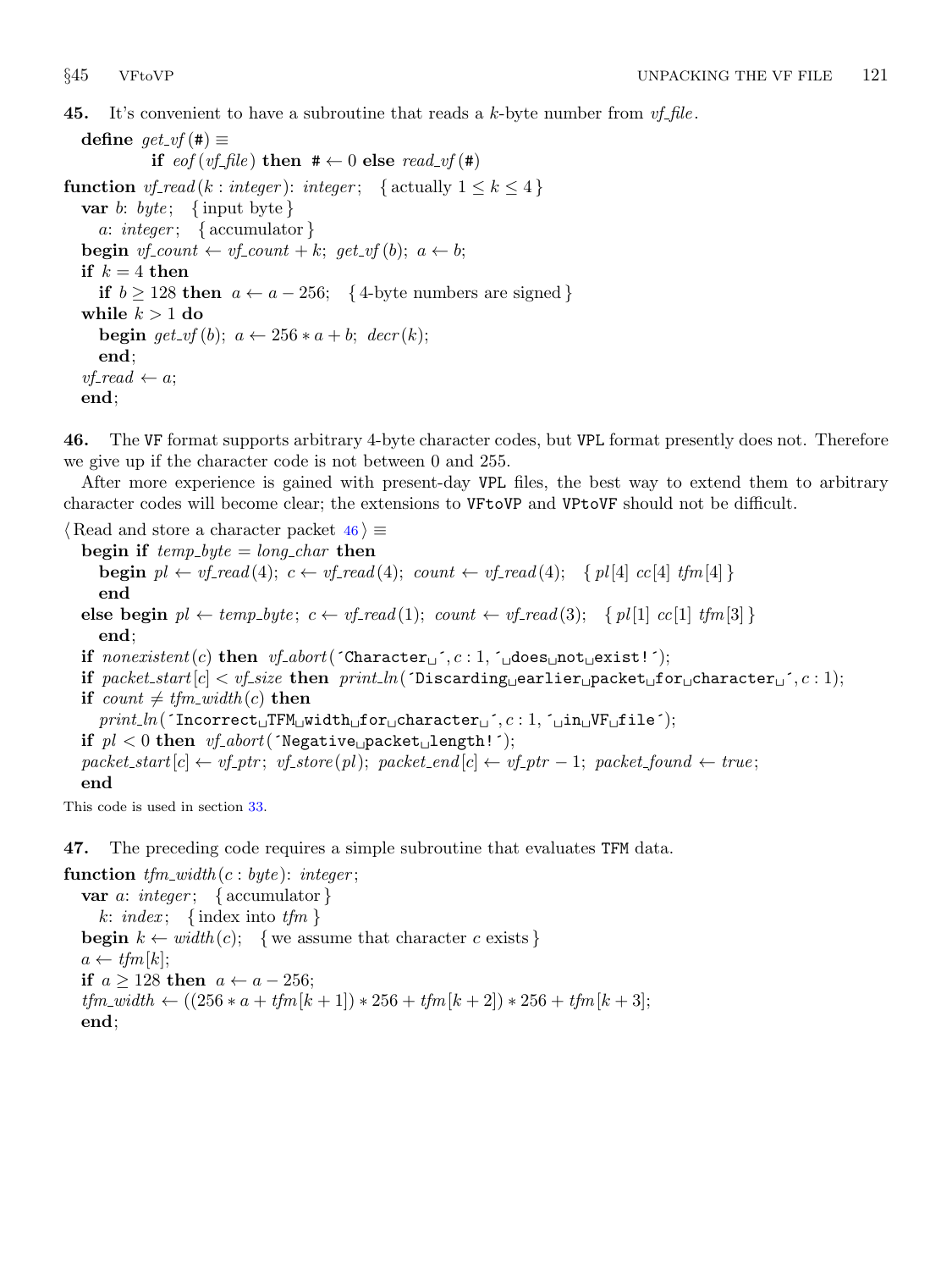<span id="page-21-0"></span>48. Basic output subroutines. Let us now define some procedures that will reduce the rest of VFtoVP's work to a triviality.

First of all, it is convenient to have an abbreviation for output to the VPL file:

define  $out(\textbf{\#}) \equiv write(vpl\text{-file},\textbf{\#})$ 

49. In order to stick to standard Pascal, we use an *xchr* array to do appropriate conversion of ASCII codes. Three other little strings are used to produce face codes like MIE.

```
\langle Globals in the outer block \langle7 \rangle +=
ASCII_04, ASCII_10, ASCII_14: packed array [1..32] of char;
           { strings for output in the user's external character set }
xchr: packed array [0..255] of char;
MBL<sub>-</sub>string, RL<sub>-</sub>string, RCE<sub>-</sub>string: <b>package array</b> <math>[1..3]</math> of <i>char</i>;{ handy string constants for face codes }
```

```
50. \langle11 \rangle +≡
  ASCII_04 \leftarrow \text{`}_0!"#$%&´´()*+,−./0123456789:;<=>?´;
  ASCII_10 \leftarrow \sim CABCDEFGHIJKLMNOPQRSTUVWXYZ[\]^_\sim;
  ASCII_14 \leftarrow ^ abcdefghijklmnopqrstuvwxyz{|}~? ^;
  for k \leftarrow 0 to 255 do xchr[k] \leftarrow '?';
  for k \leftarrow 0 to '37 do
     begin xchr[k + 40] \leftarrow ASCII_04[k+1]; xchr[k + 100] \leftarrow ASCII_0[k+1];
     xchr[k + '140] \leftarrow ASCII_14[k + 1];end;
  MBL\_{string} \leftarrow \text{YMBL}; RL\text{string} \leftarrow \text{RIL}_j; RCE\_{string} \leftarrow \text{RCE};
```
**51.** The array *dig* will hold a sequence of digits to be output.

 $\langle$  Globals in the outer block  $\langle$  [7](#page-3-0)  $\rangle$  += *dig*:  $array [0..11] of 0..9;$ 

```
52. Here, in fact, are two procedures that output diq[j-1] \dots diq[0], given j > 0.
procedure out\_digs (j : integer); { outputs j digits }
  begin repeat decr(j); out (dig[j]:1);until j = 0;
  end;
procedure print\_digs(j:integer); { prints j digits }
  begin repeat decr(j); print(dig[j]:1);
  until j = 0;
  end;
```
53. The *print<sub>ition</sub> procedure indicates how print digs* can be used. Since this procedure is used only to print character codes, it always produces three digits.

```
procedure print_octal(c : byte); { prints octal value of c}
  var j: 0 \ldots 2; \{index into dig \}begin print('; { an apostrophe indicates the octal notation }
  for i \leftarrow 0 to 2 do
     begin diq[j] \leftarrow c \mod 8; c \leftarrow c \text{ div } 8;
     end;
  print\_digs(3);end;
```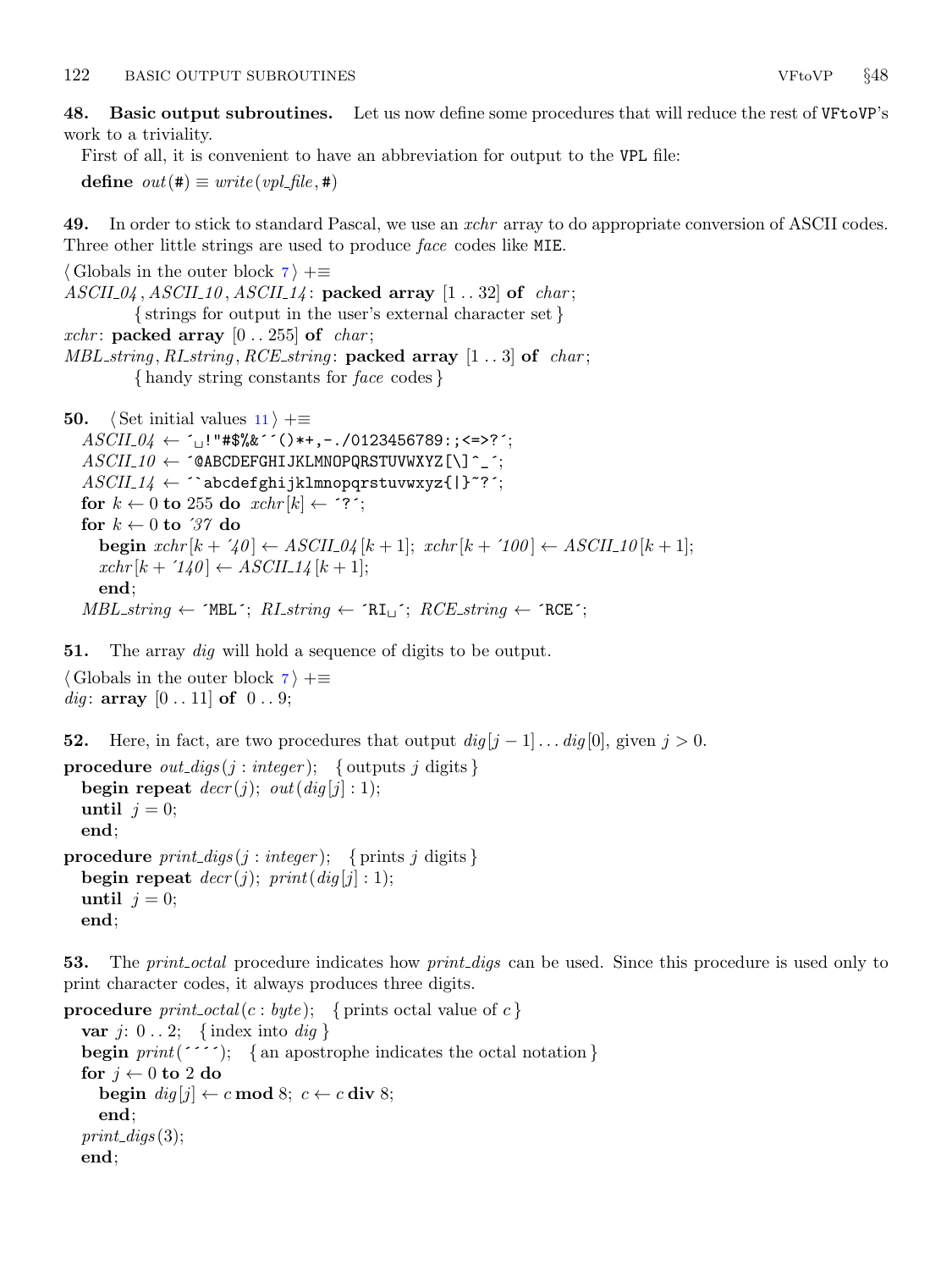<span id="page-22-0"></span>54. A VPL file has nested parentheses, and we want to format the output so that its structure is clear. The level variable keeps track of the depth of nesting.

```
\langle Globals in the outer block \langle7 \rangle +=
level: 0 \ldots 5;
```

```
55. (Set initial values 11) +≡
  level \leftarrow 0;
```
56. Three simple procedures suffice to produce the desired structure in the output.

```
procedure out_ln; { finishes one line, indents the next }
  var l: 0...5;
  begin write\_ln(vpl\_file);
  for l \leftarrow 1 to level do out(\tau_{\text{full}};
  end;
procedure left; { outputs a left parenthesis }
  begin \text{incr}(level); \text{out}(\lceil(\lceil \cdot \rceil));
  end;
procedure right; { outputs a right parenthesis and finishes a line }
  begin decr(level); out(')'); out\_ln;end;
```
57. The value associated with a property can be output in a variety of ways. For example, we might want to output a BCPL string that begins in  $tfm[k]$ :

```
procedure out\_BCPL(k : index); { outputs a string, preceded by a blank space }
  var l: 0...39; \{ the number of bytes remaining }
  begin out(\underline{\cdot} \underline{\cdot}); l \leftarrow tfm[k];
  while l > 0 do
     begin incr(k); decr(l); out(xchr[tfm[k]]);
     end;
  end;
```
**58.** The property value might also be a sequence of l bytes, beginning in  $tfm[k]$ , that we would like to output in octal notation. The following procedure assumes that  $l \leq 4$ , but larger values of l could be handled easily by enlarging the *dig* array and increasing the upper bounds on b and j.

```
procedure out_octal(k, l : index); { outputs l bytes in octal }
  var a: 0... 1777; {accumulator for bits not yet output}
     b: 0 \ldots 32; {the number of significant bits in a}
     j: 0 \ldots 11; { the number of digits of output }
  begin out(\underline{\ulcorner} \Box \mathsf{O} \Box \underline{\ulcorner}); { specify octal format }
  a \leftarrow 0; b \leftarrow 0; j \leftarrow 0;while l > 0 do \langle59\rangle;
  while (a > 0) \vee (j = 0) do
     begin \text{dig}[j] \leftarrow a \mod 8; \ a \leftarrow a \text{ div } 8; \ \text{incr}(j);end;
  out\_digs(j);end;
```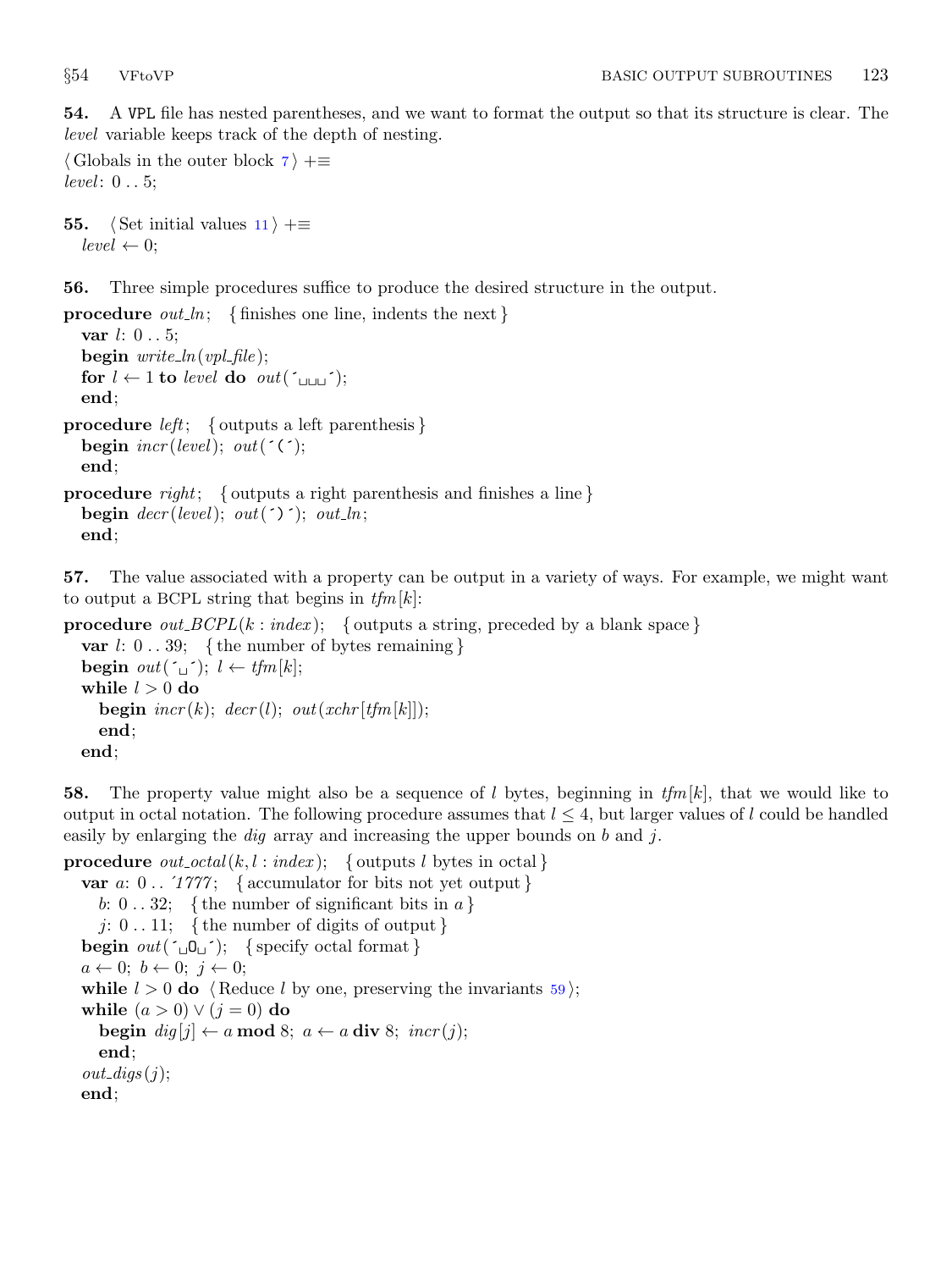```
59. \langle Reduce l by one, preserving the invariants 59 \rangle \equivbegin decr(l);if tfm[k+l] \neq 0 then
     begin while b > 2 do
        begin diq[i] \leftarrow a \mod 8; a \leftarrow a \text{ div } 8; b \leftarrow b - 3; incr(j);
        end;
     case b of
     0: a \leftarrow tfm [k + l];
     1: a \leftarrow a + 2 * tfm[k + l];
     2: a \leftarrow a + 4 * tfm[k + l];
     end;
     end;
  b \leftarrow b + 8;
  end
```

```
This code is used in section 58.
```
60. The property value may be a character, which is output in octal unless it is a letter or a digit.

**procedure**  $out\_char(c:byte);$  { outputs a character } begin if  $font\_type > vanilla$  then **begin**  $tfm[0] \leftarrow c$ ;  $out\_octal(0, 1)$ end else if  $((c \geq "0") \land (c \leq "9") \lor ((c \geq "A") \land (c \leq "Z") \lor ((c \geq "a") \land (c \leq "z"))$  then  $out(\ulcorner \llcorner C \llcorner \urcorner, xchr[c])$ else begin  $tfm[0] \leftarrow c$ ;  $out\_octal(0, 1)$ ; end; end;

61. The property value might be a "face" byte, which is output in the curious code mentioned earlier, provided that it is less than 18.

```
procedure out_face(k : index); { outputs a face }
  var s: 0 \ldots 1; \{ the slope \}b: 0 \ldots 8; {the weight and expansion }
  begin if tfm[k] \geq 18 then out\_octal(k, 1)else begin out(\lceil \text{F}_\sqcup \rceil); { specify face-code format }
     s \leftarrow t/m[k] \mod 2; b \leftarrow t/m[k] \text{div } 2; \text{ out}(MBL\text{-}string[1 + (b \mod 3)]); \text{ out}(RL\text{-}string[1 + s]);out(RCE\_string[1+(b\div3)]);end;
  end;
```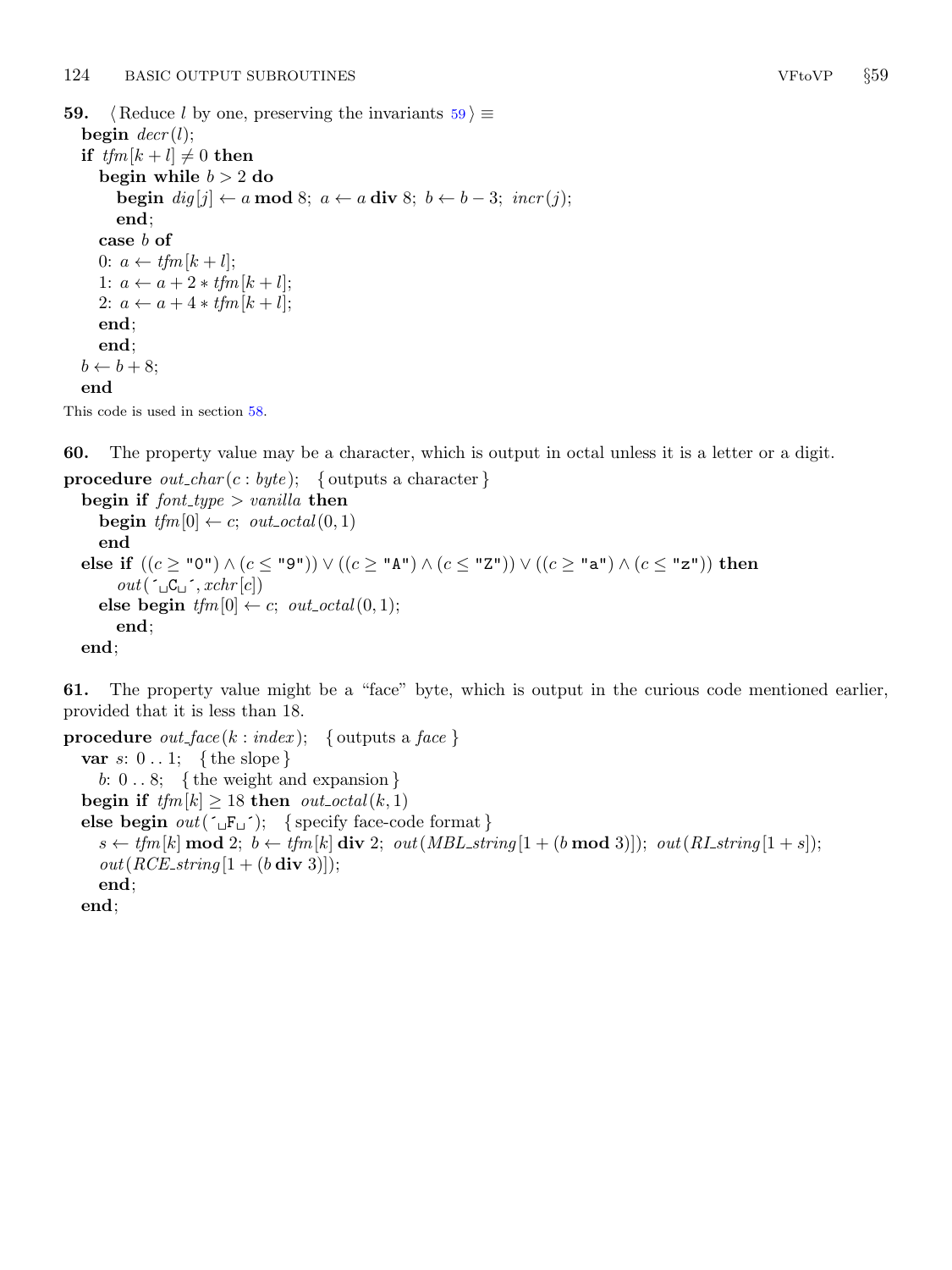<span id="page-24-0"></span>62. And finally, the value might be a  $fix\_word$ , which is output in decimal notation with just enough decimal places for VPtoVF to recover every bit of the given  $fix\_word$ .

All of the numbers involved in the intermediate calculations of this procedure will be nonnegative and less than  $10 \cdot 2^{24}$ .

**procedure** *out\_fix*  $(k : index);$  { outputs a *fix\_word* } var  $a: 0$ ...  $\gamma\gamma\gamma\gamma$ ; { accumulator for the integer part } f: integer; { $\{$  accumulator for the fraction part } j:  $0 \dots 12$ ; {index into *dig* }  $delta: integer; \{ amount if allowable inaccuracy \}$ **begin**  $out(\underline{\hspace{0.2cm}}\cdot E_{\square} \cdot)$ ; { specify real format }  $a \leftarrow (t/m[k] * 16) + (t/m[k+1] \text{ div } 16);$   $f \leftarrow ((t/m[k+1] \text{ mod } 16) * 400 + t/m[k+2]) * 400 + t/m[k+3];$ if  $a > 3777$  then  $\langle$  Reduce negative to positive 65 $\rangle$ ;  $\langle$  Output the integer part, a, in decimal notation 63 $\rangle$ ;  $\langle$  Output the fraction part,  $f / 2^{20}$ , in decimal notation 64 $\rangle$ ; end;

**63.** The following code outputs at least one digit even if  $a = 0$ .

```
\langle Output the integer part, a, in decimal notation 63\rangle \equivbegin j \leftarrow 0;
  repeat dig[j] \leftarrow a \mod 10; \ a \leftarrow a \text{ div } 10; \ incr(j);until a = 0;
   out\_digs(j);end
```
This code is used in section 62.

64. And the following code outputs at least one digit to the right of the decimal point.

 $\langle$  Output the fraction part,  $f / 2^{20}$ , in decimal notation 64 $\rangle \equiv$ **begin**  $out(\ulcorner \cdot \urcorner); f \leftarrow 10 * f + 5; delta \leftarrow 10;$ repeat if  $delta > 2000000$  then  $f \leftarrow f + 2000000 - (delta \, \text{div } 2);$ out(f div '4000000 : 1); f ← 10 \* (f mod '4000000); delta ← delta \* 10; until  $f \leq delta$ ; end; This code is used in section 62.

**65.**  $\langle$  Reduce negative to positive 65  $\rangle \equiv$ begin  $out(\neg \neg)$ ;  $a \leftarrow \neg 10000 - a$ ; if  $f > 0$  then begin  $f \leftarrow \angle 4000000 - f$ ; decr(a); end; end

This code is used in section 62.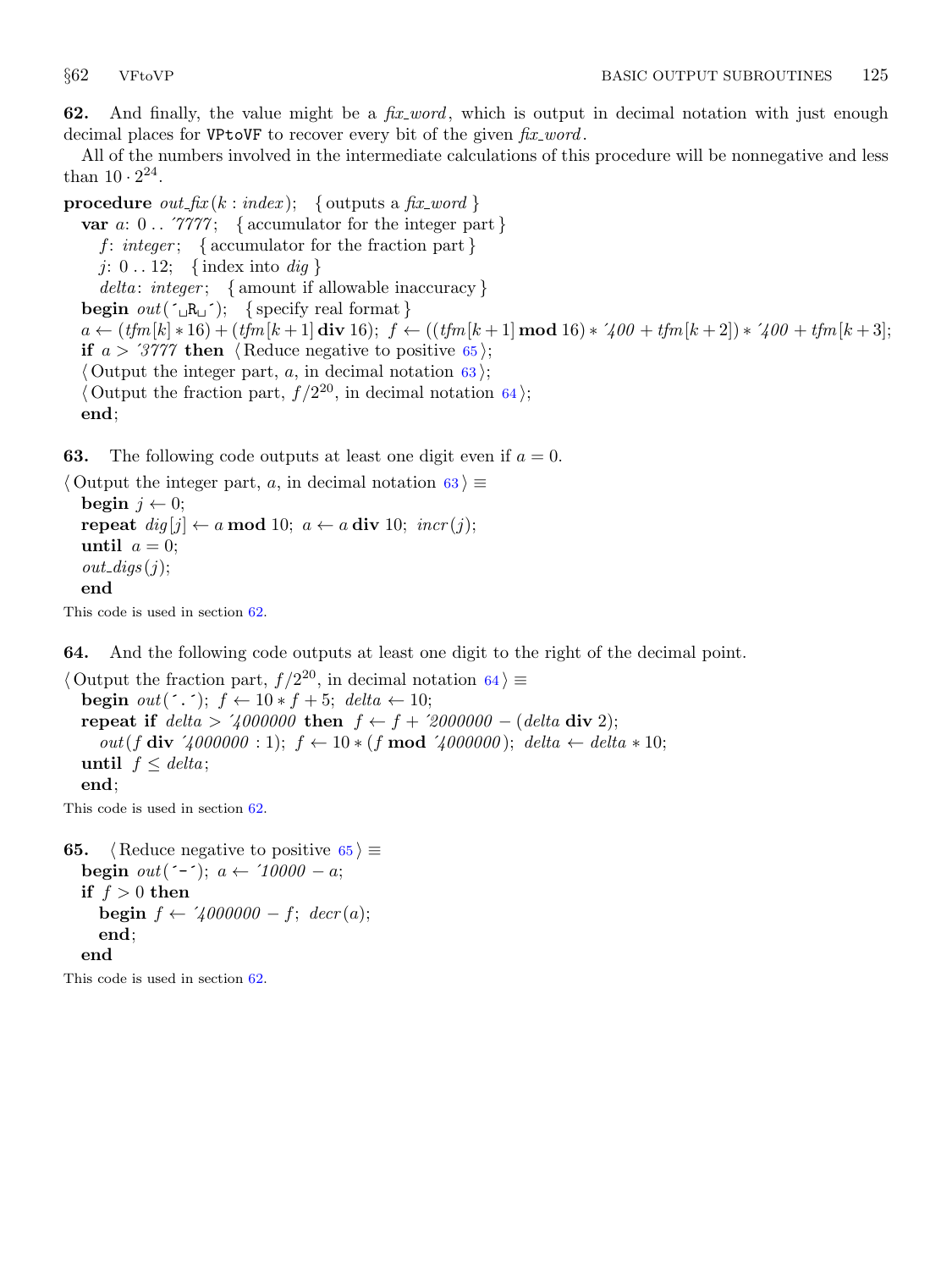<span id="page-25-0"></span>66. Outputting the TFM info. T<sub>F</sub>X checks the information of a TFM file for validity as the file is being read in, so that no further checks will be needed when typesetting is going on. And when it finds something wrong, it just calls the file "bad," without identifying the nature of the problem, since TFM files are supposed to be good almost all of the time.

Of course, a bad file shows up every now and again, and that's where VFtoVP comes in. This program wants to catch at least as many errors as T<sub>E</sub>X does, and to give informative error messages besides. All of the errors are corrected, so that the VPL output will be correct (unless, of course, the TFM file was so loused up that no attempt is being made to fathom it).

67. Just before each character is processed, its code is printed in octal notation. Up to eight such codes appear on a line; so we have a variable to keep track of how many are currently there. We also keep track of whether or not any errors have had to be corrected.

 $\langle$  Globals in the outer block  $\langle$  [7](#page-3-0)  $\rangle$  += *chars\_on\_line*:  $0 \ldots 8$ ; {the number of characters printed on the current line} perfect: boolean; { was the file free of errors? }

```
68. \langle11 \rangle +≡
  chars\_on\_line \leftarrow 0;perfect \leftarrow true; \{ \text{innocent until proved guilty} \}
```
69. Error messages are given with the help of the bad and range error and bad char macros:

```
define bad(\#) \equivbegin perfect \leftarrow false;if chars_on_line > 0 then print\_ln( \lceil \_;
               \textit{chars\_on\_line} \leftarrow 0; \textit{print\_ln}(\texttt{'Bad\_TFM\_file:}\_\text{\'},\texttt{\#});end
  define range_error(\#) \equivbegin perfect \leftarrow false; print ln(\ulcorner '); print (#, '_index_for character '); print octal(c);
              print\_ln( (\text{is\_too\_large; } ); print\_ln( so\text{is\_I\_reset\_it\_to\_zero. } );
              end
  define bad_char_tail(#) \equiv print\_octal(\#); print\_ln('.');
            end
  define bad\_char (#) \equivbegin perfect \leftarrow false;if chars_on_line > 0 then print\_ln( \cdot\textit{chars} \textit{.on} line \leftarrow 0; \textit{print}' (\texttt{Bad}_{\sqcup}TFM_{\sqcup}file:_{\sqcup}<sup>*</sup>, #, \lceil \text{.nonexistence} \rceil<sub>1</sub>\sqcap<sup>*</sup>); bad_char_tail
  define correct bad char tail(#) \equiv print octal(tfm[#]); print ln('.'); tfm[#] \leftarrow bc;
            end
  define correct\_bad\_char(\#) \equivbegin perfect \leftarrow false;if chars_on_line > 0 then print\_ln( \cdot\textit{chars\_on\_line} \leftarrow 0; \textit{print}(\texttt{'Bad\_TFM\_file:~j'}, \texttt{\#}, \texttt{'\_nonexistent\_character\_'});correct bad char tail
\langle Globals in the outer block \langle7 \rangle +=
i: 0 \ldots 77777; { an index to words of a subfile }
c: 0 \ldots 256; { a random character }
d: 0 \ldots 3; { byte number in a word }
k: index; { a random index }
r: 0 \ldots 65535; { a random two-byte value }
```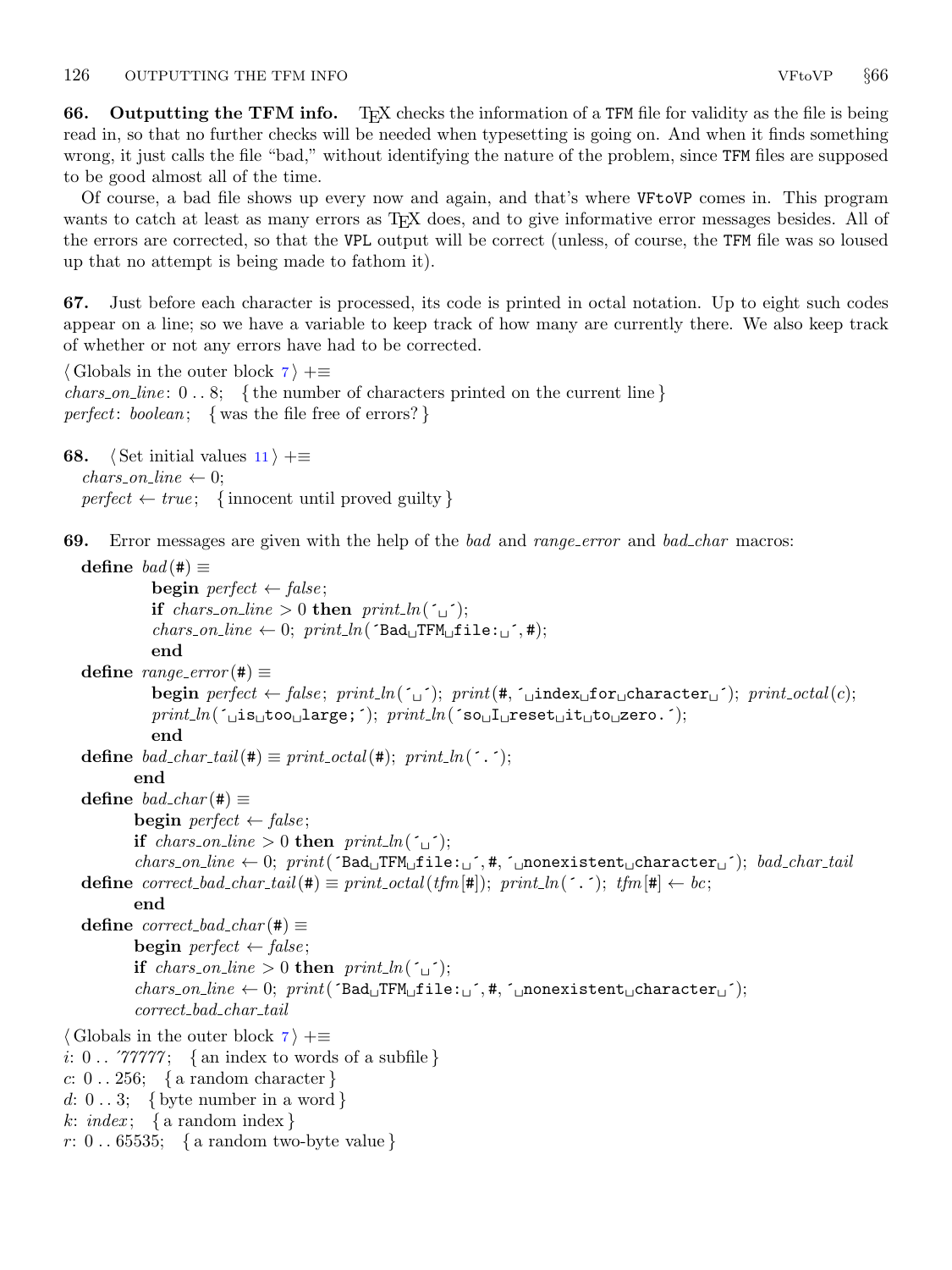<span id="page-26-0"></span>70. There are a lot of simple things to do, and they have to be done one at a time, so we might as well get down to business. The first things that VFtoVP will put into the VPL file appear in the header part.

 $\langle$  Do the header 70  $\rangle \equiv$ begin font\_type  $\leftarrow$  vanilla; if  $lh \geq 12$  then **begin**  $\langle$  Set the true *font\_type* [75](#page-27-0) $\rangle$ ; if  $lh \geq 17$  then **begin**  $\langle$  Output the family name [77](#page-27-0) $\rangle$ ; if  $lh \geq 18$  then  $\langle$  Output the rest of the header [78](#page-27-0) $\rangle$ ; end;  $\langle$  Output the character coding scheme  $76$ ; end;  $\langle$  Output the design size  $73$ ;  $\langle$  Output the check sum  $71$ ;  $\langle$  Output the seven bit safe flag [79](#page-28-0) $\rangle$ ; end

This code is used in section [132.](#page-47-0)

```
71. \langle Output the check sum 71 \rangle \equivleft; out(\text{CHECKSUM}; out_octal(check_sum, 4); right
```
This code is used in section 70.

72. Incorrect design sizes are changed to 10 points.

```
define bad_design(#) \equivbegin bad( ^Design size ^-, \#, '! ); print ln( ^I^^ve set it _1to 10 points. ^);
           out(\ulcorner\Box D\Box 10\urcorner);end
```

```
73. \langle Output the design size 73 \rangle \equiv
```
 $left; out('DESIGNSIZE');$ if  $tfm[design_size] > 127$  then  $bad_design(\texttt{negative})$ else if  $(t/m \lfloor design\_size \rfloor = 0) \wedge (tfm \lfloor design\_size + 1 \rfloor < 16)$  then  $bad\_design$  (\*too\_small\*) else  $out\_fix$  (design\_size);  $right; out('COMMENT \_DESTGNSIZE \_IS \_IN \_POLNTS)$ ;  $out\_ln;$  $out($  (COMMENT<sub>LI</sub>OTHER<sub>LI</sub>SIZES<sub>LI</sub>ARE<sub>LI</sub>MULTIPLES<sub>LI</sub>OF<sub>LI</sub>DESIGNSIZE)  $^$ );  $out\_ln$ 

This code is used in section 70.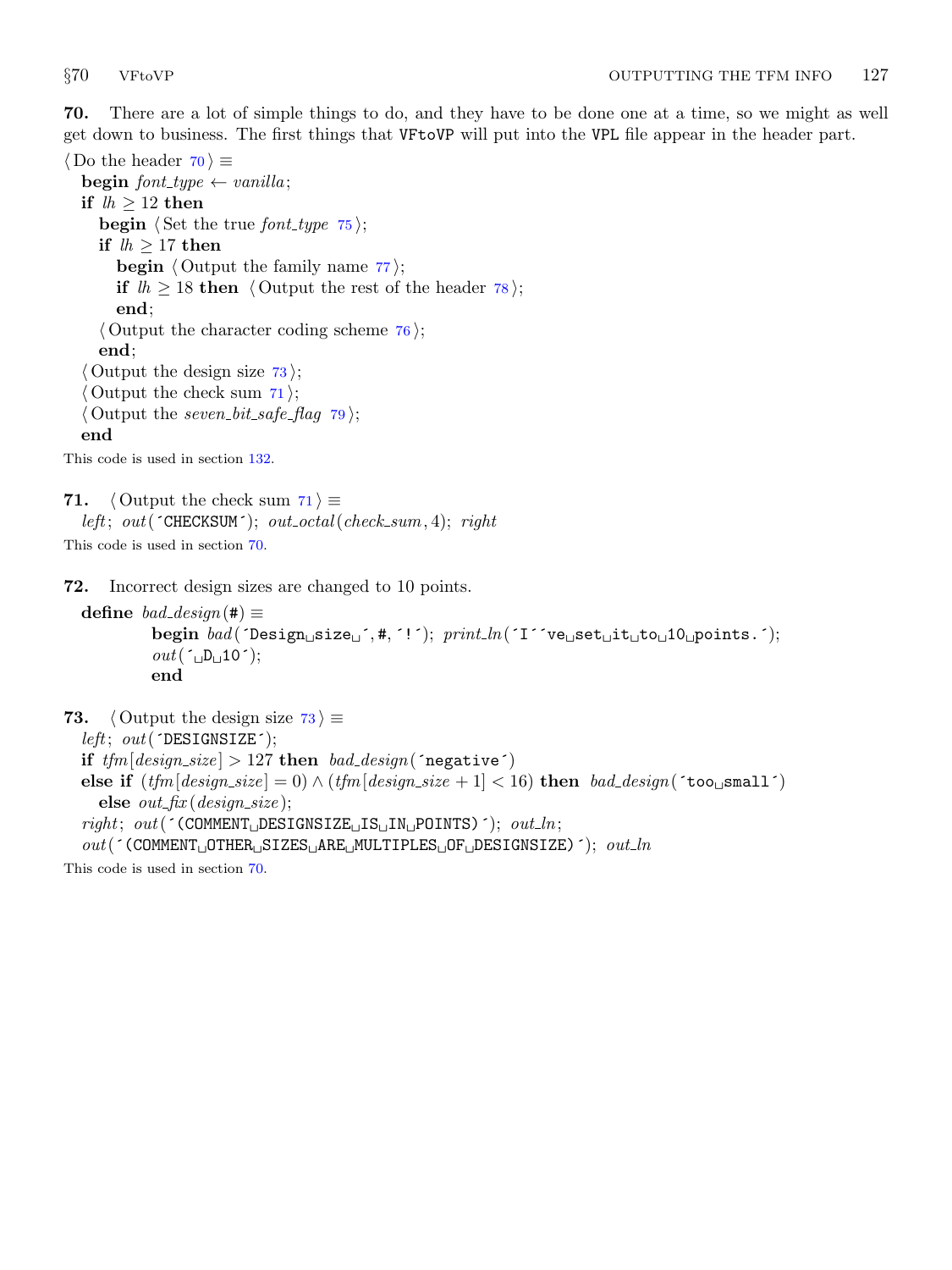<span id="page-27-0"></span>74. Since we have to check two different BCPL strings for validity, we might as well write a subroutine to make the check.

procedure  $check\_BCPL(k, l : index);$  { checks a string of length  $l$  } var j: index; { runs through the string } c: byte; { character being checked } begin if  $t/m[k] \geq l$  then begin  $bad$  (´String is too long; I<sup>'</sup>ve shortened it drastically.´);  $tfm[k] \leftarrow 1;$ end; for  $j \leftarrow k + 1$  to  $k + t$ fm[k] do **begin**  $c \leftarrow tfm[j];$ if  $(c = "(") \vee (c = ")")$  then begin  $\text{bad}$  ( $\text{Parenthesis}$  in string has been changed to slash. $\cdot$ );  $\text{tfm}[i] \leftarrow \text{``} / \text{''}$ ; end else if  $(c < \mathbb{F}^n) \vee (c > \mathbb{F}^n)$  then begin  $bad$  (´Nonstandard  $ASCII \cup code \cup has \cup been \cup blotted \cup out.$ ´);  $tfm[j] \leftarrow$  "?"; end else if  $(c \geq "a") \wedge (c \leq "z")$  then  $tfm[j] \leftarrow c + "A" - "a"$ ; {upper-casify letters } end; end;

**75.** The *font-type* starts out *vanilla*; possibly we need to reset it.

 $\langle$  Set the true font\_type 75  $\rangle \equiv$ begin  $check\_BCPL(scheme, 40);$ if  $(tfm[scheme] \ge 11) \wedge (tfm[scheme + 1] = "T") \wedge (tfm[scheme + 2] = "E") \wedge (tfm[scheme + 3] = "X") \wedge (tfm[scheme + 3] = "S") \wedge (tfm[scheme + 3] = "S") \wedge (tfm[scheme + 3] = "S") \wedge (tfm[scheme + 3] = "S") \wedge (tfm[scheme + 3] = "S") \wedge (tfm[scheme + 3] = "S") \wedge (tfm[scheme + 3] = "S") \wedge (tfm[scheme + 3] = "S") \wedge (tfm[scheme + 3] = "S")$  $(tfm|scheme + 4] = "\sqcup" \wedge (tfm|scheme + 5] = "\sqcup" \wedge (tfm|scheme + 6] = "\blacktriangle" \wedge$  $(tfm[scheme + 7] = "T") \wedge (tfm[scheme + 8] = "H") \wedge (tfm[scheme + 9] = "u")$  then begin if  $(t/m[scheme + 10] = "S") \wedge (tfm[scheme + 11] = "Y")$  then  $font_type \leftarrow mathsy$ else if  $(t/m[scheme + 10] = "E") \wedge (tfm[scheme + 11] = "X")$  then  $font_type \leftarrow matter$ ; end;

end

This code is used in section [70](#page-26-0).

76.  $\langle$  Output the character coding scheme 76  $\rangle \equiv$ left; out( $\text{COMINGSCHEME}$ ; out\_ $BCPL(\text{scheme})$ ; right

This code is used in section [70](#page-26-0).

77.  $\langle$  Output the family name 77  $\rangle \equiv$ left; out( $\text{FAMILY'}$ ); check\_ $BCPL(family, 20)$ ; out\_ $BCPL(family)$ ; right

This code is used in section [70](#page-26-0).

```
78. \langle Output the rest of the header 78 \rangle \equivbegin left; out(FACE); out face (random word + 3); right;
  for i \leftarrow 18 to lh-1 do
     begin left; out(\text{HEADER}_{\text{U}} D_{\text{U}}, i: 1); out_octal(check_sum + 4 * i, 4); right;
     end;
  end
```
This code is used in section [70](#page-26-0).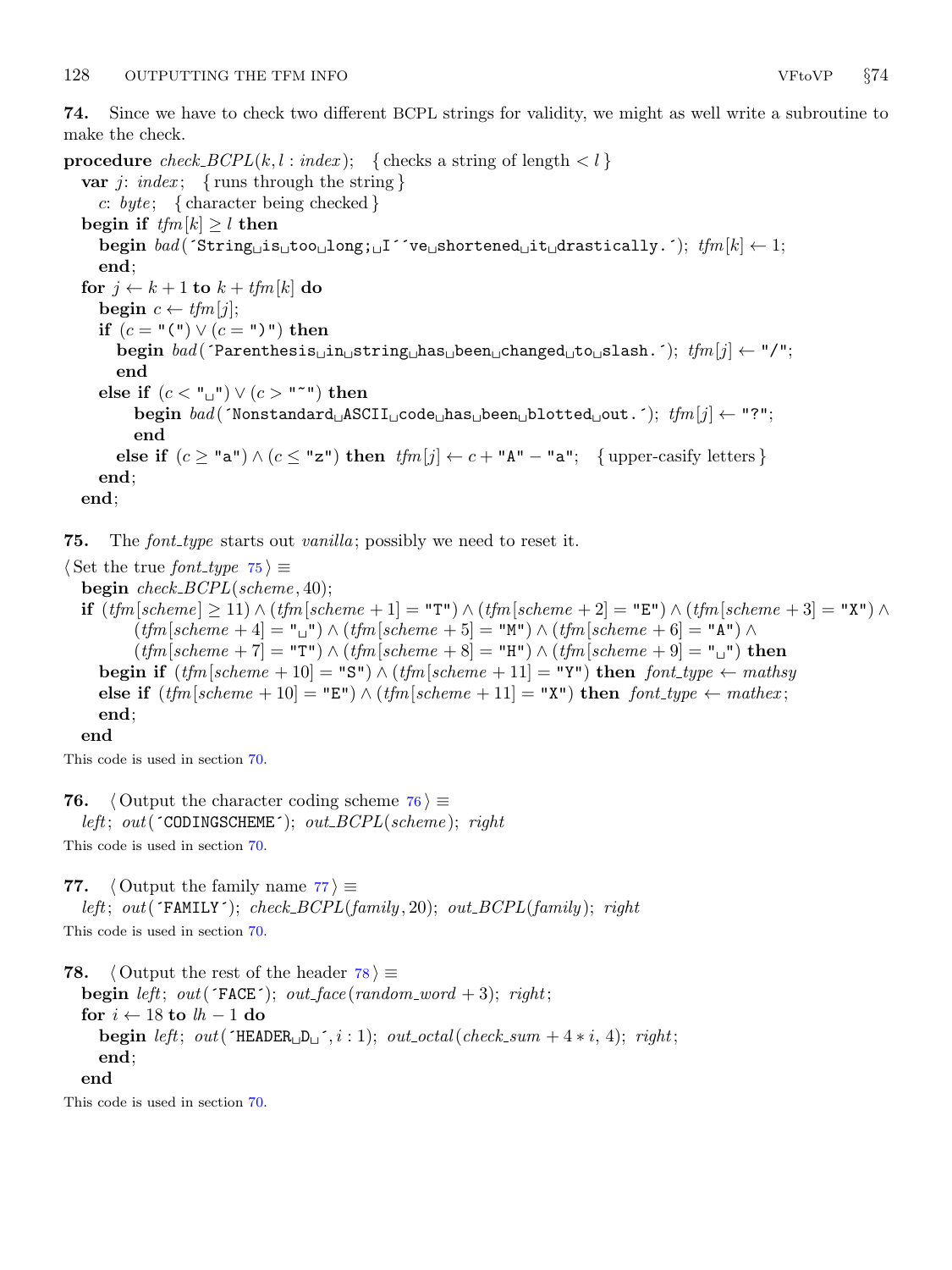<span id="page-28-0"></span>79. This program does not check to see if the seven bit safe flag has the correct setting, i.e., if it really reflects the seven-bit-safety of the TFM file; the stated value is merely put into the VPL file. The VPtoVF program will store a correct value and give a warning message if a file falsely claims to be safe.

 $\langle$  Output the seven bit safe flag 79  $\rangle \equiv$ if  $(lh > 17) \wedge (tfm[random\_word] > 127)$  then begin left; out( $\text{SEVENBITSAFFLAG} \cup \text{TRUE}$ ); right; end

This code is used in section [70](#page-26-0).

80. The next thing to take care of is the list of parameters.

 $\langle$  Do the parameters 80  $\rangle \equiv$ 

if  $np > 0$  then begin left; out( $\text{FONTDIMENT}$ ); out\_ln; for  $i \leftarrow 1$  to  $np$  do  $\langle$  Check and output the *i*th parameter  $82$ ; right; end;  $\langle$  Check to see if np is complete for this font type 81 $\rangle$ ;

This code is used in section [132.](#page-47-0)

81.  $\langle$  Check to see if np is complete for this font type  $81$   $\equiv$ if  $(font\_type = \text{math} ) \wedge (np \neq 22)$  then  $print\_ln($  (Unusual number of fortdimen parameters for a math symbols font ( $\zeta$ ,  $np : 1$ ,  $(not<sub>u</sub>22).')$ else if  $(font\_type = \text{mathex}) \wedge (np \neq 13)$  then  $print\_ln($  (Inusual number of fortdimen parameters for an extension font ( $\zeta$ , np : 1,  $\sim$  not<sub> $(13)$ </sub>. This code is used in section 80.

82. All *fix word* values except the design size and the first parameter will be checked to make sure that they are less than 16.0 in magnitude, using the *check-fix* macro:

define  $check\_fix\_tail(\#) \equiv bad(\#,[\cdot]_i, i : 1, [\cdot]_i, \text{is\_to}_i)$ ; print $\text{ln}([\cdot]_i)$ have $\text{ln}(\cdot)$ gero. $\cdot$ ; end define  $check\_fix$  (#)  $\equiv$ **if**  $(tfm|# > 0) \wedge (tfm|# < 255)$  then begin  $tfm[\ddot{\ast}] \leftarrow 0$ ;  $tfm[(\ddot{\ast}) + 1] \leftarrow 0$ ;  $tfm[(\ddot{\ast}) + 2] \leftarrow 0$ ;  $tfm[(\ddot{\ast}) + 3] \leftarrow 0$ ; check\_fix\_tail  $\langle$  Check and output the *i*th parameter  $\langle 82 \rangle \equiv$ begin left; **if**  $i = 1$  then out ( $SLANT'$ ) {this parameter is not checked} else begin  $check\_fix(param(i))$ ('Parameter');  $\langle$  Output the name of parameter i [83](#page-29-0) $\rangle$ ; end;  $out\_fix$  (param(i)); right; end

This code is used in section 80.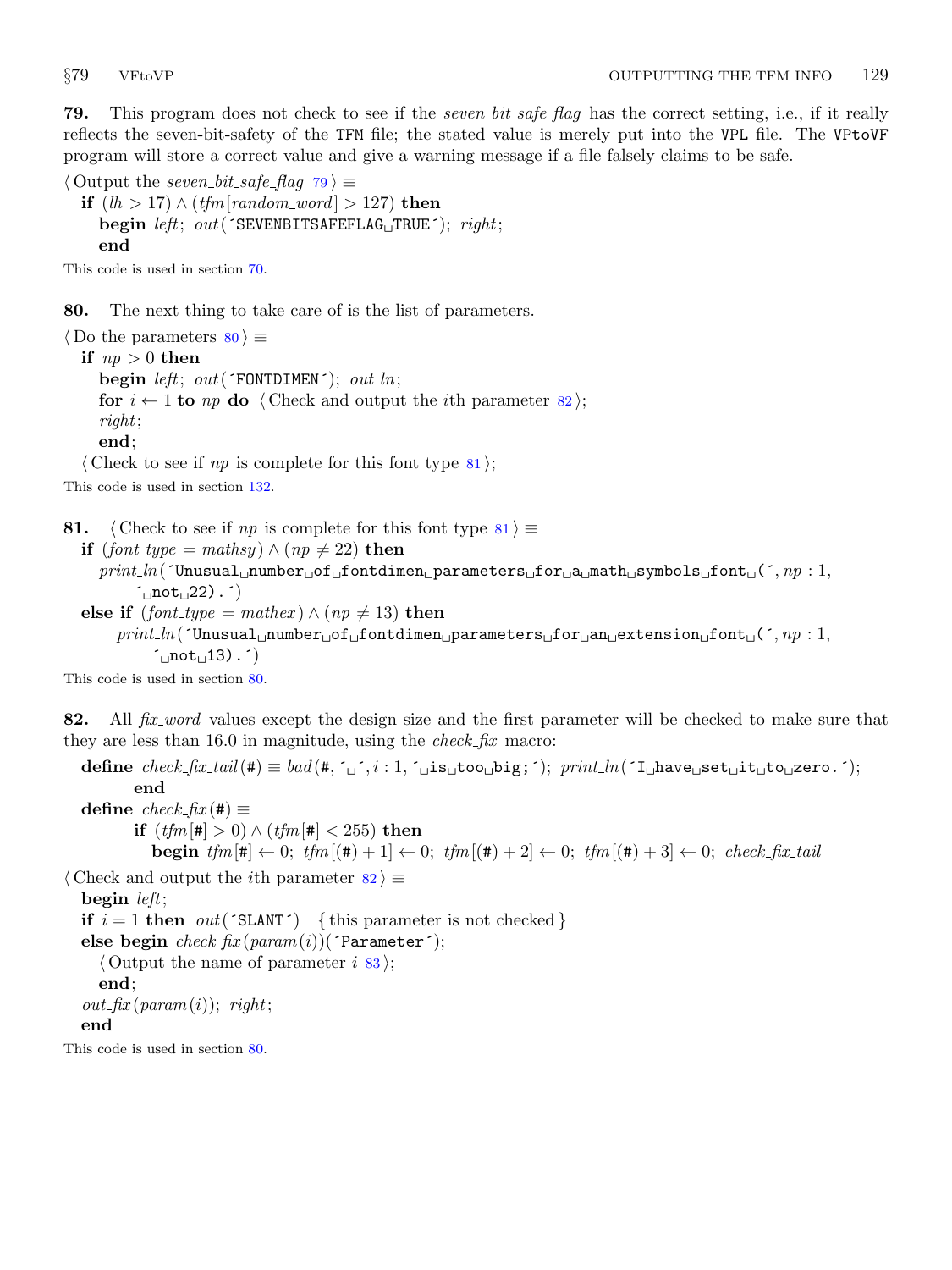```
83. \langle Output the name of parameter i 83 \rangle \equivif i \leq 7 then
    case i of
    2: out('SPACE'); 3: out('STATETCH'); 4: out('SHRINK');5: out('XHEIGHT'); 6: out('QUAD'); 7: out('EXTRASPACE')end
  else if (i \leq 22) \wedge (font\_type = \text{math}case i of
      8: out('NUM1'); 9: out('NUM2'); 10: out('NUM3');11: out('DENOM1'); 12: out('DENOM2');
       13: out('SUP1'); 14: out('SUP2'); 15: out('SUP3');16: out('SUB1'); 17: out('SUB2');18: out('SUPDROP'); 19: out('SUBDROP');20: out('DELIM1'); 21: out('DELIM2');22: out('AXISHEIGHT')end
    else if (i \leq 13) \wedge (font\_type = mathex) then
         if i = 8 then out('DEFAULTRULERHICKNESS')else out('BIGOPSPACENG', i - 8 : 1)else out('PARMETER<sub>u</sub>D<sub>u</sub>^{\prime}, i : 1)
```
This code is used in section [82](#page-28-0).

84. We need to check the range of all the remaining fix-word values, and to make sure that width  $[0] = 0$ , etc.

define  $nonzero\_fix$  (#)  $\equiv (tfm[#] > 0) \vee (tfm[# + 1] > 0) \vee (tfm[# + 2] > 0) \vee (tfm[# + 3] > 0)$  $\langle$  Check the *fix word* entries  $84 \rangle \equiv$ if  $nonzero\_fix(4 * width\_base)$  then  $bad('width[0]_Jshould_b]$ e $_uzero.'$ ; if  $nonzero$ - $\hat{f}xx(4 * height\_{base})$  then  $bad('height[0]$  should be zero. (); if  $nonzero\_fix(4 * depth\_base)$  then  $bad('depth[0] \text{~should} \text{~be} \text{~zero}$ .'); if  $nonzero\_fix(4*italic\_base)$  then  $bad('italic[0] \text{_*should} \text{_*be* \text{_*zero*}.');*$ for  $i \leftarrow 0$  to  $nw - 1$  do check\_fix  $(4 * (width\_base + i))$  ('Width'); for  $i \leftarrow 0$  to  $nh - 1$  do  $check\_fix(4 * (height\_base + i))$ ('Height'); for  $i \leftarrow 0$  to  $nd - 1$  do  $check\_fix(4 * (depth\_base + i))$ ('Depth'); for  $i \leftarrow 0$  to  $ni - 1$  do check  $fix(4 * (italic \_base + i))$ ( $\tau$ Italic<sub>u</sub>correction $\tau$ ); if  $nk > 0$  then for  $i \leftarrow 0$  to  $nk - 1$  do  $check\_fix(kern(i))$ (´Kern´);

This code is used in section [132.](#page-47-0)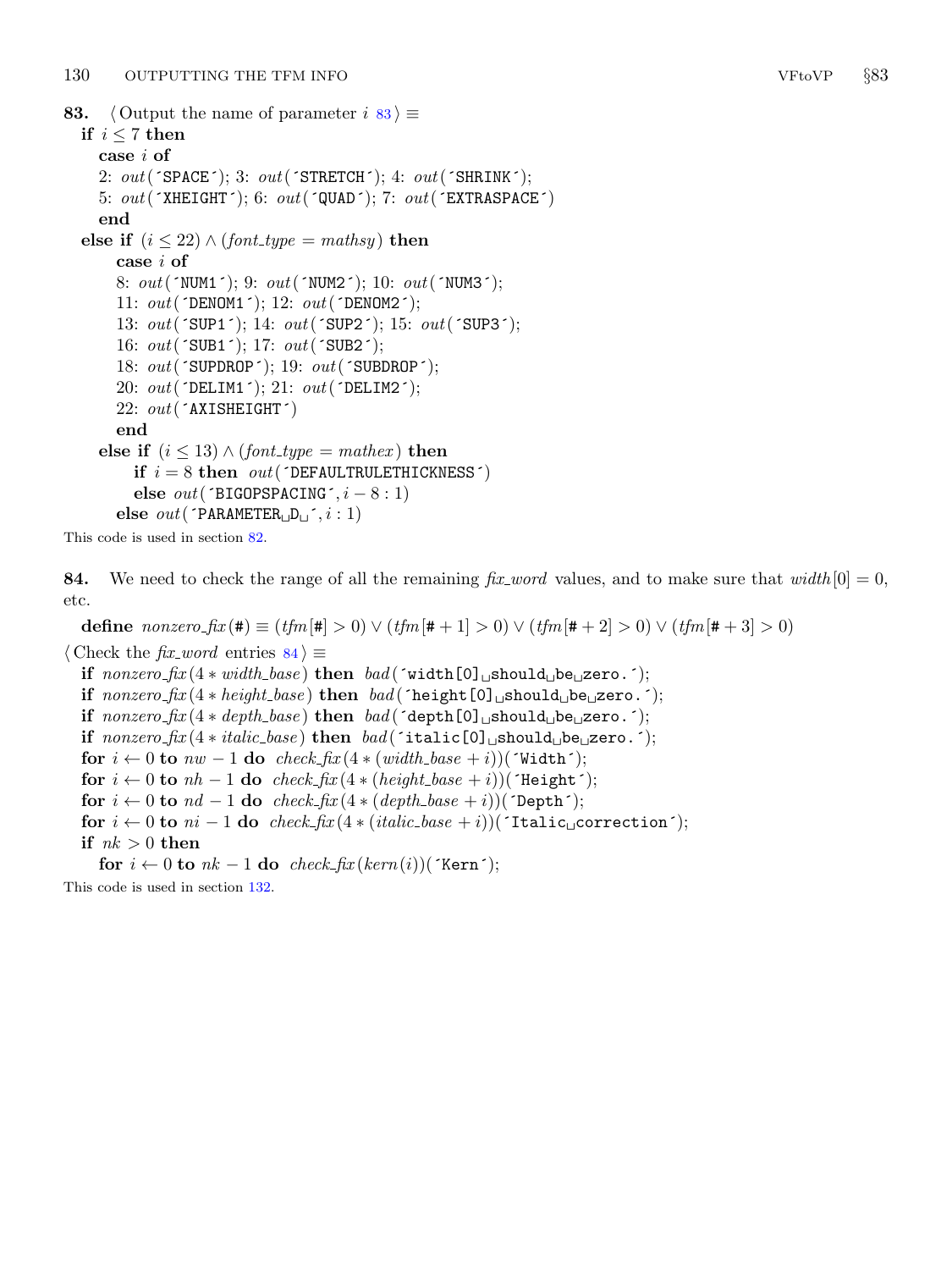<span id="page-30-0"></span>85. The ligature/kerning program comes next. Before we can put it out in VPL format, we need to make a table of "labels" that will be inserted into the program. For each character c whose tag is lig-tag and whose starting address is r, we will store the pair  $(c, r)$  in the *label table* array. If there's a boundary-char program starting at r, we also store the pair  $(256, r)$ . This array is sorted by its second components, using the simple method of straight insertion.

 $\langle$  Globals in the outer block [7](#page-3-0)  $\rangle$  +≡ label\_table:  $array [0.. 258]$  of record  $cc: 0.0.256;$  $rr: 0$ .. lig\_size; end; label\_ptr:  $0 \ldots 257$ ; {the largest entry in label\_table } sort\_ptr:  $0 \ldots 257$ ; {index into label\_table } boundary char:  $0$ . 256; {boundary character, or 256 if none} bchar label:  $0 \ldots$   $\gamma\gamma\gamma\gamma\gamma$ ; { beginning of boundary character program } 86. (Set initial values  $11$ ) +≡ boundary\_char  $\leftarrow 256$ ; bchar\_label  $\leftarrow$  '77777;  $label\_ptr \leftarrow 0; label\_table[0].rr \leftarrow 0; \{a \text{ sentinel appears at the bottom }\}$ 87. We'll also identify and remove inaccessible program steps, using the *activity* array. **define** unreachable  $= 0$  { a program step not known to be reachable } define pass through  $= 1$  { a program step passed through on initialization } define  $accessible = 2$  { a program step that can be relevant }  $\langle$  Globals in the outer block  $\langle$  [7](#page-3-0)  $\rangle$  += activity:  $array \; [0..] is a size of *unreachable*... *accessible*;$  $ai, acti: 0.. lig\_size; \{ indices into activity \}$ 88.  $\langle$  Do the ligatures and kerns 88  $\rangle \equiv$ if  $nl > 0$  then begin for  $ai \leftarrow 0$  to  $nl - 1$  do activity  $[ai] \leftarrow$  unreachable;  $\langle$  Check for a boundary char [91](#page-31-0) $\rangle$ ; end;  $\langle$  Build the label table  $89$ ; if  $nl > 0$  then begin left; out( $'$ LIGTABLE $'$ ); out\_ln;  $\langle$  Compute the *activity* array  $92$ ;  $\langle$  Output and correct the ligature/kern program  $93$ ; *right*;  $\langle$  Check for ligature cycles [112](#page-39-0) $\rangle$ ; end

This code is used in section [134.](#page-48-0)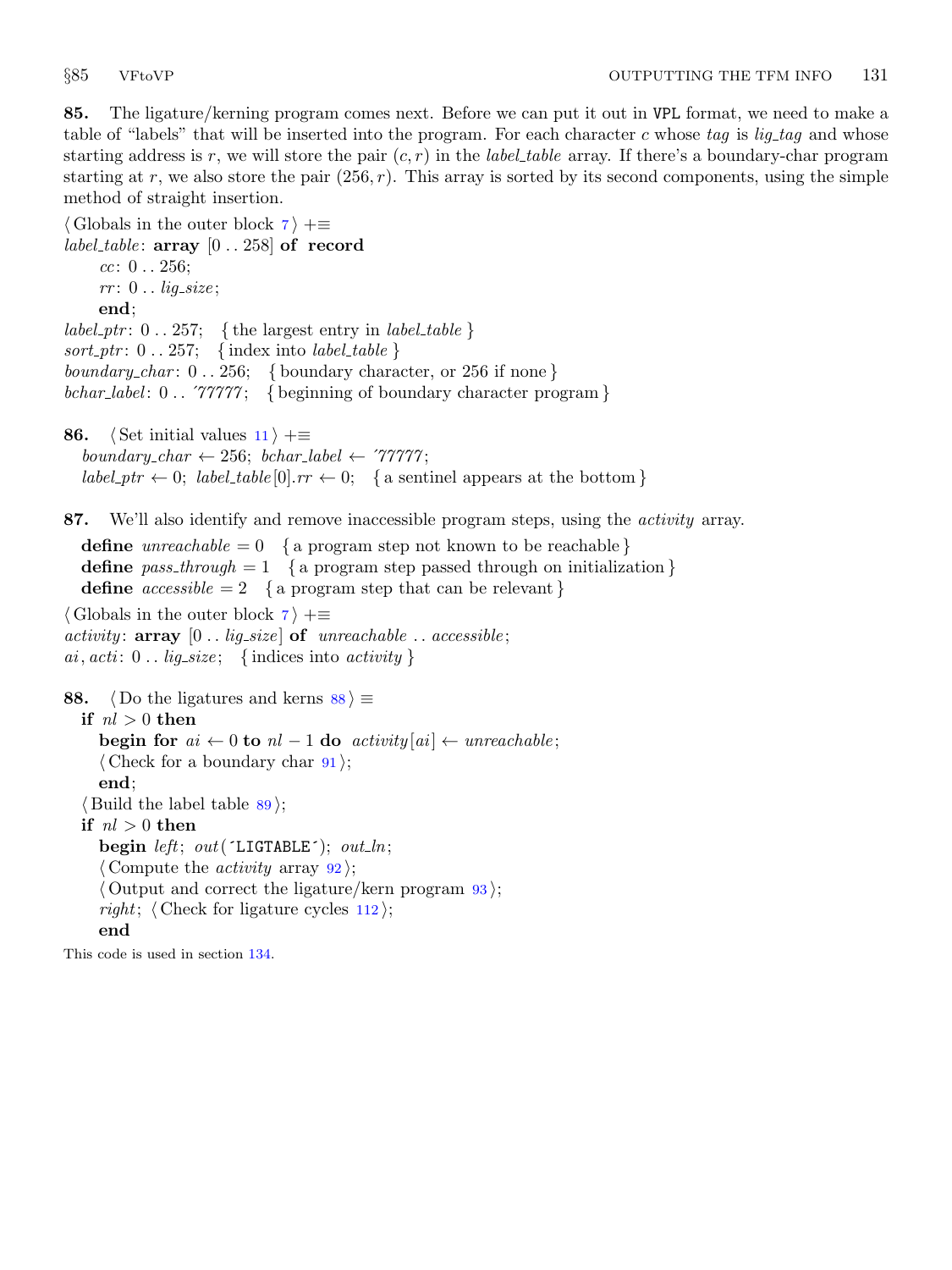<span id="page-31-0"></span>89. We build the label table even when  $nl = 0$ , because this catches errors that would not otherwise be detected.

```
\langle Build the label table 89 \rangle \equivfor c \leftarrow bc to ec do
     if tag (c) = lig\_tag then
        begin r \leftarrow remainder(c);
        if r < nl then
           begin if tfm[lig\_step(r)] > stop\_flag then
              begin r \leftarrow 256 * tfm[lig_step(r) + 2] + tfm[lig_step(r) + 3];
              if r < nl then
                 if activity [remainder (c)] = unreachable then activity [remainder (c)] \leftarrow pass_through;end;
           end;
        if r > nl then
           begin perfect \leftarrow false; print\_ln(\ulcorner \ulcorner);
           print('Ligature/kern_Ustarting_Uindex_Ufor_Ucharacter_U'); print\_octal(c);print\_ln(\texttt{is\_too\_large;'}); print\_ln(\texttt{so\_I\_re moved\_it.'}); reset\_tag(c);
           end
        else \langle Insert (c, r) into label_table 90\rangle;
        end;
   label_table [label_ptr + 1].rr \leftarrow lig_size; { put "infinite" sentinel at the end }
This code is used in section 88.
90. \langle Insert (c, r) into label_table 90 \equivbegin sort_ptr \leftarrow label_ptr; {there's a hole at position sort_ptr + 1}
   while label_table[sort_ptr].rr > r do
     begin label\_table[sort\_ptr] \leftarrow label\_table[sort\_ptr]; \; decr(sort\_ptr); \; \{ \text{move the hole} \}end;
   label\_table[sort\_ptr + 1].cc \leftarrow c; label\_table[sort\_ptr + 1].rr \leftarrow r; \{fill the hole\}incr (label\_ptr); activity[r] \leftarrow accessible;
  end
This code is used in section 89.
91. \langle Check for a boundary char 91 \rangle \equivif tfm[lig\_step(0)] = 255 then
     begin left; out(\text{TDUNDARYCHAR}); boundary_char \leftarrow \text{tfm}[\text{lig\_step}(0) + 1]; out_char(boundary_char);
     right; activity [0] \leftarrow pass\_through;end;
  if tfm[lig\_step(nl - 1)] = 255 then
     begin r ← 256 * tfm[lig_step(nl - 1) + 2] + tfm[lig_step(nl - 1) + 3];
     if r \geq nl then
        begin perfect \leftarrow false; print\_ln(\uparrow \downarrow \uparrow);
        \it print('Lighture/kern_\sqcup starting_\sqcup index_\sqcup for_\sqcup boundarychar_\sqcup is_\sqcup too_\sqcup large\,;~');print\_ln( so<sub>\sqcupI\sqcupremoved\sqcupit. \qquad;</sub>
        end
     else begin label_ptr \leftarrow 1; label_table [1].cc \leftarrow 256; label_table [1].rr \leftarrow r; bchar_label \leftarrow r;
        activity[r] \leftarrow accessible;end;
     activity[nl-1] \leftarrow pass\_through;end
This code is used in section 88.
```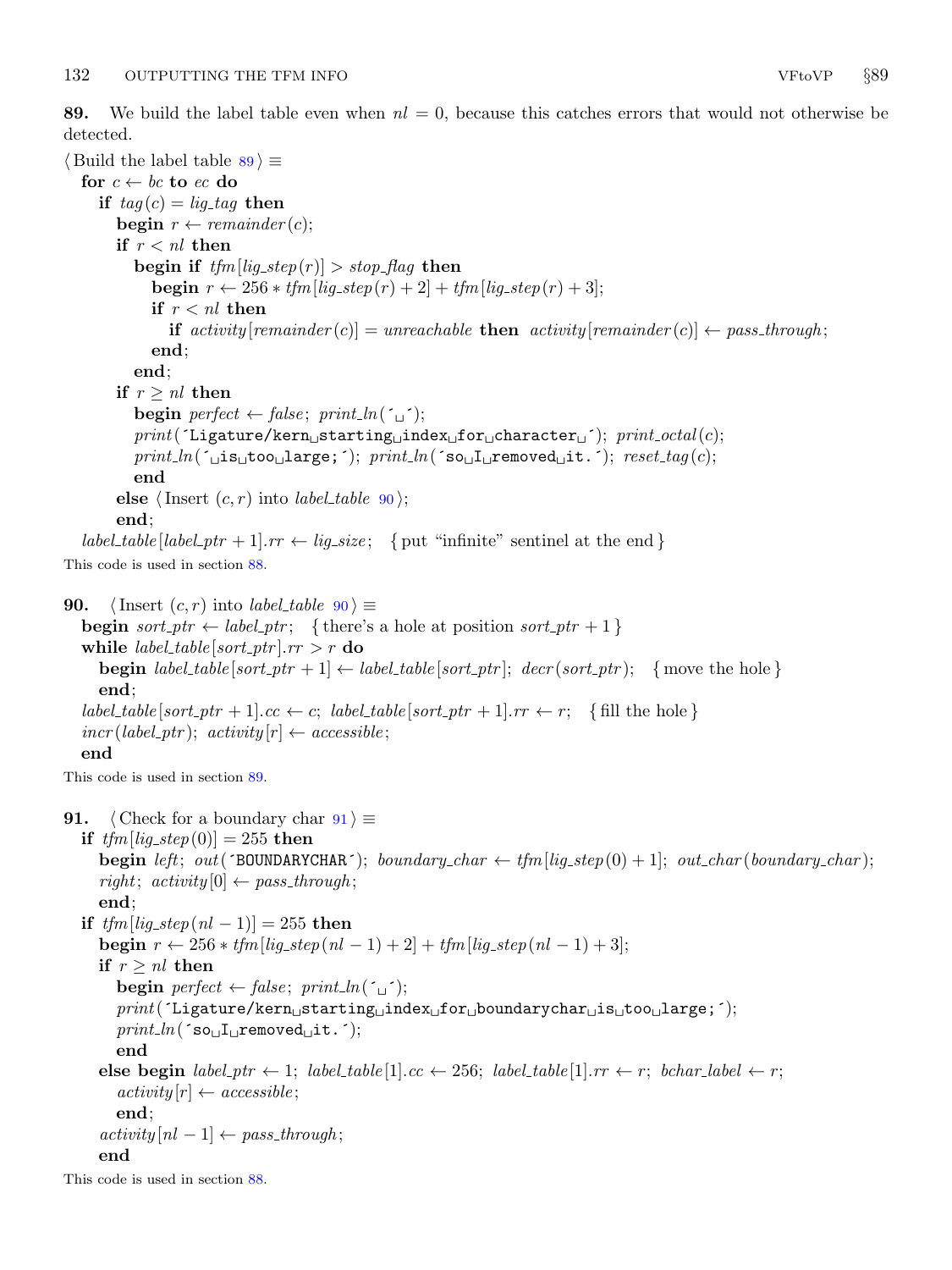```
92. \langle Compute the activity array 92 \rangle \equivfor ai \leftarrow 0 to nl - 1 do
     if activity[ai] = accessible then
        begin r \leftarrow tfm[lig_step(ai)];
        if r < stop\_flag then
           begin r \leftarrow r + ai + 1;
           if r \geq nl then
              begin bad(\text{Ligature/kern}_{\sqcup}step\sqcup, ai: 1, \text{Lskips}_{\sqcup}too\sqcupfar;\land);
               print\_ln( I<sub>\cup</sub>made\cupit\cupstop. \cdot); tfm[lig\_step(ai)] \leftarrow stop\_flag;end
           else activity[r] \leftarrow accessible;end;
        end
```
This code is used in section [88](#page-30-0).

93. We ignore *pass\_through* items, which don't need to be mentioned in the VPL file.

```
\langle Output and correct the ligature/kern program 93 \rangle \equivsort\_ptr \leftarrow 1; \{ \text{point to the next label that will be needed} \}for acti \leftarrow 0 to nl - 1 do
     if activity[acti] \neq pass\_through then
        begin i \leftarrow acti; \langle Take care of commenting out unreachable steps 95\rangle;
        \langle Output any labels for step i 94\rangle;
        \langle Output step i of the ligature/kern program 96;
        end;
  if level = 2 then right { the final step was unreachable}
```
This code is used in section [88](#page-30-0).

```
94. \langle Output any labels for step i 94 \rangle \equivwhile i = label_table[sort\_ptr].rr do
     begin left; out('LABEL');
     if label_table[sort_ptr].cc = 256 then out(\DeltaBOUNDARYCHAR\Delta)
     else out\_char(label\_table[sort\_ptr].cc);right; incr(sort_ptr);
     end
```
This code is used in section 93.

```
95. \langle Take care of commenting out unreachable steps 95 \rangle \equivif activity[i] = unreachable then
      begin if level = 1 then
          \text{begin } let; out(\text{COMMENT} \sqcup \text{HIS} \sqcup \text{PART} \sqcup \text{OF} \sqcup \text{THE} \sqcup \text{PROGRAM} \sqcup \text{IS} \sqcup \text{NEVER} \sqcup \text{SED}! \;'); \; out\_ln;end
      end
   else if level = 2 then right
```
This code is used in section 93.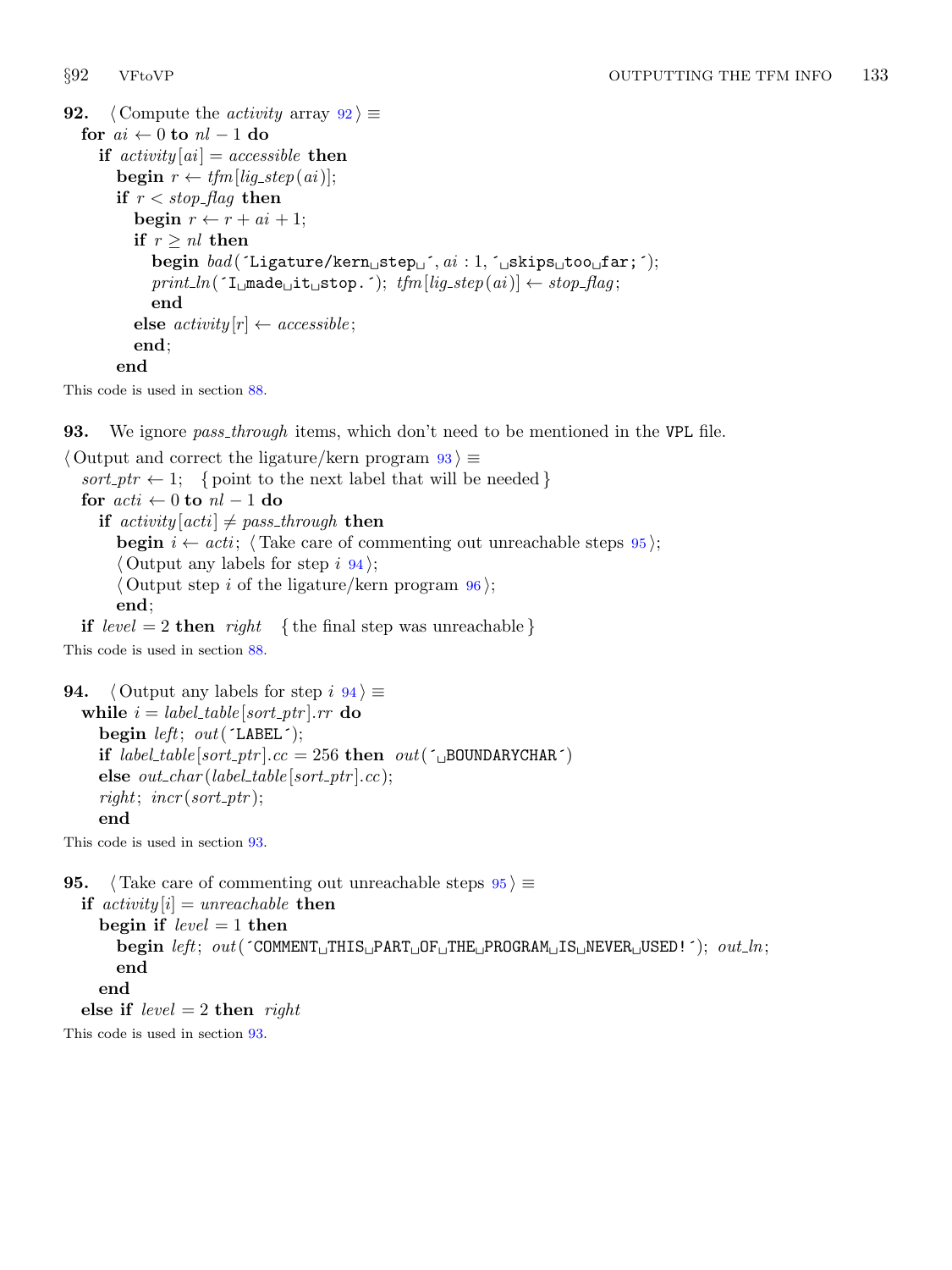<span id="page-33-0"></span>**96.**  $\langle$  Output step i of the ligature/kern program  $96$   $\equiv$ begin  $k \leftarrow lig\_step(i);$ if  $tfm[k] > stop\_flag$  then **begin if**  $256 * tfm[k + 2] + tfm[k + 3] \geq nl$  then  $\mathit{bad}(\lq\text{-}Ligature\_unconditional\_stop\_command\_address\_is\_iso\_big..);$ end else if  $tfm[k+2] \geq \text{kern}\text{-flag}$  then  $\langle$  Output a kern step 98  $\rangle$ else  $\langle$  Output a ligature step  $99$ ; if  $t/m|k| > 0$  then if level = 1 then  $\langle$  Output either SKIP or STOP 97 $\rangle$ ; end

This code is used in sections [93](#page-32-0) and [105.](#page-35-0)

97. The SKIP command is a bit tricky, because we will be omitting all inaccessible commands.

```
\langle Output either SKIP or STOP 97\rangle \equivbegin if tfm[k] \geq stop\_{flag} then out('(\text{STOP})')else begin count \leftarrow 0;
     for ai \leftarrow i + 1 to i + tfm[k] do
        if activity[ai] = accessible then incr(count);out(\text{'}(SKIP \Box \text{D} \Box \text{'}, count : 1, \text{'}); { possibly count = 0, so who cares }
     end;
  out\_ln;
  end
This code is used in section 96.
98. \langle Output a kern step 98 \rangle \equivbegin if nonexistent(tfm[k + 1]) then
     if tfm[k+1] \neq boundary_{char} then correct bad char (´Kern step for´)(k + 1);
  left; out('KRN'); out char (t/m[k+1]); r \leftarrow 256 * (t/m[k+2] - kern flag ) + t/m[k+3];
  if r > nk then
     begin bad('Kern_\text{L}index_\text{L}too_\text{L}large.');\ out('_\text{L}R_\text{L}0.0');
```

```
end
else out\_fix(kern(r));right;
```
end

This code is used in section 96.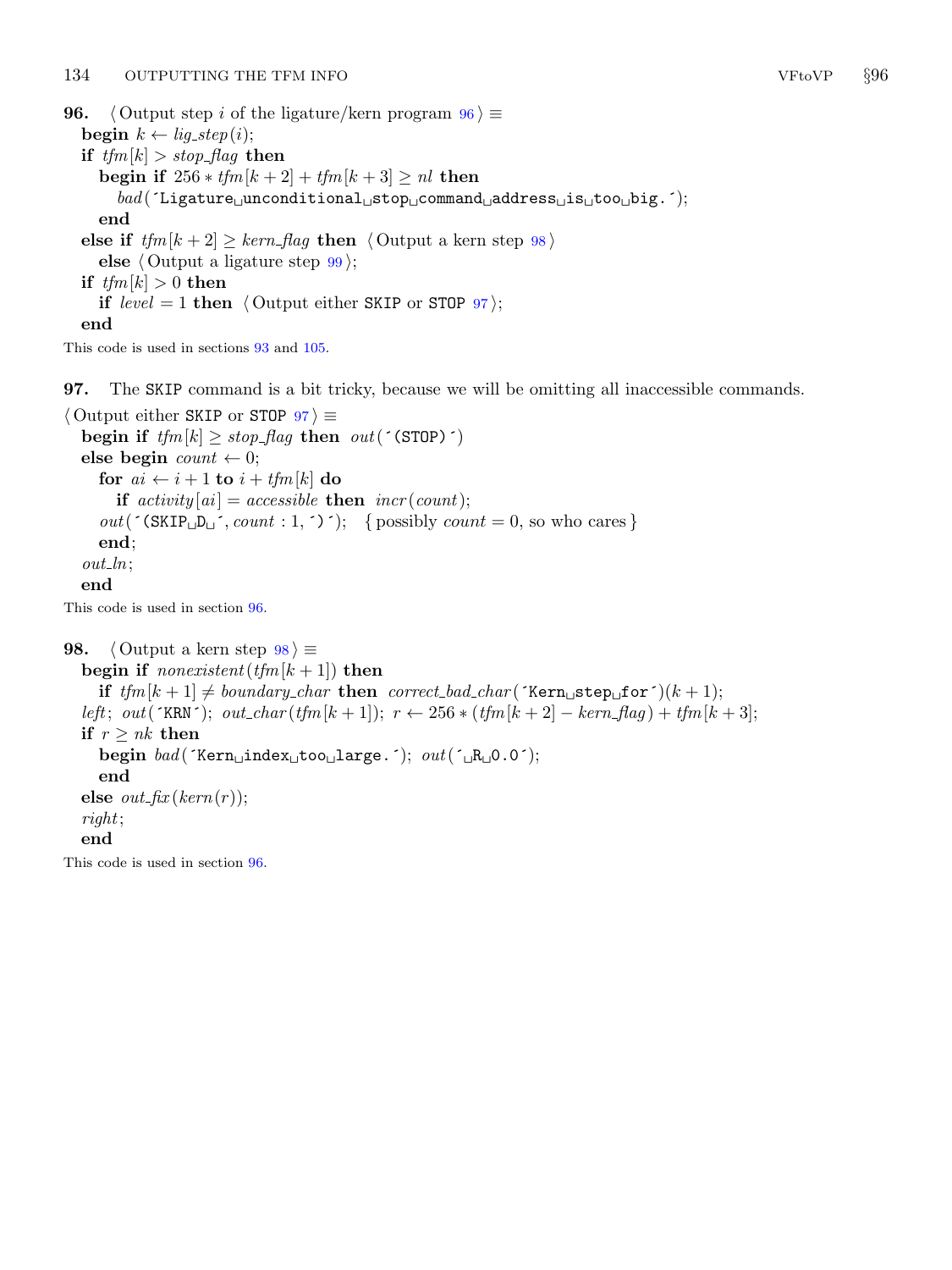```
99. \langle Output a ligature step 99 \rangle \equivbegin if nonexistent(tfm[k + 1]) then
     if tfm[k+1] \neq boundary_{char} then correct bad char (\text{Ligature}_{\text{f}}\text{step}_{\text{f}} for \gamma(k+1);if nonexistent(tfm[k + 3]) then correct bad char(\text{Ligature}_{\text{u}}\text{step}_{\text{u}} produces the\text{C}(k+3);
  left; r \leftarrow tfm[k+2];
  if (r = 4) ∨ ((r > 7) ∧ (r ≠ 11)) then
     begin print\_ln( 'Ligature step with nonstandard code changed to LIG'); r \leftarrow 0; tfm[k+2] \leftarrow 0;
     end;
  if r mod 4 > 1 then out (\check{\cdot});
  out('LIG');if odd(r) then out('/;
  while r > 3 do
     begin out(\leq); r \leftarrow r - 4;
     end;
  out\_char(tfm[k+1]); out\_char(tfm[k+3]); right;
  end
```
This code is used in section [96](#page-33-0).

The last thing on VFtoVP's agenda is to go through the list of *char info* and spew out the information about each individual character.

```
\langle Do the characters 100 \rangle \equivsort\_ptr \leftarrow 0; \{ this will suppress 'STOP' lines in lighture comments \}for c \leftarrow bc to ec do
   if width\_index(c) > 0 then
     begin if \text{chars\_on\_line} = 8 then
       begin print ln(\lceil \cdot \rfloor; chars on line \leftarrow 1;
       end
     else begin if chars_on_line > 0 then print('_1');
       incr(chars_0,line);end;
     print\_octal(c); { progress report }
     left; out(\text{CHARACTER}^{\sim}); out char(c)101);
     if height index (c) > 0 then \langle102\rangle;
     if depth\_index(c) > 0 then \langle103\rangle;
     if italic_index (c) > 0 then \langle104\rangle;
     case tag (c) of
     no\_tag: do\_nothing;
     lig tag: \langle105\rangle;
     list_tag: \langle106\rangle;
     ext\_tag107);
     end;
     if \neg do \neg map(c) then goto final end;
     right;
     end
```
This code is used in section [133.](#page-48-0)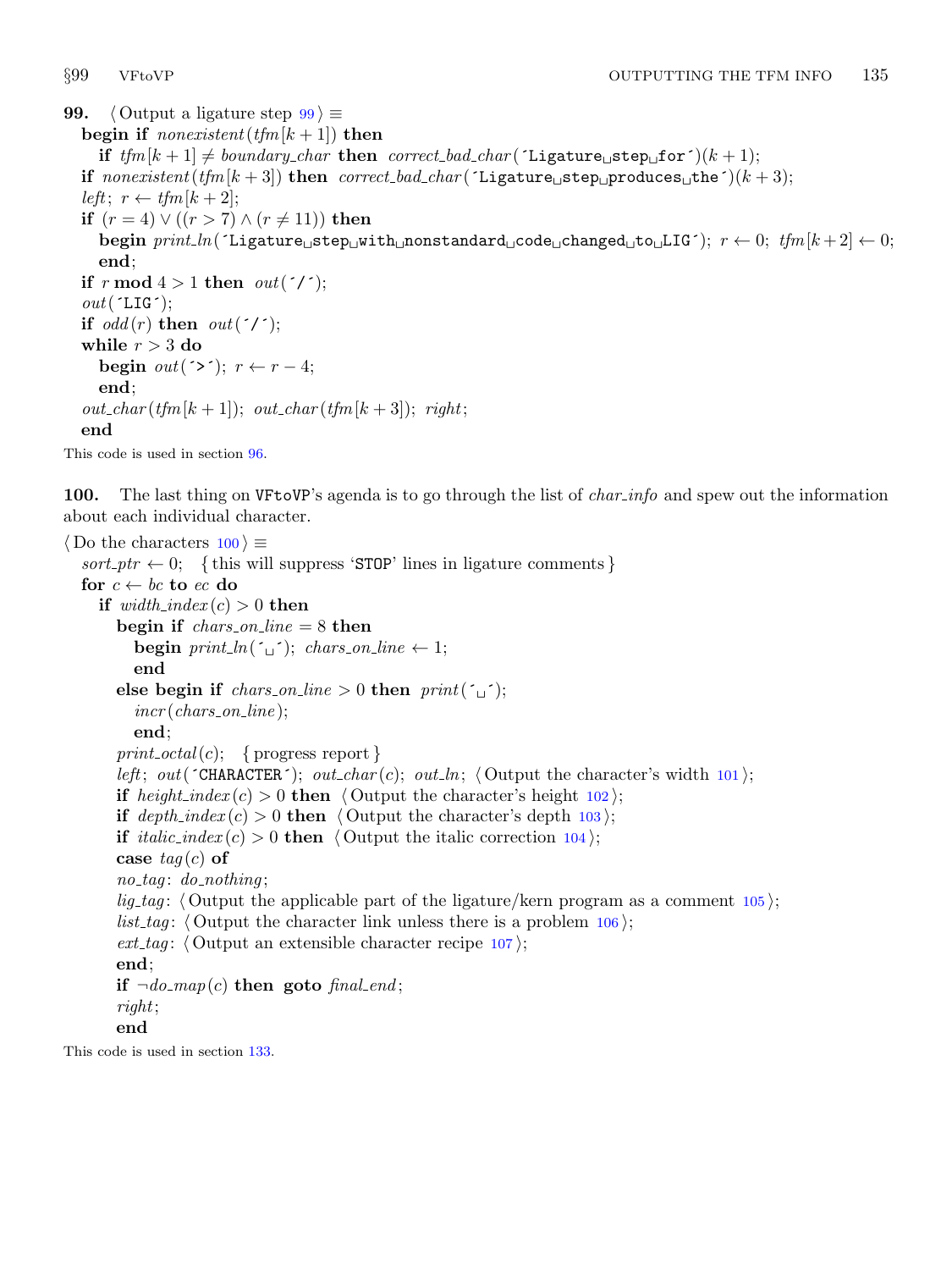```
101. \langle Output the character's width 101 \rangle \equivbegin left; out('CHARMD');if width index (c) \geq nw then range error ('Width')
  else out\_fix(width(c));right;
  end
```
This code is used in section [100.](#page-34-0)

102.  $\langle$  Output the character's height 102  $\rangle \equiv$ if height index  $(c) \ge nh$  then range error ('Height') else begin left; out( $\text{CHARHT}$ ; out fix (height(c)); right; end

This code is used in section [100.](#page-34-0)

103.  $\langle$  Output the character's depth 103  $\rangle \equiv$ if  $depth\_index(c) \geq nd$  then range\_error( $\text{Depth} \uparrow$ ) else begin left; out( $'$ CHARDP $')$ ; out\_fix( $depth(c)$ ); right; end

This code is used in section [100.](#page-34-0)

104.  $\langle$  Output the italic correction 104 $\rangle \equiv$ if *italic\_index*(c)  $\geq ni$  then range\_error( $\in$ Italic<sub> $\cup$ </sub>correction $\in$ ) else begin left; out( $\text{CHARTC}$ ); out\_fix(italic(c)); right; end

This code is used in section [100.](#page-34-0)

105.  $\langle$  Output the applicable part of the ligature/kern program as a comment 105 $\rangle \equiv$ begin left; out( $\text{COMMENT}$ ); out\_ln;  $i \leftarrow remainder(c); r \leftarrow lig\_step(i);$ if  $tfm[r] > stop\_flag$  then  $i \leftarrow 256 * tfm[r + 2] + tfm[r + 3];$ repeat  $\langle$  Output step i of the ligature/kern program  $96$ ; if  $tfm[k] \geq stop\_{flag}$  then  $i \leftarrow nl$ else  $i \leftarrow i + 1 + \text{tfm}[k];$ until  $i \geq nl$ ; right; end

This code is used in section [100.](#page-34-0)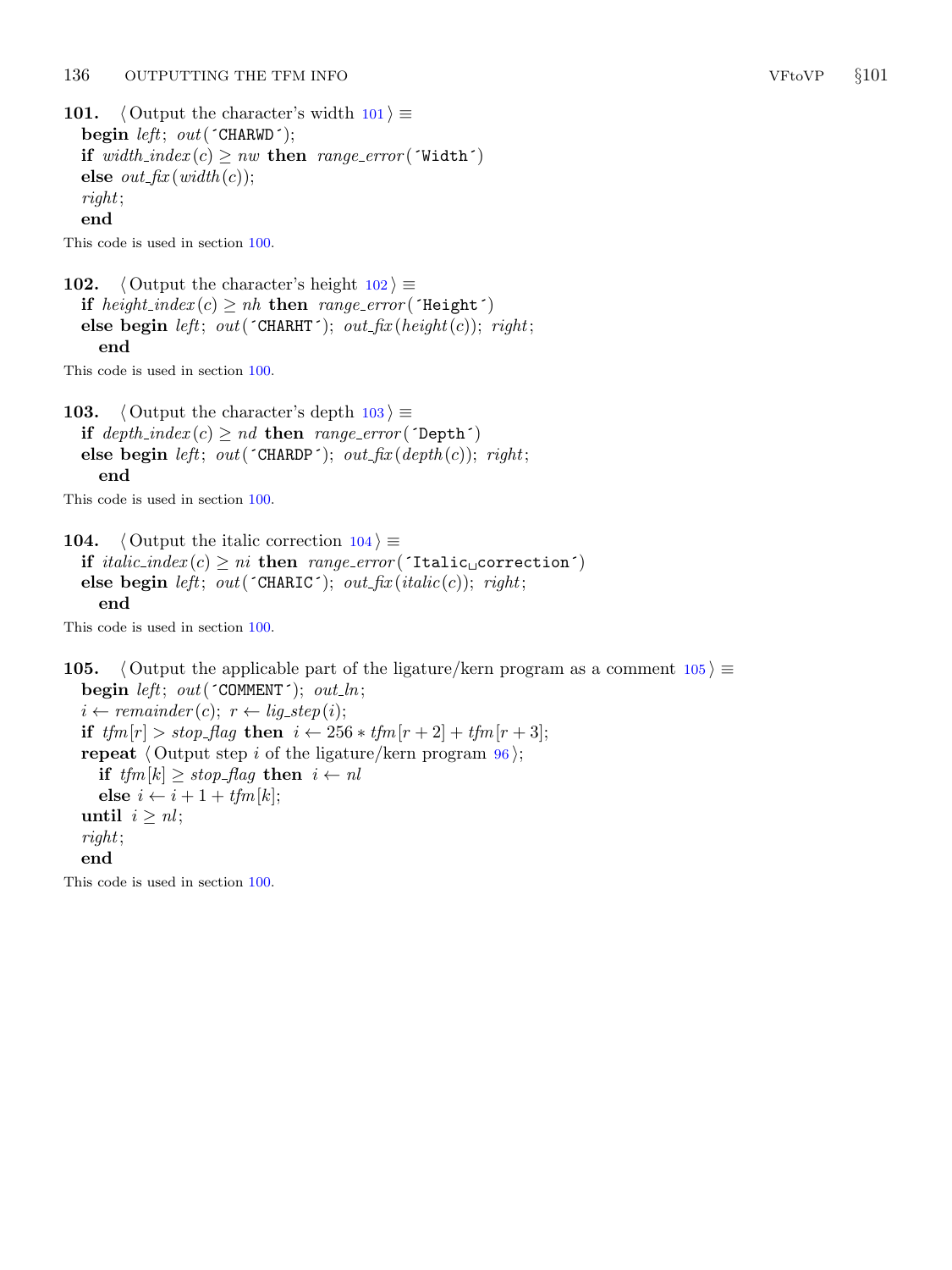<span id="page-36-0"></span>106. We want to make sure that there is no cycle of characters linked together by *list\_tag* entries, since such a cycle would get T<sub>E</sub>X into an endless loop. If such a cycle exists, the routine here detects it when processing the largest character code in the cycle.

 $\langle$  Output the character link unless there is a problem  $106$   $\equiv$ **begin**  $r \leftarrow remainder(c)$ ; if nonexistent $(r)$  then begin bad\_char( $\text{Char}(\text{Character}_{\sqcup}list_{\sqcup}link_{\sqcup}to')(r)$ ;  $reset\_tag(c)$ ; end else begin while  $(r < c) \wedge (tag(r) = list\_tag)$  do  $r \leftarrow remainder(r)$ ; if  $r = c$  then begin  $bad('Cycle\_in\_a \rightarrow c \cdot t = r]$ ist!');  $print('Character\_'); print.cetal(c);$  $print\_ln($   $\lceil \text{now\_ends\_the\_list.} \rceil)$ ;  $reset\_tag (c)$ ; end else begin left; out( $'NEXTLARGE$ ; out\_char(remainder(c)); right; end; end; end

This code is used in section [100.](#page-34-0)

```
107. (Output an extensible character recipe 107) \equiv
```
if remainder  $(c) \geq ne$  then begin  $range_error$  (Extensible');  $reset\_tag(c)$ ; end

else begin left; out(´VARCHAR´); out ln; (Output the extensible pieces that exist 108); right;

end

This code is used in section [100.](#page-34-0)

```
108. \langle Output the extensible pieces that exist 108\rangle \equiv
```
for  $k \leftarrow 0$  to 3 do if  $(k = 3) \vee (tfm[exten(c) + k] > 0)$  then begin left; case k of 0:  $out('TOP'); 1: out('MID'); 2: out('BOT'); 3: out('REF')$ end; if nonexistent  $(t/m[exten(c) + k])$  then out\_char(c) else  $out\_char(tfm[exten(c) + k])$ ; right; end

This code is used in section 107.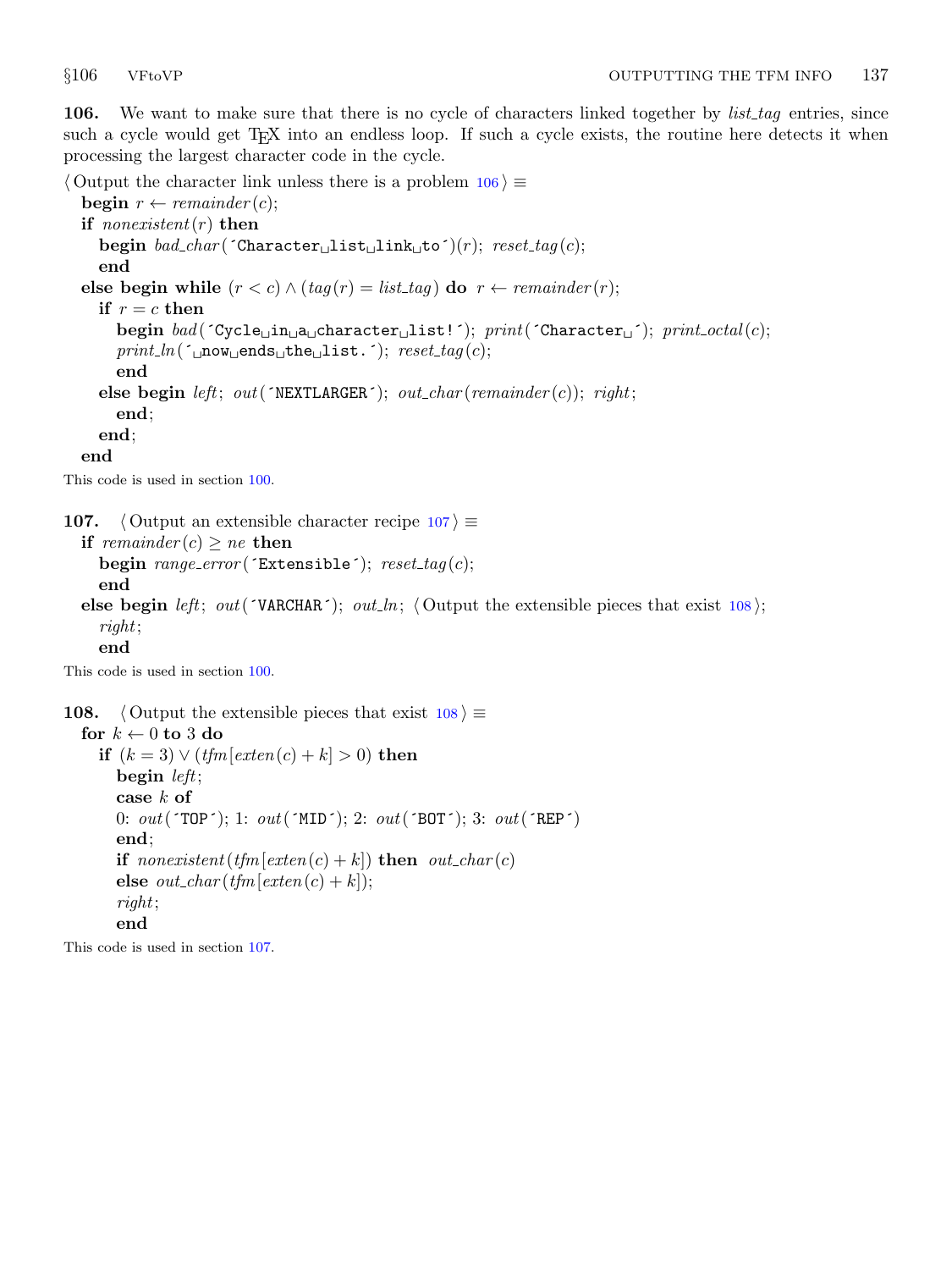<span id="page-37-0"></span>109. Some of the extensible recipes may not actually be used, but TEX will complain about them anyway if they refer to nonexistent characters. Therefore VFtoVP must check them too.

 $\langle$  Check the extensible recipes  $109$   $\equiv$ 

```
if ne > 0 then
  for c \leftarrow 0 to ne-1 do
     for d \leftarrow 0 to 3 do
       begin k \leftarrow 4 * (exten\_base + c) + d;if (tfm[k] > 0) \vee (d = 3) then
          begin if nonexistent(tfm[k]) then
             begin bad\_char (\existsxtensible\Boxrecipe\Boxinvolves\Boxthe´)(tfm[k]);
             if d < 3 then tfm[k] \leftarrow 0;end;
          end;
       end
```
This code is used in section [134.](#page-48-0)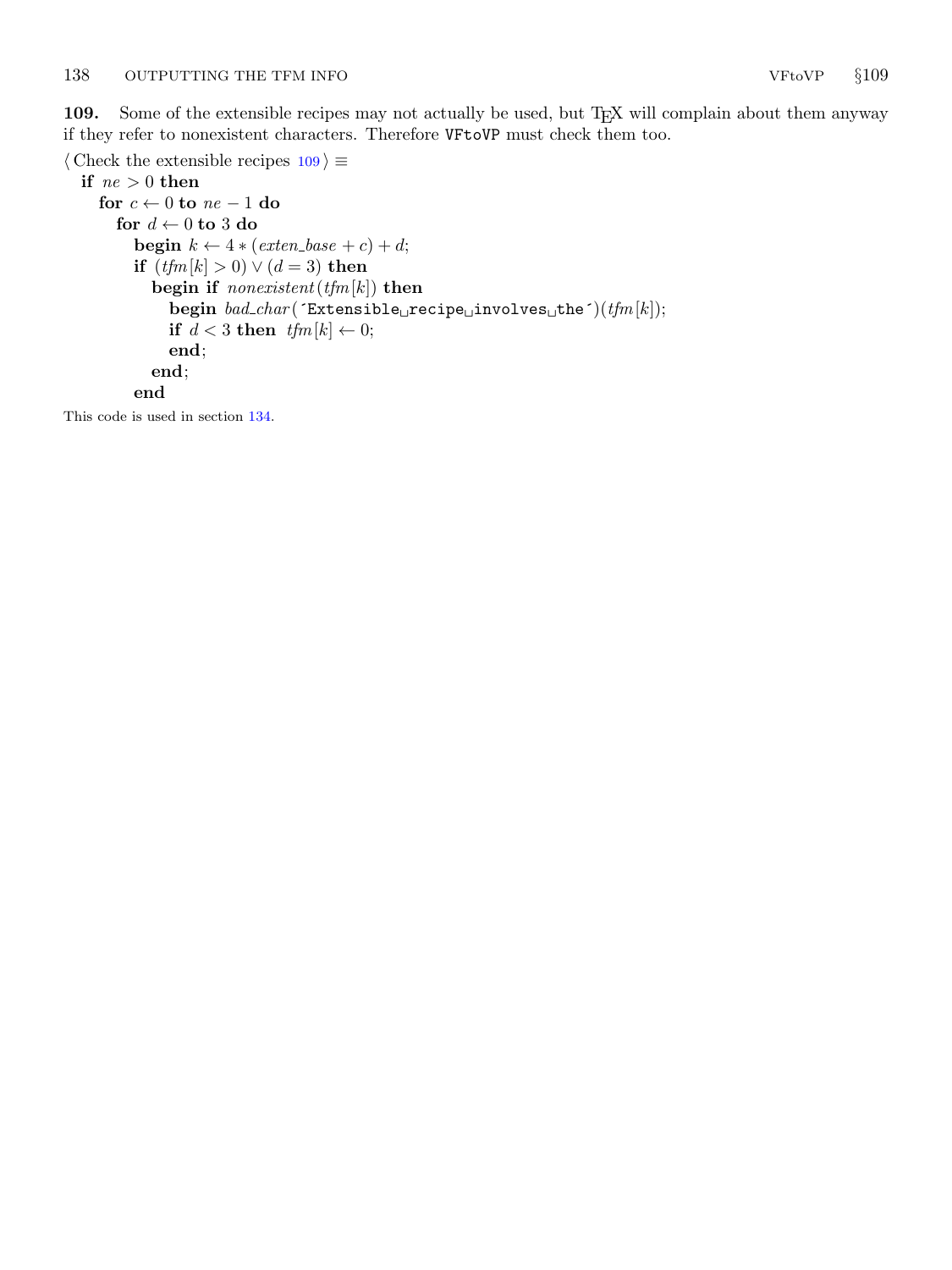<span id="page-38-0"></span>110. Checking for ligature loops. We have programmed almost everything but the most interesting calculation of all, which has been saved for last as a special treat. TEX's extended ligature mechanism allows unwary users to specify sequences of ligature replacements that never terminate. For example, the pair of commands

$$
(\angle LIG \ x \ y) \ (\angle LIG \ y \ x)
$$

alternately replaces character x by character y and vice versa. A similar loop occurs if  $(LIG / z y)$  occurs in the program for x and  $(LIG / z x)$  occurs in the program for y.

More complicated loops are also possible. For example, suppose the ligature programs for x and y are

(LABEL x)(/LIG/  $z \, w$ )(/LIG/>  $w \, y$ )... (LABEL  $y$ ) (LIG  $w$   $x$ ) ...;

then the adjacent characters xz change to xwz, xywz, xxz, xxwz, ..., ad infinitum.

111. To detect such loops, VFtoVP attempts to evaluate the function  $f(x, y)$  for all character pairs x and y, where f is defined as follows: If the current character is x and the next character is y, we say the "cursor" is between x and y; when the cursor first moves past y, the character immediately to its left is  $f(x, y)$ . This function is defined if and only if no infinite loop is generated when the cursor is between x and y.

The function  $f(x, y)$  can be defined recursively. It turns out that all pairs  $(x, y)$  belong to one of five classes. The simplest class has  $f(x, y) = y$ ; this happens if there's no ligature between x and y, or in the cases LIG/ $>$  and /LIG/ $>$ . Another simple class arises when there's a LIG or /LIG $>$  between x and y, generating the character z; then  $f(x, y) = z$ . Otherwise we always have  $f(x, y)$  equal to either  $f(x, z)$  or  $f(z, y)$  or  $f(f(x, z), y)$ , where z is the inserted ligature character.

The first two of these classes can be merged; we can also consider  $(x, y)$  to belong to the simple class when  $f(x, y)$  has been evaluated. For technical reasons we allow x to be 256 (for the boundary character at the left) or 257 (in cases when an error has been detected).

For each pair  $(x, y)$  having a ligature program step, we store  $(x, y)$  in a hash table from which the values z and class can be read.

define  $simple = 0 \{ f(x, y) = z \}$ define  $left_z = 1 \quad \{ f(x, y) = f(z, y) \}$ define  $right_z = 2 \{ f(x, y) = f(x, z) \}$ define  $both\_z = 3 \quad \{f(x,y) = f(f(x,z), y)\}\$ **define** pending  $= 4 \{ f(x, y) \text{ is being evaluated } \}$ 

 $\langle$  Globals in the outer block  $\langle$  [7](#page-3-0)  $\rangle$  + $\equiv$ 

hash: **array**  $[0..$  hash\_size **of**  $0..$  66048;  $\{256x + y + 1$  for  $x \le 257$  and  $y \le 255\}$ 

*class:*  $array [0..hash_size]$  of  $simple..pending;$ 

 $lig_z$ : array  $[0..hash_size]$  of  $[0..257]$ ;

hash\_ptr:  $0$ .. hash\_size; {the number of nonzero entries in hash}

hash list: array  $[0 \tcdot \text{hash_size}]$  of  $[0 \tcdot \text{hash_size}]$ ; { list of those nonzero entries }

h, hh:  $0$ .. hash\_size; {indices into the hash table }

 $x_{\text{u}}\rightarrow x_{\text{u}}\rightarrow y_{\text{u}}\rightarrow cycle: 0 \dots 256; \text{ {problematic lighture pair }}$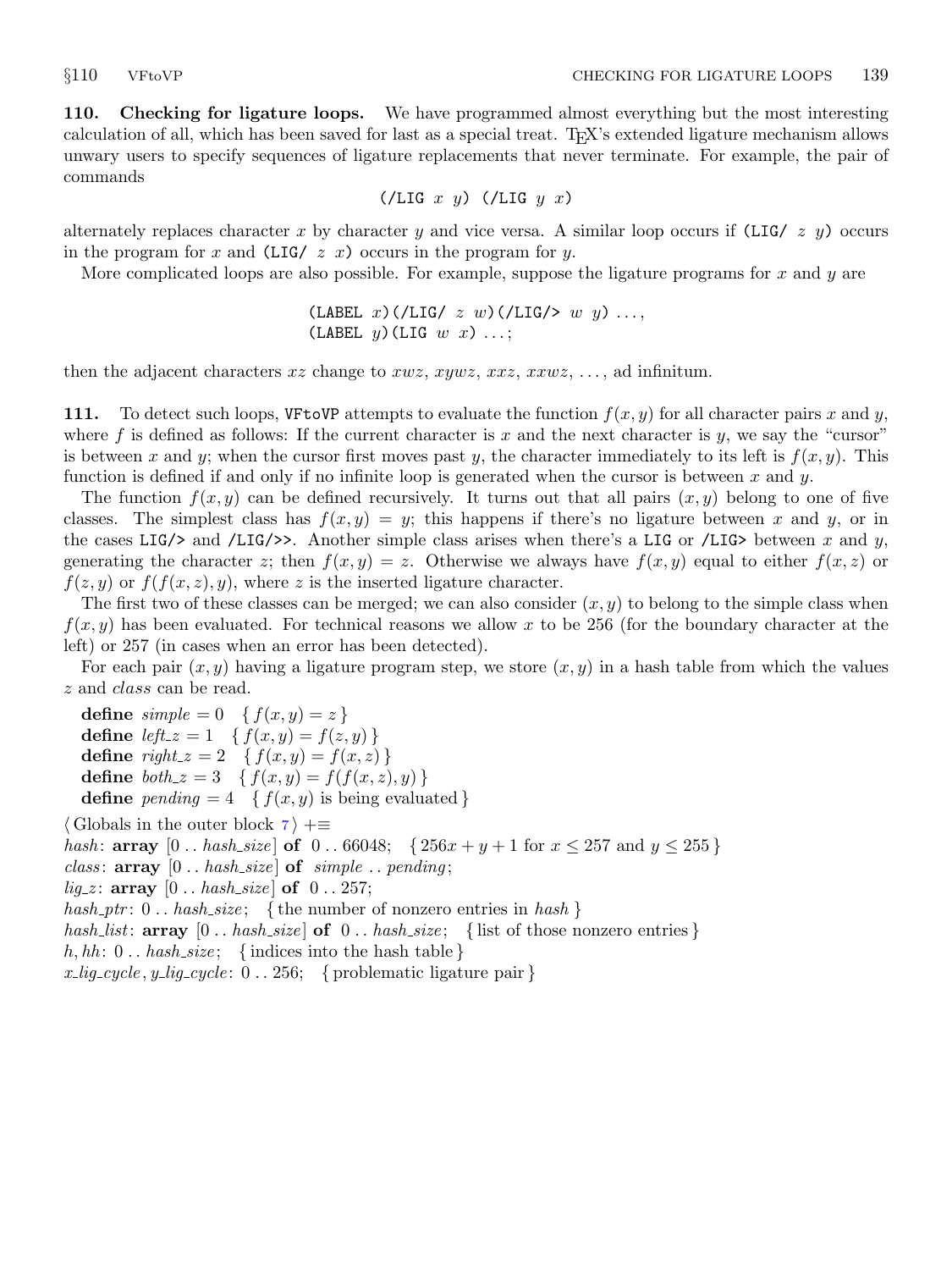<span id="page-39-0"></span>112.  $\langle$  Check for ligature cycles 112 $\rangle \equiv$  $hash\_ptr \leftarrow 0; y\_lig\_cycle \leftarrow 256;$ for  $hh \leftarrow 0$  to hash size do hash  $[hh] \leftarrow 0$ ; { clear the hash table } for  $c \leftarrow bc$  to ec do if  $tag (c) = lig\_tag$  then **begin**  $i \leftarrow remainder(c)$ ; if  $tfm[lig\_step(i)] > stop\_flag$  then  $i \leftarrow 256 * tfm[lig\_step(i) + 2] + tfm[lig\_step(i) + 3];$ (Enter data for character c starting at location i in the hash table 113); end; if bchar\_label  $\langle n \rangle$  then begin  $c \leftarrow 256$ ;  $i \leftarrow \text{bchar\_label}$ ;  $\langle$  Enter data for character c starting at location i in the hash table 113 $\rangle$ ; end; if hash\_ptr = hash\_size then begin  $print\_ln($  Sorry,  $\text{I}_\text{L}$ haven  $^{\text{I}}$ t $\text{L}$ room for  $\text{I}$ so many ligature/kern pairs!'); goto final end; end; for  $hh \leftarrow 1$  to hash\_ptr do begin  $r \leftarrow hash\_list[hh];$ if  $class[r] > simple$  then { make sure f is defined }  $r \leftarrow f(r, (hash[r] - 1) \textbf{ div } 256, (hash[r] - 1) \textbf{ mod } 256);$ end; if y\_lig\_cycle  $<$  256 then begin  $print('Infinite_{\cup}ligature_{\cup}loop_{\cup} starting_{\cup}with_{\cup}');$ if x\_lig\_cycle = 256 then print('boundary') else print\_octal(x\_lig\_cycle);  $print(\ulcorner \text{and} \ulcorner)$ ;  $print\_octal(y\_lig\_cycle)$ ;  $print\_ln(\ulcorner ! \ulcorner)$ ;  $out($  (INFINITE LIGATURE LOOP MUST BE BROKEN!) ); goto final end; end

This code is used in section [88](#page-30-0).

113. (Enter data for character c starting at location i in the hash table 113)  $\equiv$ repeat hash\_input;  $k \leftarrow t$ fm[lig\_step(i)]; if  $k \geq stop\_{flag}$  then  $i \leftarrow nl$ else  $i \leftarrow i + 1 + k$ ; until  $i \geq nl$ This code is used in sections 112 and 112.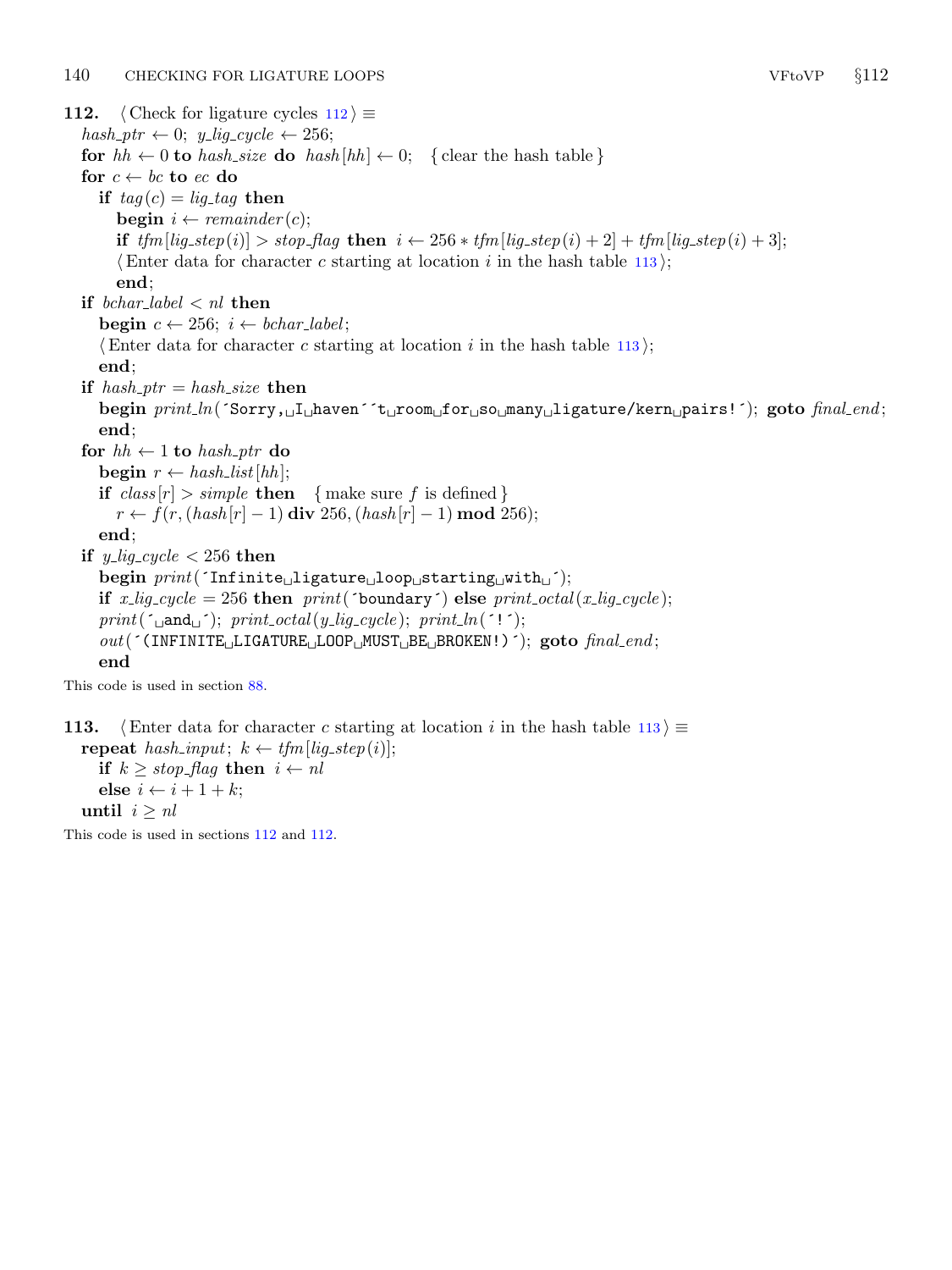<span id="page-40-0"></span>114. We use an "ordered hash table" with linear probing, because such a table is efficient when the lookup of a random key tends to be unsuccessful.

**procedure** hash\_input; { enter data for character c and command i }

label exit;

var cc:  $simple$ ...  $both\_z$ ; { class of data being entered }  $zz: 0.255$ ; { function value or ligature character being entered }  $y: 0 \ldots 255; \{ the character after the cursor \}$ key: integer; { value to be stored in hash } t: integer; { temporary register for swapping } begin if  $hash\_ptr = hash\_size$  then return;  $\langle$  Compute the command parameters y, cc, and zz 115 $\rangle$ ;  $key \leftarrow 256*c+y+1; h \leftarrow (1009 * key) \textbf{mod} \textit{hash\_size};$ while  $hash[h] > 0$  do begin if  $hash[h] \leq key$  then **begin if**  $hash[h] = key$  **then return**; { unused ligature command }  $t \leftarrow hash[h];$  hash  $[h] \leftarrow key; key \leftarrow t;$  {do ordered-hash-table insertion }  $t \leftarrow class[h]; \; class[h] \leftarrow cc; \; cc \leftarrow t; \; \{ \text{namely, do a swap} \}$  $t \leftarrow lig_z[h]; \, lig_z[h] \leftarrow zz; \, zz \leftarrow t;$ end; if  $h > 0$  then  $decr(h)$  else  $h \leftarrow hash\_size$ ; end;  $hash[h] \leftarrow key; class[h] \leftarrow cc; lig_z[h] \leftarrow zz; incr(hash_ptr); hash_list[hash_ptr] \leftarrow h;$ 

exit: end;

115. We must store kern commands as well as ligature commands, because the former might make the latter inapplicable.

```
\langle Compute the command parameters y, cc, and zz 115\rangle \equivk \leftarrow lig\_step(i); y \leftarrow tfm[k+1]; t \leftarrow tfm[k+2]; cc \leftarrow simple; zz \leftarrow tfm[k+3];if t \geq \textit{kern}\text{-}\textit{flag} then zz \leftarrow yelse begin case t of
     0, 6: do\_nothing; {LIG,/LIG>}
     5, 11: zz \leftarrow y; {LIG/>, /LIG/>>}
     1,7: cc \leftarrow left_z; {LIG/, /LIG/>}
     2: cc \leftarrow right\_z; \quad \{ / LIG \}3: cc \leftarrow both\_z; {/LIG/}
     end; { there are no other cases }
     end
```
This code is used in section 114.

**116.** Evaluation of  $f(x, y)$  is handled by two mutually recursive procedures. Kind of a neat algorithm, generalizing a depth-first search.

**function**  $f(h, x, y : index)$ : index; forward; {compute f for arguments known to be in hash [h] } **function**  $eval(x, y : index): index; \{ compute f(x, y) with hashtable lookup\}$ var key: integer; { value sought in hash table } begin key  $\leftarrow 256*x+y+1; h \leftarrow (1009*key) \mod hash\_size;$ while  $hash[h] > key$  do if  $h > 0$  then  $decr(h)$  else  $h \leftarrow hash\_size$ ; if  $hash[h] < key$  then  $eval \leftarrow y$  { not in ordered hash table } else  $eval \leftarrow f(h, x, y);$ end;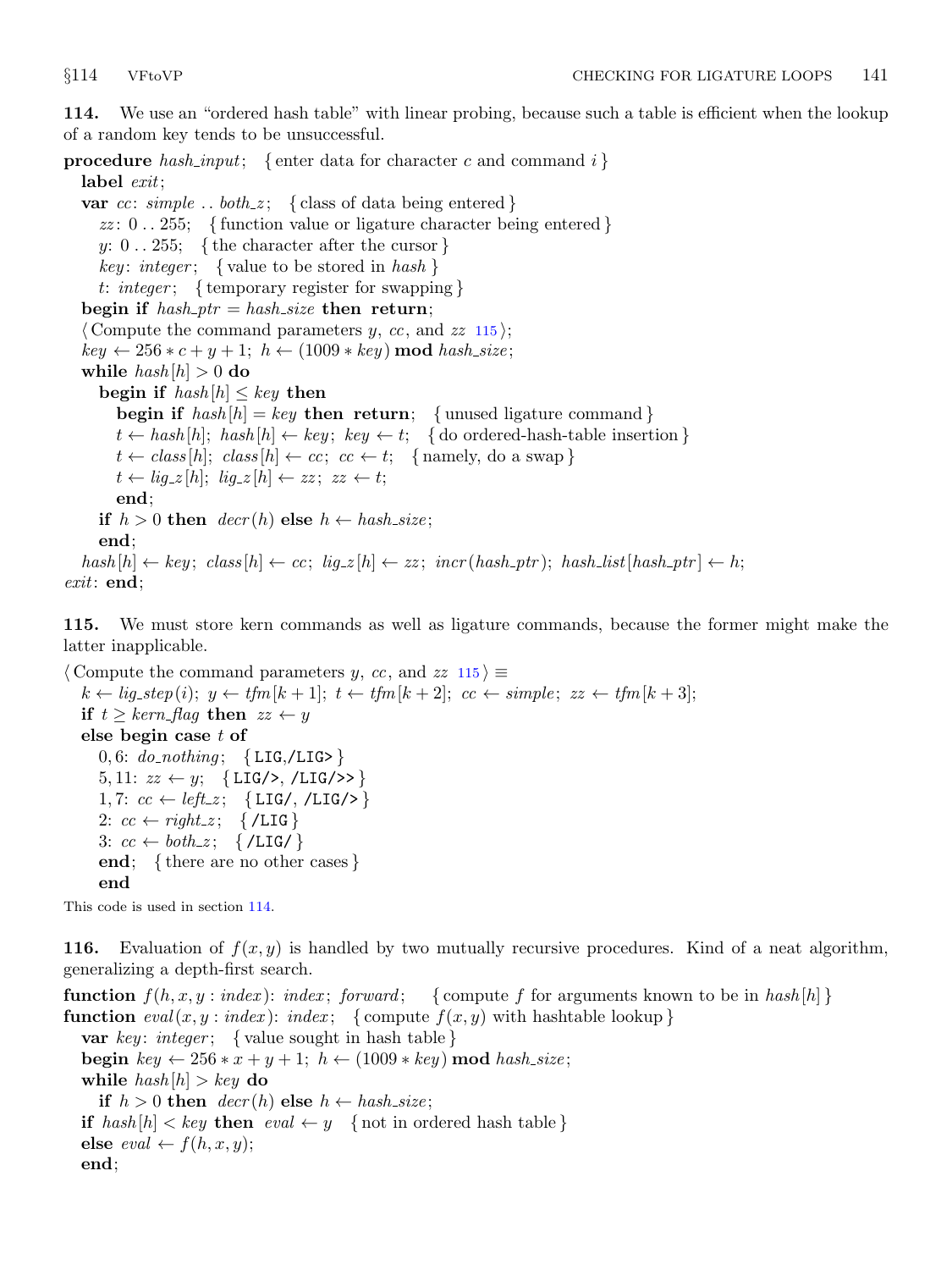<span id="page-41-0"></span>117. Pascal's beastly convention for *forward* declarations prevents us from saying function  $f(h, x, y)$ : index ): index here.

### function  $f$ ;

begin case  $class[h]$  of  $simple: do\_nothing;$  $\mathit{left\_z} \colon \mathbf{begin}\; \mathit{class}[h] \leftarrow \mathit{pending}; \; \mathit{lig\_z}[h] \leftarrow \mathit{eval}(\mathit{lig\_z}[h], y); \; \mathit{class}[h] \leftarrow \mathit{simple};$ end;  $\mathit{right\_z} \colon \mathbf{begin}\; class[h] \leftarrow \mathit{pending}; \; \mathit{lig\_z}[h] \leftarrow \mathit{eval(x, lig\_z[h])}; \; \mathit{class}[h] \leftarrow \mathit{simple};$ end;

 $both.z: \text{begin } class[h] \leftarrow pending; lig.z[h] \leftarrow eval(eval(x, lig.z[h]), y); class[h] \leftarrow simple;$ end;

pending: begin x\_lig\_cycle  $\leftarrow x$ ; y\_lig\_cycle  $\leftarrow y$ ; lig\_z[h]  $\leftarrow$  257; class[h]  $\leftarrow$  simple; end; { the value 257 will break all cycles, since it's not in hash }

end; { there are no other cases }

 $f \leftarrow lig_zz[h];$ 

end;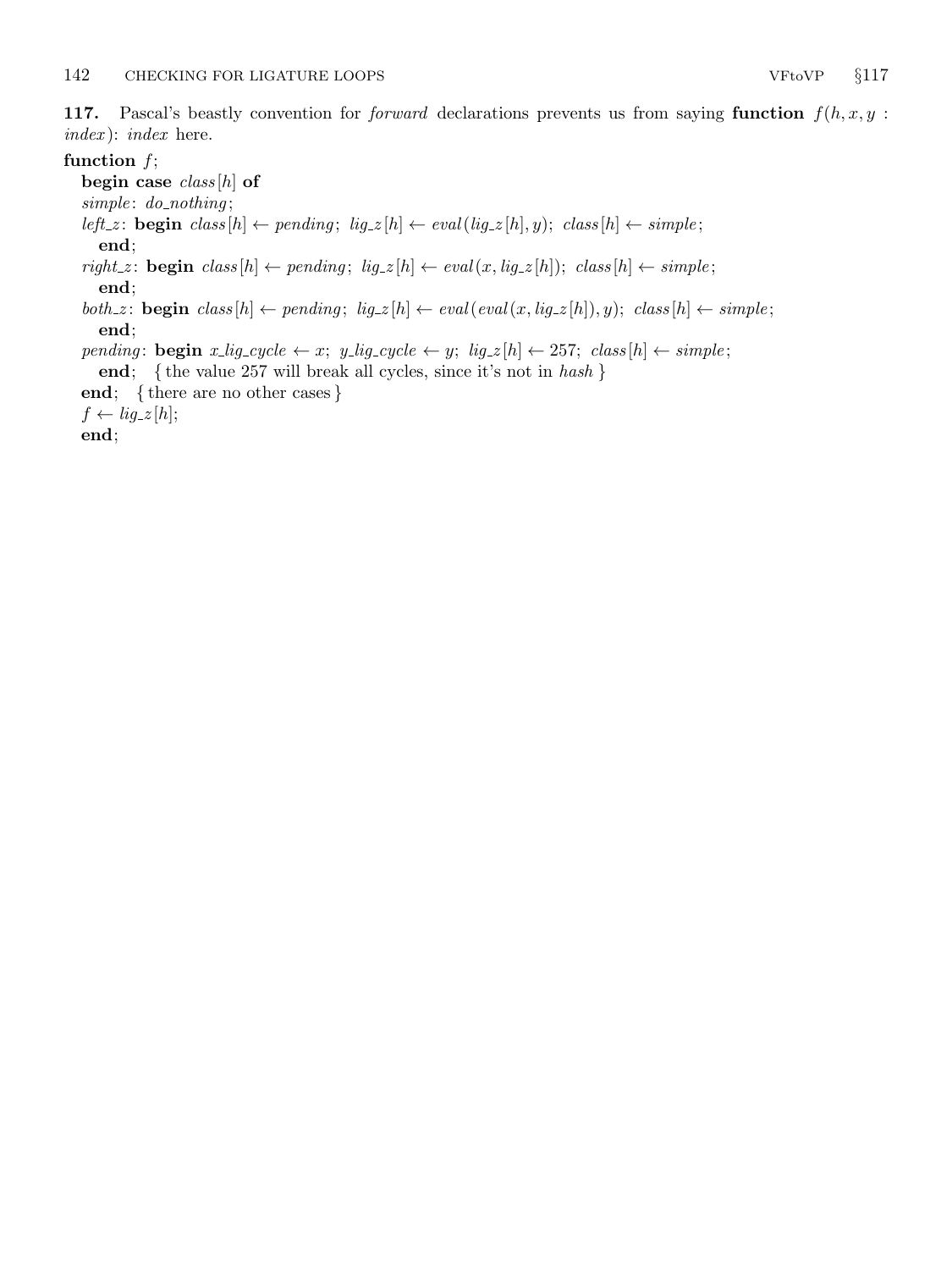<span id="page-42-0"></span>118. Outputting the VF info. The routines we've used for output from the  $t/m$  array have counterparts for output from vf . One difference is that the string outputs from vf need to be checked for balanced parentheses. The *string-balance* routine tests the string of length l that starts at location k.

function  $string\_balance(k, l:integer)$ : boolean; label *not\_found*, exit; var  $j, bal: integer;$ begin if  $l > 0$  then if  $vf[k] = "u"$  then goto not found; { a leading blank is considered unbalanced}  $bal \leftarrow 0;$ for  $j \leftarrow k$  to  $k + l - 1$  do begin if  $(vf[j] < "u") \lor (vf[j] \ge 127)$  then goto not found; if  $vf[j] = "(" then *incr(bal)*)$ else if  $vf[j] = "\)"$  then if  $bal = 0$  then goto not-found else  $decr(bal);$ end; if  $bal > 0$  then goto not found;  $string\_balance \leftarrow true;$  return;  $not\_found: string\_balance \leftarrow false;$ exit: end; 119. define bad\_vf (#)  $\equiv$ **begin**  $perfect \leftarrow false;$ if chars\_on\_line > 0 then  $print\_ln($   $\cdot$  $\text{chars\_on\_line} \leftarrow 0; \text{ print\_ln}(\text{'}Bad\_VF\_file: \text{'}', \text{#});$ end  $\langle$  Do the virtual font title 119 $\rangle \equiv$ if  $string\_balance(0, font\_start[0])$  then begin left; out( $\text{'}V$ TITLE<sub> $\Box$ </sub> $\hat{}$ ); for  $k \leftarrow 0$  to font\_start [0] – 1 do out (xchr [vf [k]]); right;

end

```
else bad_{\sim}vf (\text{Title}_{\sqcup}is_{\sqcup}not_{\sqcup}a_{\sqcup}balanced\sqcupASCII\sqcupstring´)
This code is used in section 132.
```
120. We can re-use some code by moving fix-word data to  $t/m$ , using the fact that the design size has already been output.

```
procedure out\_as\_fix(x:integer);var k: 1...3;begin if abs(x) \geq 100000000 then
     begin bad_v (1Oversize dimension has been reset to zero.i); x \leftarrow 0;
     end;
  if x \geq 0 then tfm[design\_size] \leftarrow 0else begin tfm[design_size] \leftarrow 255; x \leftarrow x + '100000000;end;
  for k \leftarrow 3 downto 1 do
     begin tfm[design\_size + k] \leftarrow x \mod 256; x \leftarrow x \text{ div } 256;end;
  out\_fix (design_size);
  end;
```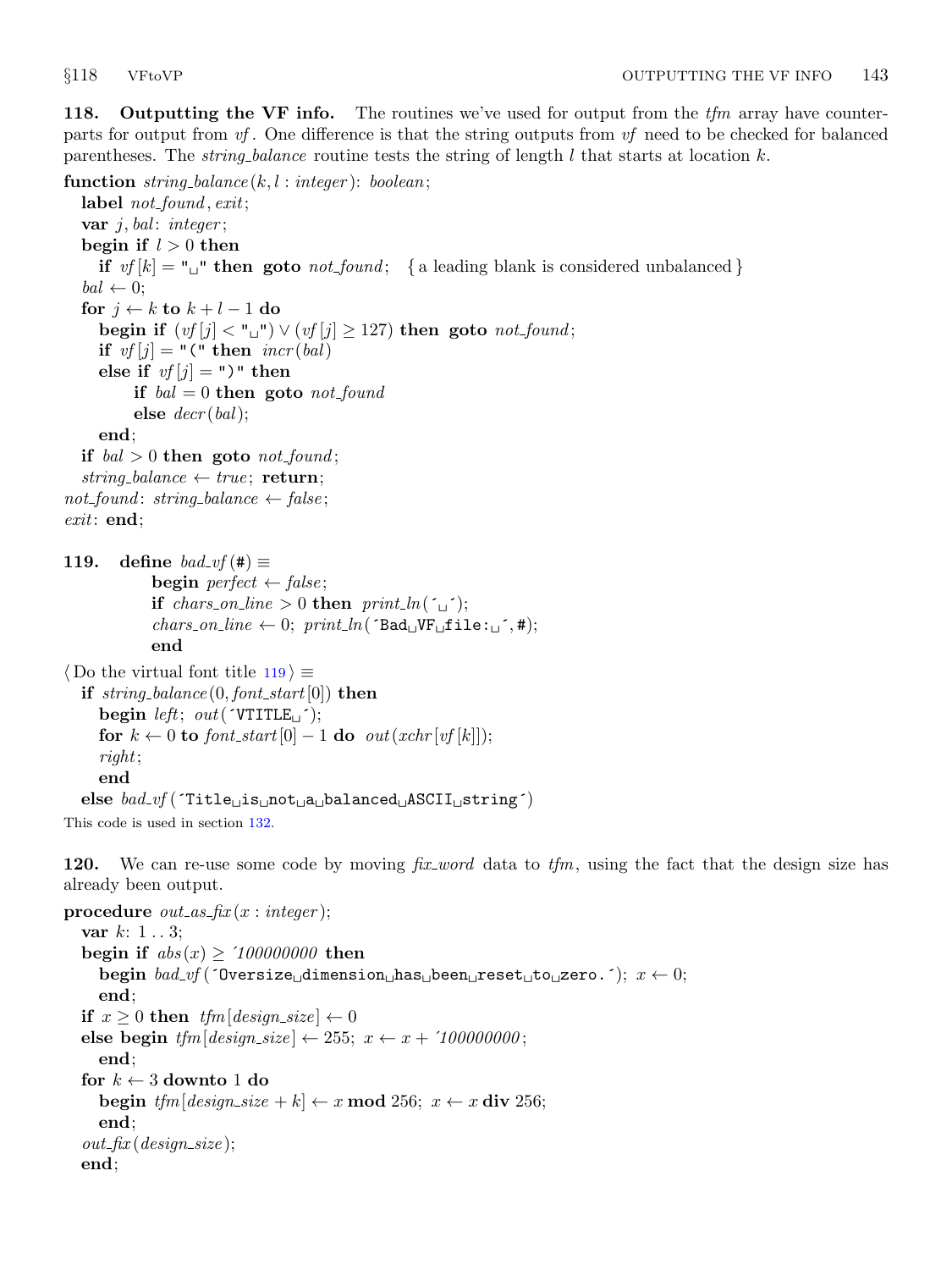<span id="page-43-0"></span>121.  $\langle$  Do the local fonts 121  $\rangle \equiv$ for  $f \leftarrow 0$  to font\_ptr – 1 do begin left; out( $\text{YMAPFONT} \rightarrow f : 1$ ); out ln;  $\text{Output}$  the font area and name 122); for  $k \leftarrow 0$  to 11 do  $tfm[k] \leftarrow vf[font\_start[f] + k];$ if  $tfm[0] + tfm[1] + tfm[2] + tfm[3] > 0$  then begin left; out( $\text{TDNTCHECKSUM}$ ; out\_octal(0,4); right; end; left; out( $\mathcal{I}$ FONTAT $\hat{\ }$ ); out fix(4); right; left; out( $\mathcal{I}$ FONTDSIZE $\hat{\ }$ ); out fix(8); right; right; end

This code is used in section [132.](#page-47-0)

122.  $\langle$  Output the font area and name 122 $\rangle \equiv$  $a \leftarrow vf [font\_start[f] + 12]; \ l \leftarrow vf [font\_start[f] + 13];$ if  $a > 0$  then if  $\neg string\_balance (font\_start[f] + 14, a)$  then  $bad\_vf$  ('Improper<sub>u</sub>font area will be ignored') else begin left; out( $\text{TDNTAREA}_{\sqcup}$ ; for  $k \leftarrow$  font\_start  $[f] + 14$  to font\_start  $[f] + a + 13$  do out  $(xchr[vf[k]])$ ; right; end; if  $(l = 0) \vee \neg string\_{balance}(font\_{start}[f] + 14 + a, l)$  then  $bad\_vf$  ( $\text{Improper}_{\sqcup}$ font $\sqcup$ name $\sqcup$ will $\sqcup$ be $\sqcup$ ignored $\land$ ) else begin left; out( $\text{TDNTNAME}(\cdot);$ for  $k \leftarrow$  font\_start  $[f] + 14 + a$  to font\_start  $[f] + a + l + 13$  do out(xchr [vf [k]]); right; end This code is used in section 121.

123. Now we get to the interesting part of VF output, where DVI commands are translated into symbolic form. The VPL language is a subset of DVI, so we sometimes need to output semantic equivalents of the commands instead of producing a literal translation. This causes a small but tolerable loss of efficiency. We need to simulate the stack used by DVI-reading software.

 $\langle$  Globals in the outer block [7](#page-3-0)  $\rangle$  +≡  $top: 0$ ...  $max\_stack;$  { DVI stack pointer } wstack, xstack, ystack, zstack:  $array [0..$  max-stack of integer; { stacked values of DVI registers  $w, x, y, z$  } *vf*-limit:  $0 \ldots$  *vf*-size; {the current packet ends here } o: byte; {the current opcode}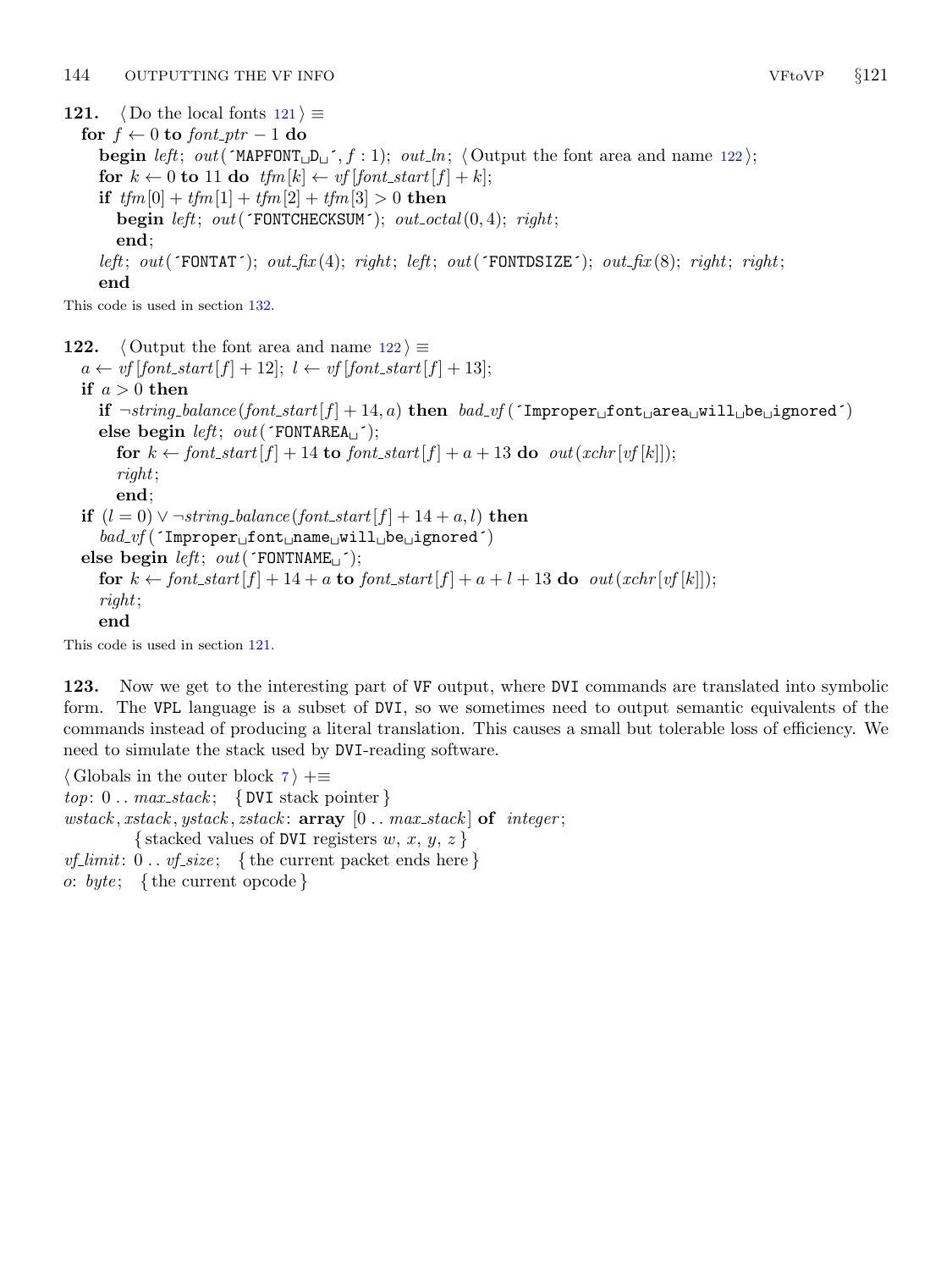```
124. \langle Do the packet for character c 124\rangle \equivif packet_start[c] = vf_size then bad_vf ('Missing_packet_for_character_',c:1)
  else begin left; out(´MAP´); out ln; top \leftarrow 0; wstack[0] \leftarrow 0; xstack[0] \leftarrow 0; ystack[0] \leftarrow 0;
    zstack[0] \leftarrow 0; vf_ptr \leftarrow packet\_start[c]; vf_limit \leftarrow packet\_end[c] + 1; f \leftarrow 0;while vf\_ptr < vf\_limit do
       begin o \leftarrow vf[vf_+ptr]; incr(vf_+ptr);
       case o of
          \langle126\rangleimproper\_DVI for VF: bad_v f('111egal_vDVI_ucode_u', o: 1, 'will_ube_uignored');end; { there are no other cases }
       end;
    if top > 0 then
       begin{bmatrix} \text{begin} bad\_vf \end{bmatrix} More pushes than pops!
       repeat out('(\text{POP})<sup>*</sup>); decr(top); until top = 0;
       end;
    right;
    end
```
This code is used in section [133.](#page-48-0)

125. A procedure called *get bytes* helps fetch the parameters of DVI commands.

```
function get\_bytes(k:integer; signed:boolean): integer;
```

```
var a: integer; {\{ accumulator }
begin if vf_{\perp} yf_{\perp} k > vf_{\perp} limit then
   begin bad_vf (\text{Packet}_{\cup}\text{ended}_{\cup}\text{prematurely'}); k \leftarrow \text{vf\_limit} - \text{vf\_ptr};
   end;
a \leftarrow \textit{vf}[\textit{vf}\_ \textit{ptr}];if (k = 4) \vee signed then
   if a \ge 128 then a \leftarrow a - 256;
\textit{incr}(v f_{\mathit{\text{-}}ptr});while k > 1 do
   begin a \leftarrow a * 256 + \text{vf} [\text{vf\_ptr}]; \text{incr}(\text{vf\_ptr}); \text{decr}(k);
   end;
get\_bytes \leftarrow a;end;
```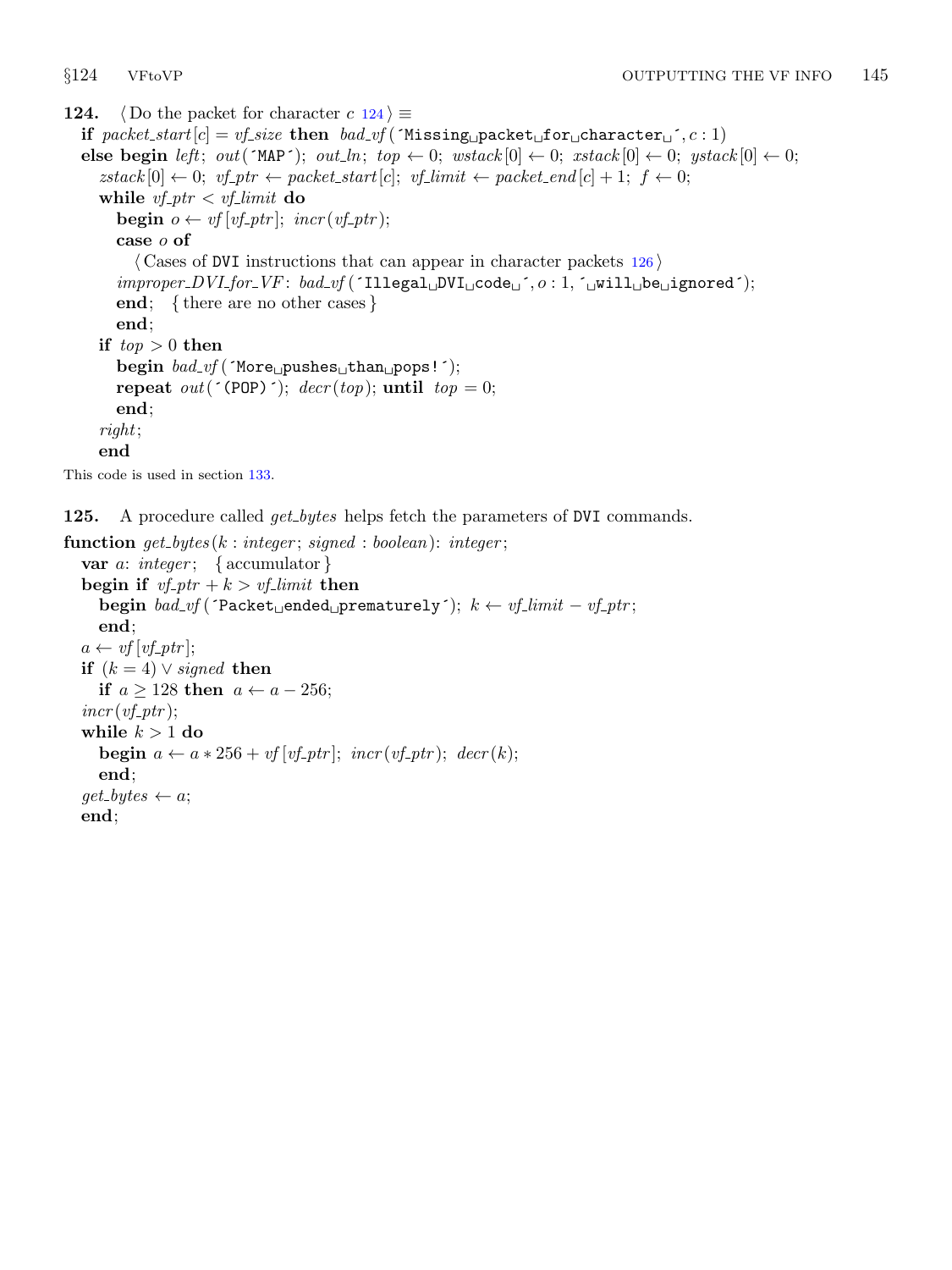<span id="page-45-0"></span>126. Let's look at the simplest cases first, in order to get some experience.

define  $four\_cases$  (#)  $\equiv$  #, # + 1, # + 2, # + 3 define  $\text{eight}\_\text{cases}(\texttt{\#}) \equiv \text{four}\_\text{cases}(\texttt{\#}), \text{four}\_\text{cases}(\texttt{\#} + 4)$ define  $\textit{six}$  sixteen\_cases (#)  $\equiv \textit{eight}\textit{cases}$  (#),  $\textit{eight}\textit{cases}$  (#+8) define thirty\_two\_cases(#)  $\equiv$  sixteen\_cases(#), sixteen\_cases(#+16) define  $sixty_four\_cases (\#) \equiv thirty_two\_cases (\#)$ , thirty\_two\_cases  $(\# + 32)$  $\langle$  Cases of DVI instructions that can appear in character packets 126  $\rangle \equiv$  $nop: do\_nothing$ push: begin if  $top = max\_stack$  then begin  $print\_ln($  Stack $\text{\textcirc}$ overflow!  $^{\prime}$ ); goto final end; end;  $\textit{incr}(\textit{top})$ ; wstack $[\textit{top}] \leftarrow \textit{wstack}[\textit{top} - 1]$ ;  $\textit{xstack}[\textit{top}] \leftarrow \textit{xstack}[\textit{top} - 1]$ ;  $\textit{ystack}[\textit{top}] \leftarrow \textit{ystack}[\textit{top} - 1]$ ;  $zstack[top] \leftarrow zstack[top-1]; \text{ out}(\text{`CPUSH})'); \text{ out\_ln};$ end; pop: if  $top = 0$  then  $bad_{\mathcal{I}}$  ('More pops than pushes!') else begin  $decr(top)$ ;  $out('(\text{POP})^{\text{-}})$ ;  $out\_ln$ ; end; set\_rule, put\_rule: begin if  $o = put\_rule$  then  $out('$  (PUSH)  $^{\prime})$ ; left; out( $\text{SETRULE}$ ); out\_as\_fix(get\_bytes(4, true)); out\_as\_fix(get\_bytes(4, true)); if  $o = put_{rule}$  then  $out(')$  (POP<sup>-</sup>); right; end; See also sections 127, 128, [129](#page-46-0), and [130](#page-46-0). This code is used in section [124.](#page-44-0)

127. Horizontal and vertical motions become RIGHT and DOWN in VPL lingo.

(Cases of DVI instructions that can appear in character packets  $126$ ) +≡

 $four\text{-}cases(right1): \text{begin } out(\text{``(MOVERIGHT')}; out\text{-}as\text{-}fix (get\text{-}bytes (o-right1 + 1, true)); out(\text{'})');$  $out\_ln$ ; end;

 $w0$ , four cases (w1): begin if  $o \neq w0$  then wstack [top]  $\leftarrow$  get bytes (o – w1 + 1, true);  $out($  (MOVERIGHT $\hat{\ }$ );  $out\_as\_fix(wstack[top]); out($  $\hat{\ }$ );  $out($   $\hat{\ })$ ;  $out\_ln$ ; end;

- $x0$ , four\_cases(x1): begin if  $o \neq x0$  then  $xstack[top] \leftarrow get\_bytes(o x1 + 1, true);$
- $out($  (MOVERIGHT $\cdot$ );  $out\_as\_fix(xstack[top])$ ;  $out(\cdot) \cdot$ );  $out\_ln$ ; end;
- four cases (down1 ): begin out(´(MOVEDOWN´); out as fix (get bytes (o − down1 + 1, true )); out(´)´);  $out\_ln$ ; end;
- $y0$ , four\_cases(y1): begin if  $o \neq y0$  then ystack  $[top] \leftarrow get\_bytes(o y1 + 1, true);$  $out($  (MOVEDOWN');  $out\_as\_fix(ystack [top])$ ;  $out($ ')');  $out\_ln$ ; end;

 $z0$ , four\_cases(z1): begin if  $o \neq z0$  then  $zstack[top] \leftarrow get\_bytes(o - z1 + 1, true);$ 

 $out('$ (MOVEDOWN´);  $out\_as\_fix(zstack[top])$ ;  $out(')'$ ;  $out\_ln$ ; end;

128. Variable f always refers to the current font. If  $f = font\_ptr$ , it's a font that hasn't been defined (so its characters will be ignored).

 $\langle$  Cases of DVI instructions that can appear in character packets 126  $\rangle$  + $\equiv$  $sixty_four\_cases (fnt_number), four\_cases (fnt1):$  begin  $f \leftarrow 0;$ if  $o \geq fnt1$  then  $font_number[font_ptr] \leftarrow get\_bytes(o-fnt1 + 1, false)$ else  $font_number[font_ptr] \leftarrow o - fnt_number$ ; while  $font_number[f] \neq font_number[font\_ptr]$  do  $incr(f);$ if  $f = font\_ptr$  then  $bad\_vf$  ('Undeclared font selected') else begin  $out('$ (SELECTFONT<sub>LI</sub>D<sub>L</sub> $', f : 1, '$ ); out ln; end; end;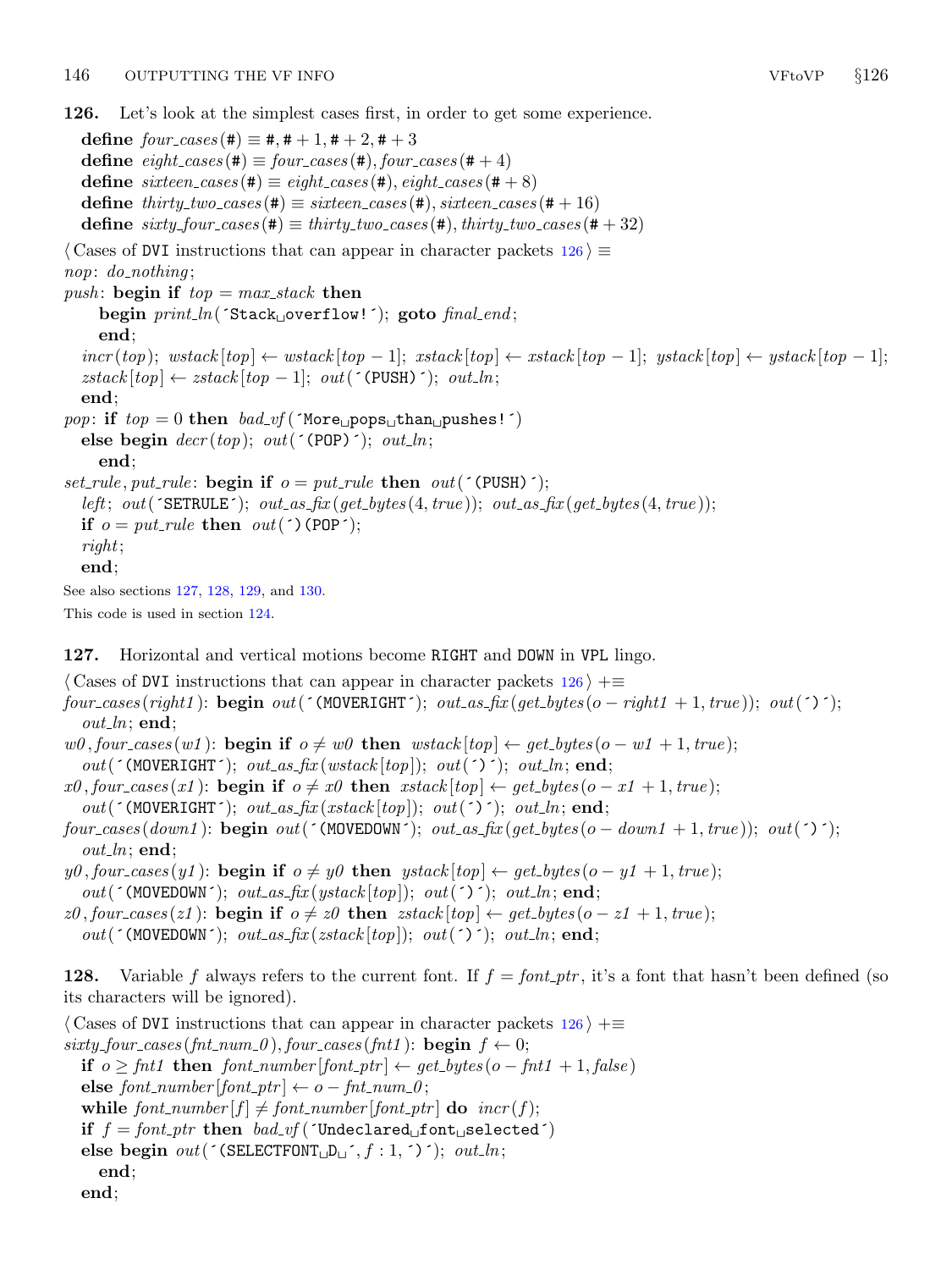<span id="page-46-0"></span>129. Before we typeset a character we make sure that it exists.

(Cases of DVI instructions that can appear in character packets  $126$ ) +≡

 $sixty\_four\_cases (set\_char.0), sixty\_four\_cases (set\_char.0 + 64), four\_cases (set1), four\_cases (put1):$  begin if  $o > set1$  then if  $o \geq put1$  then  $k \leftarrow get\_bytes(o - put1 + 1, false)$ else  $k \leftarrow get\_bytes(o-set1 + 1, false)$ else  $k \leftarrow o$ ;  $c \leftarrow k$ ; if  $(k < 0) \vee (k > 255)$  then  $bad\_vf$  ( $\zeta$  Character  $\zeta$ ,  $k: 1$ ,  $\zeta$  is  $\zeta$ out  $\zeta$  of  $\zeta$  range and  $\zeta$  and  $\zeta$  ignored  $\zeta$ ) else if  $f = font\_ptr$  then  $bad\_vf$  ( $\text{Character}_\sqcup$ ,  $c: 1$ ,  $\text{bin}_\sqcup$ undeclared $\text{if}$ ont $\text{unit}_\sqcup$ be $\text{bin}_\sqcup$ ignored´) else begin vf  $[font\_start[f + 1] - 1] \leftarrow c$ ; {store c in the "hole" we left }  $k \leftarrow$  font\_chars [f]; while  $\textit{vf}[k] \neq c$  do  $\textit{incr}(k)$ ; if  $k =$  font\_start  $[f + 1] - 1$  then  $bad_{\sim}vf$  (Character<sub>1</sub>,  $c:1$ ,  $\lim_{\omega}$ font<sub>1</sub>,  $f:1$ ,  $\lim_{\omega}$ will  $\log_{\omega}$ ignored<sup>-</sup>) else begin if  $o \geq put1$  then  $out('$  (PUSH)  $^{\prime})$ ; left; out( $\text{SETCHAR}^{\sim}$ ); out\_char(c); if  $o \geq put1$  then  $out(')$  (POP<sup>-</sup>); right; end; end; end;

130. The "special" commands are the only ones remaining to be dealt with. We use a hexadecimal output in the general case, if a simple string would be inadequate.

```
define out\_hex (#) \equivbegin a \leftarrow \#;
            if a < 10 then out(a:1)else out(xchr[a - 10 + "A"]);end
(Cases of DVI instructions that can appear in character packets 126) +≡
four\_cases(xxx1): begin k \leftarrow get\_bytes(o - xx1 + 1, false);if k < 0 then bad\_vf (String of negative length!)
  else begin left;
     if k + vf\_ptr > vf\_limit then
       begin bad\_vf (´Special<sub>⊔</sub>command<sub>u</sub>truncated<sub>u</sub>to<sub>u</sub>packet<sub>u</sub>length´); k \leftarrow vflimit – vf<sub>-</sub>ptr;
       end;
     if (k > 64) ∨ \neg string_balance(vf\_ptr, k) then
       begin out('SPECTALHEX<sub>u</sub><sup>'</sup>);
       while k > 0 do
          begin if k mod 32 = 0 then out_ln
          else if k mod 4 = 0 then out(\lceil \_');
          out_hex(vf [vf_ptr] div 16); out_hex(vf [vf_ptr] mod 16); incr(vf_ptr); decr(k);
          end;
       end
     else begin out('SPECIAL_`);
       while k > 0 do
          begin out(xchr[vf[vf_ptr]]); incr(vf_ptr); decr(k);end;
       end;
     right;
     end;
  end;
```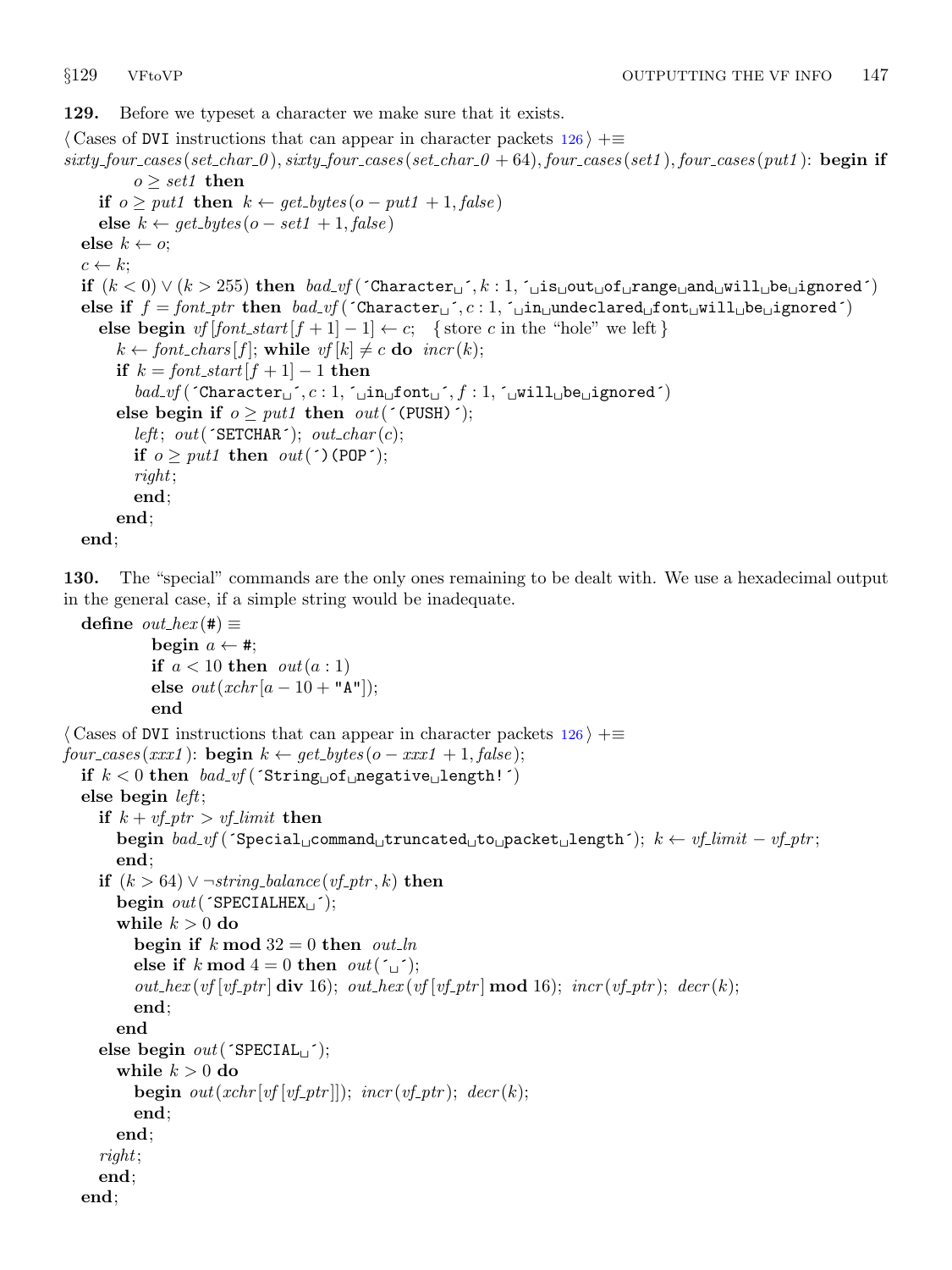<span id="page-47-0"></span>131. The main program. The routines sketched out so far need to be packaged into separate procedures, on some systems, since some Pascal compilers place a strict limit on the size of a routine. The packaging is done here in an attempt to avoid some system-dependent changes.

First come the *vf input* and *organize* procedures, which read the input data and get ready for subsequent events. If something goes wrong, the routines return *false*.

```
function vf_input: boolean;
```

```
label final_end, exit;
  var \mathit{vf\_ptr}: 0 \ldots \mathit{vf\_size}; { an index into \mathit{vf} }
     k: integer; { all-purpose index }
     c: integer; { character code }
  begin \langle Read the whole VF file 31 \rangle;
  v \text{f}_iinput \leftarrow \text{true}; return;
final_end: vf_input \leftarrow false;
exit: end;
function organize: boolean;
  label final_end, exit;
  var tfm\_ptr: index; \{ \text{an index into } tfm \}begin \langle24\rangle;
  \langle Set subfile sizes 25 \rangle;\langle Compute the base addresses 27;
```
 $organic \leftarrow vf_{\text{.}}; return;$ final\_end: organize  $\leftarrow$  false;

exit: end;

132. Next we do the simple things.

```
procedure do\_simple\_things;var i: 0 \ldots 77777; { an index to words of a subfile }
    f: 0 \ldots v f\_size; \{ local font number \}k: integer; { all-purpose index }
  begin \langle119\rangle;
  \langle70\rangle;
  \langle Do the parameters 80 \rangle;
  \langle121\rangle;
  \langle Check the fix word84\rangle;
  end;
```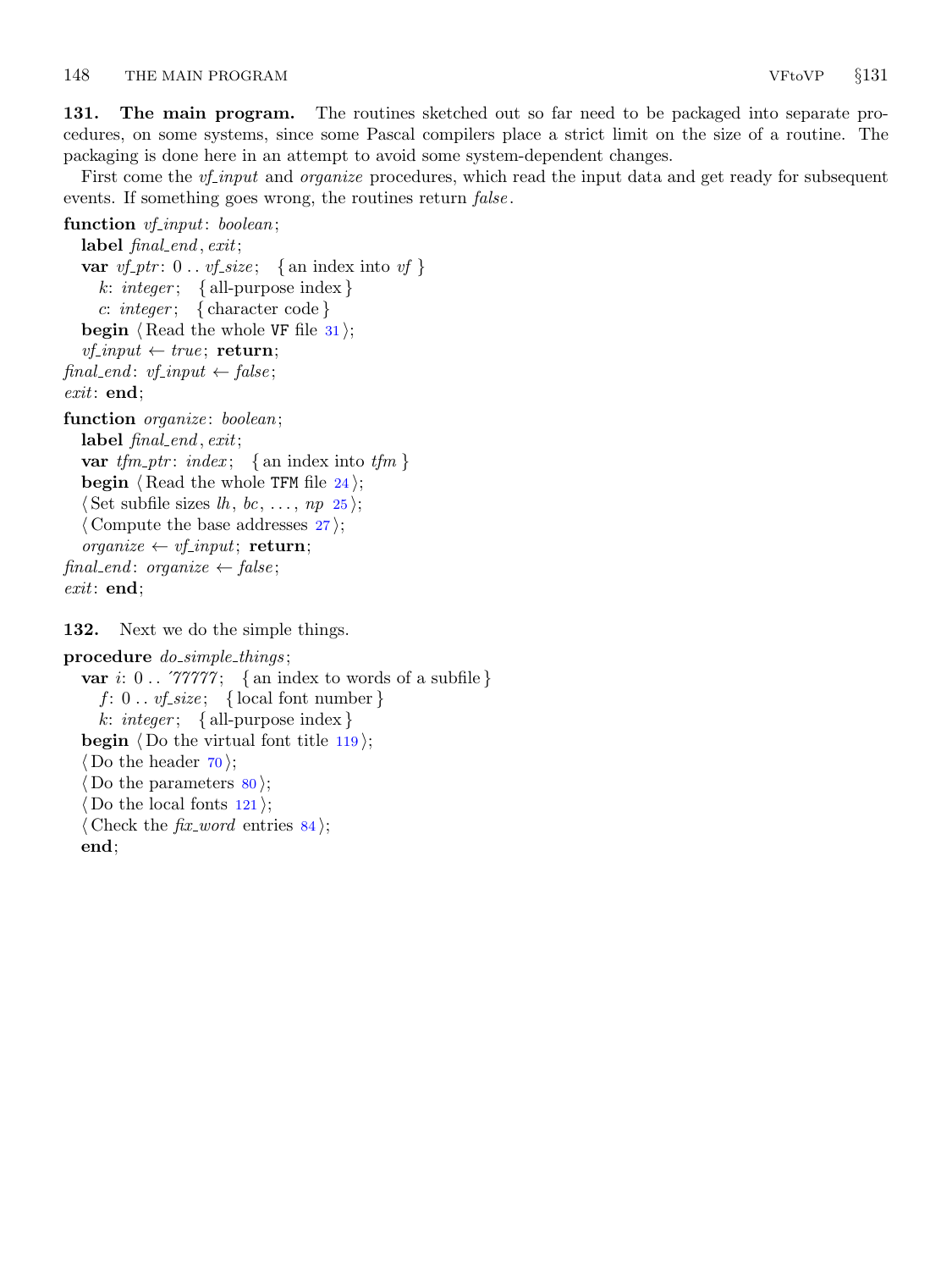<span id="page-48-0"></span>133. And then there's a routine for individual characters.

```
function do-map(c : byte): boolean;
  label final_end, exit;
  var k: integer; f: 0 \ldots v f\_size; { current font number }
  begin \langle124\rangle;
  do-map \leftarrow true; return;
final\_end: do\_map \leftarrow false;exit: end;
function do{\_}characters: boolean;
  label final_end, exit;
  var c: byte; { character being done }
    k: index; { a random index }
    ai: 0... lig_size; {index into activity}
  begin \langle100\rangle;
  do_{\text{-}characters} \leftarrow true; return;
final_end: do_characters \leftarrow false;
exit: end;
```
134. Here is where VFtoVP begins and ends.

```
begin initialize;
  if \negorganize then goto final end;
   do_simple_things;
   \langle88\rangle;
   \langle109\rangle;
  if \neg do_{\text{-}charcters} then goto final end;
  print\_ln(\cdot, \cdot);if level \neq 0 then print\_ln( This program isn i t working! i);
  if \neg perfect then
      \text{begin } out('(\text{COMMENT} \_ \text{TFM} \_ \text{AND}/\text{OR} \_ \text{VF} \_ \text{FTILE} \_ \text{WAS} \_ \text{BAD},\_');
      out('SO<sub>U</sub>THE<sub>U</sub>DATA<sub>U</sub>HAS<sub>U</sub>BEEN<sub>U</sub>CHANGED!)<sup>'</sup>); write\_ln(vpl\_file);
      end;
final end: end.
```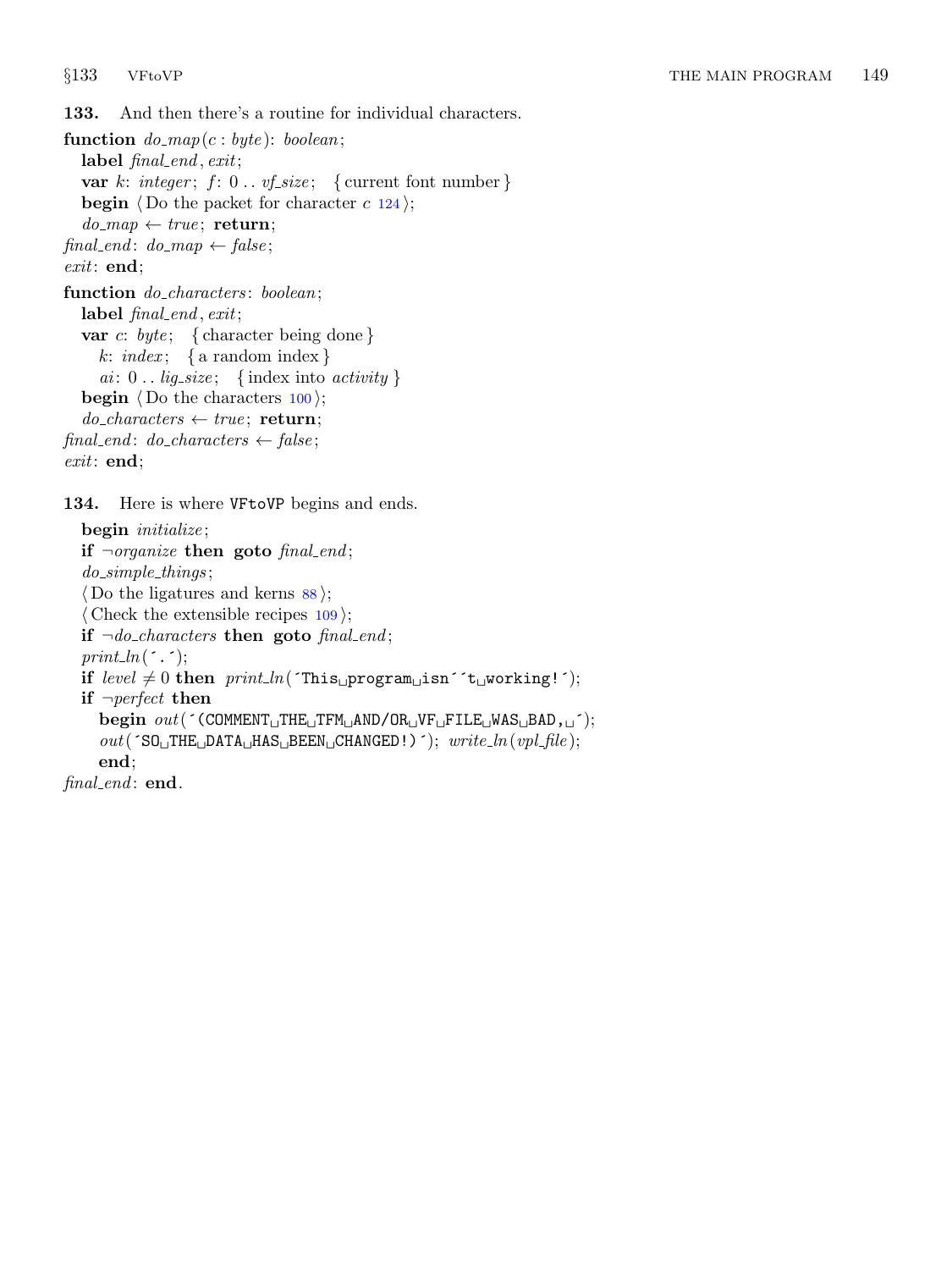<span id="page-49-0"></span>135. System-dependent changes. This section should be replaced, if necessary, by changes to the program that are necessary to make VFtoVP work at a particular installation. It is usually best to design your change file so that all changes to previous sections preserve the section numbering; then everybody's version will be consistent with the printed program. More extensive changes, which introduce new sections, can be inserted here; then only the index itself will get a new section number.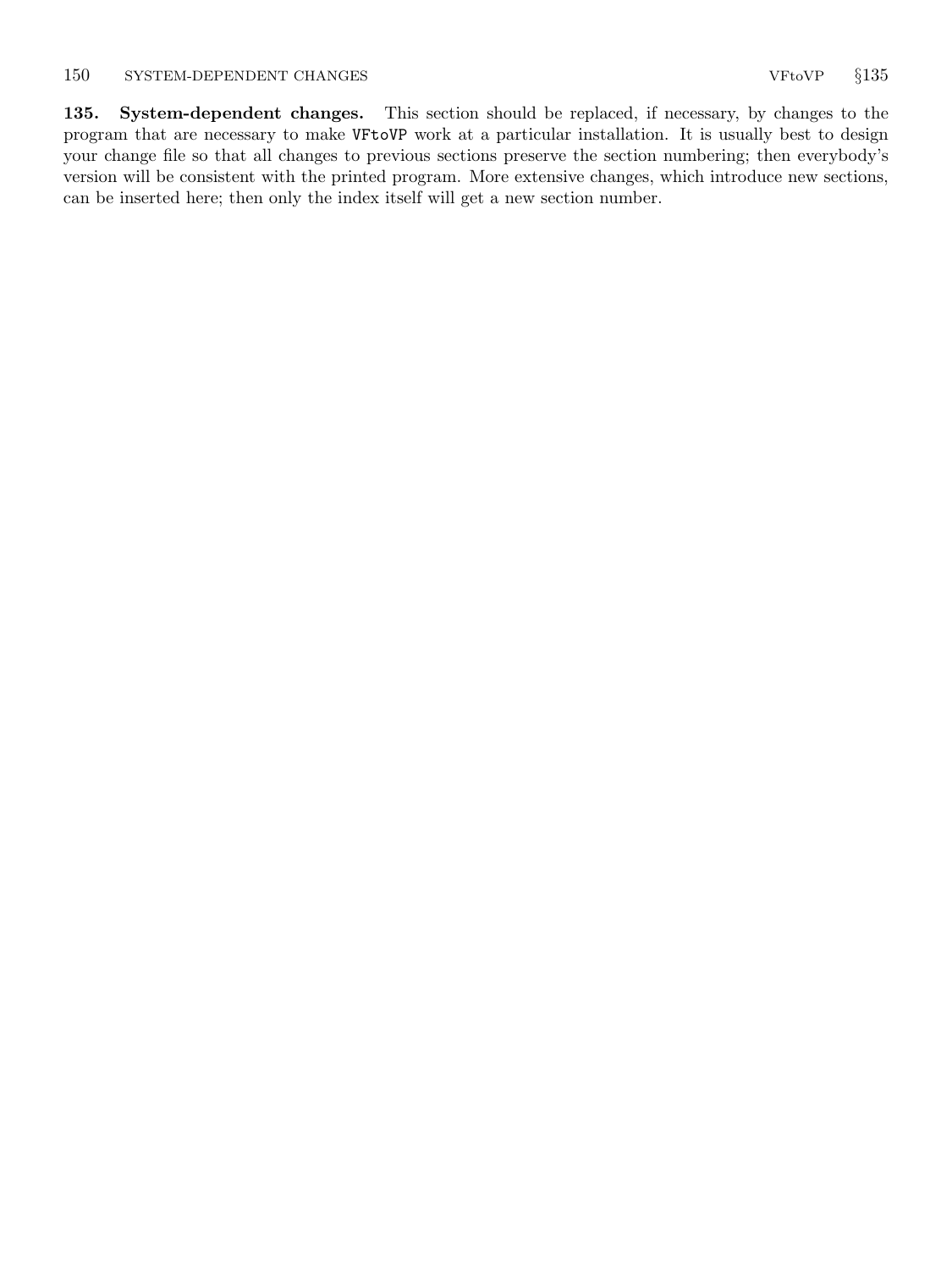<span id="page-50-0"></span>136. Index. Pointers to error messages appear here together with the section numbers where each identifier is used.

a: [37,](#page-17-0) [45](#page-20-0), [47,](#page-20-0) [58](#page-22-0), [62](#page-24-0), [125.](#page-44-0) abort: [24,](#page-12-0) [25](#page-13-0). abs:  $120$ . accessible: [87,](#page-30-0) [90,](#page-31-0) [91](#page-31-0), [92](#page-32-0), [97](#page-33-0). acti: [87](#page-30-0), [93](#page-32-0). activity : [87,](#page-30-0) [88](#page-30-0), [89](#page-31-0), [90,](#page-31-0) [91,](#page-31-0) [92](#page-32-0), [93](#page-32-0), [95,](#page-32-0) [97,](#page-33-0) [133](#page-48-0).  $ai: 87, 88, 92, 97, 133.$  $ai: 87, 88, 92, 97, 133.$  $ai: 87, 88, 92, 97, 133.$  $ai: 87, 88, 92, 97, 133.$  $ai: 87, 88, 92, 97, 133.$  $ai: 87, 88, 92, 97, 133.$  $ai: 87, 88, 92, 97, 133.$  $ai: 87, 88, 92, 97, 133.$  $ai: 87, 88, 92, 97, 133.$  $ai: 87, 88, 92, 97, 133.$  $ai: 87, 88, 92, 97, 133.$  $ASCII_04: 49, 50.$  $ASCII_04: 49, 50.$  $ASCII_04: 49, 50.$  $ASCII_04: 49, 50.$  $ASCII_04: 49, 50.$  $ASCH_10: 49, 50.$  $ASCH_10: 49, 50.$  $ASCH_10: 49, 50.$  $ASCH_10: 49, 50.$  $ASCH_10: 49, 50.$  $ASCH_114: 49, 50.$  $ASCH_114: 49, 50.$  $ASCH_114: 49, 50.$  $ASCH_114: 49, 50.$  $ASCH_114: 49, 50.$ axis height: [19](#page-11-0). b: [45,](#page-20-0) [58](#page-22-0), [61](#page-23-0). bad: [69](#page-25-0), [72](#page-26-0), [74,](#page-27-0) [82](#page-28-0), [84](#page-29-0), [92,](#page-32-0) [96](#page-33-0), [98,](#page-33-0) [106.](#page-36-0) Bad TFM file : [69.](#page-25-0) bad TFM file: [39.](#page-18-0) Bad VF file: [119](#page-42-0).  $bad\_char: 69, 106, 109.$  $bad\_char: 69, 106, 109.$  $bad\_char: 69, 106, 109.$  $bad\_char: 69, 106, 109.$  $bad\_char: 69, 106, 109.$  $bad\_char: 69, 106, 109.$  $bad\_char: 69, 106, 109.$  $bad\_char\_tail: 69.$  $bad\_char\_tail: 69.$ bad\_design:  $\frac{72}{73}$ . bad vf: [119,](#page-42-0) [120,](#page-42-0) [122](#page-43-0), [124,](#page-44-0) [125,](#page-44-0) [126](#page-45-0), [128,](#page-45-0) [129,](#page-46-0) [130](#page-46-0). bal:  $118$ . banner:  $\mathbf{\underline{1}}, \mathbf{2}.$  $\mathbf{\underline{1}}, \mathbf{2}.$  $\mathbf{\underline{1}}, \mathbf{2}.$ *bc*:  $\frac{12}{13}$  $\frac{12}{13}$  $\frac{12}{13}$ , [13,](#page-7-0) [15,](#page-9-0) [17](#page-10-0), [25](#page-13-0), [27,](#page-13-0) [28,](#page-14-0) [69](#page-25-0), [89,](#page-31-0) [100,](#page-34-0) [112](#page-39-0). bchar\_label:  $85, 86, 91, 112$  $85, 86, 91, 112$  $85, 86, 91, 112$  $85, 86, 91, 112$  $85, 86, 91, 112$  $85, 86, 91, 112$ .  $big\_op\_spacing1: 19.$  $big\_op\_spacing1: 19.$  $big\_op\_spacing5: 19.$  $big\_op\_spacing5: 19.$ boolean: [30](#page-15-0), [67,](#page-25-0) [118,](#page-42-0) [125,](#page-44-0) [131](#page-47-0), [133](#page-48-0). bop: [8](#page-4-0). bot: [18.](#page-10-0)  $both\_z: \quad \underline{111}, \; 114, \; 115, \; 117.$  $both\_z: \quad \underline{111}, \; 114, \; 115, \; 117.$  $both\_z: \quad \underline{111}, \; 114, \; 115, \; 117.$  $both\_z: \quad \underline{111}, \; 114, \; 115, \; 117.$  $both\_z: \quad \underline{111}, \; 114, \; 115, \; 117.$  $both\_z: \quad \underline{111}, \; 114, \; 115, \; 117.$ boundary char : [85](#page-30-0), [86](#page-30-0), [91](#page-31-0), [98](#page-33-0), [99.](#page-34-0) byte:  $\frac{5}{9}$  $\frac{5}{9}$  $\frac{5}{9}$ , [7,](#page-3-0) [10](#page-6-0), [23](#page-12-0), [30,](#page-15-0) [37](#page-17-0), [45,](#page-20-0) [47](#page-20-0), [53](#page-21-0), [60,](#page-23-0) [74](#page-27-0), [123,](#page-43-0) [133](#page-48-0).  $b0: \frac{37}{5}, 38, 39, 40, 41.$  $b0: \frac{37}{5}, 38, 39, 40, 41.$  $b0: \frac{37}{5}, 38, 39, 40, 41.$  $b0: \frac{37}{5}, 38, 39, 40, 41.$  $b0: \frac{37}{5}, 38, 39, 40, 41.$  $b0: \frac{37}{5}, 38, 39, 40, 41.$  $b0: \frac{37}{5}, 38, 39, 40, 41.$  $b0: \frac{37}{5}, 38, 39, 40, 41.$  $b0: \frac{37}{5}, 38, 39, 40, 41.$  $b0: \frac{37}{5}, 38, 39, 40, 41.$  $b1: 37, 38, 39, 40, 41.$  $b1: 37, 38, 39, 40, 41.$  $b1: 37, 38, 39, 40, 41.$  $b1: 37, 38, 39, 40, 41.$  $b1: 37, 38, 39, 40, 41.$  $b1: 37, 38, 39, 40, 41.$  $b1: 37, 38, 39, 40, 41.$  $b1: 37, 38, 39, 40, 41.$  $b1: 37, 38, 39, 40, 41.$  $b1: 37, 38, 39, 40, 41.$  $b2: \frac{37}{57}, 38, 39, 40, 41.$  $b2: \frac{37}{57}, 38, 39, 40, 41.$  $b2: \frac{37}{57}, 38, 39, 40, 41.$  $b2: \frac{37}{57}, 38, 39, 40, 41.$  $b2: \frac{37}{57}, 38, 39, 40, 41.$  $b2: \frac{37}{57}, 38, 39, 40, 41.$  $b2: \frac{37}{57}, 38, 39, 40, 41.$  $b2: \frac{37}{57}, 38, 39, 40, 41.$  $b2: \frac{37}{57}, 38, 39, 40, 41.$  $b2: \frac{37}{57}, 38, 39, 40, 41.$  $b3: \frac{37}{38}, 38, 39, 40, 41.$  $b3: \frac{37}{38}, 38, 39, 40, 41.$  $b3: \frac{37}{38}, 38, 39, 40, 41.$  $b3: \frac{37}{38}, 38, 39, 40, 41.$  $b3: \frac{37}{38}, 38, 39, 40, 41.$  $b3: \frac{37}{38}, 38, 39, 40, 41.$  $b3: \frac{37}{38}, 38, 39, 40, 41.$  $b3: \frac{37}{38}, 38, 39, 40, 41.$  $b3: \frac{37}{38}, 38, 39, 40, 41.$  $b3: \frac{37}{38}, 38, 39, 40, 41.$ c:  $\frac{47}{60}, \frac{69}{69}, \frac{74}{131}, \frac{133}{133}$  $\frac{47}{60}, \frac{69}{69}, \frac{74}{131}, \frac{133}{133}$  $\frac{47}{60}, \frac{69}{69}, \frac{74}{131}, \frac{133}{133}$  $\frac{47}{60}, \frac{69}{69}, \frac{74}{131}, \frac{133}{133}$  $\frac{47}{60}, \frac{69}{69}, \frac{74}{131}, \frac{133}{133}$  $\frac{47}{60}, \frac{69}{69}, \frac{74}{131}, \frac{133}{133}$  $\frac{47}{60}, \frac{69}{69}, \frac{74}{131}, \frac{133}{133}$ .  $cc: 8, 46, 85, 90, 91, 94, 114, 115.$  $cc: 8, 46, 85, 90, 91, 94, 114, 115.$  $cc: 8, 46, 85, 90, 91, 94, 114, 115.$  $cc: 8, 46, 85, 90, 91, 94, 114, 115.$  $cc: 8, 46, 85, 90, 91, 94, 114, 115.$  $cc: 8, 46, 85, 90, 91, 94, 114, 115.$  $cc: 8, 46, 85, 90, 91, 94, 114, 115.$  $cc: 8, 46, 85, 90, 91, 94, 114, 115.$  $cc: 8, 46, 85, 90, 91, 94, 114, 115.$  $cc: 8, 46, 85, 90, 91, 94, 114, 115.$  $cc: 8, 46, 85, 90, 91, 94, 114, 115.$  $cc: 8, 46, 85, 90, 91, 94, 114, 115.$  $cc: 8, 46, 85, 90, 91, 94, 114, 115.$  $cc: 8, 46, 85, 90, 91, 94, 114, 115.$  $cc: 8, 46, 85, 90, 91, 94, 114, 115.$  $cc: 8, 46, 85, 90, 91, 94, 114, 115.$  $char: 37, 42, 49.$  $char: 37, 42, 49.$  $char: 37, 42, 49.$  $char: 37, 42, 49.$  $char: 37, 42, 49.$  $char: 37, 42, 49.$  $char: 37, 42, 49.$ char\_base: [26](#page-13-0), [27](#page-13-0), [28.](#page-14-0)  $char_info: 15, 26, 28, 100.$  $char_info: 15, 26, 28, 100.$  $char_info: 15, 26, 28, 100.$  $char_info: 15, 26, 28, 100.$  $char_info: 15, 26, 28, 100.$  $char_info: 15, 26, 28, 100.$  $char_info: 15, 26, 28, 100.$  $char_info: 15, 26, 28, 100.$  $char_info: 15, 26, 28, 100.$  $char\_info\_word: 13, 15, 16.$  $char\_info\_word: 13, 15, 16.$  $char\_info\_word: 13, 15, 16.$  $char\_info\_word: 13, 15, 16.$  $char\_info\_word: 13, 15, 16.$  $char\_info\_word: 13, 15, 16.$ Character c does not exist:  $46.$ Character list link... : [106.](#page-36-0) Character...will be ignored:  $129$ . chars on line:  $67, 68, 69, 100, 119$  $67, 68, 69, 100, 119$  $67, 68, 69, 100, 119$  $67, 68, 69, 100, 119$  $67, 68, 69, 100, 119$  $67, 68, 69, 100, 119$  $67, 68, 69, 100, 119$  $67, 68, 69, 100, 119$  $67, 68, 69, 100, 119$ . check sum: [14.](#page-8-0) Check sum...mismatch: [32](#page-16-0). Check sum...replaced... : [40](#page-18-0).

 $check_BCPL: 74, 75, 77.$  $check_BCPL: 74, 75, 77.$  $check_BCPL: 74, 75, 77.$  $check_BCPL: 74, 75, 77.$  $check_BCPL: 74, 75, 77.$  $check_BCPL: 74, 75, 77.$  $check\_fix$ : [82](#page-28-0), [84](#page-29-0).  $check\_fix\_tail$ : [82.](#page-28-0) check sum: [28](#page-14-0), [32](#page-16-0), [71,](#page-26-0) [78](#page-27-0). class: [111](#page-38-0), [112,](#page-39-0) [114](#page-40-0), [117.](#page-41-0) coding scheme: [14.](#page-8-0) correct bad char : [69,](#page-25-0) [98](#page-33-0), [99](#page-34-0).  $correct\_bad\_char\_tail: 69$  $correct\_bad\_char\_tail: 69$ . count: [30,](#page-15-0) [32](#page-16-0), [46,](#page-20-0) [97](#page-33-0).  $cs: 7.$  $cs: 7.$ cur name: [37](#page-17-0), [39,](#page-18-0) [44](#page-19-0). Cycle in a character list:  $106$ . d: [69.](#page-25-0) decr:  $5, 45, 52, 56, 57, 59, 65, 90, 114, 116, 118,$  $5, 45, 52, 56, 57, 59, 65, 90, 114, 116, 118,$  $5, 45, 52, 56, 57, 59, 65, 90, 114, 116, 118,$  $5, 45, 52, 56, 57, 59, 65, 90, 114, 116, 118,$  $5, 45, 52, 56, 57, 59, 65, 90, 114, 116, 118,$  $5, 45, 52, 56, 57, 59, 65, 90, 114, 116, 118,$  $5, 45, 52, 56, 57, 59, 65, 90, 114, 116, 118,$  $5, 45, 52, 56, 57, 59, 65, 90, 114, 116, 118,$  $5, 45, 52, 56, 57, 59, 65, 90, 114, 116, 118,$  $5, 45, 52, 56, 57, 59, 65, 90, 114, 116, 118,$  $5, 45, 52, 56, 57, 59, 65, 90, 114, 116, 118,$  $5, 45, 52, 56, 57, 59, 65, 90, 114, 116, 118,$  $5, 45, 52, 56, 57, 59, 65, 90, 114, 116, 118,$  $5, 45, 52, 56, 57, 59, 65, 90, 114, 116, 118,$  $5, 45, 52, 56, 57, 59, 65, 90, 114, 116, 118,$  $5, 45, 52, 56, 57, 59, 65, 90, 114, 116, 118,$  $5, 45, 52, 56, 57, 59, 65, 90, 114, 116, 118,$  $5, 45, 52, 56, 57, 59, 65, 90, 114, 116, 118,$  $5, 45, 52, 56, 57, 59, 65, 90, 114, 116, 118,$  $5, 45, 52, 56, 57, 59, 65, 90, 114, 116, 118,$  $5, 45, 52, 56, 57, 59, 65, 90, 114, 116, 118,$ [124,](#page-44-0) [125](#page-44-0), [126,](#page-45-0) [130.](#page-46-0)  $default\_directory: 42, 43, 44.$  $default\_directory: 42, 43, 44.$  $default\_directory: 42, 43, 44.$  $default\_directory: 42, 43, 44.$  $default\_directory: 42, 43, 44.$  $default\_directory: 42, 43, 44.$  $default\_directory: 42, 43, 44.$  $default\_directory_name: 42, 43.$  $default\_directory_name: 42, 43.$  $default\_directory_name: 42, 43.$  $default\_directory_name: 42, 43.$ default\_directory\_name\_length: [42](#page-19-0), [44.](#page-19-0) default\_rule\_thickness: [19.](#page-11-0)  $delim1: 19.$  $delim1: 19.$  $delim1: 19.$  $delim2: 19.$  $delim2: 19.$  $delim2: 19.$ delta:  $62, 64$  $62, 64$ .  $denom1: 19.$  $denom1: 19.$  $denom1: 19.$  $denom2: 19.$  $denom2: 19.$  $denom2: 19.$ depth:  $15, 28, 103$  $15, 28, 103$  $15, 28, 103$  $15, 28, 103$ . Depth index for char: [103](#page-35-0). Depth  $n$  is too big:  $84$ . depth\_base:  $26, 27, 28, 84.$  $26, 27, 28, 84.$  $26, 27, 28, 84.$  $26, 27, 28, 84.$  $26, 27, 28, 84.$  $26, 27, 28, 84.$  $26, 27, 28, 84.$  $depth\_index: 15, 28, 100, 103.$  $depth\_index: 15, 28, 100, 103.$  $depth\_index: 15, 28, 100, 103.$  $depth\_index: 15, 28, 100, 103.$  $depth\_index: 15, 28, 100, 103.$  $depth\_index: 15, 28, 100, 103.$  $depth\_index: 15, 28, 100, 103.$  $depth\_index: 15, 28, 100, 103.$ design size: [14](#page-8-0). Design size wrong: [72.](#page-26-0) Design size...replaced... : [41.](#page-19-0) design\_size:  $28, 32, 73, 120$  $28, 32, 73, 120$  $28, 32, 73, 120$  $28, 32, 73, 120$  $28, 32, 73, 120$  $28, 32, 73, 120$  $28, 32, 73, 120$ . DESIGNSIZE IS IN POINTS : [73](#page-26-0).  $dig: \underline{51}$ , [52,](#page-21-0) [53](#page-21-0), [58](#page-22-0), [59](#page-23-0), [62](#page-24-0), [63](#page-24-0). Discarding earlier packet...:  $46$ .  $do{\_}characters: \quad \underline{133}, \; 134.$  $do{\_}characters: \quad \underline{133}, \; 134.$  $do{\_}characters: \quad \underline{133}, \; 134.$  $do{\_}characters: \quad \underline{133}, \; 134.$  $do$ *map*:  $100, 133$  $100, 133$ .  $do\_nothinging: \underline{5}, 100, 115, 117, 126.$  $do\_nothinging: \underline{5}, 100, 115, 117, 126.$  $do\_nothinging: \underline{5}, 100, 115, 117, 126.$  $do\_nothinging: \underline{5}, 100, 115, 117, 126.$  $do\_nothinging: \underline{5}, 100, 115, 117, 126.$  $do\_nothinging: \underline{5}, 100, 115, 117, 126.$  $do\_nothinging: \underline{5}, 100, 115, 117, 126.$  $do\_nothinging: \underline{5}, 100, 115, 117, 126.$  $do\_nothinging: \underline{5}, 100, 115, 117, 126.$  $do\_nothinging: \underline{5}, 100, 115, 117, 126.$  $do\_simple\_things: \quad 132, \quad 134.$  $do\_simple\_things: \quad 132, \quad 134.$  $do\_simple\_things: \quad 132, \quad 134.$  $do\_simple\_things: \quad 132, \quad 134.$  $do\_simple\_things: \quad 132, \quad 134.$  $down1: 8, 127.$  $down1: 8, 127.$  $down1: 8, 127.$  $down1: 8, 127.$  $down1: 8, 127.$  $ds$ : [7](#page-3-0).  $\partial u$ : [8.](#page-4-0) *ec*:  $\underline{12}$  $\underline{12}$  $\underline{12}$ , [13,](#page-7-0) [15](#page-9-0), [17,](#page-10-0) [25](#page-13-0), [27,](#page-13-0) [28](#page-14-0), [89,](#page-31-0) [100,](#page-34-0) [112](#page-39-0).  $eight\_cases: 126.$  $eight\_cases: 126.$  $eight\_cases: 126.$ eof : [24](#page-12-0), [32,](#page-16-0) [33,](#page-16-0) [34,](#page-17-0) [38,](#page-18-0) [39](#page-18-0), [45](#page-20-0). eop: [8](#page-4-0). eval:  $\frac{116}{116}$ , [117.](#page-41-0) eval\_two\_bytes:  $25$ . exit: [5,](#page-2-0) [114,](#page-40-0) [118](#page-42-0), [131,](#page-47-0) [133.](#page-48-0)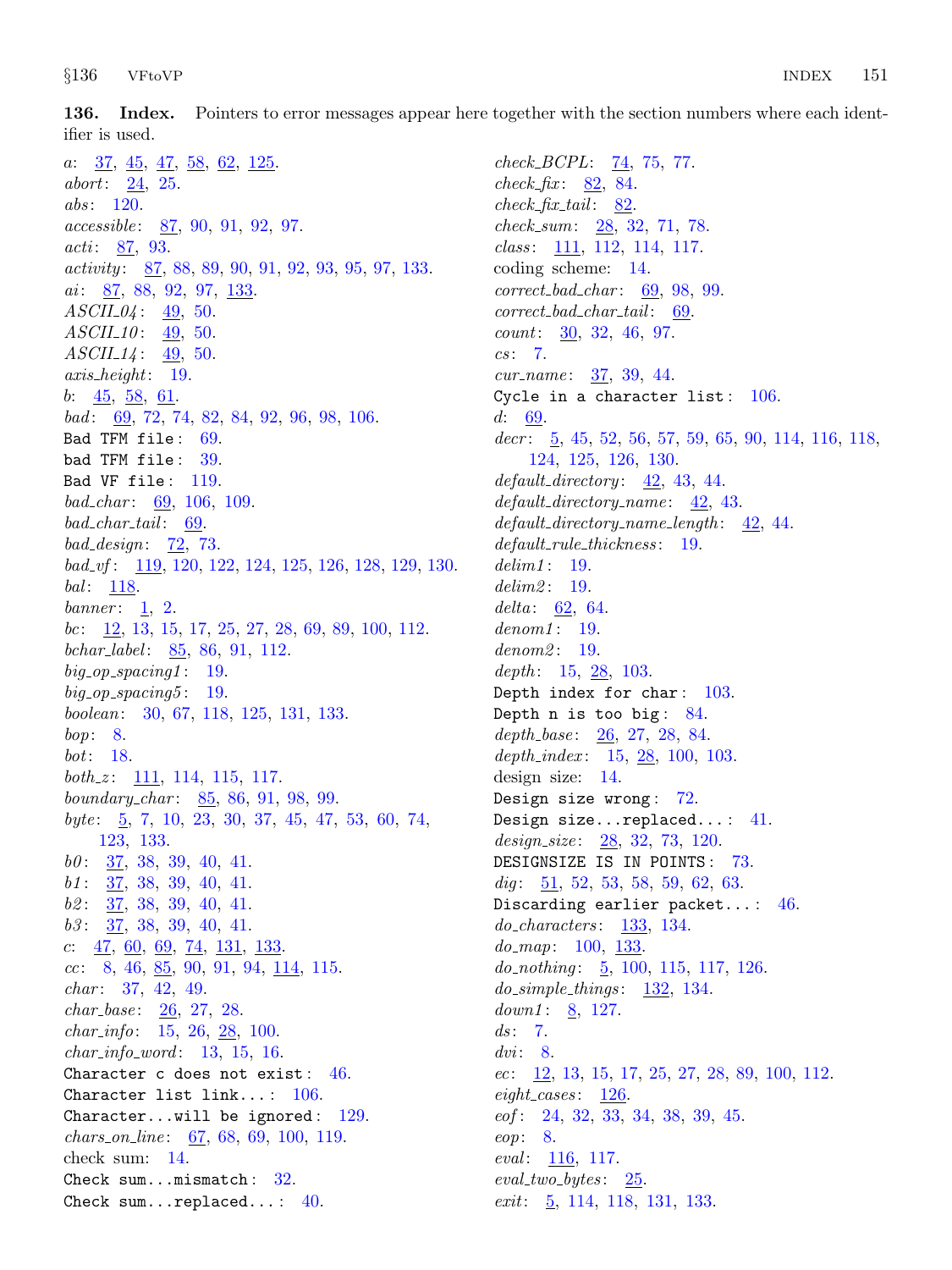$ext\_tag: 16, 100.$  $ext\_tag: 16, 100.$  $ext\_tag: 16, 100.$  $ext\_tag: 16, 100.$  $ext\_tag: 16, 100.$ exten: [16,](#page-9-0) [28](#page-14-0), [108](#page-36-0). exten<sub>-</sub>base: [26](#page-13-0), [27](#page-13-0), [28,](#page-14-0) [109](#page-37-0). Extensible index for char: [107.](#page-36-0) Extensible recipe involves...:  $109$ . extensible\_recipe: [13,](#page-7-0) [18](#page-10-0).  $extra\_space: 19.$  $extra\_space: 19.$  $extra\_space: 19.$ f:  $62, 116, 117, 132, 133$  $62, 116, 117, 132, 133$  $62, 116, 117, 132, 133$  $62, 116, 117, 132, 133$  $62, 116, 117, 132, 133$  $62, 116, 117, 132, 133$  $62, 116, 117, 132, 133$  $62, 116, 117, 132, 133$  $62, 116, 117, 132, 133$ . face:  $14, 49, 61$  $14, 49, 61$  $14, 49, 61$  $14, 49, 61$ . false: [33](#page-16-0), [69,](#page-25-0) [89,](#page-31-0) [91](#page-31-0), [118](#page-42-0), [119,](#page-42-0) [128,](#page-45-0) [129](#page-46-0), [130](#page-46-0), [131,](#page-47-0) [133](#page-48-0). family:  $28, 77$  $28, 77$ . family name: [14.](#page-8-0) File ended without a postamble:  $33$ .  $final_{em}d: \underline{3}, 24, 31, 100, 112, 126, 131, 133, 134.$  $final_{em}d: \underline{3}, 24, 31, 100, 112, 126, 131, 133, 134.$  $final_{em}d: \underline{3}, 24, 31, 100, 112, 126, 131, 133, 134.$  $final_{em}d: \underline{3}, 24, 31, 100, 112, 126, 131, 133, 134.$  $final_{em}d: \underline{3}, 24, 31, 100, 112, 126, 131, 133, 134.$  $final_{em}d: \underline{3}, 24, 31, 100, 112, 126, 131, 133, 134.$  $final_{em}d: \underline{3}, 24, 31, 100, 112, 126, 131, 133, 134.$  $final_{em}d: \underline{3}, 24, 31, 100, 112, 126, 131, 133, 134.$  $final_{em}d: \underline{3}, 24, 31, 100, 112, 126, 131, 133, 134.$  $final_{em}d: \underline{3}, 24, 31, 100, 112, 126, 131, 133, 134.$  $final_{em}d: \underline{3}, 24, 31, 100, 112, 126, 131, 133, 134.$  $final_{em}d: \underline{3}, 24, 31, 100, 112, 126, 131, 133, 134.$  $final_{em}d: \underline{3}, 24, 31, 100, 112, 126, 131, 133, 134.$  $final_{em}d: \underline{3}, 24, 31, 100, 112, 126, 131, 133, 134.$  $final_{em}d: \underline{3}, 24, 31, 100, 112, 126, 131, 133, 134.$  $final_{em}d: \underline{3}, 24, 31, 100, 112, 126, 131, 133, 134.$  $final_{em}d: \underline{3}, 24, 31, 100, 112, 126, 131, 133, 134.$  $final_{em}d: \underline{3}, 24, 31, 100, 112, 126, 131, 133, 134.$ fix word: [7,](#page-3-0) [8,](#page-4-0) [13](#page-7-0), [14,](#page-8-0) [19,](#page-11-0) [28](#page-14-0), [62,](#page-24-0) [82,](#page-28-0) [84](#page-29-0), [120.](#page-42-0)  $fnt\_def1$ : [7](#page-3-0), [8,](#page-4-0) [35.](#page-17-0)  $fnt\_def2:$  [7](#page-3-0).  $fnt\_def3:$  [7](#page-3-0).  $fnt\_def4$ : [7](#page-3-0).  $fnt\_num\_0: 8, 128.$  $fnt\_num\_0: 8, 128.$  $fnt\_num\_0: 8, 128.$  $fnt\_num\_0: 8, 128.$  $fnt\_num0: 8.$  $fnt\_num0: 8.$  $fnt\_num0: 8.$  $fnt1: 8, 128.$  $fnt1: 8, 128.$  $fnt1: 8, 128.$  $fnt1: 8, 128.$  $fnt4: 8.$  $fnt4: 8.$ font identifier: [14](#page-8-0). Font name too long for me:  $44$ .  $font\_bc: 37, 39.$  $font\_bc: 37, 39.$  $font\_bc: 37, 39.$  $font\_bc: 37, 39.$  $font\_bc: 37, 39.$ font\_chars: [30,](#page-15-0) [39](#page-18-0), [129.](#page-46-0)  $font\_ec: 37, 39.$  $font\_ec: 37, 39.$  $font\_ec: 37, 39.$  $font\_ec: 37, 39.$  $font\_ec: 37, 39.$  $font\_lh: \frac{37}{27}, 39.$  $font\_lh: \frac{37}{27}, 39.$  $font\_lh: \frac{37}{27}, 39.$  $font\_lh: \frac{37}{27}, 39.$  $font\_lh: \frac{37}{27}, 39.$  $font_number: \underline{30}$ , [35](#page-17-0), [128.](#page-45-0)  $font\_ptr: 30, 33, 35, 36, 39, 40, 41, 44, 121,$  $font\_ptr: 30, 33, 35, 36, 39, 40, 41, 44, 121,$  $font\_ptr: 30, 33, 35, 36, 39, 40, 41, 44, 121,$  $font\_ptr: 30, 33, 35, 36, 39, 40, 41, 44, 121,$  $font\_ptr: 30, 33, 35, 36, 39, 40, 41, 44, 121,$  $font\_ptr: 30, 33, 35, 36, 39, 40, 41, 44, 121,$  $font\_ptr: 30, 33, 35, 36, 39, 40, 41, 44, 121,$  $font\_ptr: 30, 33, 35, 36, 39, 40, 41, 44, 121,$  $font\_ptr: 30, 33, 35, 36, 39, 40, 41, 44, 121,$  $font\_ptr: 30, 33, 35, 36, 39, 40, 41, 44, 121,$  $font\_ptr: 30, 33, 35, 36, 39, 40, 41, 44, 121,$  $font\_ptr: 30, 33, 35, 36, 39, 40, 41, 44, 121,$  $font\_ptr: 30, 33, 35, 36, 39, 40, 41, 44, 121,$  $font\_ptr: 30, 33, 35, 36, 39, 40, 41, 44, 121,$  $font\_ptr: 30, 33, 35, 36, 39, 40, 41, 44, 121,$  $font\_ptr: 30, 33, 35, 36, 39, 40, 41, 44, 121,$  $font\_ptr: 30, 33, 35, 36, 39, 40, 41, 44, 121,$  $font\_ptr: 30, 33, 35, 36, 39, 40, 41, 44, 121,$  $font\_ptr: 30, 33, 35, 36, 39, 40, 41, 44, 121,$ [128,](#page-45-0) [129](#page-46-0).  $font\_start: 30, 33, 35, 36, 40, 41, 44, 119,$  $font\_start: 30, 33, 35, 36, 40, 41, 44, 119,$  $font\_start: 30, 33, 35, 36, 40, 41, 44, 119,$  $font\_start: 30, 33, 35, 36, 40, 41, 44, 119,$  $font\_start: 30, 33, 35, 36, 40, 41, 44, 119,$  $font\_start: 30, 33, 35, 36, 40, 41, 44, 119,$  $font\_start: 30, 33, 35, 36, 40, 41, 44, 119,$  $font\_start: 30, 33, 35, 36, 40, 41, 44, 119,$  $font\_start: 30, 33, 35, 36, 40, 41, 44, 119,$  $font\_start: 30, 33, 35, 36, 40, 41, 44, 119,$  $font\_start: 30, 33, 35, 36, 40, 41, 44, 119,$  $font\_start: 30, 33, 35, 36, 40, 41, 44, 119,$  $font\_start: 30, 33, 35, 36, 40, 41, 44, 119,$  $font\_start: 30, 33, 35, 36, 40, 41, 44, 119,$  $font\_start: 30, 33, 35, 36, 40, 41, 44, 119,$  $font\_start: 30, 33, 35, 36, 40, 41, 44, 119,$ [121,](#page-43-0) [122,](#page-43-0) [129.](#page-46-0)  $font\_type: 29, 60, 70, 75, 81, 83.$  $font\_type: 29, 60, 70, 75, 81, 83.$  $font\_type: 29, 60, 70, 75, 81, 83.$  $font\_type: 29, 60, 70, 75, 81, 83.$  $font\_type: 29, 60, 70, 75, 81, 83.$  $font\_type: 29, 60, 70, 75, 81, 83.$  $font\_type: 29, 60, 70, 75, 81, 83.$  $font\_type: 29, 60, 70, 75, 81, 83.$  $font\_type: 29, 60, 70, 75, 81, 83.$  $font\_type: 29, 60, 70, 75, 81, 83.$  $font\_type: 29, 60, 70, 75, 81, 83.$  $font\_type: 29, 60, 70, 75, 81, 83.$  $font\_type: 29, 60, 70, 75, 81, 83.$ forward: [116](#page-40-0), [117.](#page-41-0) four\_cases: [126](#page-45-0), [127](#page-45-0), [128,](#page-45-0) [129,](#page-46-0) [130.](#page-46-0) Fuchs, David Raymond: [1.](#page-1-0) get bytes : [125,](#page-44-0) [126](#page-45-0), [127,](#page-45-0) [128](#page-45-0), [129](#page-46-0), [130.](#page-46-0)  $get_v f$ :  $\underline{45}$  $\underline{45}$  $\underline{45}$ . h:  $111, 116$  $111, 116$ . hash:  $111, 112, 114, 116, 117.$  $111, 112, 114, 116, 117.$  $111, 112, 114, 116, 117.$  $111, 112, 114, 116, 117.$  $111, 112, 114, 116, 117.$  $111, 112, 114, 116, 117.$  $111, 112, 114, 116, 117.$  $111, 112, 114, 116, 117.$  $111, 112, 114, 116, 117.$ hash\_input:  $113, 114$  $113, 114$  $113, 114$ .  $hash\_list: 111, 112, 114.$  $hash\_list: 111, 112, 114.$  $hash\_list: 111, 112, 114.$  $hash\_list: 111, 112, 114.$  $hash\_list: 111, 112, 114.$  $hash\_list: 111, 112, 114.$  $hash\_list: 111, 112, 114.$  $hash\_ptr$ :  $111, 112, 114$  $111, 112, 114$  $111, 112, 114$  $111, 112, 114$ . hash\_size: [4,](#page-1-0) [111,](#page-38-0) [112,](#page-39-0) [114,](#page-40-0) [116.](#page-40-0) header: [14](#page-8-0). *height*: [15,](#page-9-0)  $\frac{28}{102}$  $\frac{28}{102}$  $\frac{28}{102}$ . Height index for char...:  $102$ . Height n is too big:  $84$ . height\_base:  $26, 27, 28, 84$  $26, 27, 28, 84$  $26, 27, 28, 84$  $26, 27, 28, 84$  $26, 27, 28, 84$  $26, 27, 28, 84$  $26, 27, 28, 84$ .

height index :  $15, 28, 100, 102$  $15, 28, 100, 102$  $15, 28, 100, 102$  $15, 28, 100, 102$  $15, 28, 100, 102$  $15, 28, 100, 102$  $15, 28, 100, 102$ .  $hh: \quad 111, \; 112.$  $hh: \quad 111, \; 112.$  $hh: \quad 111, \; 112.$  $hh: \quad 111, \; 112.$  $hh: \quad 111, \; 112.$ i: [69](#page-25-0), [132](#page-47-0). I can't handle that many fonts:  $35$ . I'm out of VF memory: [39](#page-18-0).  $id\_byte: \quad 7, 32.$  $id\_byte: \quad 7, 32.$  $id\_byte: \quad 7, 32.$  $id\_byte: \quad 7, 32.$  $id\_byte: \quad 7, 32.$ Illegal byte...:  $35$ . Improper font area: [122.](#page-43-0) Improper font name: [122.](#page-43-0)  $improper\_DVI_{\text{f}}or_{\text{f}}VF: 8, 124.$  $improper\_DVI_{\text{f}}or_{\text{f}}VF: 8, 124.$  $improper\_DVI_{\text{f}}or_{\text{f}}VF: 8, 124.$  $improper\_DVI_{\text{f}}or_{\text{f}}VF: 8, 124.$ Incomplete subfiles... : [25.](#page-13-0) Incorrect TFM width... : [46.](#page-20-0)  $incr$ :  $\underline{5}$ , 32, 33, 34, 3[5,](#page-2-0) [39](#page-18-0), [44,](#page-19-0) [56,](#page-22-0) [57,](#page-22-0) [58,](#page-22-0) [59](#page-23-0), [63,](#page-24-0) [90,](#page-31-0) [94,](#page-32-0) [97](#page-33-0), [100](#page-34-0), [114](#page-40-0), [118,](#page-42-0) [124,](#page-44-0) [125,](#page-44-0) [126](#page-45-0), [128,](#page-45-0) [129,](#page-46-0) [130.](#page-46-0)  $index: \quad 22, \, 47, \, 57, \, 58, \, 61, \, 62, \, 69, \, 74, \, 116,$  $index: \quad 22, \, 47, \, 57, \, 58, \, 61, \, 62, \, 69, \, 74, \, 116,$  $index: \quad 22, \, 47, \, 57, \, 58, \, 61, \, 62, \, 69, \, 74, \, 116,$  $index: \quad 22, \, 47, \, 57, \, 58, \, 61, \, 62, \, 69, \, 74, \, 116,$  $index: \quad 22, \, 47, \, 57, \, 58, \, 61, \, 62, \, 69, \, 74, \, 116,$  $index: \quad 22, \, 47, \, 57, \, 58, \, 61, \, 62, \, 69, \, 74, \, 116,$  $index: \quad 22, \, 47, \, 57, \, 58, \, 61, \, 62, \, 69, \, 74, \, 116,$  $index: \quad 22, \, 47, \, 57, \, 58, \, 61, \, 62, \, 69, \, 74, \, 116,$  $index: \quad 22, \, 47, \, 57, \, 58, \, 61, \, 62, \, 69, \, 74, \, 116,$  $index: \quad 22, \, 47, \, 57, \, 58, \, 61, \, 62, \, 69, \, 74, \, 116,$  $index: \quad 22, \, 47, \, 57, \, 58, \, 61, \, 62, \, 69, \, 74, \, 116,$  $index: \quad 22, \, 47, \, 57, \, 58, \, 61, \, 62, \, 69, \, 74, \, 116,$  $index: \quad 22, \, 47, \, 57, \, 58, \, 61, \, 62, \, 69, \, 74, \, 116,$  $index: \quad 22, \, 47, \, 57, \, 58, \, 61, \, 62, \, 69, \, 74, \, 116,$  $index: \quad 22, \, 47, \, 57, \, 58, \, 61, \, 62, \, 69, \, 74, \, 116,$  $index: \quad 22, \, 47, \, 57, \, 58, \, 61, \, 62, \, 69, \, 74, \, 116,$  $index: \quad 22, \, 47, \, 57, \, 58, \, 61, \, 62, \, 69, \, 74, \, 116,$  $index: \quad 22, \, 47, \, 57, \, 58, \, 61, \, 62, \, 69, \, 74, \, 116,$ [117,](#page-41-0) [131,](#page-47-0) [133.](#page-48-0) Infinite ligature loop...: [112](#page-39-0).  $initialize: \quad 2, 134.$  $initialize: \quad 2, 134.$  $initialize: \quad 2, 134.$  $initialize: \quad 2, 134.$  $initialize: \quad 2, 134.$ integer : [2,](#page-1-0) [26,](#page-13-0) [30](#page-15-0), [37](#page-17-0), [45](#page-20-0), [47](#page-20-0), [52](#page-21-0), [62](#page-24-0), [114,](#page-40-0) [116,](#page-40-0) [118,](#page-42-0) [120,](#page-42-0) [123](#page-43-0), [125](#page-44-0), [131,](#page-47-0) [132,](#page-47-0) [133](#page-48-0). italic: [15](#page-9-0), [28](#page-14-0), [104.](#page-35-0) Italic correction index for char...:  $104$ . Italic correction  $n$  is too big:  $84$ . *italic\_base*:  $26, 27, 28, 84.$  $26, 27, 28, 84.$  $26, 27, 28, 84.$  $26, 27, 28, 84.$  $26, 27, 28, 84.$  $26, 27, 28, 84.$  $26, 27, 28, 84.$  $26, 27, 28, 84.$ italic index : [15,](#page-9-0) [28,](#page-14-0) [100,](#page-34-0) [104](#page-35-0). j:  $\frac{53}{58}$  $\frac{53}{58}$  $\frac{53}{58}$ ,  $\frac{58}{62}$ ,  $\frac{74}{18}$  $\frac{74}{18}$  $\frac{74}{18}$ . k: [2](#page-1-0), [45](#page-20-0), [47,](#page-20-0) [57](#page-22-0), [58](#page-22-0), [61,](#page-23-0) [62](#page-24-0), [69](#page-25-0), [74,](#page-27-0) [118,](#page-42-0) [120](#page-42-0), [125,](#page-44-0) [131](#page-47-0), [132,](#page-47-0) [133.](#page-48-0) kern: [17,](#page-10-0) [28,](#page-14-0) [84](#page-29-0), [98.](#page-33-0) Kern index too large: [98](#page-33-0). Kern n is too big:  $84$ . Kern step for nonexistent...:  $98$ .  $kern\_base: \quad 26, 27, 28.$  $kern\_base: \quad 26, 27, 28.$  $kern\_base: \quad 26, 27, 28.$  $kern\_base: \quad 26, 27, 28.$  $kern\_base: \quad 26, 27, 28.$  $kern\_base: \quad 26, 27, 28.$  $kern\_flag: 17, 96, 98, 115.$  $kern\_flag: 17, 96, 98, 115.$  $kern\_flag: 17, 96, 98, 115.$  $kern\_flag: 17, 96, 98, 115.$  $kern\_flag: 17, 96, 98, 115.$  $kern\_flag: 17, 96, 98, 115.$  $kern\_flag: 17, 96, 98, 115.$  $kern\_flag: 17, 96, 98, 115.$  $kern\_flag: 17, 96, 98, 115.$  $key: \underline{114}, \underline{116}.$  $key: \underline{114}, \underline{116}.$  $key: \underline{114}, \underline{116}.$  $key: \underline{114}, \underline{116}.$  $key: \underline{114}, \underline{116}.$  $l: \quad \underline{37}, \ \underline{56}, \ \underline{57}, \ \underline{58}, \ \underline{74}, \ \underline{118}.$  $l: \quad \underline{37}, \ \underline{56}, \ \underline{57}, \ \underline{58}, \ \underline{74}, \ \underline{118}.$  $l: \quad \underline{37}, \ \underline{56}, \ \underline{57}, \ \underline{58}, \ \underline{74}, \ \underline{118}.$  $l: \quad \underline{37}, \ \underline{56}, \ \underline{57}, \ \underline{58}, \ \underline{74}, \ \underline{118}.$  $l: \quad \underline{37}, \ \underline{56}, \ \underline{57}, \ \underline{58}, \ \underline{74}, \ \underline{118}.$  $l: \quad \underline{37}, \ \underline{56}, \ \underline{57}, \ \underline{58}, \ \underline{74}, \ \underline{118}.$  $l: \quad \underline{37}, \ \underline{56}, \ \underline{57}, \ \underline{58}, \ \underline{74}, \ \underline{118}.$  $label\_ptr:35, 86, 89, 90, 91.$  $label\_ptr:35, 86, 89, 90, 91.$  $label\_ptr:35, 86, 89, 90, 91.$  $label\_ptr:35, 86, 89, 90, 91.$  $label\_ptr:35, 86, 89, 90, 91.$  $label\_ptr:35, 86, 89, 90, 91.$  $label\_ptr:35, 86, 89, 90, 91.$  $label\_ptr:35, 86, 89, 90, 91.$  $label\_ptr:35, 86, 89, 90, 91.$  $label_table:table:subscript:85, 86, 89, 90, 91, 94.$  $label_table:table:subscript:85, 86, 89, 90, 91, 94.$  $label_table:table:subscript:85, 86, 89, 90, 91, 94.$  $label_table:table:subscript:85, 86, 89, 90, 91, 94.$  $label_table:table:subscript:85, 86, 89, 90, 91, 94.$  $label_table:table:subscript:85, 86, 89, 90, 91, 94.$  $label_table:table:subscript:85, 86, 89, 90, 91, 94.$  $label_table:table:subscript:85, 86, 89, 90, 91, 94.$  $label_table:table:subscript:85, 86, 89, 90, 91, 94.$  $label_table:table:subscript:85, 86, 89, 90, 91, 94.$  $label_table:table:subscript:85, 86, 89, 90, 91, 94.$  $label_table:table:subscript:85, 86, 89, 90, 91, 94.$  $label_table:table:subscript:85, 86, 89, 90, 91, 94.$ left: [56,](#page-22-0) [71,](#page-26-0) [73](#page-26-0), [76,](#page-27-0) [77](#page-27-0), [78](#page-27-0), [79,](#page-28-0) [80](#page-28-0), [82](#page-28-0), [88,](#page-30-0) [91](#page-31-0), [94,](#page-32-0) [95,](#page-32-0) [98](#page-33-0), [99](#page-34-0), [100,](#page-34-0) [101](#page-35-0), [102,](#page-35-0) [103,](#page-35-0) [104](#page-35-0), [105,](#page-35-0) [106](#page-36-0), [107,](#page-36-0) [108](#page-36-0), [119](#page-42-0), [121,](#page-43-0) [122,](#page-43-0) [124](#page-44-0), [126](#page-45-0), [129,](#page-46-0) [130.](#page-46-0)  $left\_z: \quad \underline{111}, \; 115, \; 117.$  $left\_z: \quad \underline{111}, \; 115, \; 117.$  $left\_z: \quad \underline{111}, \; 115, \; 117.$  $left\_z: \quad \underline{111}, \; 115, \; 117.$ *level*:  $\frac{54}{54}$  $\frac{54}{54}$  $\frac{54}{54}$ , [55](#page-22-0), [56,](#page-22-0) [93,](#page-32-0) [95,](#page-32-0) [96,](#page-33-0) [134.](#page-48-0)  $lf: \quad 12, \quad 22, \quad 24, \quad 25.$  $lf: \quad 12, \quad 22, \quad 24, \quad 25.$  $lf: \quad 12, \quad 22, \quad 24, \quad 25.$  $lf: \quad 12, \quad 22, \quad 24, \quad 25.$  $lf: \quad 12, \quad 22, \quad 24, \quad 25.$  $lf: \quad 12, \quad 22, \quad 24, \quad 25.$  $lf: \quad 12, \quad 22, \quad 24, \quad 25.$  $lf: \quad 12, \quad 22, \quad 24, \quad 25.$  $lf: \quad 12, \quad 22, \quad 24, \quad 25.$  $lh: \quad \underline{12}, \; 13, \; 25, \; 27, \; 70, \; 78, \; 79.$  $lh: \quad \underline{12}, \; 13, \; 25, \; 27, \; 70, \; 78, \; 79.$  $lh: \quad \underline{12}, \; 13, \; 25, \; 27, \; 70, \; 78, \; 79.$  $lh: \quad \underline{12}, \; 13, \; 25, \; 27, \; 70, \; 78, \; 79.$  $lh: \quad \underline{12}, \; 13, \; 25, \; 27, \; 70, \; 78, \; 79.$  $lh: \quad \underline{12}, \; 13, \; 25, \; 27, \; 70, \; 78, \; 79.$  $lh: \quad \underline{12}, \; 13, \; 25, \; 27, \; 70, \; 78, \; 79.$  $lh: \quad \underline{12}, \; 13, \; 25, \; 27, \; 70, \; 78, \; 79.$  $lh: \quad \underline{12}, \; 13, \; 25, \; 27, \; 70, \; 78, \; 79.$  $lh: \quad \underline{12}, \; 13, \; 25, \; 27, \; 70, \; 78, \; 79.$  $lh: \quad \underline{12}, \; 13, \; 25, \; 27, \; 70, \; 78, \; 79.$  $lh: \quad \underline{12}, \; 13, \; 25, \; 27, \; 70, \; 78, \; 79.$ Lig...skips too far:  $92$ . lig kern: [4,](#page-1-0) [16,](#page-9-0) [17](#page-10-0).  $lig\_kern\_base:$  [26](#page-13-0), [27,](#page-13-0) [28](#page-14-0).  $lig\_kern\_command: 13, 17.$  $lig\_kern\_command: 13, 17.$  $lig\_kern\_command: 13, 17.$  $lig\_kern\_command: 13, 17.$  $lig\_kern\_command: 13, 17.$  $lig\_size:$  [4,](#page-1-0) [25,](#page-13-0) [85,](#page-30-0) [87,](#page-30-0) [89](#page-31-0), [133](#page-48-0).  $lig\_step: \quad \underline{28}, 89, 91, 92, 96, 105, 112, 113, 115.$  $lig\_step: \quad \underline{28}, 89, 91, 92, 96, 105, 112, 113, 115.$  $lig\_step: \quad \underline{28}, 89, 91, 92, 96, 105, 112, 113, 115.$  $lig\_step: \quad \underline{28}, 89, 91, 92, 96, 105, 112, 113, 115.$  $lig\_step: \quad \underline{28}, 89, 91, 92, 96, 105, 112, 113, 115.$  $lig\_step: \quad \underline{28}, 89, 91, 92, 96, 105, 112, 113, 115.$  $lig\_step: \quad \underline{28}, 89, 91, 92, 96, 105, 112, 113, 115.$  $lig\_step: \quad \underline{28}, 89, 91, 92, 96, 105, 112, 113, 115.$  $lig\_step: \quad \underline{28}, 89, 91, 92, 96, 105, 112, 113, 115.$  $lig\_step: \quad \underline{28}, 89, 91, 92, 96, 105, 112, 113, 115.$  $lig\_step: \quad \underline{28}, 89, 91, 92, 96, 105, 112, 113, 115.$  $lig\_step: \quad \underline{28}, 89, 91, 92, 96, 105, 112, 113, 115.$  $lig\_step: \quad \underline{28}, 89, 91, 92, 96, 105, 112, 113, 115.$  $lig\_step: \quad \underline{28}, 89, 91, 92, 96, 105, 112, 113, 115.$  $lig\_step: \quad \underline{28}, 89, 91, 92, 96, 105, 112, 113, 115.$  $lig\_step: \quad \underline{28}, 89, 91, 92, 96, 105, 112, 113, 115.$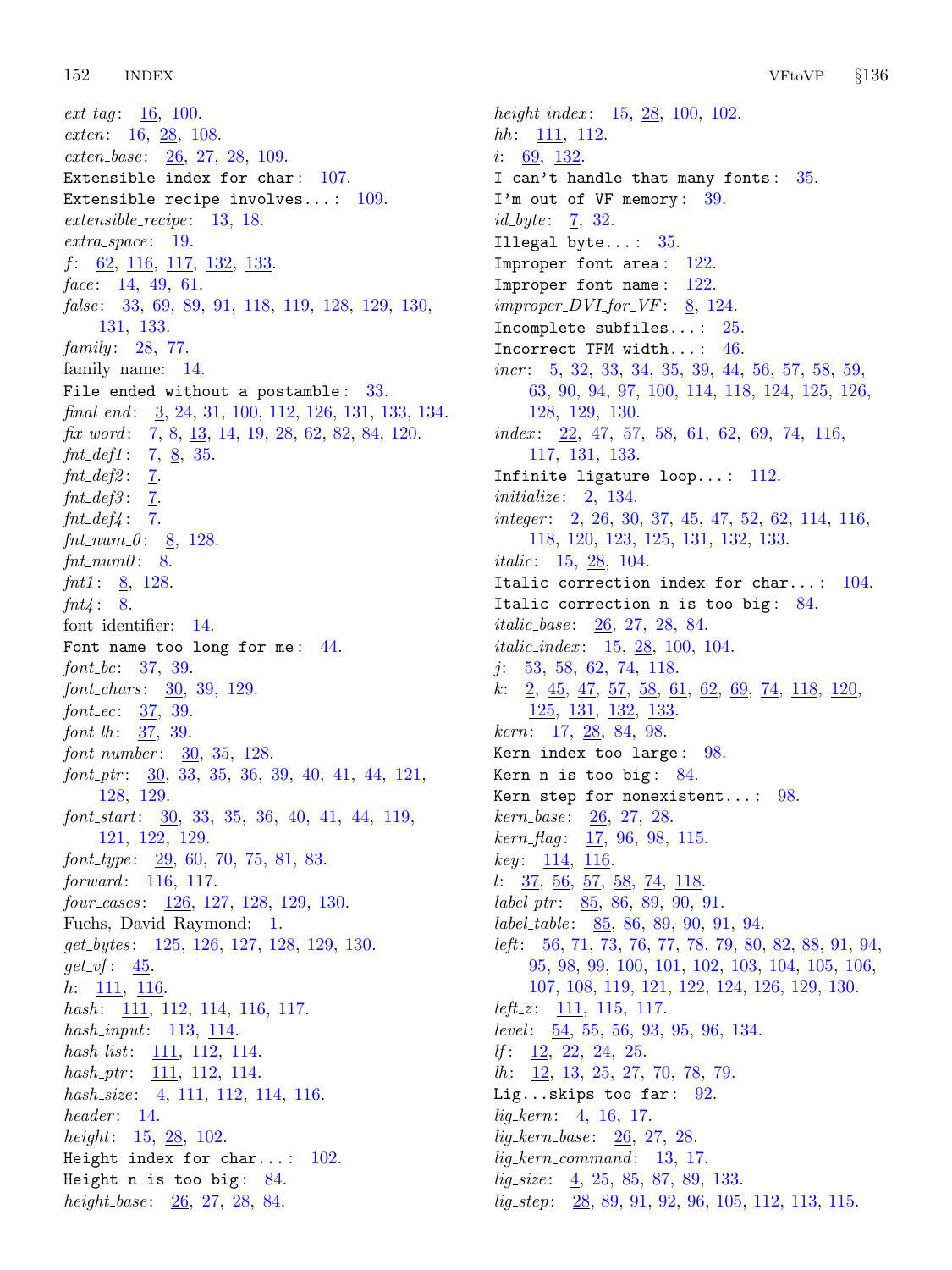$lig\_tag$ : [16,](#page-9-0) [85](#page-30-0), [89](#page-31-0), [100,](#page-34-0) [112.](#page-39-0)  $lig\_z$ : [111](#page-38-0), [114](#page-40-0), [117.](#page-41-0) Ligature step for nonexistent...: [99](#page-34-0). Ligature step produces...: [99.](#page-34-0) Ligature unconditional stop...:  $96$ . Ligature/kern starting index...:  $89, 91$  $89, 91$  $89, 91$ .  $list\_tag: 16, 100, 106.$  $list\_tag: 16, 100, 106.$  $list\_tag: 16, 100, 106.$  $list\_tag: 16, 100, 106.$  $list\_tag: 16, 100, 106.$  $list\_tag: 16, 100, 106.$  $long\_char: 8, 33, 46.$  $long\_char: 8, 33, 46.$  $long\_char: 8, 33, 46.$  $long\_char: 8, 33, 46.$  $long\_char: 8, 33, 46.$  $long\_char: 8, 33, 46.$  $long\_char: 8, 33, 46.$ Mapped font size...big:  $35$ . mathex: [29](#page-14-0), [75,](#page-27-0) [81](#page-28-0), [83.](#page-29-0) mathsy: [29,](#page-14-0) [75](#page-27-0), [81,](#page-28-0) [83](#page-29-0). *max\_fonts*:  $\frac{4}{30}$  $\frac{4}{30}$  $\frac{4}{30}$ , [35](#page-17-0).  $max\_stack: 4, 123, 126.$  $max\_stack: 4, 123, 126.$  $max\_stack: 4, 123, 126.$  $max\_stack: 4, 123, 126.$  $max\_stack: 4, 123, 126.$  $max\_stack: 4, 123, 126.$  $max\_stack: 4, 123, 126.$  $MBL<sub>-</sub>string: \frac{49}{50, 61}.$  $MBL<sub>-</sub>string: \frac{49}{50, 61}.$  $MBL<sub>-</sub>string: \frac{49}{50, 61}.$  $mid:$  [18.](#page-10-0) Missing packet : [124.](#page-44-0) More pops than pushes:  $126$ . More pushes than pops:  $124$ . name\_length:  $\frac{4}{37}$  $\frac{4}{37}$  $\frac{4}{37}$ , [44.](#page-19-0) nd:  $\overline{12}$ , [13](#page-7-0), [25,](#page-13-0) [27,](#page-13-0) [84](#page-29-0), [103](#page-35-0).  $ne: \underline{12}, 13, 25, 27, 107, 109.$  $ne: \underline{12}, 13, 25, 27, 107, 109.$  $ne: \underline{12}, 13, 25, 27, 107, 109.$  $ne: \underline{12}, 13, 25, 27, 107, 109.$  $ne: \underline{12}, 13, 25, 27, 107, 109.$  $ne: \underline{12}, 13, 25, 27, 107, 109.$  $ne: \underline{12}, 13, 25, 27, 107, 109.$  $ne: \underline{12}, 13, 25, 27, 107, 109.$  $ne: \underline{12}, 13, 25, 27, 107, 109.$  $ne: \underline{12}, 13, 25, 27, 107, 109.$  $ne: \underline{12}, 13, 25, 27, 107, 109.$  $ne: \underline{12}, 13, 25, 27, 107, 109.$  $ne: \underline{12}, 13, 25, 27, 107, 109.$ Negative packet length : [46.](#page-20-0)  $next\_char: 17.$  $next\_char: 17.$  $next\_char: 17.$  $nh: \underline{12}, 13, 25, 27, 84, 102.$  $nh: \underline{12}, 13, 25, 27, 84, 102.$  $nh: \underline{12}, 13, 25, 27, 84, 102.$  $nh: \underline{12}, 13, 25, 27, 84, 102.$  $nh: \underline{12}, 13, 25, 27, 84, 102.$  $nh: \underline{12}, 13, 25, 27, 84, 102.$  $nh: \underline{12}, 13, 25, 27, 84, 102.$  $nh: \underline{12}, 13, 25, 27, 84, 102.$  $nh: \underline{12}, 13, 25, 27, 84, 102.$  $nh: \underline{12}, 13, 25, 27, 84, 102.$  $nh: \underline{12}, 13, 25, 27, 84, 102.$  $ni$ :  $\underline{12}$ , [13](#page-7-0), [25](#page-13-0), [27,](#page-13-0) [84](#page-29-0), [104](#page-35-0). nil: [5](#page-2-0).  $nk: \underline{12}, 13, 25, 27, 84, 98.$  $nk: \underline{12}, 13, 25, 27, 84, 98.$  $nk: \underline{12}, 13, 25, 27, 84, 98.$  $nk: \underline{12}, 13, 25, 27, 84, 98.$  $nk: \underline{12}, 13, 25, 27, 84, 98.$  $nk: \underline{12}, 13, 25, 27, 84, 98.$  $nk: \underline{12}, 13, 25, 27, 84, 98.$  $nk: \underline{12}, 13, 25, 27, 84, 98.$  $nk: \underline{12}, 13, 25, 27, 84, 98.$  $nk: \underline{12}, 13, 25, 27, 84, 98.$  $nk: \underline{12}, 13, 25, 27, 84, 98.$  $nk: \underline{12}, 13, 25, 27, 84, 98.$  $nk: \underline{12}, 13, 25, 27, 84, 98.$  $nl: \underline{12}, 13, 17, 25, 27, 88, 89, 91, 92, 93, 96,$  $nl: \underline{12}, 13, 17, 25, 27, 88, 89, 91, 92, 93, 96,$  $nl: \underline{12}, 13, 17, 25, 27, 88, 89, 91, 92, 93, 96,$  $nl: \underline{12}, 13, 17, 25, 27, 88, 89, 91, 92, 93, 96,$  $nl: \underline{12}, 13, 17, 25, 27, 88, 89, 91, 92, 93, 96,$  $nl: \underline{12}, 13, 17, 25, 27, 88, 89, 91, 92, 93, 96,$  $nl: \underline{12}, 13, 17, 25, 27, 88, 89, 91, 92, 93, 96,$  $nl: \underline{12}, 13, 17, 25, 27, 88, 89, 91, 92, 93, 96,$  $nl: \underline{12}, 13, 17, 25, 27, 88, 89, 91, 92, 93, 96,$  $nl: \underline{12}, 13, 17, 25, 27, 88, 89, 91, 92, 93, 96,$  $nl: \underline{12}, 13, 17, 25, 27, 88, 89, 91, 92, 93, 96,$  $nl: \underline{12}, 13, 17, 25, 27, 88, 89, 91, 92, 93, 96,$  $nl: \underline{12}, 13, 17, 25, 27, 88, 89, 91, 92, 93, 96,$  $nl: \underline{12}, 13, 17, 25, 27, 88, 89, 91, 92, 93, 96,$  $nl: \underline{12}, 13, 17, 25, 27, 88, 89, 91, 92, 93, 96,$  $nl: \underline{12}, 13, 17, 25, 27, 88, 89, 91, 92, 93, 96,$  $nl: \underline{12}, 13, 17, 25, 27, 88, 89, 91, 92, 93, 96,$  $nl: \underline{12}, 13, 17, 25, 27, 88, 89, 91, 92, 93, 96,$  $nl: \underline{12}, 13, 17, 25, 27, 88, 89, 91, 92, 93, 96,$  $nl: \underline{12}, 13, 17, 25, 27, 88, 89, 91, 92, 93, 96,$  $nl: \underline{12}, 13, 17, 25, 27, 88, 89, 91, 92, 93, 96,$  $nl: \underline{12}, 13, 17, 25, 27, 88, 89, 91, 92, 93, 96,$ [105,](#page-35-0) [112,](#page-39-0) [113.](#page-39-0)  $no\_tag$ :  $\frac{16}{6}$  $\frac{16}{6}$  $\frac{16}{6}$ , [28](#page-14-0), [100.](#page-34-0) nonexistent: [28,](#page-14-0) [46](#page-20-0), [98,](#page-33-0) [99](#page-34-0), [106,](#page-36-0) [108,](#page-36-0) [109](#page-37-0). Nonstandard ASCII code... : [74.](#page-27-0)  $nonzero$ - $\hat{h}x$  : [84](#page-29-0). nop: [8,](#page-4-0) [126.](#page-45-0) not\_found:  $5, 118$  $5, 118$ . np: [12,](#page-6-0) [13](#page-7-0), [25,](#page-13-0) [80](#page-28-0), [81.](#page-28-0) num1: [19.](#page-11-0) num2: [19.](#page-11-0) num3: [19.](#page-11-0)  $nw: \quad \underline{12}, \; 13, \; 25, \; 27, \; 84, \; 101.$  $nw: \quad \underline{12}, \; 13, \; 25, \; 27, \; 84, \; 101.$  $nw: \quad \underline{12}, \; 13, \; 25, \; 27, \; 84, \; 101.$  $nw: \quad \underline{12}, \; 13, \; 25, \; 27, \; 84, \; 101.$  $nw: \quad \underline{12}, \; 13, \; 25, \; 27, \; 84, \; 101.$  $nw: \quad \underline{12}, \; 13, \; 25, \; 27, \; 84, \; 101.$  $nw: \quad \underline{12}, \; 13, \; 25, \; 27, \; 84, \; 101.$  $nw: \quad \underline{12}, \; 13, \; 25, \; 27, \; 84, \; 101.$  $nw: \quad \underline{12}, \; 13, \; 25, \; 27, \; 84, \; 101.$  $nw: \quad \underline{12}, \; 13, \; 25, \; 27, \; 84, \; 101.$  $nw: \quad \underline{12}, \; 13, \; 25, \; 27, \; 84, \; 101.$  $nw: \quad \underline{12}, \; 13, \; 25, \; 27, \; 84, \; 101.$ o: [123.](#page-43-0) odd: [99.](#page-34-0) One of the subfile sizes...:  $25$ .  $op\_byte: 17.$  $op\_byte: 17.$  $op\_byte: 17.$ *organize*: [131,](#page-47-0) [134](#page-48-0). out:  $\frac{48}{52}$ , [52,](#page-21-0) [56](#page-22-0), [57](#page-22-0), [58](#page-22-0), [60](#page-23-0), [61](#page-23-0), [62,](#page-24-0) [64,](#page-24-0) [65,](#page-24-0) [71,](#page-26-0) [72,](#page-26-0) [73,](#page-26-0) [76](#page-27-0), [77,](#page-27-0) [78,](#page-27-0) [79](#page-28-0), [80](#page-28-0), [82,](#page-28-0) [83](#page-29-0), [88](#page-30-0), [91,](#page-31-0) [94,](#page-32-0) [95,](#page-32-0) [97,](#page-33-0) [98,](#page-33-0) [99](#page-34-0), [100](#page-34-0), [101](#page-35-0), [102](#page-35-0), [103,](#page-35-0) [104,](#page-35-0) [105,](#page-35-0) [106,](#page-36-0) [107,](#page-36-0) [108,](#page-36-0) [112,](#page-39-0) [119,](#page-42-0) [121,](#page-43-0) [122,](#page-43-0) [124](#page-44-0), [126](#page-45-0), [127,](#page-45-0) [128](#page-45-0), [129](#page-46-0), [130,](#page-46-0) [134](#page-48-0).  $out\_as\_fix: 120, 126, 127.$  $out\_as\_fix: 120, 126, 127.$  $out\_as\_fix: 120, 126, 127.$  $out\_as\_fix: 120, 126, 127.$  $out\_as\_fix: 120, 126, 127.$  $out\_as\_fix: 120, 126, 127.$  $out\_BCPL: \underline{57}, 76, 77.$  $out\_BCPL: \underline{57}, 76, 77.$  $out\_BCPL: \underline{57}, 76, 77.$  $out\_BCPL: \underline{57}, 76, 77.$ 

 $out\_char: 60, 91, 94, 98, 99, 100, 106, 108, 129.$  $out\_char: 60, 91, 94, 98, 99, 100, 106, 108, 129.$  $out\_char: 60, 91, 94, 98, 99, 100, 106, 108, 129.$  $out\_char: 60, 91, 94, 98, 99, 100, 106, 108, 129.$  $out\_char: 60, 91, 94, 98, 99, 100, 106, 108, 129.$  $out\_char: 60, 91, 94, 98, 99, 100, 106, 108, 129.$  $out\_char: 60, 91, 94, 98, 99, 100, 106, 108, 129.$  $out\_char: 60, 91, 94, 98, 99, 100, 106, 108, 129.$  $out\_char: 60, 91, 94, 98, 99, 100, 106, 108, 129.$  $out\_char: 60, 91, 94, 98, 99, 100, 106, 108, 129.$  $out\_char: 60, 91, 94, 98, 99, 100, 106, 108, 129.$  $out\_char: 60, 91, 94, 98, 99, 100, 106, 108, 129.$  $out\_char: 60, 91, 94, 98, 99, 100, 106, 108, 129.$  $out\_char: 60, 91, 94, 98, 99, 100, 106, 108, 129.$  $out\_char: 60, 91, 94, 98, 99, 100, 106, 108, 129.$  $out\_char: 60, 91, 94, 98, 99, 100, 106, 108, 129.$  $out\_char: 60, 91, 94, 98, 99, 100, 106, 108, 129.$  $out\_char: 60, 91, 94, 98, 99, 100, 106, 108, 129.$  $out\_char: 60, 91, 94, 98, 99, 100, 106, 108, 129.$  $out\_digs: 52, 58, 63.$  $out\_digs: 52, 58, 63.$  $out\_digs: 52, 58, 63.$  $out\_digs: 52, 58, 63.$  $out\_digs: 52, 58, 63.$  $out\_digs: 52, 58, 63.$  $out\_face: 61, 78.$  $out\_face: 61, 78.$  $out\_face: 61, 78.$  $out\_face: 61, 78.$  $out\_face: 61, 78.$ out fix : [62](#page-24-0), [73](#page-26-0), [82,](#page-28-0) [98](#page-33-0), [101,](#page-35-0) [102](#page-35-0), [103,](#page-35-0) [104](#page-35-0), [120,](#page-42-0) [121](#page-43-0).  $out\_hex: 130.$  $out\_hex: 130.$  $out\_hex: 130.$  $out\_ln: 56, 73, 80, 88, 95, 97, 100, 105, 107, 121,$  $out\_ln: 56, 73, 80, 88, 95, 97, 100, 105, 107, 121,$  $out\_ln: 56, 73, 80, 88, 95, 97, 100, 105, 107, 121,$  $out\_ln: 56, 73, 80, 88, 95, 97, 100, 105, 107, 121,$  $out\_ln: 56, 73, 80, 88, 95, 97, 100, 105, 107, 121,$  $out\_ln: 56, 73, 80, 88, 95, 97, 100, 105, 107, 121,$  $out\_ln: 56, 73, 80, 88, 95, 97, 100, 105, 107, 121,$  $out\_ln: 56, 73, 80, 88, 95, 97, 100, 105, 107, 121,$  $out\_ln: 56, 73, 80, 88, 95, 97, 100, 105, 107, 121,$  $out\_ln: 56, 73, 80, 88, 95, 97, 100, 105, 107, 121,$  $out\_ln: 56, 73, 80, 88, 95, 97, 100, 105, 107, 121,$  $out\_ln: 56, 73, 80, 88, 95, 97, 100, 105, 107, 121,$  $out\_ln: 56, 73, 80, 88, 95, 97, 100, 105, 107, 121,$  $out\_ln: 56, 73, 80, 88, 95, 97, 100, 105, 107, 121,$  $out\_ln: 56, 73, 80, 88, 95, 97, 100, 105, 107, 121,$  $out\_ln: 56, 73, 80, 88, 95, 97, 100, 105, 107, 121,$  $out\_ln: 56, 73, 80, 88, 95, 97, 100, 105, 107, 121,$  $out\_ln: 56, 73, 80, 88, 95, 97, 100, 105, 107, 121,$  $out\_ln: 56, 73, 80, 88, 95, 97, 100, 105, 107, 121,$  $out\_ln: 56, 73, 80, 88, 95, 97, 100, 105, 107, 121,$  $out\_ln: 56, 73, 80, 88, 95, 97, 100, 105, 107, 121,$ [124,](#page-44-0) [126](#page-45-0), [127](#page-45-0), [128,](#page-45-0) [130](#page-46-0).  $out\_octal$ :  $\frac{58}{60}$ , [61,](#page-23-0) [71,](#page-26-0) [78,](#page-27-0) [121.](#page-43-0)  $output: \quad \underline{2}.$ Oversize dimension... : [120.](#page-42-0) packet\_end: [30,](#page-15-0) [46](#page-20-0), [124.](#page-44-0) packet\_found: [30,](#page-15-0) [33](#page-16-0), [35](#page-17-0), [46](#page-20-0). packet\_start: [30](#page-15-0), [33,](#page-16-0) [46,](#page-20-0) [124](#page-44-0). param: [14,](#page-8-0) [19](#page-11-0), [28,](#page-14-0) [82](#page-28-0). param\_base: [26](#page-13-0), [27,](#page-13-0) [28](#page-14-0). Parameter n is too big: [82.](#page-28-0) Parenthesis...changed to slash: [74.](#page-27-0) pass\_through: [87,](#page-30-0) [89,](#page-31-0) [91](#page-31-0), [93](#page-32-0). pending: [111](#page-38-0), [117.](#page-41-0) perfect: [67](#page-25-0), [68](#page-25-0), [69](#page-25-0), [89,](#page-31-0) [91,](#page-31-0) [119,](#page-42-0) [134](#page-48-0). pl: [8,](#page-4-0)  $30, 46$  $30, 46$  $30, 46$ . pop: [8,](#page-4-0) [126.](#page-45-0) post: [8](#page-4-0), [9](#page-5-0), [33,](#page-16-0) [34.](#page-17-0) pre:  $7, 8, 31, 35.$  $7, 8, 31, 35.$  $7, 8, 31, 35.$  $7, 8, 31, 35.$  $7, 8, 31, 35.$  $7, 8, 31, 35.$  $7, 8, 31, 35.$ print: [2](#page-1-0), [32](#page-16-0), [36,](#page-17-0) [52,](#page-21-0) [53,](#page-21-0) [69,](#page-25-0) [89](#page-31-0), [91](#page-31-0), [100](#page-34-0), [106](#page-36-0), [112](#page-39-0). print\_digs:  $\underline{52}$ , [53.](#page-21-0) print<sub>-</sub>ln: [2](#page-1-0), [24](#page-12-0), [31](#page-15-0), [32,](#page-16-0) [33,](#page-16-0) [34](#page-17-0), [36](#page-17-0), [39,](#page-18-0) [40,](#page-18-0) [41](#page-19-0), [46,](#page-20-0) [69,](#page-25-0) [72,](#page-26-0) [81,](#page-28-0) [82,](#page-28-0) [89,](#page-31-0) [91,](#page-31-0) [92,](#page-32-0) [99,](#page-34-0) [100,](#page-34-0) [106,](#page-36-0) [112,](#page-39-0) [119](#page-42-0), [126,](#page-45-0) [134.](#page-48-0) print octal:  $\frac{53}{69}$  $\frac{53}{69}$  $\frac{53}{69}$ ,  $\frac{69}{69}$ ,  $\frac{100}{106}$  $\frac{100}{106}$  $\frac{100}{106}$  $\frac{100}{106}$  $\frac{100}{106}$ ,  $\frac{112}{60}$ . push: [8,](#page-4-0) [126.](#page-45-0) put\_rule:  $8, 126$  $8, 126$ . put1:  $8, 129$  $8, 129$  $8, 129$ . quad: [19](#page-11-0). r: [69](#page-25-0). random\_word: [28](#page-14-0), [78](#page-27-0), [79.](#page-28-0) range\_error: [69](#page-25-0), [101,](#page-35-0) [102](#page-35-0), [103,](#page-35-0) [104](#page-35-0), [107](#page-36-0).  $RCE\_string: 49, 50, 61.$  $RCE\_string: 49, 50, 61.$  $RCE\_string: 49, 50, 61.$  $RCE\_string: 49, 50, 61.$  $RCE\_string: 49, 50, 61.$  $RCE\_string: 49, 50, 61.$  $RCE\_string: 49, 50, 61.$ read: [24](#page-12-0), [31](#page-15-0), [38.](#page-18-0) read\_tfm: [38](#page-18-0).  $read\_tfm\_word: 38, 39.$  $read\_tfm\_word: 38, 39.$  $read\_tfm\_word: 38, 39.$  $read\_tfm\_word: 38, 39.$  $read\_tfm\_word: 38, 39.$  $read\_vf$ :  $\frac{31}{32}$ , [32,](#page-16-0) [33](#page-16-0), [34](#page-17-0), [45.](#page-20-0) real: [30.](#page-15-0)  $real\_disize: \frac{30}{30}, 32, 36.$  $real\_disize: \frac{30}{30}, 32, 36.$  $real\_disize: \frac{30}{30}, 32, 36.$  $real\_disize: \frac{30}{30}, 32, 36.$  $real\_disize: \frac{30}{30}, 32, 36.$ remainder: [15](#page-9-0), [16](#page-9-0), [17](#page-10-0), <u>28</u>, [89,](#page-31-0) [105,](#page-35-0) [106,](#page-36-0) [107,](#page-36-0) [112](#page-39-0). rep: [18](#page-10-0). reset: [11](#page-6-0), [39](#page-18-0). reset\_tag:  $28, 89, 106, 107$  $28, 89, 106, 107$  $28, 89, 106, 107$  $28, 89, 106, 107$  $28, 89, 106, 107$  $28, 89, 106, 107$ . return:  $5$ . rewrite: [21.](#page-11-0) *RI string*:  $49, 50, 61$  $49, 50, 61$  $49, 50, 61$  $49, 50, 61$ .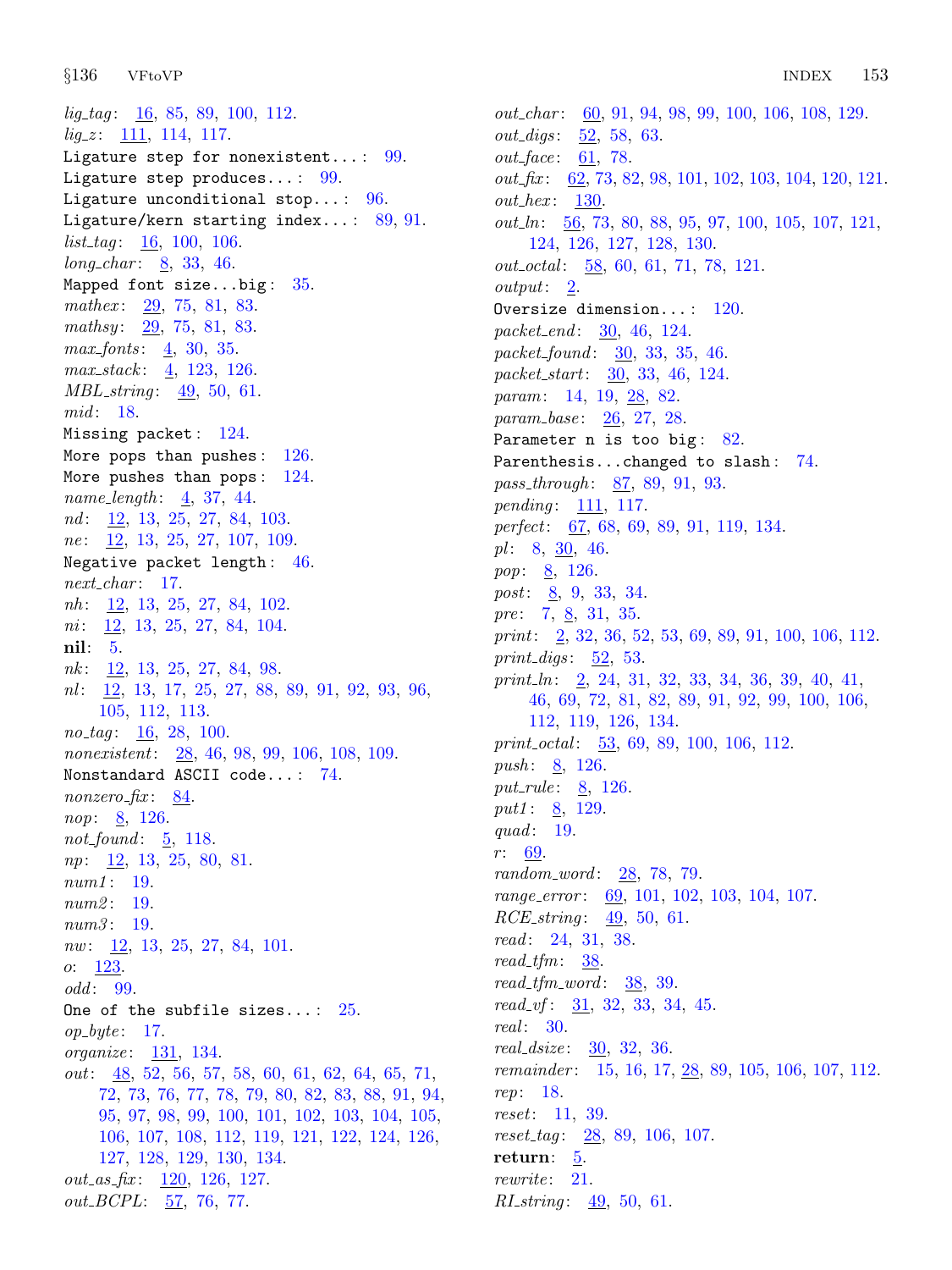right: [56](#page-22-0), [71](#page-26-0), [73,](#page-26-0) [76,](#page-27-0) [77,](#page-27-0) [78](#page-27-0), [79](#page-28-0), [80,](#page-28-0) [82,](#page-28-0) [88,](#page-30-0) [91](#page-31-0), [93,](#page-32-0) [94,](#page-32-0) [95](#page-32-0), [98](#page-33-0), [99](#page-34-0), [100](#page-34-0), [101](#page-35-0), [102,](#page-35-0) [103,](#page-35-0) [104,](#page-35-0) [105,](#page-35-0) [106,](#page-36-0) [107,](#page-36-0) [108](#page-36-0), [119](#page-42-0), [121,](#page-43-0) [122](#page-43-0), [124](#page-44-0), [126,](#page-45-0) [129,](#page-46-0) [130](#page-46-0).  $right z: 111, 115, 117.$  $right z: 111, 115, 117.$  $right z: 111, 115, 117.$  $right z: 111, 115, 117.$  $right z: 111, 115, 117.$  $right z: 111, 115, 117.$  $right1: 8, 127.$  $right1: 8, 127.$  $right1: 8, 127.$  $right1: 8, 127.$  $rr: 85, 86, 89, 90, 91, 94.$  $rr: 85, 86, 89, 90, 91, 94.$  $rr: 85, 86, 89, 90, 91, 94.$  $rr: 85, 86, 89, 90, 91, 94.$  $rr: 85, 86, 89, 90, 91, 94.$  $rr: 85, 86, 89, 90, 91, 94.$  $rr: 85, 86, 89, 90, 91, 94.$  $rr: 85, 86, 89, 90, 91, 94.$  $rr: 85, 86, 89, 90, 91, 94.$  $rr: 85, 86, 89, 90, 91, 94.$  $rr: 85, 86, 89, 90, 91, 94.$  $rr: 85, 86, 89, 90, 91, 94.$ s: [61](#page-23-0). scheme:  $28, 75, 76$  $28, 75, 76$  $28, 75, 76$  $28, 75, 76$ . set\_char\_0:  $8, 129$  $8, 129$ . set\_rule: [8](#page-4-0), [126](#page-45-0).  $set1: 8, 129.$  $set1: 8, 129.$  $set1: 8, 129.$  $set1: 8, 129.$  $seven\_bit\_safe\_flag:$  [14,](#page-8-0) [79](#page-28-0).  $short\_char0:8$  $short\_char0:8$ . short\_char2 $41:8$  $41:8$ . should be zero: [84](#page-29-0). signed:  $125$ .  $simple: \quad 111, \quad 112, \quad 114, \quad 115, \quad 117.$  $simple: \quad 111, \quad 112, \quad 114, \quad 115, \quad 117.$  $simple: \quad 111, \quad 112, \quad 114, \quad 115, \quad 117.$  $simple: \quad 111, \quad 112, \quad 114, \quad 115, \quad 117.$  $simple: \quad 111, \quad 112, \quad 114, \quad 115, \quad 117.$  $simple: \quad 111, \quad 112, \quad 114, \quad 115, \quad 117.$  $simple: \quad 111, \quad 112, \quad 114, \quad 115, \quad 117.$  $simple: \quad 111, \quad 112, \quad 114, \quad 115, \quad 117.$  $simple: \quad 111, \quad 112, \quad 114, \quad 115, \quad 117.$  $simple: \quad 111, \quad 112, \quad 114, \quad 115, \quad 117.$ sixteen\_cases: [126.](#page-45-0) sixty\_four\_cases: [126,](#page-45-0) [128,](#page-45-0) [129](#page-46-0).  $skip\_byte: 17.$  $skip\_byte: 17.$ slant: [19.](#page-11-0) Sorry, I haven't room...: [112](#page-39-0).  $sort\_ptr$ :  $85, 90, 93, 94, 100$  $85, 90, 93, 94, 100$  $85, 90, 93, 94, 100$  $85, 90, 93, 94, 100$  $85, 90, 93, 94, 100$  $85, 90, 93, 94, 100$  $85, 90, 93, 94, 100$  $85, 90, 93, 94, 100$  $85, 90, 93, 94, 100$ . space: **[19](#page-11-0).** space\_shrink: [19.](#page-11-0) space\_stretch: [19.](#page-11-0) Stack overflow: [126.](#page-45-0)  $stop\_flag: \quad \underline{17}, 89, 92, 96, 97, 105, 112, 113.$  $stop\_flag: \quad \underline{17}, 89, 92, 96, 97, 105, 112, 113.$  $stop\_flag: \quad \underline{17}, 89, 92, 96, 97, 105, 112, 113.$  $stop\_flag: \quad \underline{17}, 89, 92, 96, 97, 105, 112, 113.$  $stop\_flag: \quad \underline{17}, 89, 92, 96, 97, 105, 112, 113.$  $stop\_flag: \quad \underline{17}, 89, 92, 96, 97, 105, 112, 113.$  $stop\_flag: \quad \underline{17}, 89, 92, 96, 97, 105, 112, 113.$  $stop\_flag: \quad \underline{17}, 89, 92, 96, 97, 105, 112, 113.$  $stop\_flag: \quad \underline{17}, 89, 92, 96, 97, 105, 112, 113.$  $stop\_flag: \quad \underline{17}, 89, 92, 96, 97, 105, 112, 113.$  $stop\_flag: \quad \underline{17}, 89, 92, 96, 97, 105, 112, 113.$  $stop\_flag: \quad \underline{17}, 89, 92, 96, 97, 105, 112, 113.$  $stop\_flag: \quad \underline{17}, 89, 92, 96, 97, 105, 112, 113.$  $stop\_flag: \quad \underline{17}, 89, 92, 96, 97, 105, 112, 113.$ String is too long... : [74.](#page-27-0) string\_balance: [118](#page-42-0), [119](#page-42-0), [122](#page-43-0), [130](#page-46-0). stuff:  $13$ . subdrop: [19](#page-11-0). Subfile sizes don't add up...:  $25$ .  $sub1: 19.$  $sub1: 19.$ sub2: [19.](#page-11-0) supdrop: [19.](#page-11-0) sup1: [19](#page-11-0). sup2: [19](#page-11-0).  $sup3: 19.$  $sup3: 19.$  $sup3: 19.$ system dependencies: [2](#page-1-0), [11,](#page-6-0) [36,](#page-17-0) [38,](#page-18-0) [39,](#page-18-0) [42,](#page-19-0) [44,](#page-19-0) [60,](#page-23-0) [135.](#page-49-0)  $t: \quad \underline{114}.$  $t: \quad \underline{114}.$  $t: \quad \underline{114}.$ tag: [15](#page-9-0), [16,](#page-9-0) [28,](#page-14-0) [85](#page-30-0), [89,](#page-31-0) [100,](#page-34-0) [106](#page-36-0), [112](#page-39-0). temp\_byte: [30](#page-15-0), [31,](#page-15-0) [32,](#page-16-0) [33](#page-16-0), [34](#page-17-0), [35,](#page-17-0) [46.](#page-20-0) text: [20.](#page-11-0)  $tfm: \quad 4, 8, 22, \underline{23}, 24, 25, 26, 28, 32, 46, 47, 57,$  $tfm: \quad 4, 8, 22, \underline{23}, 24, 25, 26, 28, 32, 46, 47, 57,$  $tfm: \quad 4, 8, 22, \underline{23}, 24, 25, 26, 28, 32, 46, 47, 57,$  $tfm: \quad 4, 8, 22, \underline{23}, 24, 25, 26, 28, 32, 46, 47, 57,$  $tfm: \quad 4, 8, 22, \underline{23}, 24, 25, 26, 28, 32, 46, 47, 57,$  $tfm: \quad 4, 8, 22, \underline{23}, 24, 25, 26, 28, 32, 46, 47, 57,$  $tfm: \quad 4, 8, 22, \underline{23}, 24, 25, 26, 28, 32, 46, 47, 57,$  $tfm: \quad 4, 8, 22, \underline{23}, 24, 25, 26, 28, 32, 46, 47, 57,$  $tfm: \quad 4, 8, 22, \underline{23}, 24, 25, 26, 28, 32, 46, 47, 57,$  $tfm: \quad 4, 8, 22, \underline{23}, 24, 25, 26, 28, 32, 46, 47, 57,$  $tfm: \quad 4, 8, 22, \underline{23}, 24, 25, 26, 28, 32, 46, 47, 57,$  $tfm: \quad 4, 8, 22, \underline{23}, 24, 25, 26, 28, 32, 46, 47, 57,$  $tfm: \quad 4, 8, 22, \underline{23}, 24, 25, 26, 28, 32, 46, 47, 57,$  $tfm: \quad 4, 8, 22, \underline{23}, 24, 25, 26, 28, 32, 46, 47, 57,$  $tfm: \quad 4, 8, 22, \underline{23}, 24, 25, 26, 28, 32, 46, 47, 57,$  $tfm: \quad 4, 8, 22, \underline{23}, 24, 25, 26, 28, 32, 46, 47, 57,$  $tfm: \quad 4, 8, 22, \underline{23}, 24, 25, 26, 28, 32, 46, 47, 57,$  $tfm: \quad 4, 8, 22, \underline{23}, 24, 25, 26, 28, 32, 46, 47, 57,$  $tfm: \quad 4, 8, 22, \underline{23}, 24, 25, 26, 28, 32, 46, 47, 57,$  $tfm: \quad 4, 8, 22, \underline{23}, 24, 25, 26, 28, 32, 46, 47, 57,$  $tfm: \quad 4, 8, 22, \underline{23}, 24, 25, 26, 28, 32, 46, 47, 57,$  $tfm: \quad 4, 8, 22, \underline{23}, 24, 25, 26, 28, 32, 46, 47, 57,$ [58,](#page-22-0) [59,](#page-23-0) [60](#page-23-0), [61,](#page-23-0) [62,](#page-24-0) [69](#page-25-0), [73](#page-26-0), [74,](#page-27-0) [75](#page-27-0), [79](#page-28-0), [82,](#page-28-0) [84,](#page-29-0) [89,](#page-31-0) [91](#page-31-0), [92,](#page-32-0) [96,](#page-33-0) [97](#page-33-0), [98,](#page-33-0) [99](#page-34-0), [105,](#page-35-0) [108](#page-36-0), [109,](#page-37-0) [112](#page-39-0), [113,](#page-39-0) [115,](#page-40-0) [118,](#page-42-0) [120,](#page-42-0) [121,](#page-43-0) [131.](#page-47-0) TFM file can't be opened:  $39.$  $39.$  $tfm_{\text{m}}$ file:  $2, 10, 11, 22, 24, 38, 39$  $2, 10, 11, 22, 24, 38, 39$  $2, 10, 11, 22, 24, 38, 39$  $2, 10, 11, 22, 24, 38, 39$  $2, 10, 11, 22, 24, 38, 39$  $2, 10, 11, 22, 24, 38, 39$  $2, 10, 11, 22, 24, 38, 39$  $2, 10, 11, 22, 24, 38, 39$  $2, 10, 11, 22, 24, 38, 39$  $2, 10, 11, 22, 24, 38, 39$  $2, 10, 11, 22, 24, 38, 39$  $2, 10, 11, 22, 24, 38, 39$ .  $tfm\_ptr$ : [24](#page-12-0), [25,](#page-13-0) [131](#page-47-0).

 $tfm\_size: 4, 22, 23, 24.$  $tfm\_size: 4, 22, 23, 24.$  $tfm\_size: 4, 22, 23, 24.$  $tfm\_size: 4, 22, 23, 24.$  $tfm\_size: 4, 22, 23, 24.$  $tfm\_size: 4, 22, 23, 24.$  $tfm\_size: 4, 22, 23, 24.$  $tfm\_size: 4, 22, 23, 24.$  $tfm_width$ : [46](#page-20-0), [47](#page-20-0). The character code range...:  $25$ . The file claims...:  $24$ . The file ended prematurely:  $32.$ The file has fewer bytes...:  $24$ . The file is bigger...:  $24, 32$  $24, 32$ . The first byte...:  $24, 31$  $24, 31$ . The header length...:  $25$ . The input...one byte long:  $24, 32$  $24, 32$  $24, 32$ . The lig/kern program...:  $25$ . THE TFM AND/OR VF FILE WAS BAD...: [134](#page-48-0). There are  $\ldots$  recipes:  $25$ . There's some extra junk...:  $24, 34$  $24, 34$  $24, 34$ .  $thirty\_two\_cases:$  [126](#page-45-0). This program isn't working:  $134$ . Title is not balanced: [119.](#page-42-0) top: [18](#page-10-0), [123,](#page-43-0) [124,](#page-44-0) [126](#page-45-0), [127](#page-45-0). trouble is brewing... : [39.](#page-18-0) true: [46](#page-20-0), [68](#page-25-0), [118,](#page-42-0) [126,](#page-45-0) [127](#page-45-0), [131](#page-47-0), [133.](#page-48-0) Undeclared font selected: [128](#page-45-0). unreachable:  $87, 88, 89, 95$  $87, 88, 89, 95$  $87, 88, 89, 95$  $87, 88, 89, 95$  $87, 88, 89, 95$  $87, 88, 89, 95$  $87, 88, 89, 95$ . Unusual number of fontdimen...: [81.](#page-28-0) vanilla: [29,](#page-14-0) [60,](#page-23-0) [70](#page-26-0), [75.](#page-27-0)  $vf: \quad 4, \underline{30}, \underline{32}, \underline{35}, \underline{36}, \underline{39}, \underline{40}, \underline{41}, \underline{44}, \underline{118}, \underline{119}, \underline{121},$  $vf: \quad 4, \underline{30}, \underline{32}, \underline{35}, \underline{36}, \underline{39}, \underline{40}, \underline{41}, \underline{44}, \underline{118}, \underline{119}, \underline{121},$  $vf: \quad 4, \underline{30}, \underline{32}, \underline{35}, \underline{36}, \underline{39}, \underline{40}, \underline{41}, \underline{44}, \underline{118}, \underline{119}, \underline{121},$  $vf: \quad 4, \underline{30}, \underline{32}, \underline{35}, \underline{36}, \underline{39}, \underline{40}, \underline{41}, \underline{44}, \underline{118}, \underline{119}, \underline{121},$  $vf: \quad 4, \underline{30}, \underline{32}, \underline{35}, \underline{36}, \underline{39}, \underline{40}, \underline{41}, \underline{44}, \underline{118}, \underline{119}, \underline{121},$  $vf: \quad 4, \underline{30}, \underline{32}, \underline{35}, \underline{36}, \underline{39}, \underline{40}, \underline{41}, \underline{44}, \underline{118}, \underline{119}, \underline{121},$  $vf: \quad 4, \underline{30}, \underline{32}, \underline{35}, \underline{36}, \underline{39}, \underline{40}, \underline{41}, \underline{44}, \underline{118}, \underline{119}, \underline{121},$  $vf: \quad 4, \underline{30}, \underline{32}, \underline{35}, \underline{36}, \underline{39}, \underline{40}, \underline{41}, \underline{44}, \underline{118}, \underline{119}, \underline{121},$  $vf: \quad 4, \underline{30}, \underline{32}, \underline{35}, \underline{36}, \underline{39}, \underline{40}, \underline{41}, \underline{44}, \underline{118}, \underline{119}, \underline{121},$  $vf: \quad 4, \underline{30}, \underline{32}, \underline{35}, \underline{36}, \underline{39}, \underline{40}, \underline{41}, \underline{44}, \underline{118}, \underline{119}, \underline{121},$  $vf: \quad 4, \underline{30}, \underline{32}, \underline{35}, \underline{36}, \underline{39}, \underline{40}, \underline{41}, \underline{44}, \underline{118}, \underline{119}, \underline{121},$  $vf: \quad 4, \underline{30}, \underline{32}, \underline{35}, \underline{36}, \underline{39}, \underline{40}, \underline{41}, \underline{44}, \underline{118}, \underline{119}, \underline{121},$  $vf: \quad 4, \underline{30}, \underline{32}, \underline{35}, \underline{36}, \underline{39}, \underline{40}, \underline{41}, \underline{44}, \underline{118}, \underline{119}, \underline{121},$  $vf: \quad 4, \underline{30}, \underline{32}, \underline{35}, \underline{36}, \underline{39}, \underline{40}, \underline{41}, \underline{44}, \underline{118}, \underline{119}, \underline{121},$  $vf: \quad 4, \underline{30}, \underline{32}, \underline{35}, \underline{36}, \underline{39}, \underline{40}, \underline{41}, \underline{44}, \underline{118}, \underline{119}, \underline{121},$  $vf: \quad 4, \underline{30}, \underline{32}, \underline{35}, \underline{36}, \underline{39}, \underline{40}, \underline{41}, \underline{44}, \underline{118}, \underline{119}, \underline{121},$  $vf: \quad 4, \underline{30}, \underline{32}, \underline{35}, \underline{36}, \underline{39}, \underline{40}, \underline{41}, \underline{44}, \underline{118}, \underline{119}, \underline{121},$ [122,](#page-43-0) [124,](#page-44-0) [125,](#page-44-0) [129,](#page-46-0) [130,](#page-46-0) [131.](#page-47-0) VF data not a multiple of 4 bytes:  $34$ .  $vf_4$ *bort*:  $\frac{31}{32}$  $\frac{31}{32}$  $\frac{31}{32}$  $\frac{31}{32}$  $\frac{31}{32}$ ,  $\frac{32}{35}$  $\frac{32}{35}$  $\frac{32}{35}$ ,  $\frac{39}{44}$  $\frac{39}{44}$  $\frac{39}{44}$  $\frac{39}{44}$  $\frac{39}{44}$ ,  $\frac{46}{54}$ .  $vf_{\text{-}}count: 30, 32, 33, 34, 45.$  $vf_{\text{-}}count: 30, 32, 33, 34, 45.$  $vf_{\text{-}}count: 30, 32, 33, 34, 45.$  $vf_{\text{-}}count: 30, 32, 33, 34, 45.$  $vf_{\text{-}}count: 30, 32, 33, 34, 45.$  $vf_{\text{-}}count: 30, 32, 33, 34, 45.$  $vf_{\text{-}}count: 30, 32, 33, 34, 45.$  $vf_{\text{-}}count: 30, 32, 33, 34, 45.$  $vf_{\text{-}}count: 30, 32, 33, 34, 45.$  $vf_{\text{-}}count: 30, 32, 33, 34, 45.$ *vf*  $file: \underline{2}, \underline{7}, 11, 30, 31, 32, 33, 34, 45.$  $file: \underline{2}, \underline{7}, 11, 30, 31, 32, 33, 34, 45.$  $file: \underline{2}, \underline{7}, 11, 30, 31, 32, 33, 34, 45.$  $file: \underline{2}, \underline{7}, 11, 30, 31, 32, 33, 34, 45.$  $file: \underline{2}, \underline{7}, 11, 30, 31, 32, 33, 34, 45.$  $file: \underline{2}, \underline{7}, 11, 30, 31, 32, 33, 34, 45.$  $file: \underline{2}, \underline{7}, 11, 30, 31, 32, 33, 34, 45.$  $file: \underline{2}, \underline{7}, 11, 30, 31, 32, 33, 34, 45.$  $v$ *f\_input*: [131.](#page-47-0)  $vf\_limit: \quad \underline{123}, \; 124, \; 125, \; 130.$  $vf\_limit: \quad \underline{123}, \; 124, \; 125, \; 130.$  $vf\_limit: \quad \underline{123}, \; 124, \; 125, \; 130.$  $vf\_limit: \quad \underline{123}, \; 124, \; 125, \; 130.$  $vf\_limit: \quad \underline{123}, \; 124, \; 125, \; 130.$  $vf\_limit: \quad \underline{123}, \; 124, \; 125, \; 130.$  $vf\_limit: \quad \underline{123}, \; 124, \; 125, \; 130.$  $vf_ptr: 30, 32, 33, 35, 36, 39, 44, 46, 124,$  $vf_ptr: 30, 32, 33, 35, 36, 39, 44, 46, 124,$  $vf_ptr: 30, 32, 33, 35, 36, 39, 44, 46, 124,$  $vf_ptr: 30, 32, 33, 35, 36, 39, 44, 46, 124,$  $vf_ptr: 30, 32, 33, 35, 36, 39, 44, 46, 124,$  $vf_ptr: 30, 32, 33, 35, 36, 39, 44, 46, 124,$  $vf_ptr: 30, 32, 33, 35, 36, 39, 44, 46, 124,$  $vf_ptr: 30, 32, 33, 35, 36, 39, 44, 46, 124,$  $vf_ptr: 30, 32, 33, 35, 36, 39, 44, 46, 124,$  $vf_ptr: 30, 32, 33, 35, 36, 39, 44, 46, 124,$  $vf_ptr: 30, 32, 33, 35, 36, 39, 44, 46, 124,$  $vf_ptr: 30, 32, 33, 35, 36, 39, 44, 46, 124,$  $vf_ptr: 30, 32, 33, 35, 36, 39, 44, 46, 124,$  $vf_ptr: 30, 32, 33, 35, 36, 39, 44, 46, 124,$  $vf_ptr: 30, 32, 33, 35, 36, 39, 44, 46, 124,$  $vf_ptr: 30, 32, 33, 35, 36, 39, 44, 46, 124,$  $vf_ptr: 30, 32, 33, 35, 36, 39, 44, 46, 124,$  $vf_ptr: 30, 32, 33, 35, 36, 39, 44, 46, 124,$  $vf_ptr: 30, 32, 33, 35, 36, 39, 44, 46, 124,$ [125,](#page-44-0) [130,](#page-46-0) [131.](#page-47-0) *vf\_read*:  $35, 45, 46$  $35, 45, 46$  $35, 45, 46$  $35, 45, 46$ .  $\textit{vf}_\textit{-size}:$  [4](#page-1-0), [30,](#page-15-0) [32](#page-16-0), [33,](#page-16-0) [39,](#page-18-0) [46](#page-20-0), [123,](#page-43-0) [124](#page-44-0), [131](#page-47-0), [132,](#page-47-0) [133.](#page-48-0) *vf\_store*:  $32, 35, 46$  $32, 35, 46$  $32, 35, 46$  $32, 35, 46$  $32, 35, 46$ . VFtoVP: [2.](#page-1-0) *vpl\_file*:  $2, 20, 21, 48, 56, 134.$  $2, 20, 21, 48, 56, 134.$  $2, 20, 21, 48, 56, 134.$  $2, 20, 21, 48, 56, 134.$  $2, 20, 21, 48, 56, 134.$  $2, 20, 21, 48, 56, 134.$  $2, 20, 21, 48, 56, 134.$  $2, 20, 21, 48, 56, 134.$  $2, 20, 21, 48, 56, 134.$  $2, 20, 21, 48, 56, 134.$  $2, 20, 21, 48, 56, 134.$  $2, 20, 21, 48, 56, 134.$ width:  $15, 28, 47, 84, 101$  $15, 28, 47, 84, 101$  $15, 28, 47, 84, 101$  $15, 28, 47, 84, 101$  $15, 28, 47, 84, 101$  $15, 28, 47, 84, 101$  $15, 28, 47, 84, 101$  $15, 28, 47, 84, 101$  $15, 28, 47, 84, 101$ . Width n is too big:  $84$ . width\_base: [26,](#page-13-0) [27,](#page-13-0) [28](#page-14-0), [84.](#page-29-0) width index:  $15, 28, 100, 101$  $15, 28, 100, 101$  $15, 28, 100, 101$  $15, 28, 100, 101$  $15, 28, 100, 101$  $15, 28, 100, 101$ . write: [2,](#page-1-0) [48.](#page-21-0) write ln: [2,](#page-1-0) [56](#page-22-0), [134.](#page-48-0) Wrong VF version...: [32](#page-16-0). wstack: [123](#page-43-0), [124,](#page-44-0) [126](#page-45-0), [127](#page-45-0).  $w0: 8, 127.$  $w0: 8, 127.$  $w0: 8, 127.$  $w0: 8, 127.$  $w0: 8, 127.$  $w1: 8, 127.$  $w1: 8, 127.$  $w1: 8, 127.$  $w1: 8, 127.$  $w1: 8, 127.$ x: [116](#page-40-0), [120.](#page-42-0)  $x \text{.} height: 19.$  $x \text{.} height: 19.$  $x \text{.} height: 19.$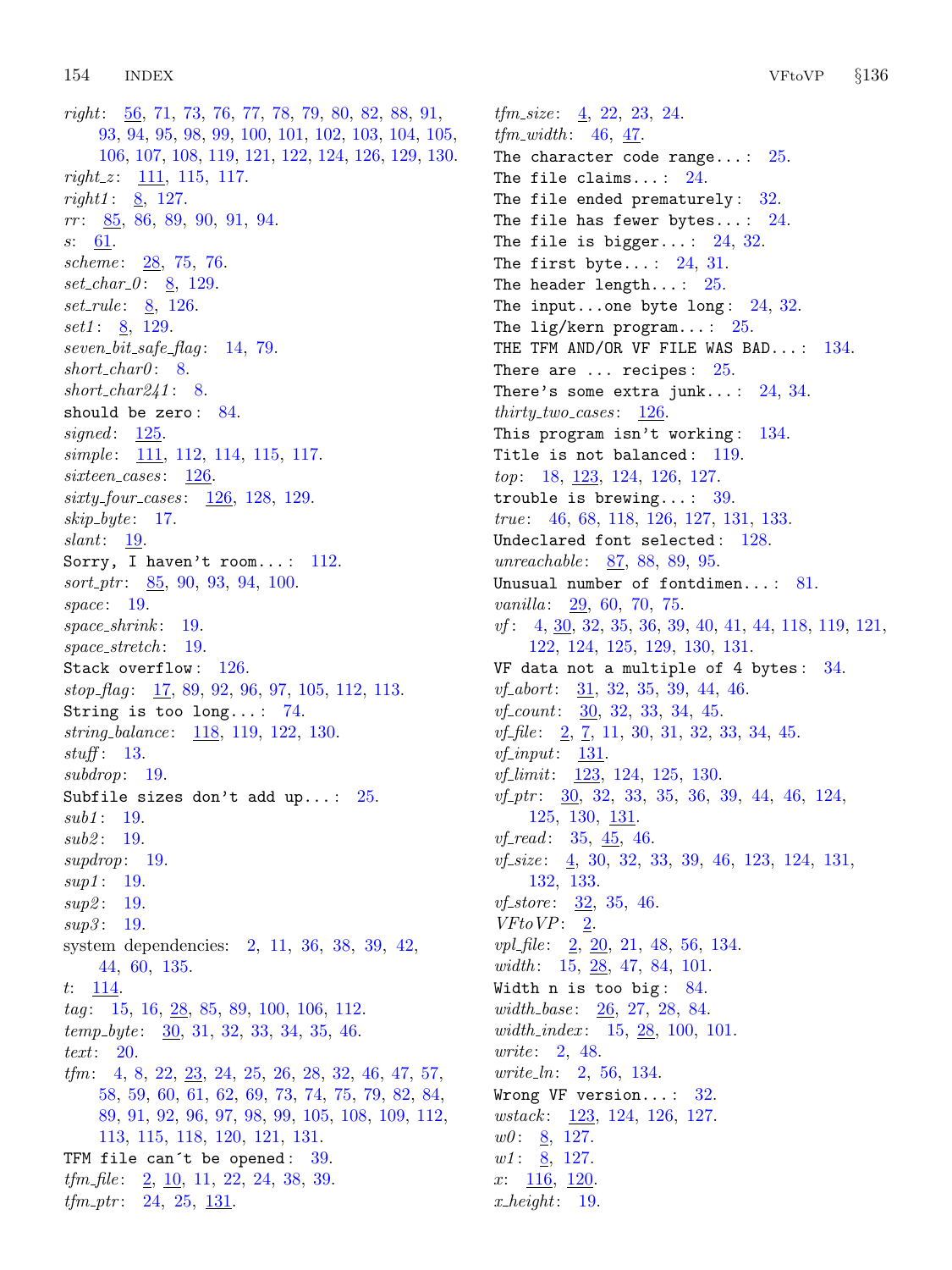```
111112,117.32364449505760119122130.123124126127.
8130.8.
8127.8127.114116}.111112117.123124126127.
8127.8127.123124126127.
114115.8127.8127.
```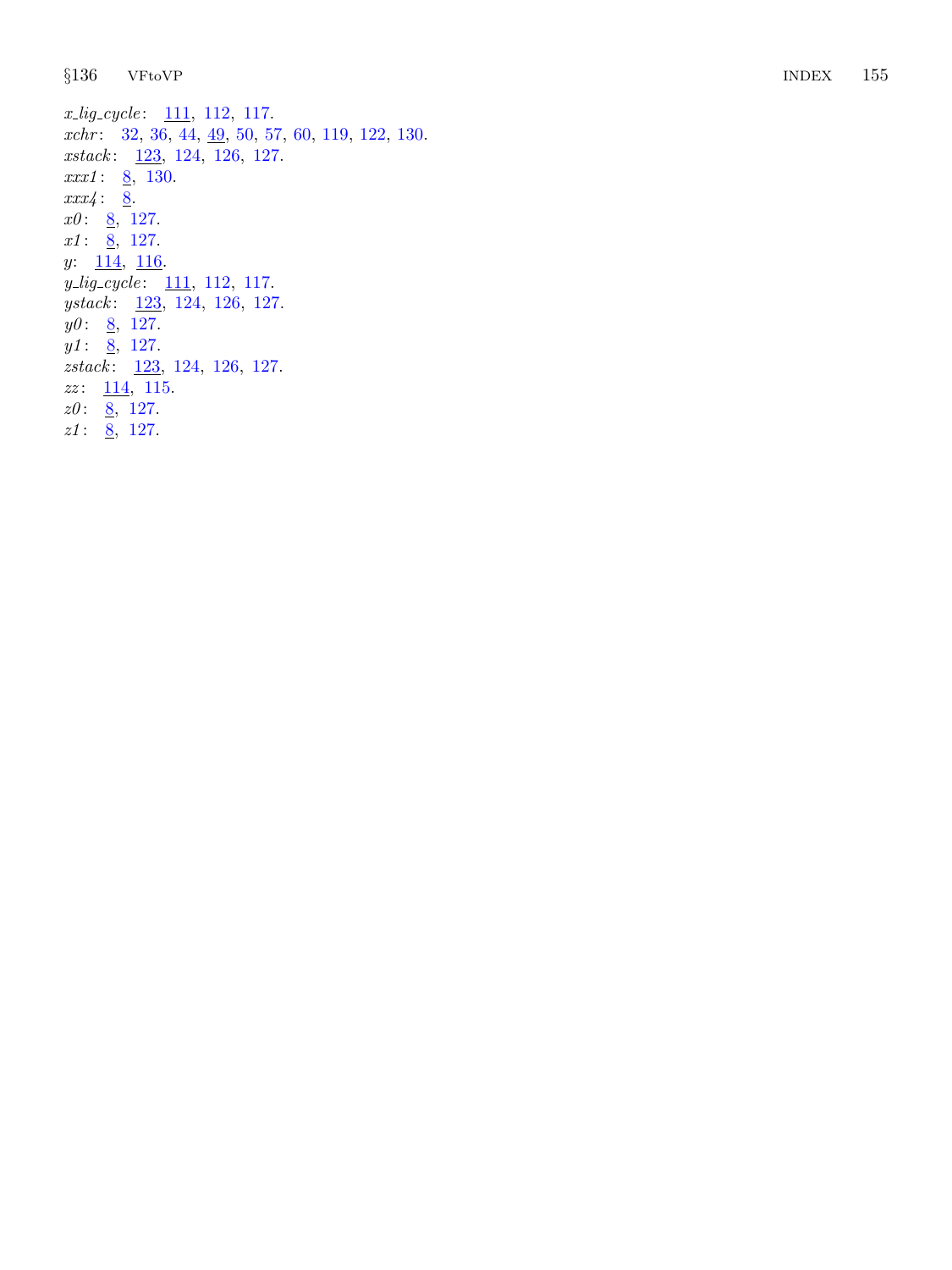$\langle$  Build the label table  $89$  ised in section [88](#page-30-0). Cases of DVI instructions that can appear in character packets  $126, 127, 128, 129, 130$  $126, 127, 128, 129, 130$  $126, 127, 128, 129, 130$  $126, 127, 128, 129, 130$  $126, 127, 128, 129, 130$  $126, 127, 128, 129, 130$  $126, 127, 128, 129, 130$  $126, 127, 128, 129, 130$  $126, 127, 128, 129, 130$  Used in section  $124$ . Check and output the *i*<sup>th</sup> parameter  $82$  ised in section [80.](#page-28-0) Check for a boundary char Used in section [88](#page-30-0). Check for ligature cycles Used in section [88](#page-30-0). Check the check sum in section [39.](#page-18-0) Check the design size Used in section [39](#page-18-0). Check the extensible recipes / Used in section [134.](#page-48-0) Check the  $fix\_word$  entries  $84$  Used in section [132](#page-47-0). Check to see if np is complete for this font type Used in section  $80$ . Compute the base addresses Used in section [131.](#page-47-0) Compute the command parameters y, cc, and  $zz$  [115](#page-40-0)) Used in section [114.](#page-40-0) Compute the *activity* array Used in section [88.](#page-30-0) Constants in the outer block Used in section [2.](#page-1-0) Do the characters Used in section [133.](#page-48-0) Do the header Used in section [132](#page-47-0). Do the ligatures and kerns Used in section [134](#page-48-0). Do the local fonts Used in section [132](#page-47-0). Do the packet for character c Used in section [133](#page-48-0). Do the parameters Used in section [132.](#page-47-0) Do the virtual font title Used in section [132](#page-47-0). Enter data for character c starting at location i in the hash table [113](#page-39-0) is Used in sections [112](#page-39-0) and 112. Globals in the outer block [7,](#page-3-0) [10,](#page-6-0) [12](#page-6-0), [20,](#page-11-0) [23](#page-12-0), [26](#page-13-0), [29,](#page-14-0) [30](#page-15-0), [37](#page-17-0), [42,](#page-19-0) [49](#page-21-0), [51,](#page-21-0) [54,](#page-22-0) [67](#page-25-0), [69,](#page-25-0) [85,](#page-30-0) [87](#page-30-0), [111](#page-38-0), [123](#page-43-0) Used in section [2.](#page-1-0) Insert  $(c, r)$  into *label\_table*  $90$  Used in section [89.](#page-31-0) Labels in the outer block Used in section [2](#page-1-0). Move font name into the *cur name* string Used in section [39](#page-18-0). Output a kern step Used in section [96.](#page-33-0) Output a ligature step ised in section [96](#page-33-0). Output an extensible character recipe Used in section [100.](#page-34-0) Output and correct the ligature/kern program Used in section [88.](#page-30-0) Output any labels for step  $i$  [94](#page-32-0) in section [93](#page-32-0). Output either SKIP or STOP Used in section [96](#page-33-0). Output step i of the ligature/kern program Used in sections [93](#page-32-0) and [105](#page-35-0). Output the applicable part of the ligature/kern program as a comment Used in section [100.](#page-34-0) Output the character coding scheme Used in section [70](#page-26-0). Output the character link unless there is a problem Used in section [100](#page-34-0). Output the character's depth Used in section [100](#page-34-0). Output the character's height Used in section [100](#page-34-0). Output the character's width Used in section [100](#page-34-0). Output the check sum Used in section [70.](#page-26-0) Output the design size Used in section [70.](#page-26-0) Output the extensible pieces that exist Used in section [107](#page-36-0). Output the family name Used in section [70.](#page-26-0) Output the font area and name Used in section [121](#page-43-0).  $\langle$  Output the fraction part,  $f / 2^{20}$ , in decimal notation [64](#page-24-0)) Used in section [62](#page-24-0). Output the integer part, a, in decimal notation Used in section [62](#page-24-0). Output the italic correction Used in section [100.](#page-34-0) Output the name of parameter  $i \, 83$  $i \, 83$  Used in section [82.](#page-28-0) Output the rest of the header Used in section [70.](#page-26-0) Output the seven bit safe flag Used in section [70](#page-26-0). Print the name of the local font Used in section [35](#page-17-0). Read and store a character packet Used in section [33](#page-16-0).